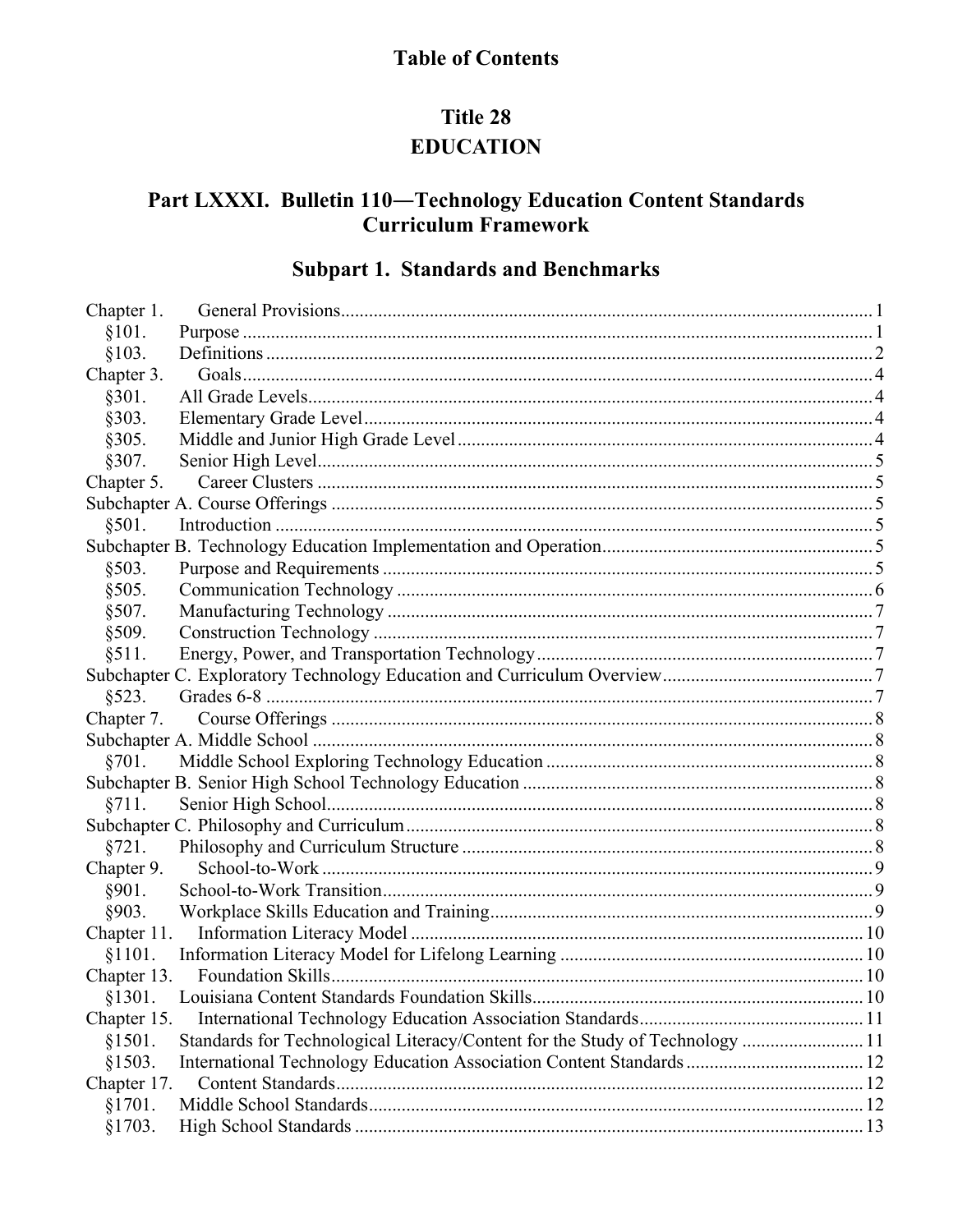| Chapter 19. |  |
|-------------|--|
| §1901.      |  |
| Chapter 21. |  |
| §2101.      |  |
| Chapter 23. |  |
| §2301.      |  |
| §2303.      |  |
| §2305.      |  |
| §2307.      |  |
| §2309.      |  |
| §2311.      |  |
| §2313.      |  |
| Chapter 25. |  |
|             |  |
| §2501.      |  |
| §2503.      |  |
| §2505.      |  |
|             |  |
| §2509.      |  |
| §2511.      |  |
| §2513.      |  |
|             |  |
| §2517.      |  |
| §2519.      |  |
| §2521.      |  |
|             |  |
| §2525.      |  |
| §2527.      |  |
| §2529.      |  |
|             |  |
| §2533.      |  |
| §2535.      |  |
| §2537.      |  |

# **Subpart 3. Appendices**

| Chapter 27. |  |
|-------------|--|
|             |  |
|             |  |
|             |  |
|             |  |
|             |  |
|             |  |
| Chapter 29. |  |
|             |  |
|             |  |
|             |  |
| Chapter 31. |  |
|             |  |
|             |  |
|             |  |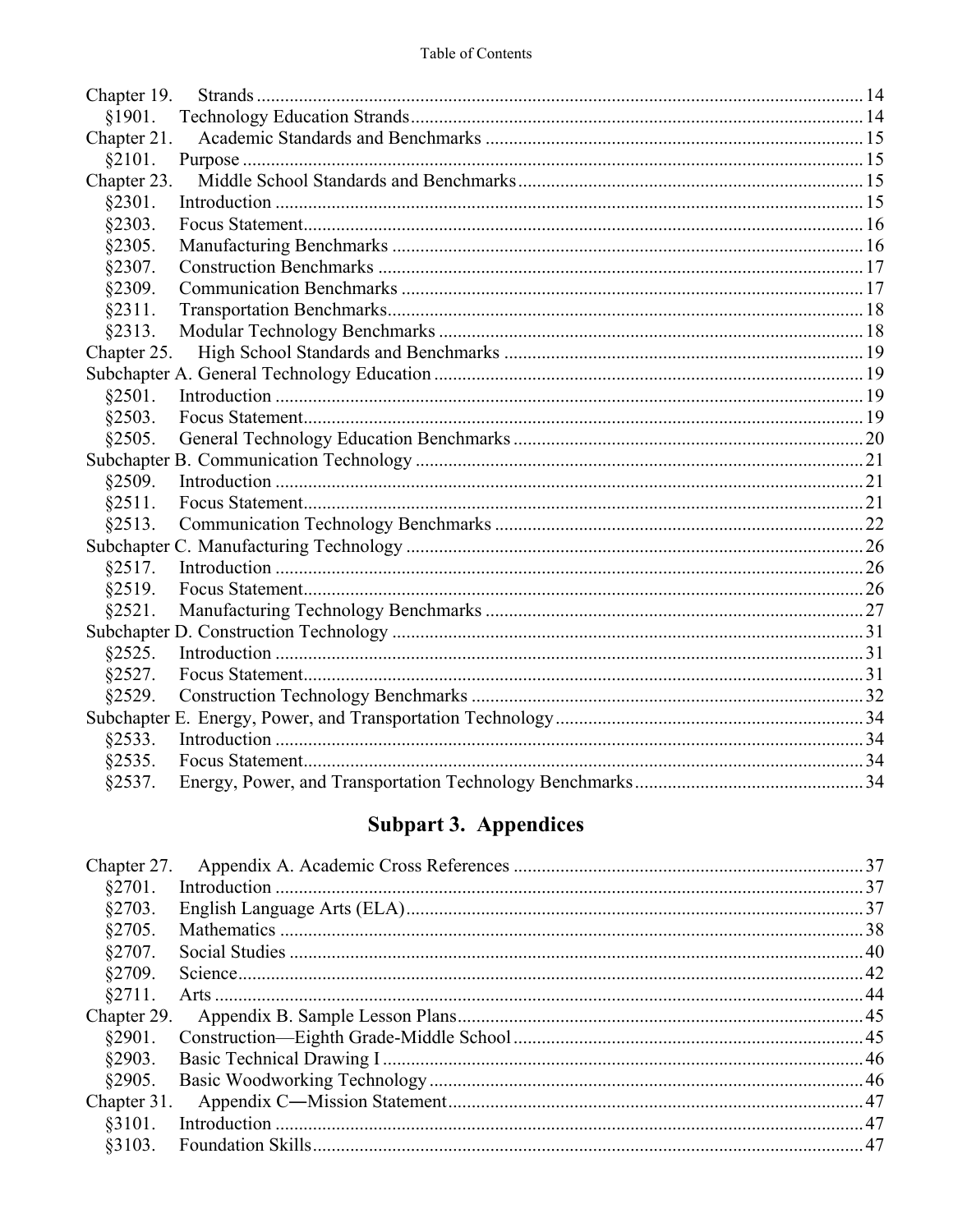| §3301. Technology Student Association, Inc., and Technology Student Association Mission |  |
|-----------------------------------------------------------------------------------------|--|
|                                                                                         |  |
|                                                                                         |  |
|                                                                                         |  |
|                                                                                         |  |
|                                                                                         |  |
|                                                                                         |  |
|                                                                                         |  |
|                                                                                         |  |
|                                                                                         |  |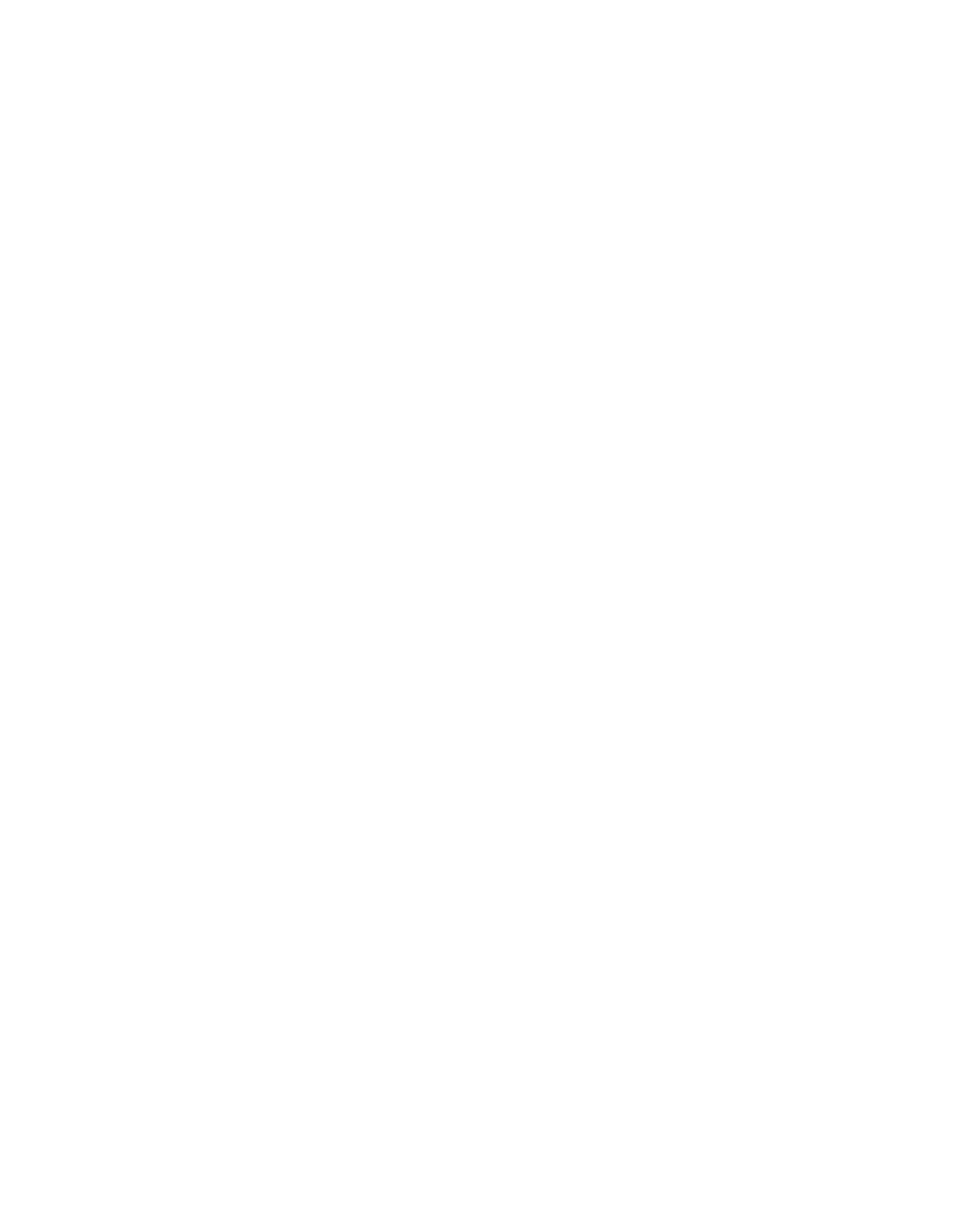### **Title 28**

### **EDUCATION**

# **Part LXXXI. Bulletin 110―Technology Education Content Standards Curriculum Framework**

### **Subpart 1. Standards and Benchmarks**

### **Chapter 1. General Provisions**

### **§101. Purpose**

A. Mission Statement. The mission of Technology Education in Louisiana is to cultivate the technological capabilities of students, to prepare them to comprehend and contribute to a technologically sophisticated society, and to foster and encourage professionalism of those engaged in this pursuit.

B. Intended Audience

1. The Louisiana Technology Education curriculum framework is to be used by a broad audience:

- a. technology education teachers;
- b. K-12 teachers;
- c. parents;
- d. school and district administrators;
- e. school board members;
- f. policy makers;
- g. Louisiana Department of Education staff;
- h. college/university faculty/administrators;
- i. business/industry leaders; and
- j. government agency staff.

2. The framework serves as a guide for curriculum and instruction and as a general reference to the concepts and skills taught within Louisiana Technology Education courses. The intended users of the framework include:

1. technology education teachers―to use in planning curriculum, instruction, and assessment;

2. K-12 teachers―to use in identifying ways to incorporate technology education/TSA concepts and skills into curricula;

3. parents―to use as a means of assessing the effectiveness of their children's technology education;

4. school and district administrators and school board members―to use as a vision for technology education and a basis for planning:

- a. resource allocations;
- b. materials purchases;
- c. local curriculum development;
- d. teachers' professional development; and
- e. facility planning;

5. policy makers and State Education staff―to use as a basis for developing:

- a. laws;
- b. policies;
- c. professional development activities/materials;
- d. assessment strategies; and

e. funding priorities to support local program development;

7. university faculty and administrators―to use as a basis for the content and design of pre-service and in-service teacher education programs and articulation agreements;

8. technical college faculty and administrators―to use as a basis for articulation agreements and program development; and

9. business/industry leaders and government agency staff to use as a basis for developing effective partnerships for supporting technology education programs and professional development.

C. How Teachers should Use this Part XCIII. This Subpart XCIII presents the standards and benchmarks appropriate for Louisiana's Technology Education programs. Local needs will determine the curriculum that should be taught within the local technology education programs. Although teachers will be able to use this framework to guide them in the restructuring of their curricula, this Subpart does not contain specific performance criteria that are essential in technology education. These specific assessment criteria must be developed at the local level.

D. Technology Defined

*Technology*―the application of knowledge, resources, tools, and skills to solve particular problems and extend human capabilities for useful purposes.

*Technology Education*―an integrated, experience-based program designed to:

a. prepare a population that is knowledgeable about technology-it's evolution, systems, utilization of techniques, tools, materials and processes, and social and cultural significance.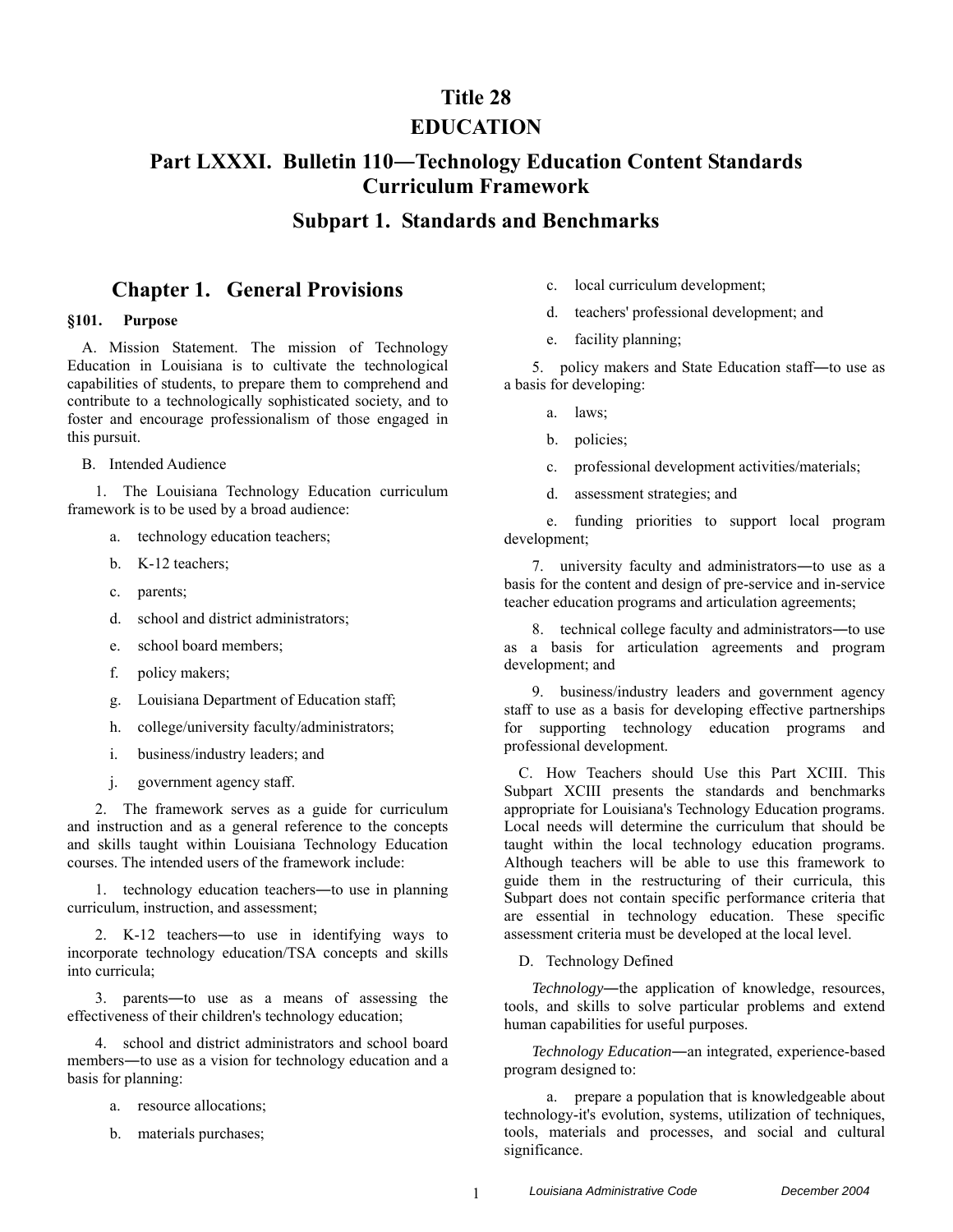b. foster creative thinking, decision making, problem solving, visualizing, knowing how to learn, and reasoning skills.

c. boost human capabilities and explore career opportunities and job seeking skills.

d. to apply basic skills of reading, writing, mathematics, listening, and speaking.

E. Technology Education Rationale

1. Technology Education is that segment of the total educational program that provides sequential learnercentered experiences designed to foster:

a. an understanding of self;

b. an understanding of the economic system and consumer awareness;

c. an understanding of the role of technology in our modern society;

d. an awareness of educational and occupational options;

e. an awareness of the managerial, social, historical, and cultural aspects of industry;

f. the development of career interests; and

g. the development of fundamental technical skills in the proper use of common industrial tools, materials, and processes.

2. Technology Education has the obligation to provide programs that:

a. assist in the discovery and development of:

- i. personal aptitudes;
- ii. interests;

iii. creative technical problem-solving abilities;

iv. self-reliance;

v. sound judgment and resourcefulness; and

b. assist in the development of industrial and technological skills necessary for living in a technical society.

3. As a component in the total education program, Technology Education has the responsibility for providing programs that:

a. assist individuals in making informed and meaningful occupational choices in industry and technology;

b. provide occupational information and exploratory experiences pertaining to a broad range of occupations including training requisites, working conditions, salaries or wages, and other relevant information;

c. prepare students for enrollment in advanced career and technical education programs and lifelong learning.

E. Students in Louisiana's schools can benefit from Technology Education programs at both the elementary and secondary levels. Regardless of their gender, ability levels, or handicaps, all students can benefit from Technology Education activities which will assist them in preparing for adult roles in a complex technological society.

AUTHORITY NOTE: Promulgated in accordance with R.S. 6:(A)(10) and R.S. 17:10.

HISTORICAL NOTE: Promulgated by the Department of Education, Board of Elementary and Secondary Education, Career and Technical Education, LR 30:2699 (December 2004).

### **§103. Definitions**

*Academic Cross-Reference*―a reference to related academic content standards.

*Applied Academics*―a method of teaching in which the instructor presents subject matter in a way that relates a particular academic discipline to personal workforce application.

*Approved Program*―a career and technical program that offers at least four of the recommended courses for a career major-two of which must be at the competency level.

*Articulation*―the process of linking two or more educational systems to produce a smooth flow of students from one institution to another without experiencing delays, duplication of courses, or loss of credit.

*Assessment*―a process through which evidence is gathered in a range of content areas to determine both a student's understanding and ability to apply that understanding.

*Benchmark*―a broad statement of expected skills and knowledge that is used as a reference to develop curriculum and assess student progress.

*Career Clusters*―broad categories of occupations that form the basis for initial career exploration and discovery.

*Career Major*―a specific course of study within a broader career cluster. (Example: Accounting within the Business cluster).

*Career Path*―a plan of study that will enable a student upon graduation, to be employed or enter a postsecondary school with a continuation of skills or course work already started at the high school level.

*Career Plan*―a student's written plan for career and educational goals while in secondary school and beyond.

*Competency Course*―a required course in a career major.

*Content Standard*―a description of what a student should *know* and *be able to do* through subject matter, knowledge, proficiencies, etc., gained as a result of their education.

*Cooperative Learning*―an instructional strategy used in many applied academic courses that involves learning in the context of sharing, responding, and communicating with other learners.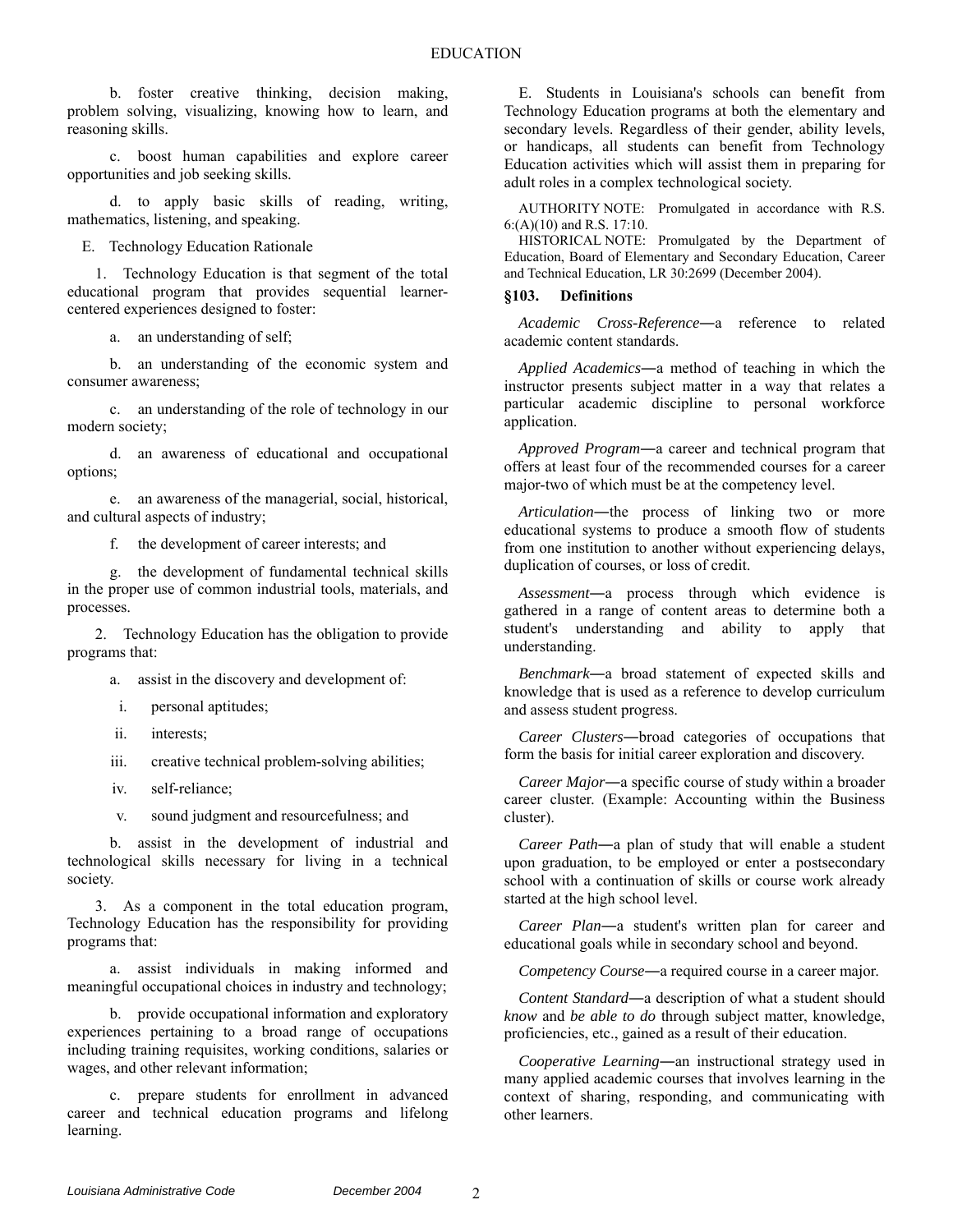*Curriculum Framework*―an outline of broad goals and standards of a system of education.

*Focus Statement*―a statement describing the importance of a career major.

*Foundation Skills*―processes that are common to all areas and levels of education and are intended to suggest methods and objectives of instructional strategies.

*High Schools That Work*―a process model developed by the Southern Regional Education Board (SREB) that focuses on applied learning, integration of academic and vocational content, and school-to-work transitions.

*Integrated*―refers to combining elements across the strands within a particular content area or framework.

*Interdisciplinary*―combining elements across content areas in the curriculum.

*Lifelong Learning*―the concept of continued education and training, formal and informal, throughout one's career.

*Portfolios*―personalized, sequential career planning journal designed to guide students through career development interests and aptitudes as they progress through school and beyond; including examples of student skill mastery.

*Related Elective Course*―an additional course offered to complement and enhance opportunities within a career major.

*School-Based Learning*―program of instruction based on career majors, designed to meet high academic and occupational skill standards, which involves counseling and career exploration, and periodic evaluation of academic strengths and weaknesses.

*School-to-Work Transition*―a system that enables students to identify and navigate paths to productive and progressively more rewarding roles in the workplace that encompasses three components:

- 1. school-based learning;
- 2. connecting activities; and
- 3. work-based learning.

*Skill Standard*—the identification of the knowledge, skill, and level of ability needed to satisfactorily perform a given job.

*Strands*―concepts common to all content areas; *strands* are interrelated and should be integrated rather than taught in isolation.

*Tech Prep*―a sequence of study beginning in high school and continuing through at least two years of postsecondary occupational education to prepare students for high skilled jobs that require more than a high school diploma.

*Technology*―the application of knowledge, resources, tools, and skills to solve particular problems and extend human capabilities for useful purposes.

*Technology Education*―an integrated, experience-based instructional program designed to:

1. prepare a population that is knowledgeable about technology, its:

- a. evolution;
- b. systems;
- c. utilization of techniques;
- d. tools;
- e. materials and processes; and
- f. social and cultural significance;
- 2. foster:
	- a. creative thinking;
	- b. decision making;
	- c. problem solving;
	- d. visualizing;
	- e. knowing how to learn; and
	- f. reasoning skills;

3. boost human capabilities and explore career opportunities and job seeking skills;

- 4. to apply basic skills of:
	- a. reading;
	- b. writing;
	- c. mathematics;
	- d. listening; and
	- e. speaking.

*Vocational Completer*―a student who successfully completes four courses in a career major:

1. two must be competency courses; and

2. two must be selected from the competency courses and/or identified related electives.

*Work-Based Learning*―integration of theoretical instruction with a planned program of job training or experiences, paid work experience, workplace mentoring, instruction in general work-place competencies, and updating elements that will engage student interest, develop positive work attitudes, and prepare youth for high-skill, high-wage careers.

*Workplace Mentor*―an employee at the workplace who possesses the skills to be mastered by a student, and who:

- 1. instructs the student;
- 2. critiques the student's performance;
- 3. challenges the student to perform well; and

4. works in consultation with classroom teachers and the employer.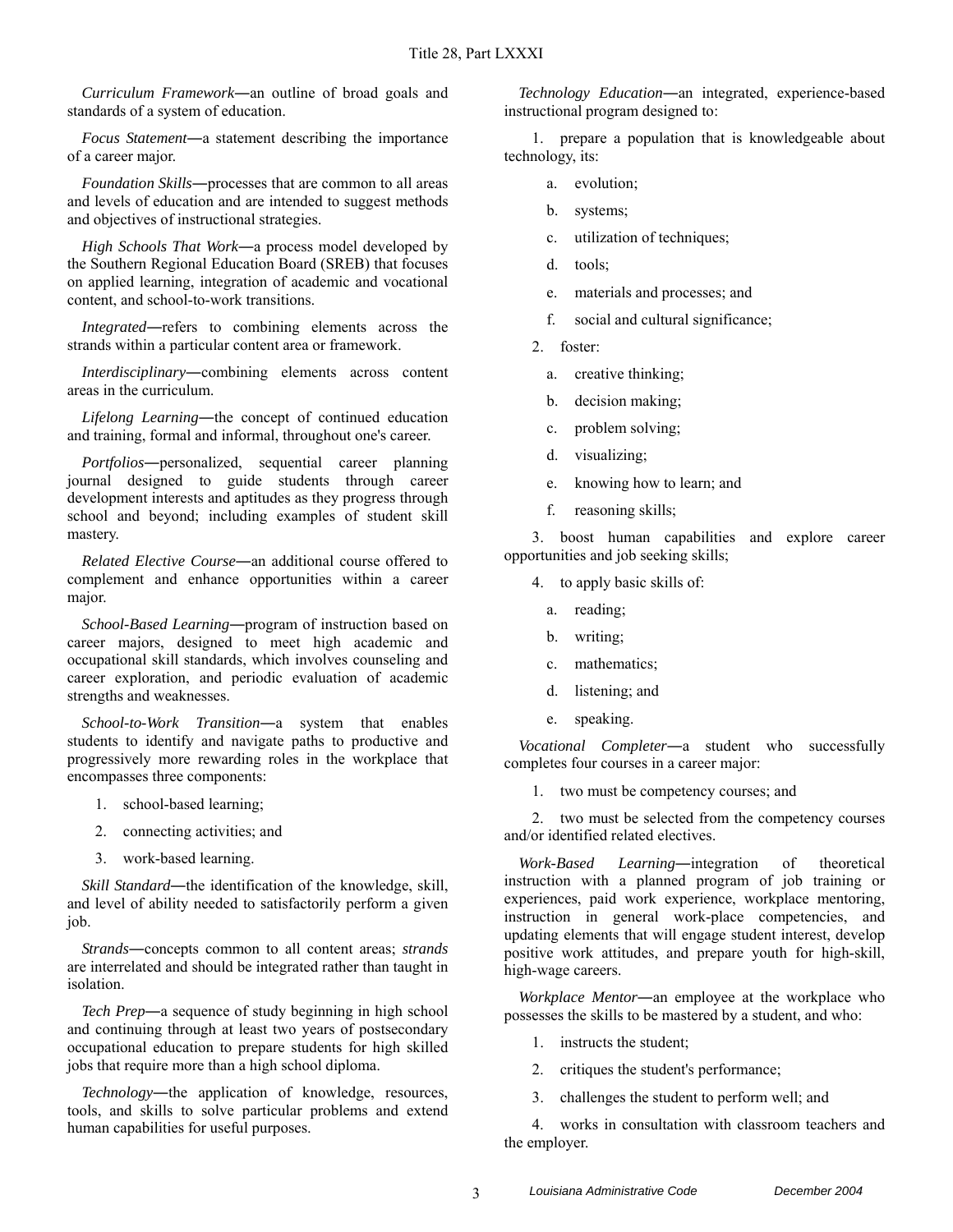HISTORICAL NOTE: Promulgated by the Department of Education, Board of Elementary and Secondary Education, Career and Technical Education, LR 30:2700 (December 2004).

### **Chapter 3. Goals**

### **§301. All Grade Levels**

A. In providing a sound program of Technology Education for Louisiana schools, clear goals are essential to serve as program guides. While the overriding goal of Technology Education is to assist students in developing toward successful adulthood through the development of their socio-economic awareness, their interests, their abilities, and their understanding of industry and technology and their potential as citizens, other supporting goals are:

1. to develop in each student an insight and understanding of industry and the free enterprise system and its relationship to society through a coordinated program of study focusing on the principles and practices of industry;

2. to assist students in developing their talents, aptitudes, interests, and potentials. A part of the school's responsibility is to assist each student in developing to their fullest potential;

3. to develop in each student an understanding of industrial processes, the practical application of scientific principles, and modern technology;

4. to develop problem-solving abilities related to the materials, processes, and products of industry. The problem-solving approach as applied in Technology Education involves creative thinking and gives the student an opportunity to apply principles and processes of the scientific method, along with supporting activities, to the solution of problems;

5. to develop in each student skills in the proper and safe use of the tools, materials, and machines common to industrial processes. These skills are acquired through planning, construction, and production activities centered around industrial-technical processes and products;

6. to develop in each student attitudes toward career opportunities that will enhance their chances of success as they progress through the career preparation process, to the end that they are able to make informed career decisions resulting in satisfactory and rewarding job selection.

B. Depending on their content and focus, the goals in Paragraphs 1-6 above are applicable to all grade levels (K-12), to adult programs, and to all segments of the student population including, but not limited to, the gifted, the slow learner, and the handicapped. Technology Education programs should be an articulated set of offerings in both vertical and horizontal directions. This will ensure reasonable content progression and program focus.

AUTHORITY NOTE: Promulgated in accordance with R.S. 6:(A)(10) and R.S. 17:10.

HISTORICAL NOTE: Promulgated by the Department of Education, Board of Elementary and Secondary Education, Career and Technical Education, LR 30:2701 (December 2004).

### **§303. Elementary Grade Level**

A. Technology Education at the elementary grades shall consist of basic industrial and technological problem-solving activities which are appropriate to learning experiences of all elementary school children. Each child can benefit from gaining a clearer understanding of our industrialtechnological society. Activities involving the use of tools, materials, and processes should be integrated within the basic curriculum of the elementary school.

B. Specific goals are to develop in the students:

1. an occupational awareness and a positive selfimage of themselves as workers;

2. problem-solving abilities;

3. technical awareness;

4. creative abilities and basic skills associated with tools, materials, and processes.

a. Such activities can contribute to the development of logical reasoning powers, psychomotor skills, and cooperative work traits.

AUTHORITY NOTE: Promulgated in accordance with R.S. 6:(A)(10) and R.S. 17:10.

HISTORICAL NOTE: Promulgated by the Department of Education, Board of Elementary and Secondary Education, Career and Technical Education, LR 30:2701 (December 2004).

### **§305. Middle and Junior High Grade Level**

A. Technology Education at the middle/junior high grades should provide a variety of laboratory and classroom experiences with an emphasis on orientation and exploration. The curriculum develops students' aptitudes, abilities, and interests, while at the same time develops their appreciation for technical knowledge. Through "hands-on" experiences, students learn about industry and are thereby provided with the skills useful in making informed and meaningful occupational choices.

B. Three primary goals are:

1. to develop in each student technical competencies, concepts, and basic skills common to industrial-technical materials and processes;

2. to develop in each student an awareness of industry and technology and its effect on a changing, evolving society; and

3. to provide each student with an opportunity to explore:

- a. construction;
- b. manufacturing;
- c. communication;
- d. transportation; and
- e. other related clusters of industrial activity.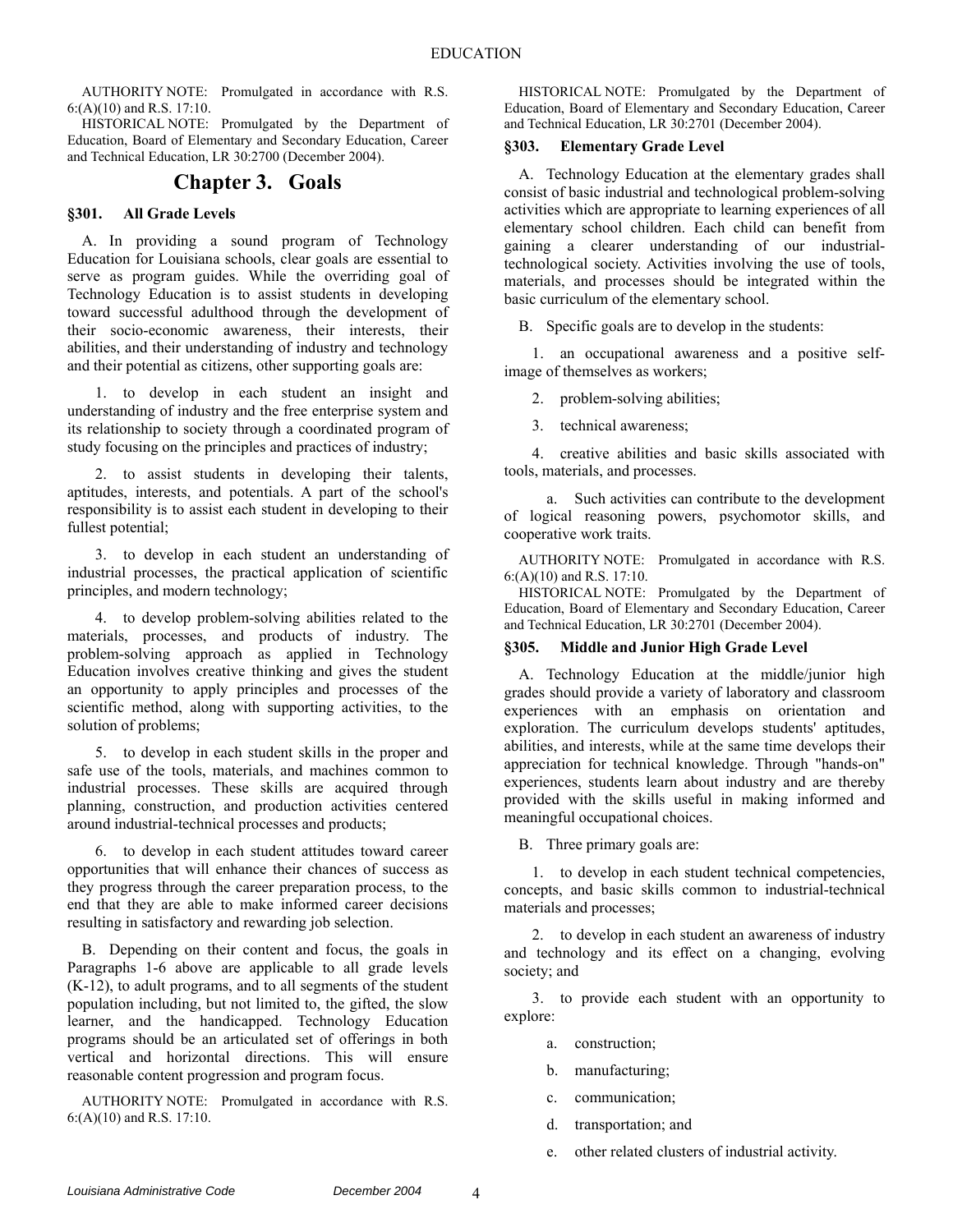C. Technology Education programs at the middle/junior grades provide students with the opportunity to explore in a "hands-on" way many of the occupational areas associated with industry. This type of activity can be invaluable as students seek to determine those areas that are consistent with their interests and abilities.

AUTHORITY NOTE: Promulgated in accordance with R.S. 6:(A)(10) and R.S. 17:10.

HISTORICAL NOTE: Promulgated by the Department of Education, Board of Elementary and Secondary Education, Career and Technical Education, LR 30:2702 (December 2004).

### **§307. Senior High Level**

A. Technology Education at the senior high school level provides concentrated and somewhat specialized technical courses designed to meet the industrially-related consumer needs of secondary students as well as preparing students for enrollment in advanced vocational-technical programs. High school programs may use combinations of general and unit organization as a part of their delivery system. At this level elective options are important because they help students to expand career awareness, technological literacy, consumer skills, and skills and knowledge related to the world of work. Such options play a significant role in assisting students in making job-related decisions as they progress through the formal education system. Students in the upper grades evidence a wide range of interests, abilities, and life goals. With this in mind, designers of Technology Education programs must provide courses that attempt to address the widest possible range of students' needs and interests. In the Technology Education program, not all students will study the same depth or type of content. For example, courses and content may be tailored to a student who may be involved in advanced career-technical training as a portion of the regular high school program.

B. Technology Education at the high school level will address the following types of student needs:

1. to provide basic instruction to meet the needs of three basic groups of students:

a. the elective student who seeks to explore more deeply the career, cultural, and consumer aspects of American industry;

b. those students who will pursue advanced education in areas of career, technical, industrial education, and the applied sciences; and

c. the reluctant learner, the prospective dropout, the culturally unique, and those students who may be entering the labor force either prior to normal graduation or immediately thereafter;

2. to provide the students with practical and realistic learning situations that simulate the industrial and technical world of work;

3. to develop in all students those attitudes and attributes that will assist them in becoming productive members of our technical society.

AUTHORITY NOTE: Promulgated in accordance with R.S. 6:(A)(10) and R.S. 17:10.

HISTORICAL NOTE: Promulgated by the Department of Education, Board of Elementary and Secondary Education, Career and Technical Education, LR 30:2702 (December 2004).

### **Chapter 5. Career Clusters**

### **Subchapter A. Course Offerings**

### **§501. Introduction**

A. The course title listing in this Chapter 5 utilizes course title terminology that is descriptive of the courses and has achieved general acceptance on both regional and national levels. The minimum and maximum time specifications provided for in the clusters recognize that in grades 6-8 Technology Education experiences should be of a broad exploratory nature. It further recognizes that time use configurations at those grade levels often makes 36-week elective courses impractical. Where a full 36-week block of time is available, two or more clusters of up to 18 weeks each should be scheduled. The six-week time minimum recognizes that it is very difficult to develop a meaningful program that utilizes a smaller time frame. Where possible, all of the cluster areas listed should be available so that students will have an opportunity to explore the widest possible range of material. The "General Technology Education" course listed for grades 9-12 is specified as a prerequisite to all unit programs except the drafting sequence. It is felt that if students reach this point and have either a limited number of elective hours available or are beginning the first of many Technology Education courses, a good foundation course is essential. By providing basic skills and knowledge in a course that cuts across other unit courses, repetition can be minimized and more time devoted to technical content.

AUTHORITY NOTE: Promulgated in accordance with R.S. 6:(A)(10) and R.S. 17:10.

HISTORICAL NOTE: Promulgated by the Department of Education, Board of Elementary and Secondary Education, Career and Technical Education, LR 30:2702 (December 2004).

### **Subchapter B. Technology Education Implementation and Operation**

### **§503. Purpose and Requirements**

A. Technology Education (TE) is:

1. an instructional program that provides students (grades 6-12) with hands-on exploratory experiences and insights into technology and career opportunities so that they can make meaningful occupational and educational choices;

2. a program that can help the student to:

a. become technologically literate;

b. develop an understanding of economic development; and

c. adjust to the changing environment;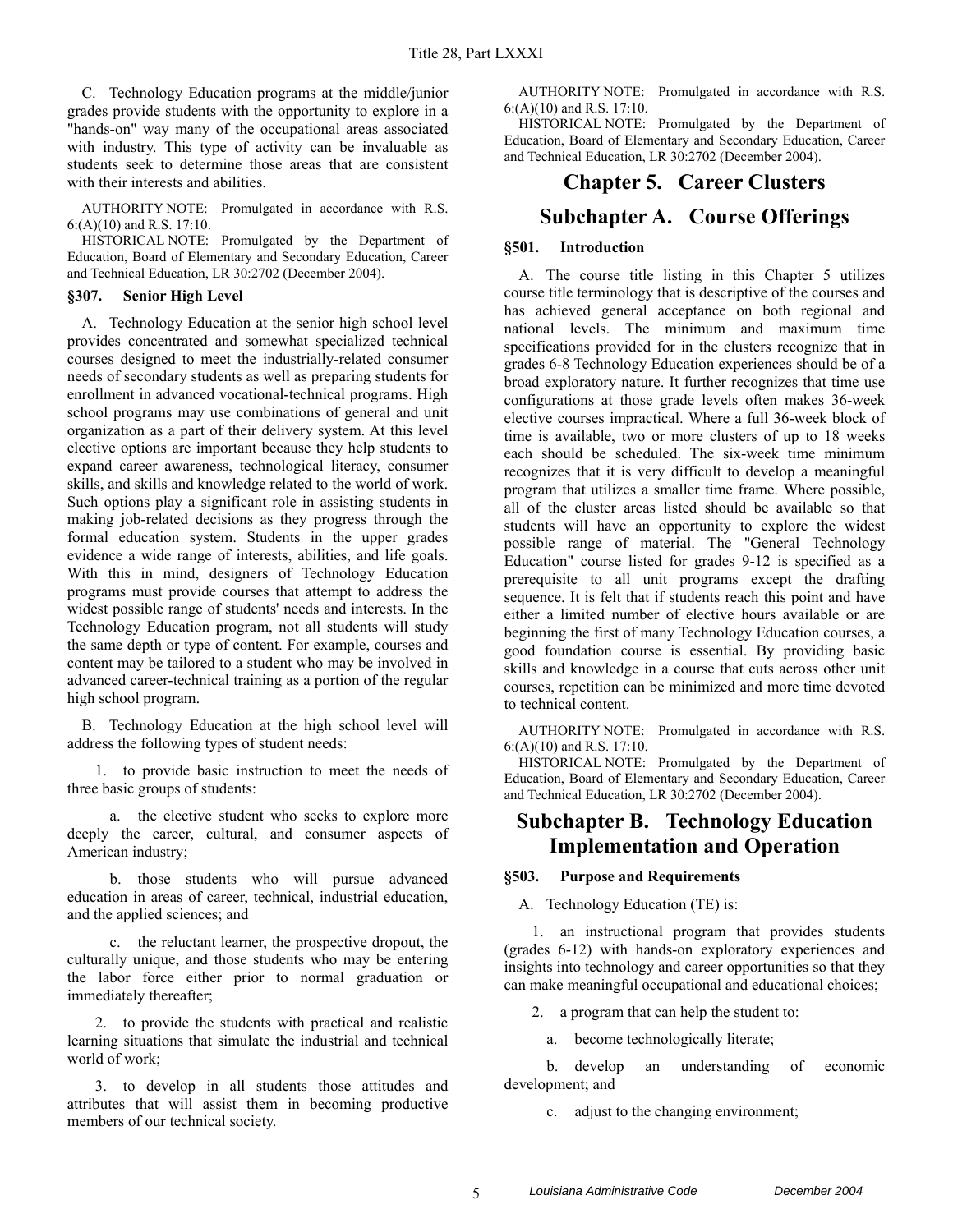3. an articulated, integral part of the total academic and vocational education program with emphasis in safety and the use of tools, equipment and materials. Technology Education programs in Louisiana follow the standards for Technology Education programs as developed by the United States Department of Education.

B. The instructional content of Technology Education is drawn from the areas of communication; manufacturing; construction; and power, energy, and transportation. The program assists students in developing understanding and application of:

1. academic and technological concepts, processes, and systems;

2. applying tools, materials, machines, processes, and technical concepts safely and efficiently;

- 3. developing technological skills in technology; and
- 4. simulated laboratory instruction.

C. A Technology Education program shall be from the job cluster areas of:

- 1. communication;
- 2. manufacturing;
- 3. construction; and
- 4. power, energy, and transportation.

D. It is the responsibility of the local school system to select the appropriate cluster(s) to be implemented. A minimum of four units is required for each cluster as follows.

1. The first course in each cluster shall be General Technology Education or Basic Technical Drafting. It is recommended that the first course be General Technology Education.

2. The second and third courses shall be a Basic Technology Education course, followed by an Advanced Technology Education course listed in the course options of the cluster.

3. The fourth course shall be an elective from any of the Technology Education offerings.

E. Technology Education shall be integrated at the most appropriate grade level to best serve the needs of the school. A Technology Education teacher has a certification in Industrial Arts. Schools with two or less full-time Technology Education teachers may offer required courses on an alternating basis in order to meet the requirements for program approval.

F. An approved Technology Education program may consist of a combination of two Technology Education courses and one or two Trade and Industrial Education courses. Technology Education courses would articulate with Trade and Industrial Education courses to create a career path program that would lend itself to Trade and Technical career clusters such as:

- 1. air conditioning and refrigeration;
- 2. automotive technology;
- 3. construction;
- 4. communications;
- 5. computer technology;
- 6. drafting and design technology; and
- 7. etc.

G. Program options for the Trade and Technical career clusters in Technology Education cannot be listed because of the vast range of possibilities within a local system. However, any local education governing agency desiring to offer a combined Technology Education/Trade and Industrial program shall first have the program approved by the Division of Family, Career and Technical Education, State Department of Education (SDE).

AUTHORITY NOTE: Promulgated in accordance with R.S. 6:(A)(10) and R.S. 17:10.

HISTORICAL NOTE: Promulgated by the Department of Education, Board of Elementary and Secondary Education, Career and Technical Education, LR 30:2702 (December 2004).

### **§505. Communication Technology**

A. Communication Technology is designed to provide students with the opportunity to explore the fundamentals of message design, production, and transmission using audio, visual, and audio-visual methods. Included in the activities are career exploration in:

- 1. manual and computer-aided drafting;
- 2. drafting;
- 3. graphic arts;
- 4. photography;
- 5. electronic communications; and
- 6. computer utilization.
- B. Course Options

| <b>Course Options I</b>                                  | <b>Units</b> |
|----------------------------------------------------------|--------------|
| <b>Basic Technical Drafting</b>                          |              |
| <b>Advanced Technical Drafting</b>                       |              |
| <b>Architectural Drafting</b>                            |              |
| Technology Education Elective                            |              |
| <b>Course Options II</b>                                 | Units        |
| General Technology Education or Basic Technical Drafting |              |
| <b>Communication Technology</b>                          |              |
| Physics of Technology I & II                             |              |
| Technology Education Elective                            |              |
| <b>Course Options III</b>                                | Units        |
| General Technology Education or Basic Technical Drafting |              |
| <b>Basic Electricity/Electronics</b>                     |              |
| Advanced Electricity/Electronics                         |              |
| Technology Education Elective                            |              |

AUTHORITY NOTE: Promulgated in accordance with R.S. 6:(A)(10) and R.S. 17:10.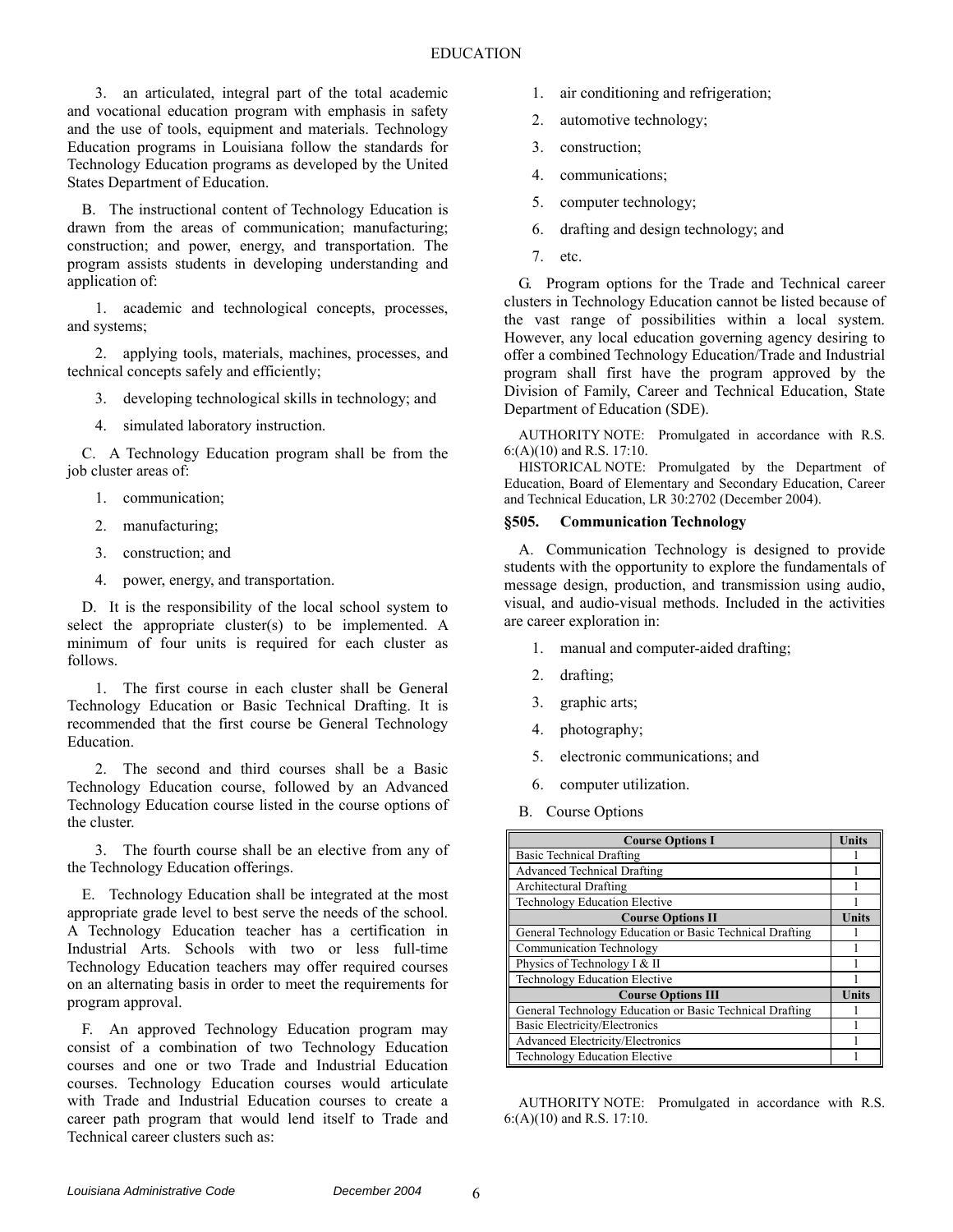HISTORICAL NOTE: Promulgated by the Department of Education, Board of Elementary and Secondary Education, Career and Technical Education, LR 30:2703 (December 2004).

#### **§507. Manufacturing Technology**

A. Manufacturing Technology is designed to provide students with information and skills concerning manufacturing processes, organizations, and occupations. It utilizes a variety of materials, computers, robots, tools, and processes needed to simulate the manufacturing industry. It further provides learning and leadership experiences that give the students a current look at the important industrial and technical concepts of today and tomorrow.

| <b>Course Options I</b>                                  | <b>Units</b> |
|----------------------------------------------------------|--------------|
| General Technology Education or Basic Technical Drafting |              |
| Basic Metal Technology                                   |              |
| Advanced Metal Technology or Materials and Processes     |              |
| Technology Education Elective                            |              |
| <b>Course Options II</b>                                 | Units        |
| General Technology Education or Basic Technical Drafting |              |
| Basic Metal Technology                                   |              |
| Welding Technology                                       |              |
| Technology Education Elective                            |              |
| <b>Course Options III</b>                                | Units        |
| General Technology Education or Basic Technical Drafting |              |
| Basic Metal Technology                                   |              |
| Manufacturing Technology                                 |              |
| Technology Education Elective                            |              |

AUTHORITY NOTE: Promulgated in accordance with R.S. 6(A)(10) and R.S. 17:10.

HISTORICAL NOTE: Promulgated by the Department of Education, Board of Elementary and Secondary Education, Career and Technical Education, LR 30:2703 (December 2004).

#### **§509. Construction Technology**

A. Construction Technology is designed to provide the student with the opportunity to gain a more in-depth understanding of the construction industry and explores construction occupations. It provides construction concepts and activities that simulate management and production practices as they currently relate to the construction industry and other technology areas.

| <b>Course Options I</b>                                  | <b>Units</b> |
|----------------------------------------------------------|--------------|
| General Technology Education or Basic Technical Drafting |              |
| Basic Wood Technology                                    |              |
| Advanced Wood Technology or Materials and Processes      |              |
| <b>Technology Education Elective</b>                     |              |
| <b>Course Options II</b>                                 | <b>Units</b> |
| General Technology Education or Basic Technical Drafting |              |
| Architectural Drafting                                   |              |
| <b>Construction Technology</b>                           |              |
| Technology Education Elective                            |              |
| <b>Course Options III</b>                                | Units        |
| General Technology Education or Basic Technical Drafting |              |
| Basic Wood Technology                                    |              |
| <b>Construction Technology</b>                           |              |
| <b>Technology Education Elective</b>                     |              |

AUTHORITY NOTE: Promulgated in accordance with R.S. 6:(A)(10) and R.S. 17:10.

HISTORICAL NOTE: Promulgated by the Department of Education, Board of Elementary and Secondary Education, Career and Technical Education, LR 30:2704 (December 2004).

#### **§511. Energy, Power, and Transportation Technology**

A. Energy, Power, and Transportation Technology is an overview of the exciting field of the transportation industry. It emphasizes the utilization of power and energy and how these systems are related to transportation technology. The student will have experience with power trainers and small engines and will research the future trends and environmental impact of laser, nuclear, and solar energy.

| <b>Course Options I</b>                                  | Units |
|----------------------------------------------------------|-------|
| General Technology Education or Basic Technical Drafting |       |
| Power Mechanics                                          |       |
| Physics of Technology I                                  |       |
| Technology Education Elective                            |       |
| <b>Course Options II</b>                                 | Units |
| General Technology Education or Basic Technical Drafting |       |
| <b>Power Mechanics</b>                                   |       |
| Energy, Power, and Transportation                        |       |
| Technology Education Elective                            |       |
| <b>Course Options III</b>                                |       |
| General Technology Education or Basic Technical Drafting |       |
| Energy, Power, and Transportation                        |       |
| Physics of Technology I & II                             |       |
| Technology Education Elective                            |       |

AUTHORITY NOTE: Promulgated in accordance with R.S. 6:(A)(10) and R.S. 17:10.

HISTORICAL NOTE: Promulgated by the Department of Education, Board of Elementary and Secondary Education, Career and Technical Education, LR 30:2704 (December 2004).

# **Subchapter C. Exploratory Technology Education and Curriculum Overview**

### **§523. Grades 6-8**

### A. Purpose and Scope

1. The technology systems of communication, manufacturing, construction, transportation, and modular technology make up the curriculum direction for the Exploratory Technology Education Program. Each school will integrate the technology education program at the most appropriate grade level to best serve the needs of the local school body, school, and community.

2. All Exploratory Education courses are taught in a one-period block of time, with each of the technology systems being designed to articulate with courses offered in comprehensive high schools (e.g., math, science, agriculture, and family and consumer sciences). Interdisciplinary education is vital to the success of Technology Education Programs.

B. Exploratory Technology Education I. The first exploratory technology education course in which a student participates is identified as the Exploratory Technology Education I course. This course may be offered as a nineweek, 18-week, or 36-week course and is recommended for grade 6.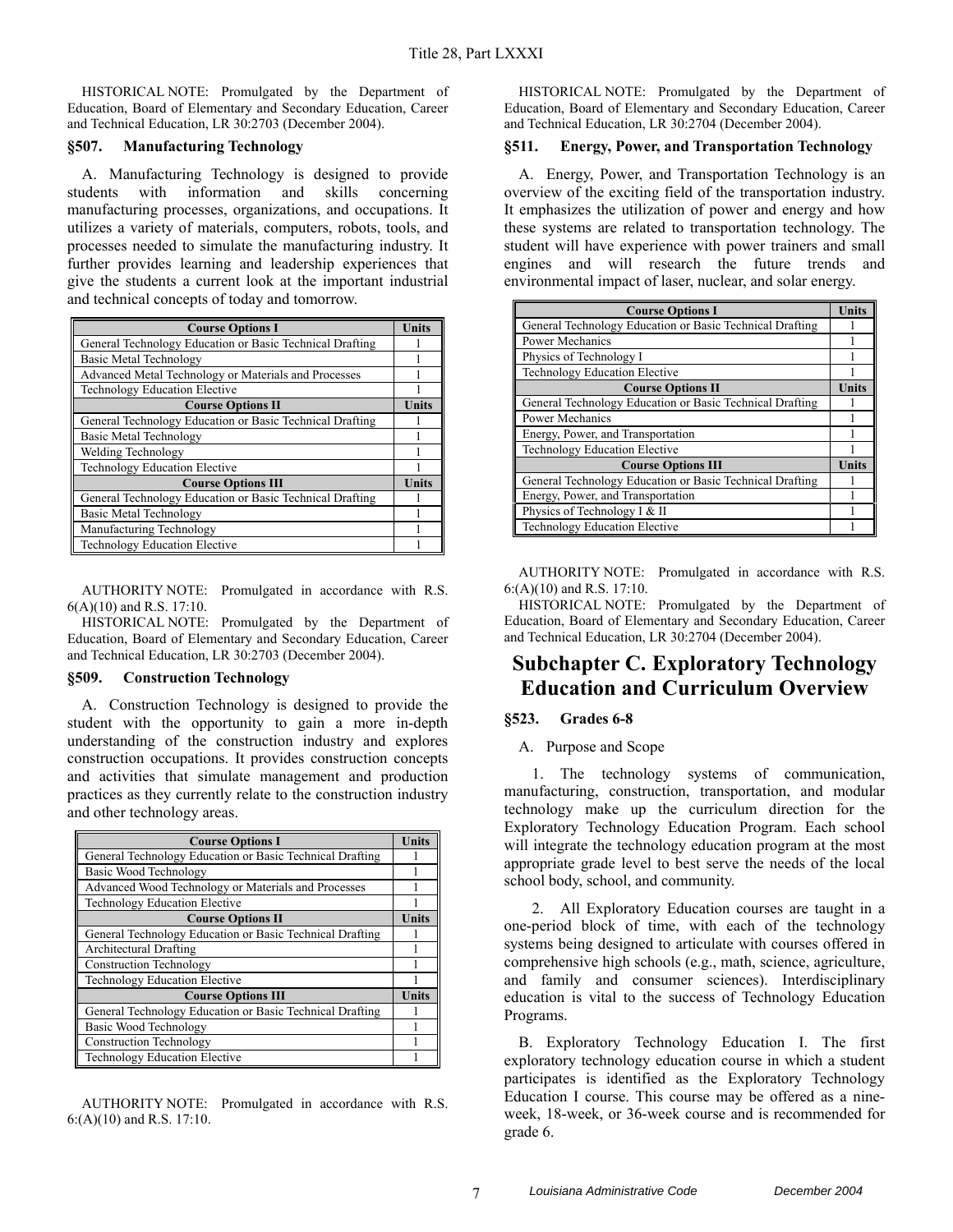- 1. System Options
	- a. Communication
	- b. Manufacturing
	- c. Construction
	- d. Transportation
	- e. Modular Technology

C. Exploratory Technology Education II. Two of the four technology systems are to be implemented for a period of 18 weeks each. It is the responsibility of the local school/program to select which two systems to implement for grade 7.

- 1. System Options
	- a. Communication
	- b. Manufacturing
	- c. Construction
	- d. Transportation
	- e. Modular Technology

D. Exploratory Technology Education III. Each school program will implement the remaining two technology systems not implemented in the previous technology education course. This level is optional, as some schools may not have appropriate time periods for implementation for grade 8.

- 1. System Options
	- a. Communications
	- b. Manufacturing
	- c. Construction
	- d. Transportation
	- e. Modular Technology

AUTHORITY NOTE: Promulgated in accordance with R.S. 6:(A)(10) and R.S. 17:10.

HISTORICAL NOTE: Promulgated by the Department of Education, Board of Elementary and Secondary Education, Career and Technical Education, LR 30:2704 (December 2004).

## **Chapter 7. Course Offerings**

NOTE: Technology Education courses shall be taught in sequence as outlined in Bulletin 741. Safety must be taught in all courses. Refer to Bulletin 1674 for safety information.

# **Subchapter A. Middle School**

### **§701. Middle School Exploring Technology Education**

A. Middle School Exploring Technology Education course offerings shall be as follows.

| <b>Course Title</b>            | Received<br>Grade<br>Level | Unit(s) |
|--------------------------------|----------------------------|---------|
| Manufacturing Technology       | 6-8                        |         |
| <b>Construction Technology</b> | 6-8                        |         |

| <b>Course Title</b>              | Received<br>Grade<br>Level | Unit(s) |
|----------------------------------|----------------------------|---------|
| <b>Communication Technology</b>  | $6 - 8$                    |         |
| <b>Transportation Technology</b> | $6 - 8$                    |         |
| Modular Technology               | $6-8$                      |         |

AUTHORITY NOTE: Promulgated in accordance with R.S. 6:(A)(10) and R.S. 17:10.

HISTORICAL NOTE: Promulgated by the Department of Education, Board of Elementary and Secondary Education, Career and Technical Education, LR 30:2705 (December 2004).

# **Subchapter B. Senior High School Technology Education**

### **§711. Senior High School**

A. Senior High School Technology Education course offerings shall be as follows.

| Course<br>Title                                 | <b>Received</b><br>Grade<br>Level | Unit(s)         |
|-------------------------------------------------|-----------------------------------|-----------------|
| <b>General Technology Education</b>             | $9 - 12$                          | 1               |
| Basic Wood Technology                           | $9 - 12$                          | 1               |
| Advanced Wood Technology                        | $10 - 12$                         |                 |
| <b>Communication Technology</b>                 | $9 - 12$                          |                 |
| Construction Technology                         | $10 - 12$                         |                 |
| Cooperative Technology Education                | 12                                | 3               |
| <b>Basic Electricity/Electronics</b>            | $9 - 12$                          | 1               |
| Advanced Electricity/Electronics                | $10 - 12$                         | 1               |
| <b>Basic Metal Technology</b>                   | $9 - 12$                          |                 |
| Advanced Metal Technology                       | $10 - 12$                         |                 |
| Welding Technology                              | $10 - 12$                         |                 |
| Energy, Power, and Transportation<br>Technology | $9 - 12$                          |                 |
| Power Mechanics                                 | $9 - 12$                          | 1               |
| Manufacturing Technology                        | $9 - 12$                          | 1               |
| <b>Basic Technical Drafting</b>                 | $9 - 12$                          | 1/2             |
| <b>Advanced Technical Drafting</b>              | $10 - 12$                         | 1               |
| <b>Architectural Drafting</b>                   | $10 - 12$                         |                 |
| Physics of Technology I & II                    | $11 - 12$                         | 1               |
| Materials and Processes                         | $10 - 12$                         |                 |
| Technology Education Computer<br>Applications   | $9 - 12$                          |                 |
| Technology Elective I & II                      | $9 - 12$                          | $1/2$ , 1 and 2 |
| Technology Internship I                         | $11 - 12$                         | 2               |
| Technology Internship II                        | 12                                | $\overline{c}$  |

AUTHORITY NOTE: Promulgated in accordance with R.S. 6:(A)(10) and R.S. 17:10.

HISTORICAL NOTE: Promulgated by the Department of Education, Board of Elementary and Secondary Education, Career and Technical Education, LR 30:2705 (December 2004).

# **Subchapter C. Philosophy and Curriculum**

### **§721. Philosophy and Curriculum Structure**

A. Technology Education is a practical, activity-oriented, laboratory-based program for all high school students. It is an integrated curriculum encompassing knowledge and skills across technology systems, with emphasis on new and emerging technology.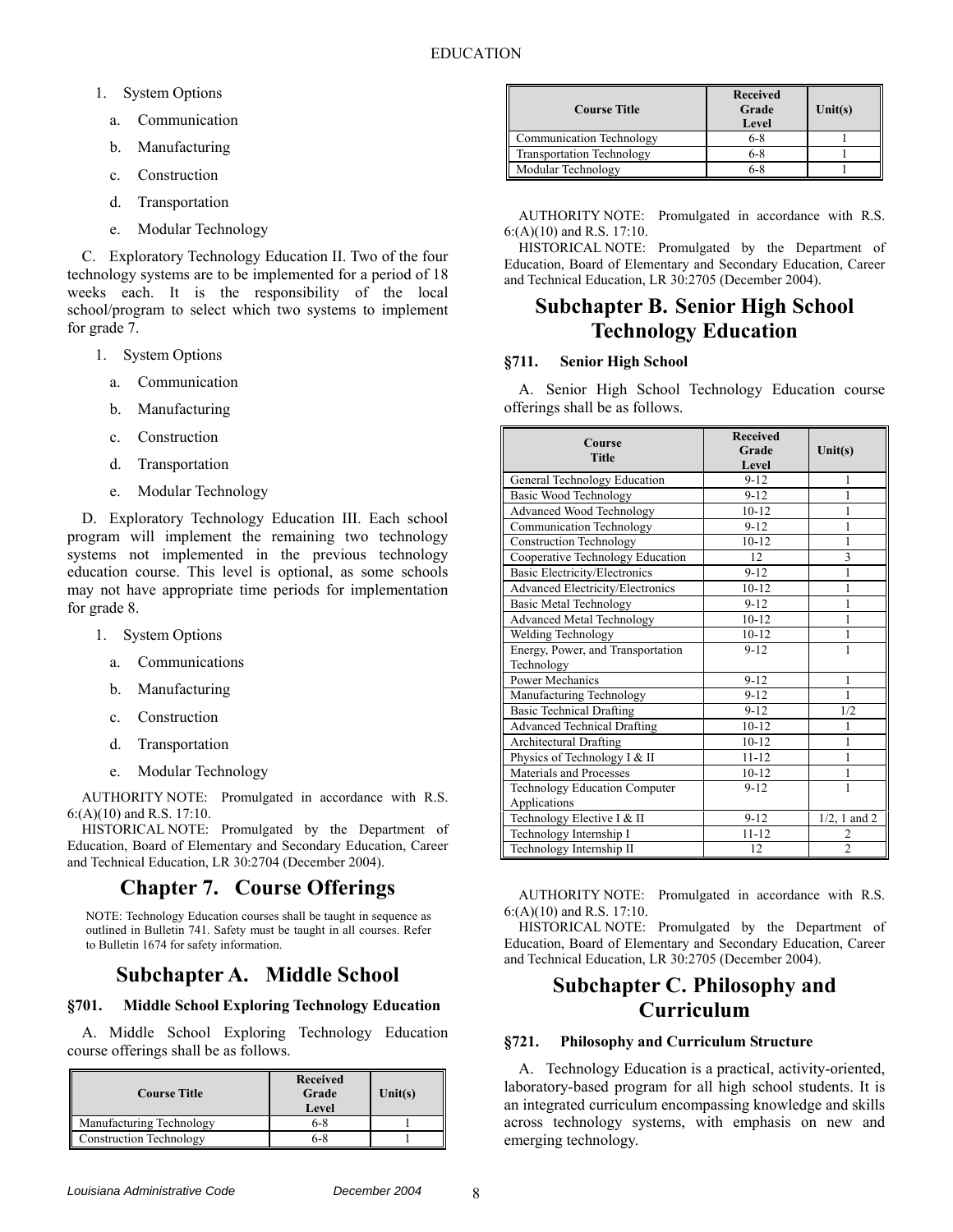B. Technology programs are designed to provide high school students with a broad base of knowledge and flexibility needed to function efficiently in a technological society.

C. As future leaders, students need an understanding of technology to enable them to make informed decisions that will improve society and protect the environment.

D. The knowledge needed for making future judgments of technology requires lifelong learning skills, which are acquired through a continuous process of applying new knowledge to unique problems.

E. Technology teaches critical-thinking skills through the use of problem-solving techniques.

F. Technology programs enable all high school students to learn about the technology that affects their lives.

G. Technology Education programs provide high school students with the basis for making wise career choices and developing career plans/paths.

H. Technology Education is designed as a fundamental component of the curriculum for all high school students.

I. Career-technical performance standards and model curriculum integrated performance activities for Technology Education are presented in this Part XCIII.

J. Technology Education provides students with the opportunity to explore, research, and shadow careers related to their interests. This will encourage them to become more productive workers, responsible citizens, and create marketable employees to meet the needs of industry.

AUTHORITY NOTE: Promulgated in accordance with R.S. 6:(A)(10) and R.S. 17:10.

HISTORICAL NOTE: Promulgated by the Department of Education, Board of Elementary and Secondary Education, Career and Technical Education, LR 30:2705 (December 2004).

### **Chapter 9. School-to-Work**

### **§901. School-to-Work Transition**

A. The School-to-Work Opportunities Act establishes a national framework to broaden the educational, career, and economic opportunities for all youth through partnerships between businesses, schools, community-based organizations, and state and local governments.

1. Workplaces become active learning environments.

2. Employers become joint partners with educators to train students.

3. Schools challenge students to higher academic and skill standards.

B. School-to-work opportunities grow from strong partnerships at the state and local community level that design and implement systems tailored to meet specific needs. School-to-work systems contain three core elements:

1. school-based learning;

2. work-based learning; and

3. connecting activities.

AUTHORITY NOTE: Promulgated in accordance with R.S. 6:(A)(10) and R.S. 17:10.

HISTORICAL NOTE: Promulgated by the Department of Education, Board of Elementary and Secondary Education, Career and Technical Education, LR 30:2705 (December 2004).

### **§903. Workplace Skills Education and Training**

A. Strategies for better educating students for the workplace include:

1. career research and information beginning in early grades;

2. applied academic courses that present subject matter in a way that connects abstract knowledge to workplace applications using cooperative learning strategies;

3. integration of vocational and academic subjects;

4. counseling and career pathways to focus students in their choice of courses to study;

5. articulation between secondary and postsecondary education;

6. collaborative partnerships between education, business, labor, and communities in the total education experience of students; and

7. integration of school-based and work-based learning through:

a. vocational cooperative programs―provides school-supervised work experiences;

b. apprenticeships―on-the-job training and related instruction;

c. career academies (school within a school)―integrates academic and vocational courses and provides workplace learning in a particular career focus area;

d. job shadowing―provides information about a job or position through the student following or "shadowing" a worker for a short period of time;

e. job mentoring―provides more specific job information and actual work experience as a student is assigned to an adult worker (mentor) who models workplace behavior, skills, and training in a one-to-one relationship;

f. school-based enterprises―work simulation within the school in the form of stores, print shops, child care centers, etc., operated by the students;

g. work simulation―provides work experience either in the classroom or in the community through simulated work experiences;

h. volunteer service programs―provides the opportunity to gain employability and work skills outside the classroom through experiences in developing and improving the community; and

i. vocational student organizations―provides work-based experiences for students through formalized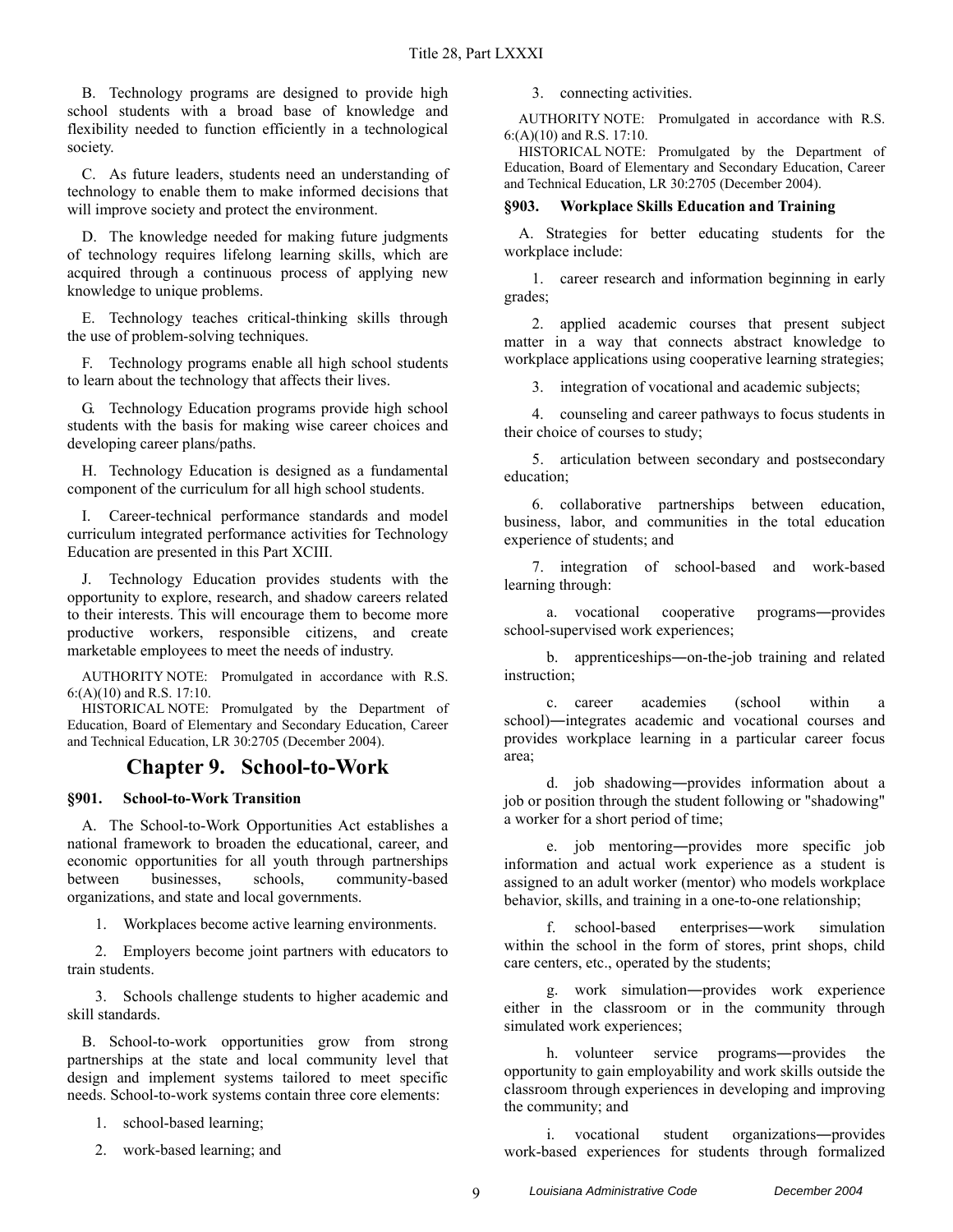events, demonstrations, volunteer work, and leadership training.

AUTHORITY NOTE: Promulgated in accordance with R.S. 6:(A)(10) and R.S. 17:10.

HISTORICAL NOTE: Promulgated by the Department of Education, Board of Elementary and Secondary Education, Career and Technical Education, LR 30:2706 (December 2004).

### **Chapter 11. Information Literacy Model**

### **§1101. Information Literacy Model for Lifelong Learning**

A. Students must become competent and independent users of information to be productive citizens of the twentyfirst century. They must be prepared to live in an information-rich and changing global society. Due to the rapid growth of technology, the amount of information available is accelerating so quickly that teachers are no longer able to impact a complete knowledge base in a subject area. In addition, students entering the workforce must know how to access information, solve problems, make decisions, and work as part of a team. Therefore, information literacy, the ability to recognize an information need, and then locate, evaluate, and use the needed information, is a basic skill essential to the twenty-first century workplace and home. Information-literate students are self-directed learners who, individually or collaboratively, use information responsibly to create quality products and to be productive citizens. Information literacy skills must not be taught in isolation; they must be integrated across all content areas, utilizing fully the resources of the classroom, the school library media center, and the community. The information literacy model for lifelong learning is a framework that teachers at all levels can apply to help students become independent, lifelong learners.

1. Defining/Focusing. The first task is to recognize that an information need exists. Students make preliminary decisions about the type of information needed based on prior knowledge.

2. Selecting Tools and Resources. After students decide what information is needed, they then develop search strategies for locating and accessing appropriate, relevant sources in:

- a. the school library media center;
- b. community libraries and agencies;
- c. resource people; and
- d. others as appropriate.

3. Extracting and Recording. Students examine the resources for readability, currency, usefulness, and bias. This task involves:

- a. skimming or listening for key words;
- b. "chunking";
- c. reading;
- d. finding main ideas; and
- e. taking notes.

4. Processing Information. After recording information, students must examine and evaluate the data in order to utilize the information retrieved. Students must interact with the information by categorizing, analyzing, evaluating, and comparing for bias, inadequacies, omissions, errors, and value judgments. Based on their findings, they either move on to the next step or do additional research.

5. Organizing Information. Students effectively sort, manipulate, and organize the information that was retrieved. They make decisions on how to use and communicate their findings.

6. Presenting Findings. Students apply and communicate what they have learned, e.g.:

- a. research report;
- b. project;
- c. illustration;
- d. dramatization;
- e. portfolio;
- f. book report;
- g. map;
- h. oral/audiovisual presentation;
- i. game;
- j bibliography;
- k. hyper stack.

7. Evaluating Efforts. Throughout the information problem-solving process, students evaluate their efforts. This assists students in determining the effectiveness of the research process. The final product may be evaluated by the teacher and also other qualified or interested resource persons.

AUTHORITY NOTE: Promulgated in accordance with R.S. 6:(A)(10) and R.S. 17:10.

HISTORICAL NOTE: Promulgated by the Department of Education, Board of Elementary and Secondary Education, Career and Technical Education, LR 30:2706 (December 2004).

### **Chapter 13. Foundation Skills**

### **§1301. Louisiana Content Standards Foundation Skills**

NOTE: Within this Part XCIII, the foundation skills are listed numerically in parentheses after each benchmark.

A. The Louisiana Content Standards Task Force has developed the following foundation skills which should apply to all students in all disciplines.

1. Communication―a process by which information is exchanged and a concept of *meaning* is created and shared between individuals through a common system of symbols, signs, or behavior. Students should be able to communicate clearly, fluently, strategically, technologically, critically, and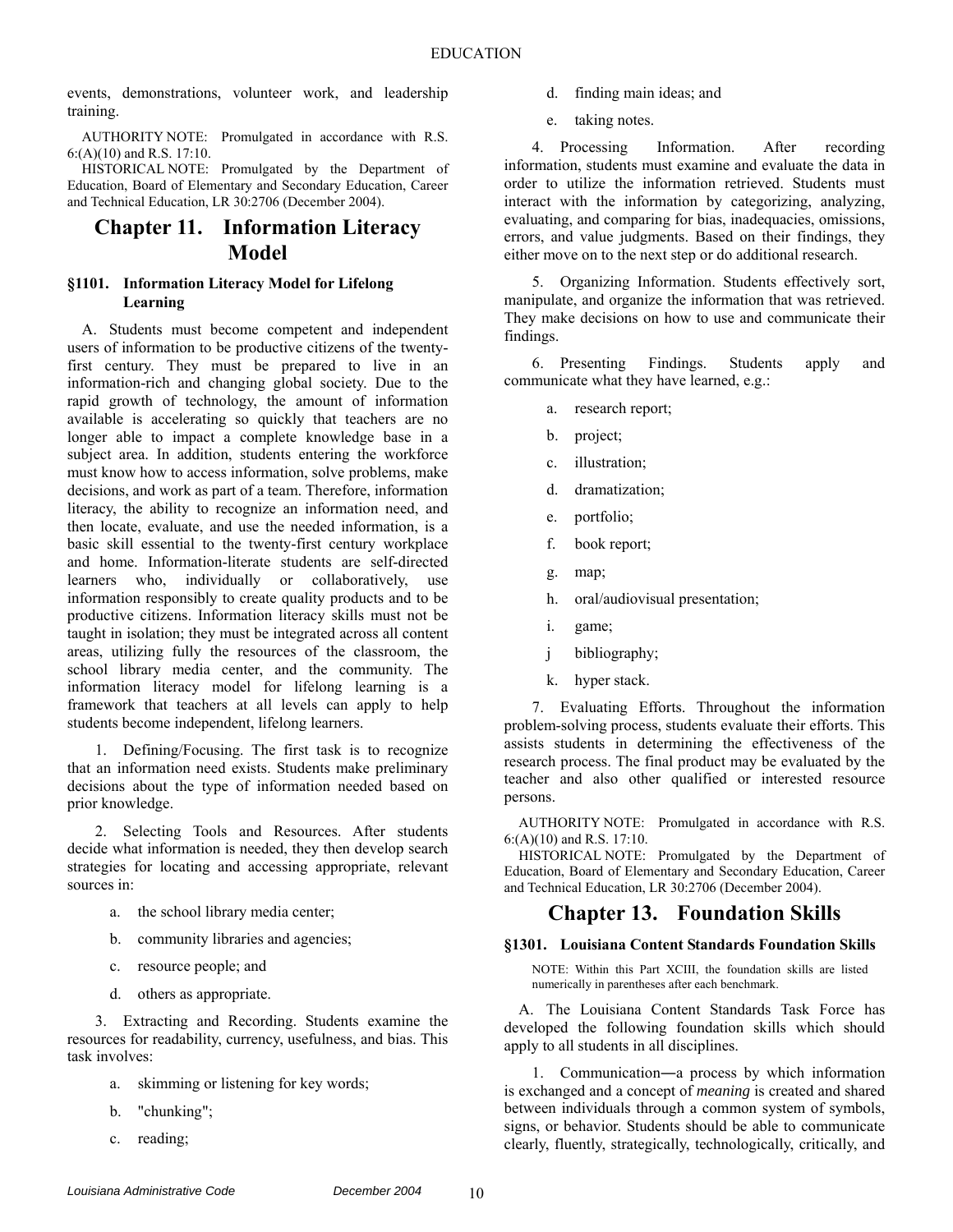creatively in society and in a variety of workplaces. This process can best be accomplished through use of the following skills:

- a. reading;
- b. writing;
- c. speaking;
- d. listening;
- e. viewing; and
- f. visually representing.

2. Problem Solving—the identification of an obstacle or challenge and the subsequent application of knowledge and thinking processes, which include reasoning, decision making, and inquiry in order to reach a solution using multiple pathways, even when no routine path is apparent.

3. Resource Access and Utilization―the process of identifying, locating, selecting, and using resource tools to help in analyzing, synthesizing, and communicating information. The identification and employment of appropriate tools, techniques, and technologies are essential to all learning processes. These resource tools include:

- a. pen, pencil, paper;
- b. audio/video materials;
- c. word processors;
- d. computers;
- e. interactive devices;
- f. telecommunications; and
- g. other emerging technologies.

4. Linking and Generating Knowledge―the effective use of cognitive processes to generate and link knowledge across the disciplines and in a variety of contexts. In order to engage in the principles of continual improvement, students must be able to transfer and elaborate on these processes. *Transfer* refers to the ability to apply a strategy or content knowledge effectively in a setting or context other than that in which it was originally learned. *Elaboration* refers to monitoring, adjusting, and expanding strategies into other contexts.

5. Citizenship―the application of the understanding of the ideals, rights, and responsibilities of active participation in a democratic republic that includes:

a. working respectfully and productively together for the benefit of the individual and the community;

b. being accountable for one's civil, constitutional, and statutory rights; and

c. mentoring others to become productive citizens and lifelong learners.

AUTHORITY NOTE: Promulgated in accordance with R.S. 6:(A)(10) and R.S. 17:10.

HISTORICAL NOTE: Promulgated by the Department of Education, Board of Elementary and Secondary Education, Career and Technical Education, LR 30:2707 (December 2004).

# **Chapter 15. International Technology Education Association Standards**

### **§1501. Standards for Technological Literacy/Content for the Study of Technology**

A. Introduction

1. Standards for Technological Literacy: Content for the Study of Technology (Technology Content Standards) was published by the International Technology Education Association (ITEA) and its Technology for All Americans Project (TfAAP) in April 2000. It defines what students should know and be able to do in order to be technologically literate and provides standards that prescribe what the outcomes of the study of technology in grades K-12 should be.

2. The International Technology Education Association (ITEA) Content Standards have been found to be strands that are intertwined throughout the Louisiana Technology Education Content Standards. Both sets of standards parallel each other and establish the requirements for technological literacy.

3. Technology Content Standards will help ensure that all students receive an effective education about technology by setting forth a consistent content for the study of technology.

4. Within this Part XCIII, the appropriate ITEA standards are cross-referenced to the Louisiana Technology Education Standards.

B. Why Technology Content Standards are Important

1. Technology literacy enables people to develop knowledge and abilities about human innovation in action.

2. Technology Content Standards establishes the requirements for technological literacy for all studentskindergarten through grade 12.

3. Technology Content Standards provides qualitative expectations of excellence for all students.

4. Effective democracy depends on all citizens participating in the decision-making process. Because so many decisions involve technological issues, all citizens need to be technologically literate.

5. A technologically literate population can help our nation maintain and sustain economic progress.

AUTHORITY NOTE: Promulgated in accordance with R.S. 6:(A)(10) and R.S. 17:10.

HISTORICAL NOTE: Promulgated by the Department of Education, Board of Elementary and Secondary Education, Career and Technical Education, LR 30:2707 (December 2004).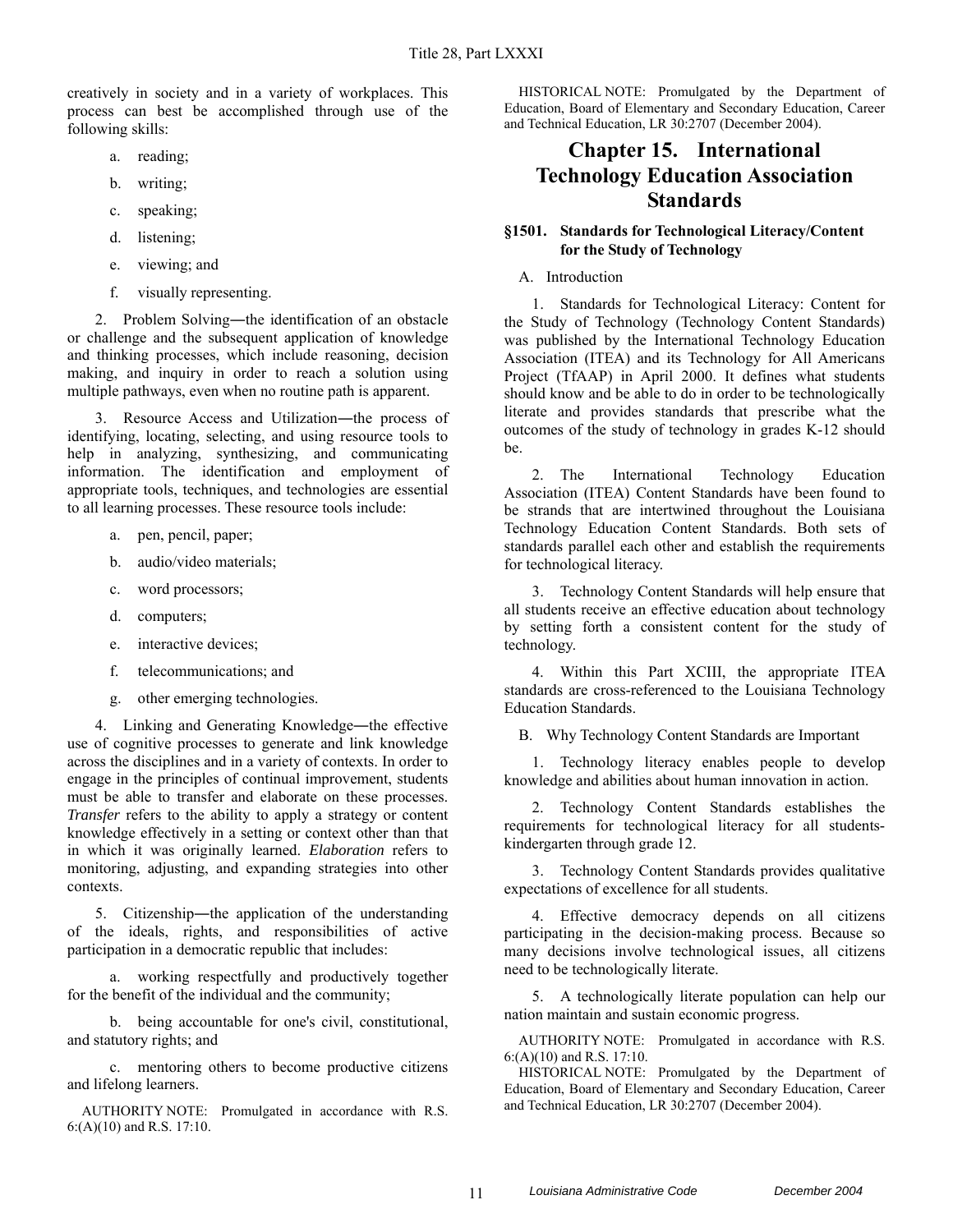### **§1503. International Technology Education Association Content Standards**

A. The Nature of Technology

1. Standard 01. Students will develop an understanding of the characteristics and scope of technology.

2. Standard 02. Students will develop an understanding of the core concepts of technology.

3. Standard 03. Students will develop an understanding of the relationships among technologies and the connections between technology and other fields of study.

B. Technology and Society

1. Standard 04. Students will develop an understanding of the cultural, social, economic, and political effects of technology.

2. Standard 05. Students will develop an understanding of the effects of technology on the environment.

3. Standard 06. Students will develop an understanding of the role of society in the development and use of technology.

4. Standard 07. Students will develop an understanding of the influence of technology on history.

C. Design

1. Standard 08. Students will develop an understanding of the attributes of design.

2. Standard 09. Students will develop an understanding of engineering design.

3. Standard 10. Students will develop an understanding of the role of:

a. troubleshooting;

b. research and development;

- c. invention and innovation; and
- d. experimentation in problem solving.

D. Abilities of a Technological World

1. Standard 11. Students will develop abilities to apply the design process.

2. Standard 12. Students will develop abilities to use and maintain technological products and systems.

3. Standard 13. Students will develop abilities to assess the impact of products and systems.

E. The Designed World

1. Standard 14. Students will develop an understanding of and be able to select and use medical technologies.

2. Standard 15. Students will develop an understanding of and be able to select and use agricultural and related biotechnologies.

3. Standard 16. Students will develop an understanding of and be able to select and use energy and power technologies.

4. Standard 17. Students will develop an understanding of and be able to select and use information and communication technologies.

5. Standard 18. Students will develop an understanding of and be able to select and use transportation technologies.

6. Standard 19. Students will develop an understanding of and be able to select and use manufacturing technologies.

7. Standard 20. Students will develop an understanding of and be able to select and use construction technologies.

AUTHORITY NOTE: Promulgated in accordance with R.S. 6:(A)(10) and R.S. 17:10.

HISTORICAL NOTE: Promulgated by the Department of Education, Board of Elementary and Secondary Education, Career and Technical Education, LR 30:2708 (December 2004).

## **Chapter 17. Content Standards**

### **§1701. Middle School Standards**

A. Technology education content standards for middle schools are as follows.

1. M1. Explore areas of the manufacturing process from research and development to marketing the product.

2. M2. Explore areas of the construction industry from planning to completion of light, heavy, industrial, and civil construction.

3. M3. Communicate ideas and information through experiences in the:

- a. drafting;
- b. design;
- c. printing;
- d. photography;
- e. telecommunications; and
- f. computers.

4. M4. Explore transportation technology, past, present, and future, and be able to discuss the selection and uses of transportation technologies.

5. M5. Develop an understanding of various technology systems through modular computer assisted instruction.

AUTHORITY NOTE: Promulgated in accordance with R.S. 6:(A)(10) and R.S. 17:10.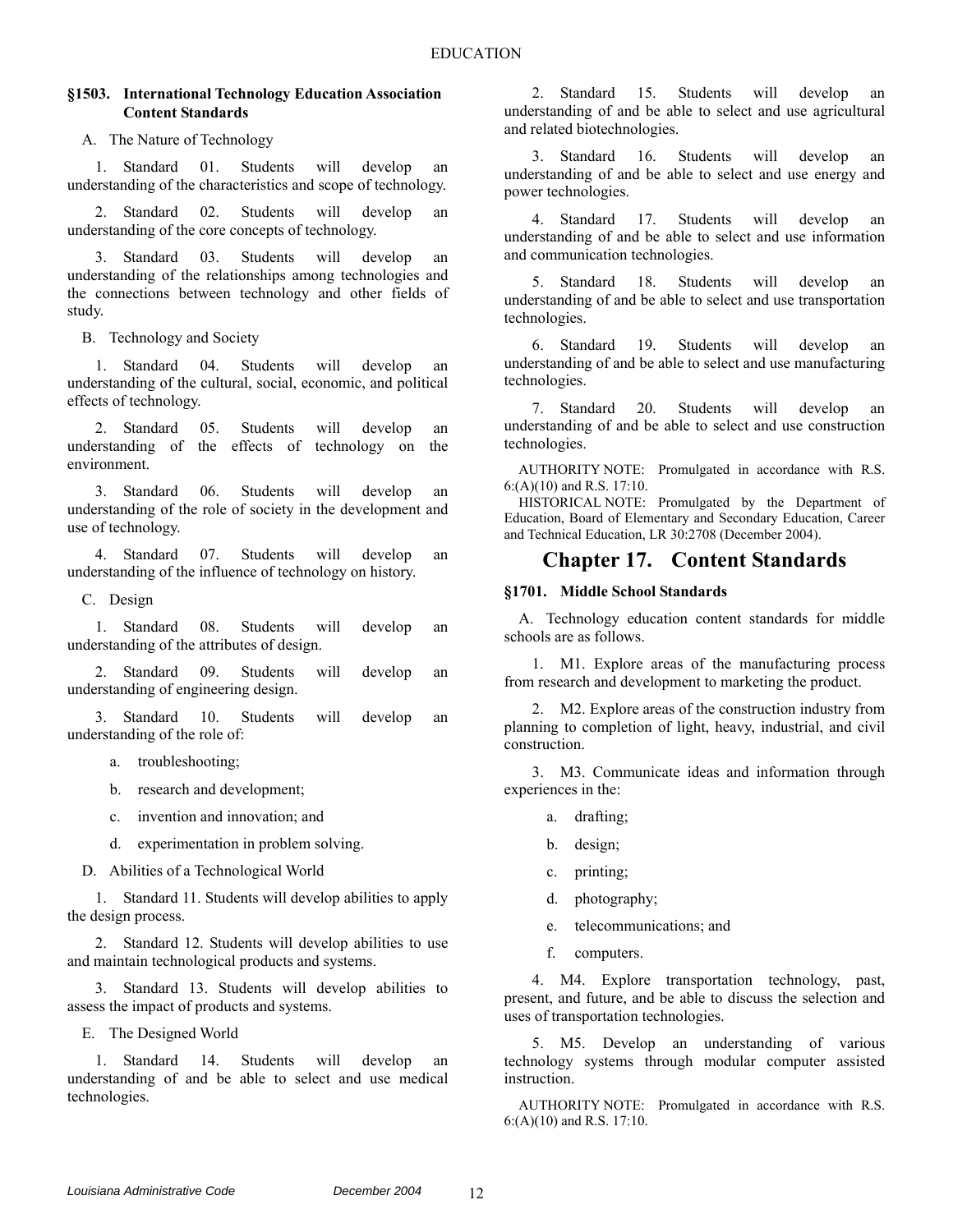HISTORICAL NOTE: Promulgated by the Department of Education, Board of Elementary and Secondary Education, Career and Technical Education, LR 30:2708 (December 2004).

#### **§1703. High School Standards**

A. Technology education content standards for high school shall accomplish the following:

1. provide students with the opportunity to explore various technical careers through contemporary and/or modular Technology Education activities;

2. understand and apply the basic concepts that are common to the broad field of technical drawing;

- 3. prepare detailed drawings including:
	- a. developments;
	- b. intersections;
	- c. charts;
	- d. diagrams;
	- e. threads;
	- f. fasteners;
	- g. descriptive geometry;
	- h. auxiliary;
	- i. revolutions;
	- j. CAD; and
	- k. specialized areas;

4. demonstrate the ability to complete a set of working drawings for home construction;

5. communicate ideas and information through experiences dealing with:

- a. drafting;
- b. design;
- c. printing;
- d. photography;
- e. telecommunication; and
- f. computers.

6. understand and apply the principles of electricity and electronics through laboratory learning experiences.

7. develop a career interest in electronics through course content centered around:

- a. semiconductor devices;
- b. application of digital electronics;
- c. computers; and
- d. communication circuits;

8. explore all areas of the manufacturing process from research and development to marketing the final product;

9. develop an understanding of industrial materials and how they are processed to increase their value. Emphasis will be placed on proper materials selection for particular products and appropriate manufacturing processes;

10. develop an understanding of the seven major fields of basic metals:

- a. bench metal;
- b. sheet metal;
- c. art metal;
- d. ornamental metal;
- e. forging;
- f. casting; and
- g. welding;

11. be able to use the tool instruments and machines in the metalwork advanced lab of the following areas:

- a. sheet metal;
- b. metallurgy;
- c. casting;
- d. welding;
- e. machining;
- f. material testing;
- g. finishing; and
- h. safety;

12. develop an understanding of traditional concepts in welding and demonstrate proficiency in:

- a. fusion process;
- b. components;
- c. weld testing and inspection; and
- d. automated welding systems;

13. develop an understanding of the construction industry from the initial planning stage to completion of light, heavy, industrial, and civil construction;

14. explore the fundamentals of woodworking, beginning with hand tool experiences and processing into the study and use of modern power tools and machines;

15. develop an understanding of the advance practices utilized in the manufacture of wood products;

16. develop an understanding of the various power, energy and transportation systems and the technological, environmental, and societal impacts associated with them; and

17. provide students with the opportunity for in-depth exploration of the field of power mechanics, of the various power conversion and generator systems, and the productive utilization of those systems.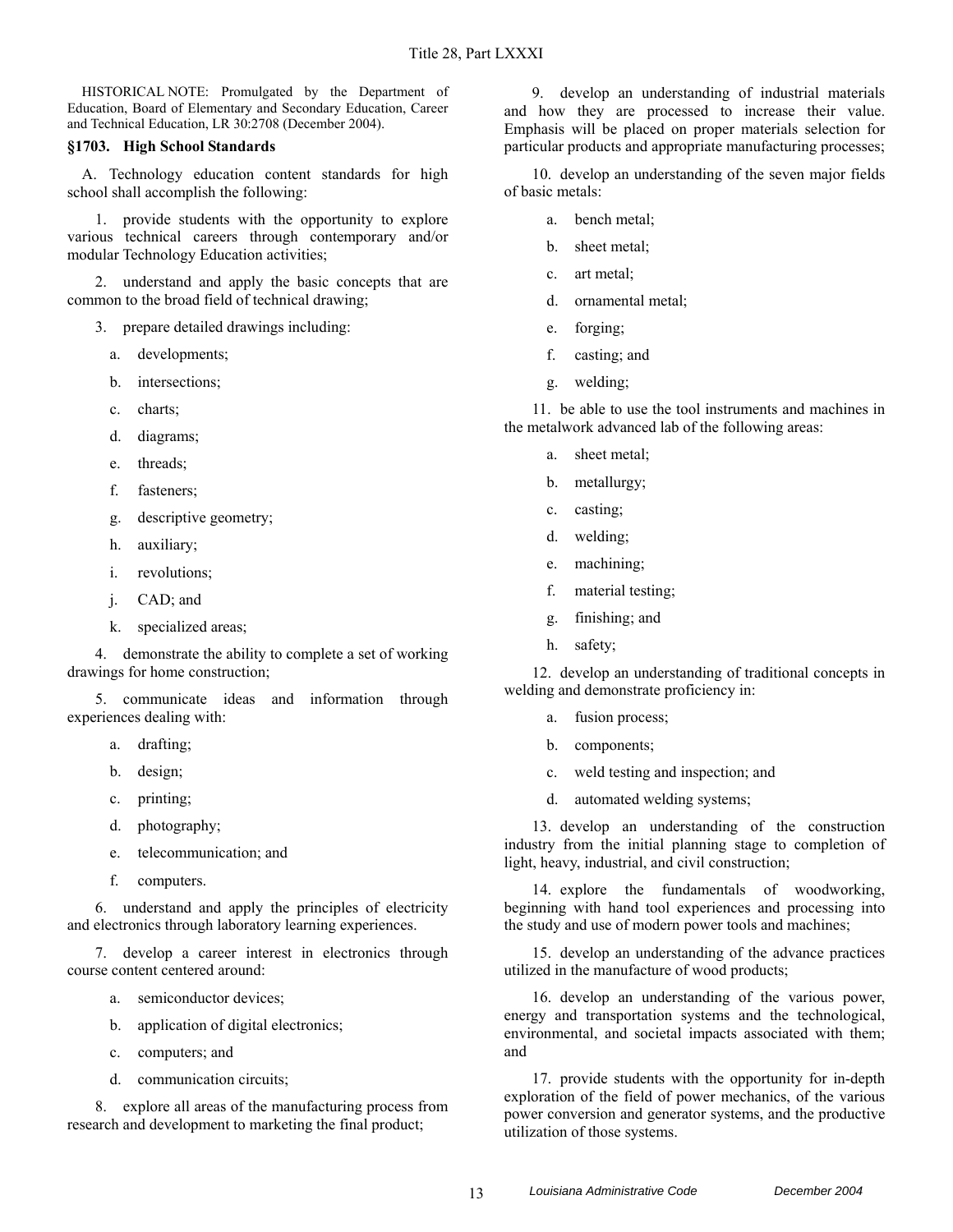HISTORICAL NOTE: Promulgated by the Department of Education, Board of Elementary and Secondary Education, Career and Technical Education, LR 30:2708 (December 2004).

### **Chapter 19. Strands**

#### **§1901. Technology Education Strands**

A. *Strands*―the categories within particular content areas, which may vary from discipline to discipline. *Strands* are interrelated, and should be integrated rather than taught in isolation.

B. The following are strands that are found throughout the course offerings in Technology Education.

1. Technology Student Association (TSA). The mission of the Technology Student Association is to prepare our membership for the challenges of a dynamic world by promoting technological literacy, leadership, and problem solving, resulting in personal growth opportunities.

2. Safety. All Technology Education courses demand the safe use of tools and equipment. Personal safety is emphasized through this content area. Course safety rules are referenced to OSHA safety regulations and standards.

3. Communication Skills. Reading, writing, speaking, and listening activities are incorporated throughout the technology education curriculum.

4. Science Skills. Physical science, physics and chemistry, biology, all of these sciences have a place in Technology Education. The practical application of science is a common objective in all technical education courses.

5. Mathematics Skills. Technology Education courses emphasize the practical application of mathematics skills. Measuring, calculating, and problem solving are common activities in technology courses.

6. Career Paths. Technology Education offers a definite path for a student to follow including job seeking skills. Occupational clusters are offered in many skill areas.

7. SCANS Skills. The know-how identified by SCANS (Secretary's Commission on Achieving Necessary Skills) is made up of five workplace competencies and a three-part foundation of skills and personal qualities that are needed for solid job performance.

8. Workplace Competencies. Effective workers can productively use:

- a. resources. They know how to allocate:
- i. time;
- ii. money;
- iii. materials;
- iv. space; and
- v. staff;
- b. interpersonal skills. They can:
- i. work on teams;
- ii. teach others;
- iii. serve customers;
- iv. lead;
- v. negotiate; and

 vi. work well with people from culturally diverse backgrounds;

- c. information. They can:
	- i. acquire and evaluate data;
- ii. organize and maintain files;
- iii. interpret and communicate; and
- iv. use computers to process information;
- d. systems. They:

 i. understand social, organization, and technological systems;

- ii. can monitor and correct performance; and
- iii. can design or improve systems;
- e. technology. They can:
- i. select equipment and tools;
- ii. apply technology to specific tasks; and
- iii. maintain and troubleshoot equipment;

9. Foundation Skills. Competent workers in the highperformance workplace need:

- a. basic skills:
- i. reading;
- ii. writing;
- iii. mathematics;
- iv. speaking; and
- v. listening;
- b. thinking skills. The ability to:
- i. learn;
- ii. reason;
- iii. think creatively;
- iv. make decisions; and
- v. solve problems;
- c. personal qualities:
	- i. individual responsibility;
- ii. self-esteem and self-management;
- iii. sociability; and
- iv. integrity.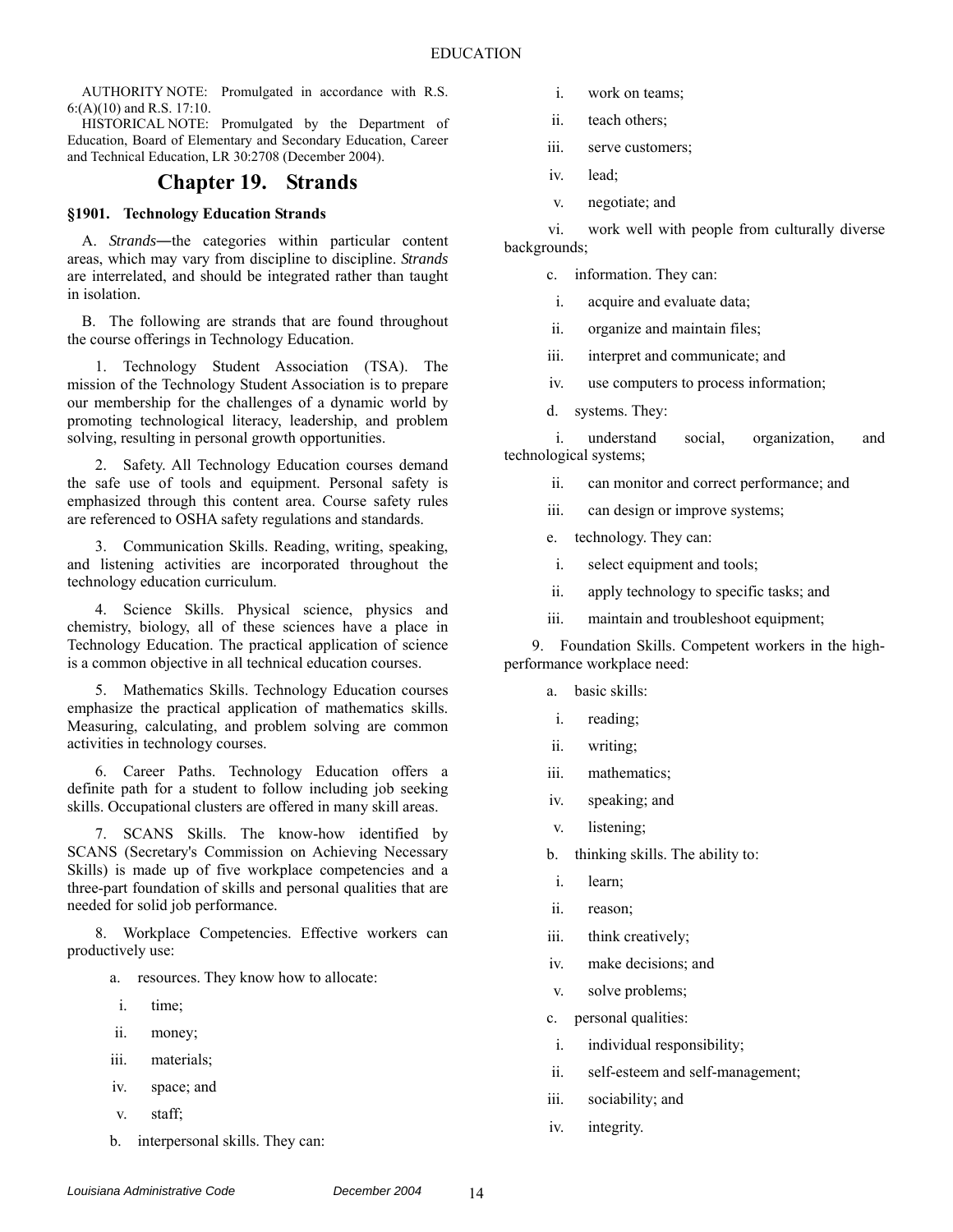HISTORICAL NOTE: Promulgated by the Department of Education, Board of Elementary and Secondary Education, Career and Technical Education, LR 30:2709 (December 2004).

# **Chapter 21. Academic Standards and Benchmarks**

### **§2101. Purpose**

A. Standards and benchmarks provide a framework for local curriculum development. A school district's physical facilities, available equipment, resources, and community and business support are only a few of the factors that make the system unique and determine the curriculum offered.

B. In using this framework to develop curriculum, a *standard* is the major outcome of a course, and *benchmarks* are the goals for obtaining that outcome. Local systems will select the career majors to be offered, the courses offered in these majors, and create the objectives and activities that teachers will use to direct their instruction to reach the benchmarks for the selected courses. This procedure will allow local systems to structure curriculum to meet the needs of their students, schools, and communities while remaining consistent with the overall framework for the entire state.

C. Local systems will use the career majors as a guide to select the courses that will be offered for each major. Not all career majors or all courses listed with the major in this framework must be offered locally. Employment opportunities and postsecondary education availability in the local area should be considered as curriculum is developed.

D. To be identified as a vocational completer, a student must successfully complete four courses in the career majortwo of which must be competency courses. The other two courses must be selected from the competency courses and/or related elective courses identified in the career major.

E. Following each career major are the content standards that relate to the major. The standards identify what students should know and be able to do. In the column beside each standard are benchmarks that identify specific skills and knowledge and serve as points of reference to gauge student progress toward achievement of standards. Benchmarks set the direction of instruction.

F. Academic Content Standards Cross-References

1. Cross-references to academic content standards reinforce the integration of academic and technology skills. English language arts, mathematics, social studies, and science academic standards are cross-referenced in the third column beside each Technology Education standard. The referenced academic standards are listed in full in Subpart 3, Appendices.

a. See Subpart 3, Chapter 27 for detailed referenced Academic Content Standards.

2. Codes used in the table to identify the academic standards are given as follows.

English Language Arts―ELA

Standard number is given, then benchmark number

Example: ELA1-M1 (Standard one, Benchmark Middle School Number One)

Mathematics

Strand letter is given, then benchmark number

N―Number and Number Relations Strand

A―Algebra Strand

M―Measurement Strand

G―Geometry Strand

D―Data, Discrete Math, and Probability Strand

P―Patterns, Relations, and Functions Strand

Social Studies

Strand letter is given, then benchmark letter and number

G―Geography Strand

C―Civics Strand

E―Economics Strand

H – History Strand

Science

Strand letter is given, then benchmark letter and number

SI―Science as Inquiry Strand

PS―Physical Science Strand

LS―Life Science Strand

SE―Science and the Environment Strand

Arts

Strand letter is given, then benchmark letter and number

CE―Creative Expression

AP―Aesthetic Perception

HP―Historical and Cultural Perception

CA―Critical Analysis

AUTHORITY NOTE: Promulgated in accordance with R.S. 6:(A)(10) and R.S. 17:10.

HISTORICAL NOTE: Promulgated by the Department of Education, Board of Elementary and Secondary Education, Career and Technical Education, LR 30:2710 (December 2004).

### **Chapter 23. Middle School Standards and Benchmarks**

### **§2301. Introduction**

A. Competency Courses (generally taught in nine-week blocks):

- 1. manufacturing;
- 2. construction;
- 3. communication;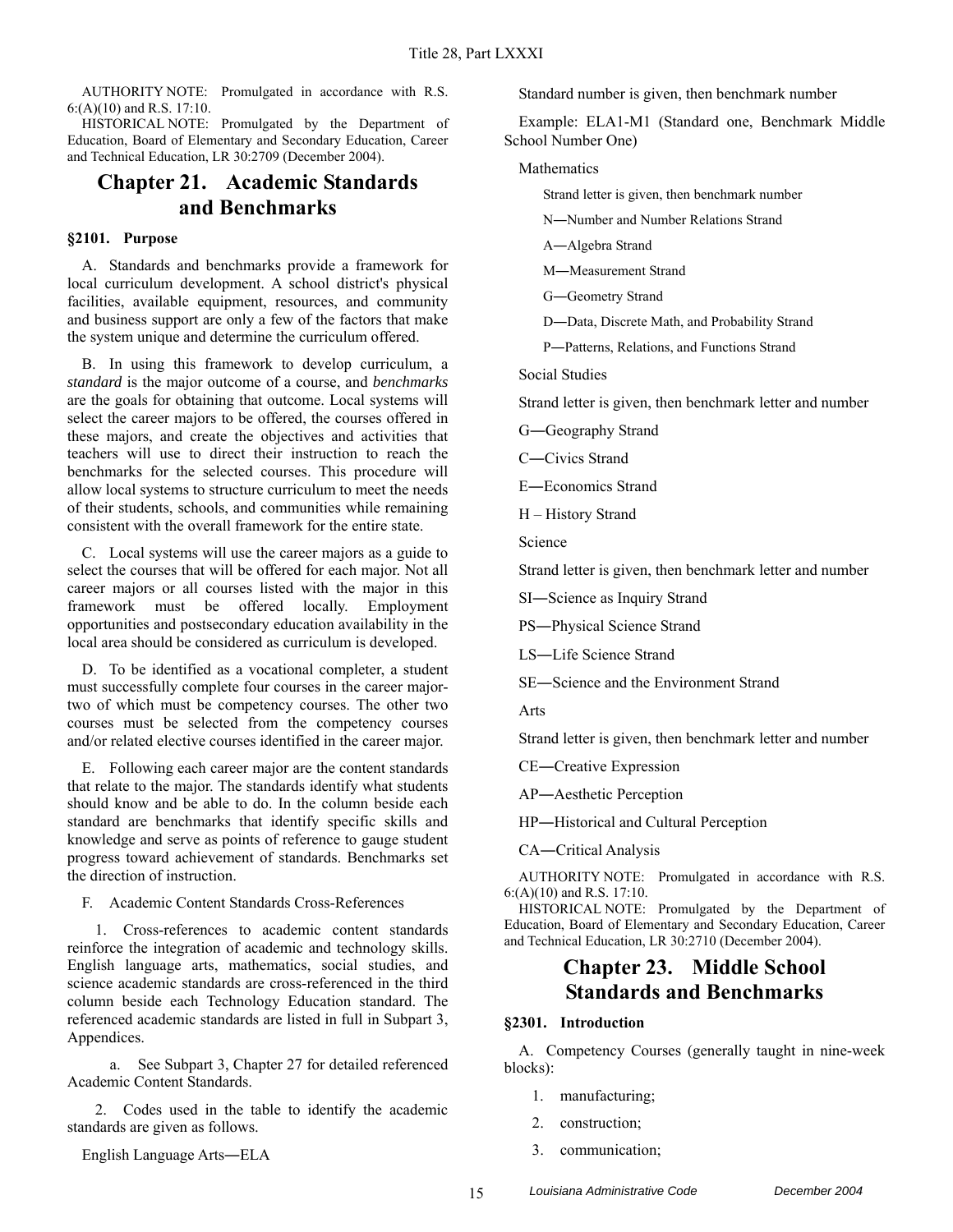- 4. transportation;
- 5. modular technology.

HISTORICAL NOTE: Promulgated by the Department of Education, Board of Elementary and Secondary Education, Career and Technical Education, LR 30:2711 (December 2004).

### **§2303. Focus Statement**

A. Technology Education for sixth, seventh, and eighth grades is designed to incorporate many areas of Technology Education. Students are provided the opportunity to explore these areas and gain insight into the multitude of career choices available in technology. Students will explore the technology systems of:

- 1. manufacturing;
- 2. construction;
- 3. communication;
- 4. transportation; and
- 5. modular technology education.

B. Manufacturing. A study of manufacturing will assist students reach the following goals:

1. to develop an understanding of the multitude of career choices in manufacturing;

2. gain experience in working with techniques used in the manufacturing industry;

3. be able to work with other students using tools, materials, and techniques to produce a manufactured product.

C. Construction. A study of construction will assist students reach the following goals:

1. to develop in the student an understanding and insight into construction technology;

2. to assist each student in discovering and developing to the fullest potential talents, attitudes, and interests related to construction technology.

D. Communication. A study of communication will assist students reach the following goals:

1. to assist the student in becoming aware of the evolution of language and communication media;

2. to value, comprehend, and perform communication functions of:

- a. decoding;
- b. encoding;
- c. transmitting;
- d. receiving;
- e. storing; and
- f. retrieving.

E. Transportation. A study of transportation will assist students in reaching the following goals:

1. to develop an understanding of the career options in the field of transportation;

2. to gain experience in the knowledge and techniques of the transportation industry.

F. Modular Technology. A study of modular technology will assist students in reaching the following goals:

1. to be successful and to have a good quality of life, the technology education student will learn job skills and expectations by rotating through various career workstations;

2. understand the importance of becoming a lifelong learner, developing personal skills and the connection to technology applications.

AUTHORITY NOTE: Promulgated in accordance with R.S. 6:(A)(10) and R.S. 17:10.

HISTORICAL NOTE: Promulgated by the Department of Education, Board of Elementary and Secondary Education, Career and Technical Education, LR 30:2711 (December 2004).

### **§2305. Manufacturing Benchmarks**

A. Standard. M1. Explore areas of the manufacturing process from research and development to marketing the product.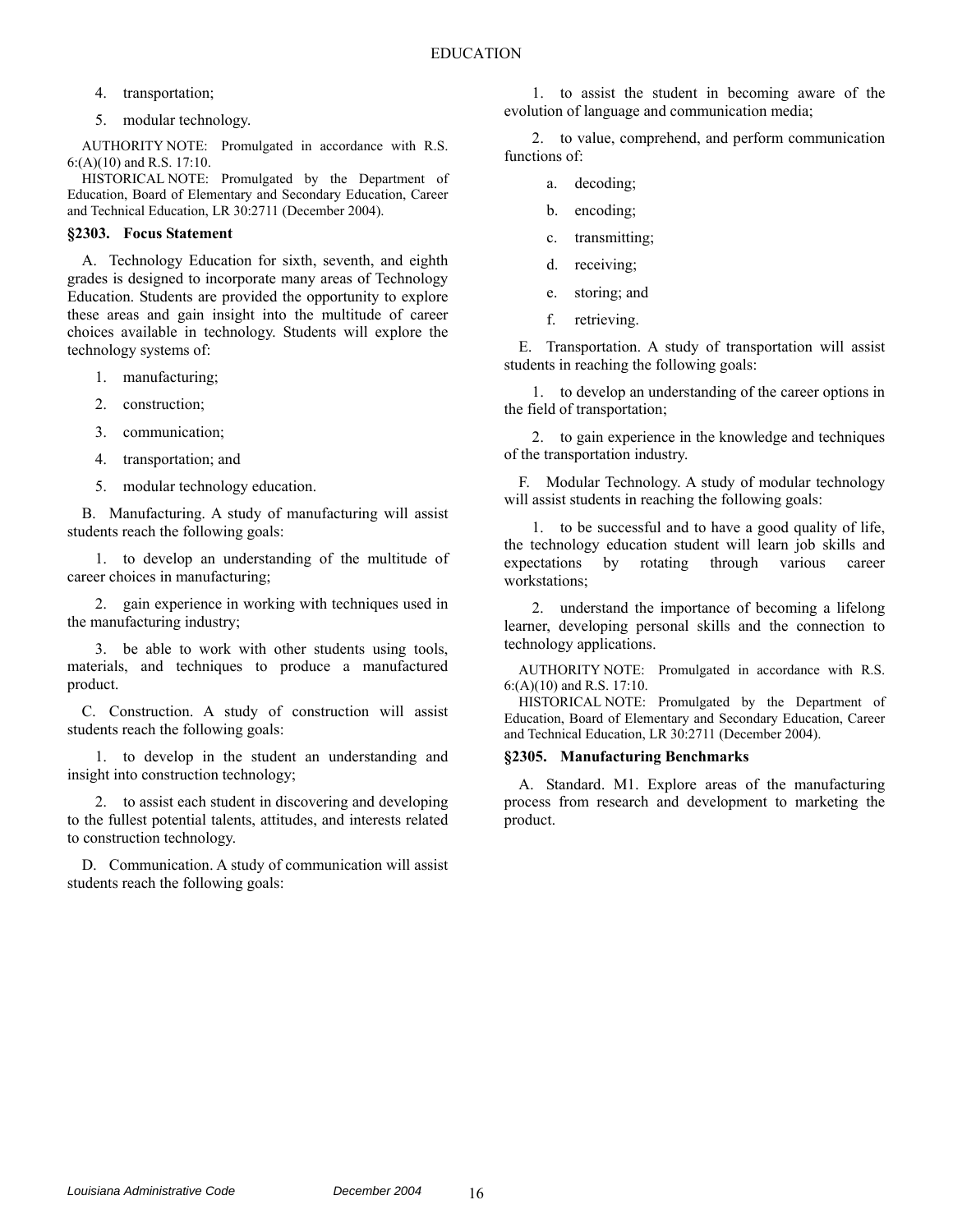| <b>Benchmarks</b>                                   | Louisiana<br><b>Foundation</b><br><b>Skills</b> | <b>ITEA Standards for</b><br><b>Technology</b><br><b>Education</b> | Academic<br><b>Cross-Reference</b>     |
|-----------------------------------------------------|-------------------------------------------------|--------------------------------------------------------------------|----------------------------------------|
|                                                     |                                                 |                                                                    | (Standard-Benchmark)                   |
| A. Discuss management, personnel and production     | 1,3                                             | 1,2,3,4,5,7,12,17,18                                               | English Language Arts                  |
| techniques involvement in manufacturing industries  |                                                 |                                                                    | ELA 1-M1, M3, M4, M5                   |
|                                                     |                                                 |                                                                    | ELA 2-M1, M2, M3, M4, M5, M6           |
| B. Develop cognitive and psychomotor skills and     |                                                 |                                                                    | ELA 3-M1, M2, M3, M4, M5               |
| attitudes by performing manufacturing practices and | 2,3,4                                           | 1,2,3,4,5,6,7,8,9,10,12,18                                         | ELA 4-M1, M2, M3, M4, M5, M6           |
| experiments and participating role playing.         |                                                 |                                                                    | ELA 5-M1, M2, M3, M4, M5, M6           |
|                                                     |                                                 |                                                                    | ELA 7-M1, M2, M3, M4                   |
| C. Discuss the integration of men, machines, and    | 1,2,3,4,5                                       | 1,2,3,7,8                                                          | <b>Mathematics</b>                     |
| materials into efficient production systems.        |                                                 |                                                                    | N-1M,2M,3M,4M,5M,6M,7M                 |
|                                                     |                                                 |                                                                    | A-2M,3M,3M,4M,5M                       |
| D. Discuss the many vocations in manufacturing      | 3,4,5                                           | 1,2,3,8,10,18                                                      | $M$ —1M,2M,3M,4M                       |
| industries.                                         |                                                 |                                                                    | G-1M,2M,3M,4M,5M,6M,7M                 |
|                                                     |                                                 |                                                                    | <b>Social Studies</b>                  |
| E. Develop the ability to work individually and in  |                                                 |                                                                    | G - 1A-M1, 1A-M2, 1D-M1,               |
| teams to apply knowledge and solve problems in      | 1,2,3,5                                         | 1,2,3,8,10,18                                                      | ID-M2, 1D-M4                           |
| manufacturing.                                      |                                                 |                                                                    | $E - 1A-M1$ , 1A-M2, 1A-M5,            |
|                                                     |                                                 |                                                                    | 1A-M6, 1B-M1, 1B-M4, 1B-M5, 1B-M6      |
|                                                     |                                                 |                                                                    | $H - 1A-M1$ , 1A-M2, 1A-M3, 1A-M4      |
|                                                     |                                                 |                                                                    | Science                                |
|                                                     |                                                 |                                                                    | S1-M - A1, A2, A3, A4, A5,             |
|                                                     |                                                 |                                                                    | A6, A7, A8, B1, B3, B4, B5             |
|                                                     |                                                 |                                                                    | PS-M - A9, B2, C1, C2, C3, C8          |
|                                                     |                                                 |                                                                    | ESS-M - A1, A2, A3, A5, A6, B1, B2, C8 |
|                                                     |                                                 |                                                                    | $SE-M - A1, A2$                        |

HISTORICAL NOTE: Promulgated by the Department of Education, Board of Elementary and Secondary Education, Career and Technical Education, LR 30:2711 (December 2004).

#### **§2307. Construction Benchmarks**

A. Standard. M2. Explore areas of the construction industry from planning to completion of light, heavy, industrial, and civil construction.

| <b>Benchmarks</b>                                    | Louisiana<br><b>Foundation</b><br><b>Skills</b> | <b>ITEA Standards for</b><br><b>Technology Education</b> | Academic<br><b>Cross-Reference</b><br>(Standard-Benchmark) |
|------------------------------------------------------|-------------------------------------------------|----------------------------------------------------------|------------------------------------------------------------|
| A. Understand and use the tools, materials, and      | 2,3,4                                           | 1, 2, 3, 4, 7, 8, 9, 16, 17, 18, 19, 20                  | English Language Arts                                      |
| processes common to the construction industry.       |                                                 |                                                          | $ELA 1 - M1, M3, M4, M5$                                   |
|                                                      |                                                 |                                                          | ELA 2 - M1, M2, M3, M4, M5, M6                             |
| B. Develop an awareness of the many careers in       | 3,4,5                                           | 1,2,3,4,6,7,20                                           | ELA 3 - M1, M2, M3, M4, M5                                 |
| construction industry.                               |                                                 |                                                          | ELA 4 - M1, M2, M3, M4, M5, M6                             |
|                                                      |                                                 |                                                          | ELA $5 - M1, M2, M3, M4, M5, M6$                           |
| C. Understand the interrelationship of               |                                                 |                                                          | $ELA 7 - M1, M2, M4$<br>Mathematics                        |
| construction technology and community                | 3,4,5                                           | 1,2,3,4,5,6,7,20                                         |                                                            |
| development.                                         |                                                 |                                                          | $N - 1M, 2M, 3M, 4M, 5M, 6M, 7M$<br>$A - 5M$               |
| D. Discover and develop to the fullest potential     |                                                 |                                                          | $M - 1M, 2M, 3M, 4M, 5M, 6M$                               |
| individual talents, attitudes, and interests related | 1,2,3,4,5                                       | 1,2,3,4,6,7,8,9,10,20                                    | $G - 1M,4M,5M,6M,7M$                                       |
| to construction technology.                          |                                                 |                                                          | <b>Social Studies</b>                                      |
|                                                      |                                                 |                                                          | $G - 1A-M1$ , 1A-M2, 1D-M1,                                |
|                                                      |                                                 |                                                          | $1D-M2$                                                    |
|                                                      |                                                 |                                                          | $E - 1A-M1$ , 1A-M3, 1A-M11,                               |
|                                                      |                                                 |                                                          | 1B-M1, 1B-M2, 1B-M5                                        |
|                                                      |                                                 |                                                          | Science                                                    |
|                                                      |                                                 |                                                          | $S1-M-A1, A2, A3, A4, A5, A6,$                             |
|                                                      |                                                 |                                                          | A7, A8                                                     |
|                                                      |                                                 |                                                          | $PS-M - C1$                                                |
|                                                      |                                                 |                                                          | $ESS-M-A1$                                                 |
|                                                      |                                                 |                                                          | $SE-M - A1$                                                |

AUTHORITY NOTE: Promulgated in accordance with R.S. 6:(A)(10) and R.S. 17:10.

HISTORICAL NOTE: Promulgated by the Department of Education, Board of Elementary and Secondary Education, Career and Technical Education, LR 30:2712 (December 2004).

### **§2309. Communication Benchmarks**

A. Standard. M3. Communicate ideas and information through experiences in the drafting, design, printing, photography, telecommunications, and computers.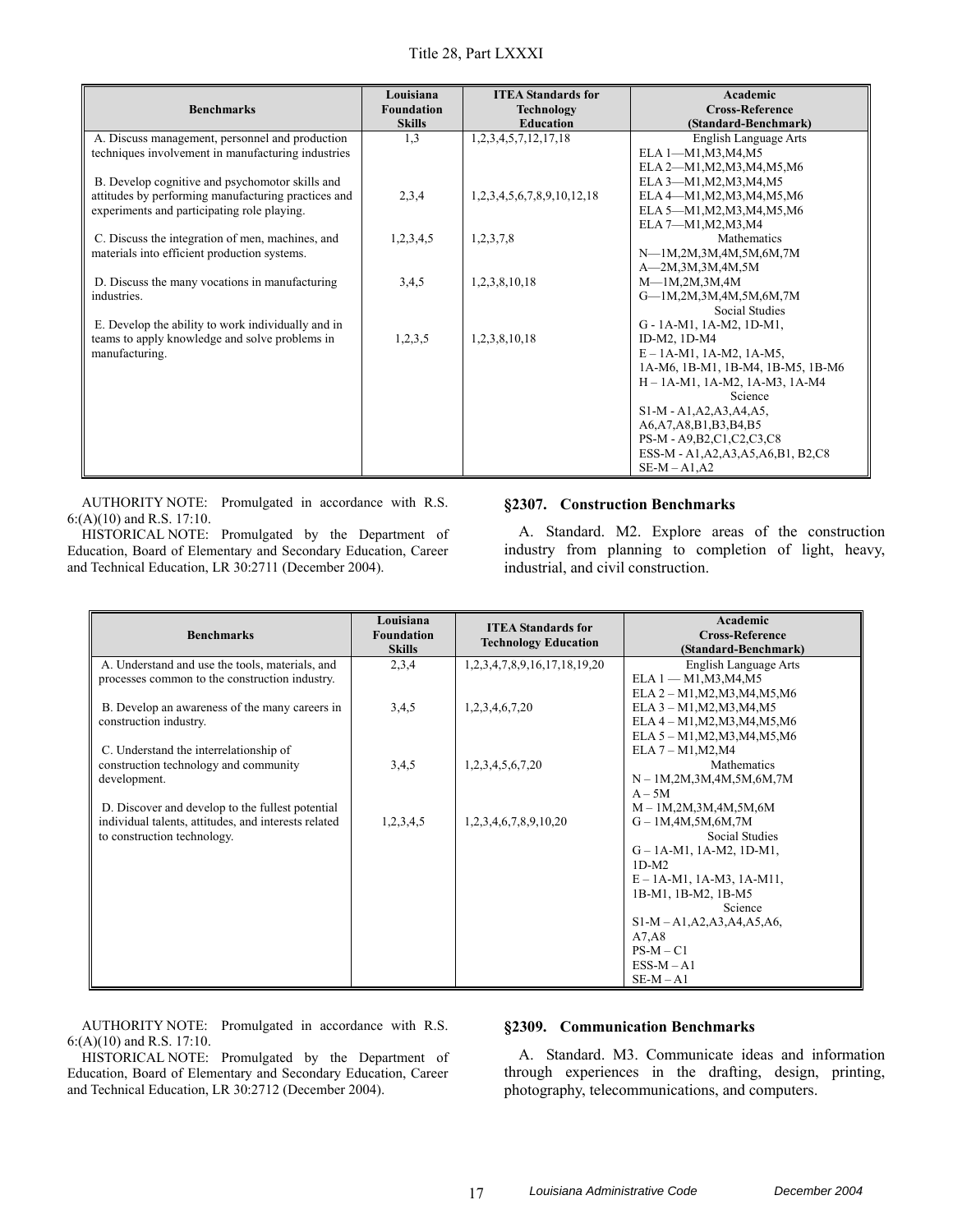### EDUCATION

| <b>Benchmarks</b>                                    | Louisiana<br><b>Foundation</b><br><b>Skills</b> | <b>ITEA Standards for</b><br><b>Technology Education</b> | Academic<br><b>Cross-Reference</b><br>(Standard-Benchmark) |
|------------------------------------------------------|-------------------------------------------------|----------------------------------------------------------|------------------------------------------------------------|
| A. Appreciate, under-stand, and perform              |                                                 |                                                          | English Language Arts                                      |
| selected management, personnel, and production       |                                                 |                                                          | ELA 1 - M1, M3, M4, M5                                     |
| processes as they apply to communication             | 2,3,4                                           | 1,2,3,4,7,8,9,11,12,17                                   | ELA 2 - M1, M2, M3, M4, M5, M6                             |
| systems.                                             |                                                 |                                                          | ELA 3 - M1, M2, M3, M4, M5                                 |
|                                                      |                                                 |                                                          | ELA 4 - M1, M2, M3, M4, M5, M6                             |
| B. Discuss careers and occupational choices          | 1,2,3,4                                         | 1,2,3,4,7,12,13,17                                       | ELA 5 - M1, M2, M3, M4, M5, M6                             |
| with the communication industries                    |                                                 |                                                          | ELA 7 - M1, M2, M3, M4                                     |
|                                                      |                                                 |                                                          | <b>Mathematics</b>                                         |
| C. Develop responsible and safe work attitudes,      |                                                 |                                                          | $N - 1M, 2M, 3M, 4M, 5M, 6M, 7M$                           |
| habits, and the ability to function effectively as a | 1,2,3,4,5                                       | 1,2,3,4,7,11,12,17                                       | $A-1M,2M,5M$                                               |
| member of a team.                                    |                                                 |                                                          | $M - 1M, 2M, 3M, 4M$                                       |
|                                                      |                                                 |                                                          | $G - 1M, 2M, 3M, 4M, 5M, 6M, 7M$                           |
| D. Demonstrate the ability to send and receive       |                                                 |                                                          | Social Studies                                             |
| information more effectively and efficiently         |                                                 |                                                          | $G - 1A-M1$ , 1A-M2, 1D-M1                                 |
| through writing, gesturing, reading, speaking,       | 1,2,3,4,5                                       | 1,2,3,6,9,10,11,12,13,17                                 | $E - 1A-M2$ , 1B-M3, 1B-M4                                 |
| and listening                                        |                                                 |                                                          | $H - 1A-M3$ , 1A-M6                                        |
|                                                      |                                                 |                                                          | Science                                                    |
|                                                      |                                                 |                                                          | $S1-M-A1, A2, A3, A4, A5, A6,$                             |
|                                                      |                                                 |                                                          | A7, A8                                                     |
|                                                      |                                                 |                                                          | $ESS-M-A1$                                                 |
|                                                      |                                                 |                                                          | $SE-M-A1, A2$                                              |

AUTHORITY NOTE: Promulgated in accordance with R.S. 6:(A)(10) and R.S. 17:10.

HISTORICAL NOTE: Promulgated by the Department of Education, Board of Elementary and Secondary Education, Career and Technical Education, LR 30:2712 (December 2004).

#### **§2311. Transportation Benchmarks**

A. Standard. M4. Explore transportation technology past, present, and future, and be able to discuss the selection and uses of transportation technologies.

| <b>Benchmarks</b>                          | Louisiana<br><b>Foundation</b> | <b>ITEA Standards</b><br><b>For Technology</b> | Academic<br><b>Cross-Reference</b>               |
|--------------------------------------------|--------------------------------|------------------------------------------------|--------------------------------------------------|
|                                            | <b>Skills</b>                  | <b>Education</b>                               | (Standard-Benchmark)                             |
| A. Discuss the requirements of jobs in the | 1,3                            | 1,2,3,4,5,7,12,17,18                           | <b>English Language Arts</b>                     |
| transportation industry.                   |                                |                                                | ELA 1 - M1, M3, M4, M5                           |
|                                            |                                |                                                | ELA 2 – M1, M2, M3, M4, M5, M6                   |
| B. Gain experience in the knowledge and    | 1,2,3                          | 1,2,3,4,5,6,7,8,9,10,12,18                     | ELA 3 - M1, M2, M3, M4, M5                       |
| techniques of the transportation industry. |                                |                                                | ELA 4 - M1, M2, M3, M4, M5, M6                   |
|                                            |                                |                                                | ELA 5 - M1, M2, M3, M4, M5, M6                   |
| C. Discuss management, personnel, and      | 1,2,3                          | 1,2,3,7,18                                     | $ELA 7 - M1, M2, M4$                             |
| production techniques of transportation.   |                                |                                                | Mathematics                                      |
|                                            |                                |                                                | $N - 1M, 2M, 3M, 4M, 5M, 6M, 7M$                 |
| D. Explore the many vocations in the       | 1,3,4,5                        | 1,2,3,8,10,18,                                 | $A - 1M, 2M, 3M, 4M, 5M$                         |
| transportation industry.                   |                                |                                                | $M - 1M, 2M, 3M, 4M, 5M, 6M$                     |
|                                            |                                | 1, 2, 3, 4, 7, 8, 12, 14, 15, 16, 17,          | $G - 1M, 2M, 3M, 4M, 5M, 6M$                     |
| E. Develop a sense of self-realization and | 1,3,4,5                        | 18, 19, 20,                                    | Social Studies                                   |
| generate self-activating behaviors.        |                                |                                                | $G - 1A-M1$ , 1A-M2, 1D-M1, 1D-M2,               |
|                                            |                                |                                                | 1D-M4, 1D-M5                                     |
| F. Discuss the positive and negative       |                                |                                                | $E - 1A-M1$ , 1A-M2, 1A-M5, 1A-M9,               |
| impacts of transportation systems on our   | 1,2,3,4                        | 18                                             | 1B-M1, 1B-M3, IB-M4, 1B-M5,                      |
| society and our environment.               |                                |                                                | $1B-M6$                                          |
|                                            |                                |                                                | $H - 1A-M1$ , 1A-M2, 1A-M5, 1A-M6<br>Science     |
|                                            |                                |                                                |                                                  |
|                                            |                                |                                                | $S1-M-A1, A2, A3, A4, A5, A6, A7,$<br>B3, B4, B5 |
|                                            |                                |                                                | $PS-M - B1, B2, B3, C1, C2, C6, C7$              |
|                                            |                                |                                                | $ESS-M-A1,A2,A3,A5,A6,B1,B2$                     |
|                                            |                                |                                                | $SE-M - A1, A2$                                  |
|                                            |                                |                                                |                                                  |

AUTHORITY NOTE: Promulgated in accordance with R.S. 6:(A)(10) and R.S. 17:10.

HISTORICAL NOTE: Promulgated by the Department of Education, Board of Elementary and Secondary Education, Career and Technical Education, LR 30:2712 (December 2004).

### **§2313. Modular Technology Benchmarks**

A. Standard. M5. Develop an understanding of the various technology systems through modular computer assisted instruction.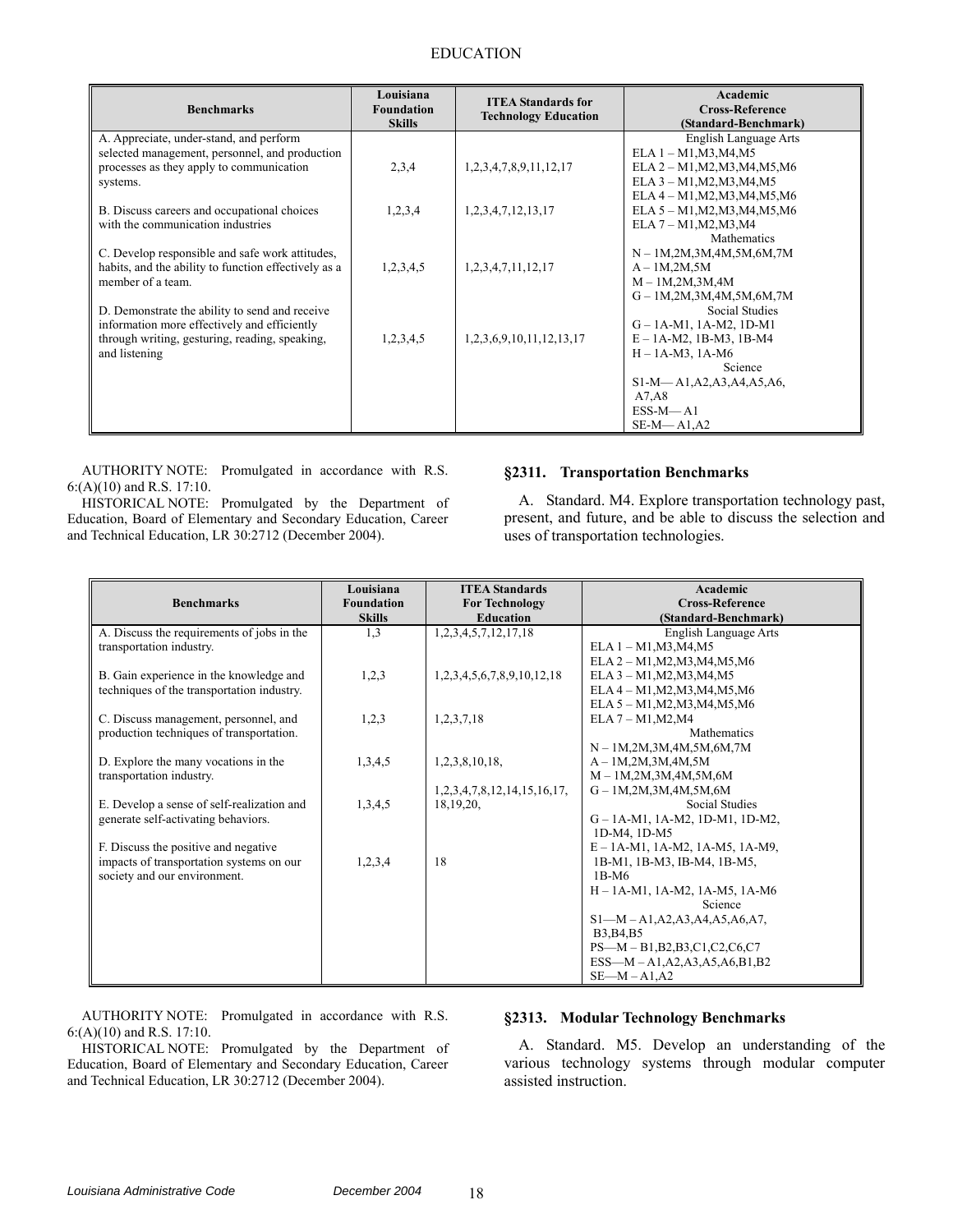| <b>Benchmarks</b>                           | Louisiana<br><b>Foundation</b><br><b>Skills</b> | <b>ITEA Standards</b><br><b>For Technology</b><br><b>Education</b> | Academic<br><b>Cross-Reference</b><br>(Standard-Benchmark) |
|---------------------------------------------|-------------------------------------------------|--------------------------------------------------------------------|------------------------------------------------------------|
| A. Read curriculum module binder to         |                                                 | 1,2,3,4,7,8,9,                                                     | English Language Arts                                      |
| obtain the operating directions, research   | 1,3,4                                           | 16, 17, 18, 19, 20                                                 | $ELA 1 - M1, M3, M4, M5$                                   |
| technical books and define technical terms. |                                                 |                                                                    | $ELA 2 - M1, M2, M3, M4, M5, M6$                           |
|                                             |                                                 |                                                                    | $ELA 3 - M1, M2, M3$                                       |
| B. View instructional videos for daily      |                                                 |                                                                    | ELA 4 - M1, M2, M3, M4, M5, M6                             |
| workstation activities required to initiate |                                                 | 1,2,3,4,6,8,10,                                                    | ELA 5 - M1, M2, M3, M4, M5, M6                             |
| the computer applications and hands-on      | 2,3,4                                           | 12, 17, 18, 19, 20                                                 | $ELA 7 - M1, M2, M3, M4$                                   |
| activities.                                 |                                                 |                                                                    | Mathematics                                                |
|                                             |                                                 |                                                                    | $N - 1M, 2M, 3M, 4M, 5M, 6M, 7M$                           |
| computer software<br>C. Use<br>related      |                                                 | 1,2,3,4,6,8,12,                                                    | $A - 1M, 2M, 3M, 4M$                                       |
| to perform various module<br>programs       | 1,2,3,4                                         | 17, 18, 19, 20                                                     | $M - 1M, 2M, 3M, 4M$                                       |
| activities.                                 |                                                 |                                                                    | $G - 1M, 2M, 3M, 4M, 5M, 6M$                               |
|                                             |                                                 |                                                                    | Social Studies                                             |
| D. Team with a partner to complete hands-   |                                                 | 1,2,3,4,8,9,11,                                                    | $G - 1A-M1$ , 1A-M2, 1D-M1, 1D-M2,                         |
| on activities through computer assisted     | 1,2,3,5                                         | 12, 13, 17, 18, 19, 20                                             | $1D-M4$                                                    |
| instruction.                                |                                                 |                                                                    | $E - 1A-M1$ , 1A-M2, 1A-M5, 1B-M1,                         |
|                                             |                                                 |                                                                    | 1B-M4, 1B-M5, 1B-M6                                        |
|                                             |                                                 |                                                                    | $H - 1A-M1$ , 1A-M2, 1A-M5, 1A-M6                          |
|                                             |                                                 |                                                                    | Science                                                    |
|                                             |                                                 |                                                                    | $S1-M-A1, A2, A3, A4, A5, A6, A7, B3$                      |
|                                             |                                                 |                                                                    | <b>B4, B5</b>                                              |
|                                             |                                                 |                                                                    | $PS-M - B1,B2,B3,C1,C2,C6,C7$                              |
|                                             |                                                 |                                                                    | $ESS-M - A1, A2, A3, A5, A6, B1, B2,$                      |
|                                             |                                                 |                                                                    | $SE-M - A1, A2$                                            |

HISTORICAL NOTE: Promulgated by the Department of Education, Board of Elementary and Secondary Education, Career and Technical Education, LR 30:2713 (December 2004).

### **Chapter 25. High School Standards and Benchmarks**

## **Subchapter A. General Technology Education**

### **§2501. Introduction**

- A. Competency Courses
	- 1. General Technology
- B. Related Electives
	- 1. Basic Technical Drafting;
	- 2. Advanced Technical Drafting;
	- 3. Architectural Drafting;
	- 4. Communication Technology;
	- 5. Basic Electricity/Electronics;
	- 6. Advanced Electricity/Electronics;
	- 7. Manufacturing Technology;
	- 8. Materials and Processes;
	- 9. Basic Metals;
	- 10. Advanced Metal Technology;
	- 11. Welding Technology;
	- 12. Construction Technology;
	- 13. Basic Wood Technology;
- 14. Advanced Wood Technology;
- 15. Energy, Power, and Transportation Technology;
- 16. Power Mechanics;
- 17. Physics of Technology I; and
- 18. Principles of Technology II.

AUTHORITY NOTE: Promulgated in accordance with R.S. 6:(A)(10) and R.S. 17:10.

HISTORICAL NOTE: Promulgated by the Department of Education, Board of Elementary and Secondary Education, Career and Technical Education, LR 30:2714 (December 2004).

### **§2503. Focus Statement**

A. The following are the goals and expectations being implemented in raising expectations and setting high standards in the *General Technology Education* cluster.

1. The technology lab is equipped with up-to-date technology.

2. The curriculum is activity-centered, with an emphasis on students' self-directed exploration of careers.

3. The relationships between English/Language Arts, Mathematics, Science, and Technology are emphasized.

4. The Technology Education student will explore the job skills and expectations needed in the job market by rotating through various career workstations.

B. General Technology Education. This course is designed to provide students with the opportunity to explore a variety of technical careers through contemporary technology education activities. Students will study and complete laboratory activities related to the fields of communication, construction, manufacturing, and transportation. Students will apply mathematics, science, and communication skills to study, design, perform experiments,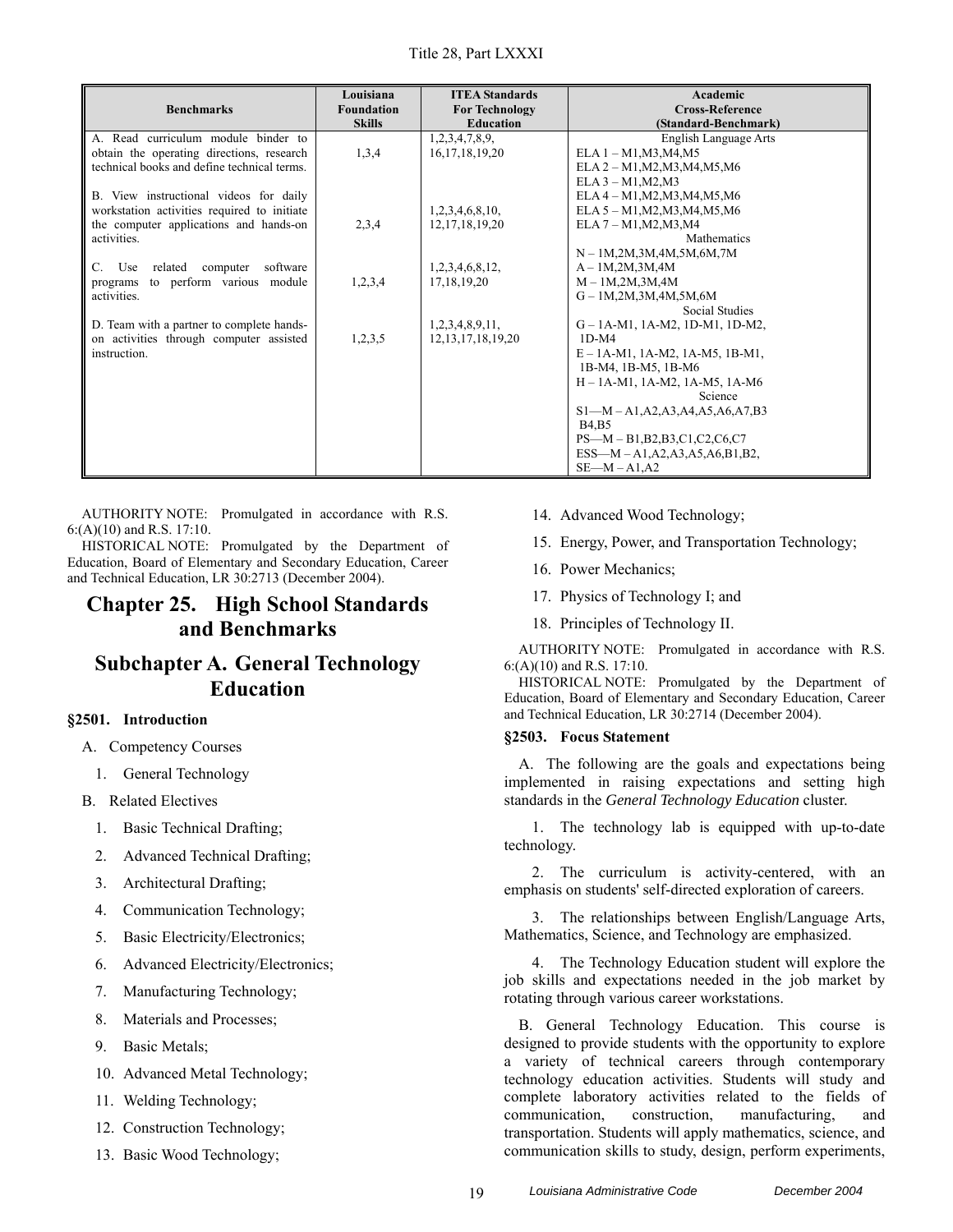and construct projects to enhance their learning. Work-based learning strategies appropriate for this course include field trips, service learning, and job shadowing. This course and Technology Student Association technical and leadership activities enhance skills essential for students interested in technical and engineering career fields.

AUTHORITY NOTE: Promulgated in accordance with R.S. 6:(A)(10) and R.S. 17:10.

HISTORICAL NOTE: Promulgated by the Department of Education, Board of Elementary and Secondary Education, Career and Technical Education, LR 30:2714 (December 2004).

### **§2505. General Technology Education Benchmarks**

A. Standard 1. Provide students with the opportunity to explore various technical careers through contemporary and/or modular Technology Education activities.

| <b>Benchmarks</b>                                                                                                                                        | Louisiana<br>Foundation<br><b>Skills</b> | <b>ITEA Standards</b><br><b>For Technology</b><br><b>Education</b> | Academic<br><b>Cross-Reference</b><br>(Standard-Benchmark)                                                           |
|----------------------------------------------------------------------------------------------------------------------------------------------------------|------------------------------------------|--------------------------------------------------------------------|----------------------------------------------------------------------------------------------------------------------|
| A. Discuss business ethics in the workplace                                                                                                              | 1,3,5                                    | 1,2,3,4,6,7                                                        | English Language Arts                                                                                                |
| B. Design, draw, build, and assemble a balsa wood<br>project using the teamwork concept.                                                                 | 1,2,3,4,5                                | 1,2,3,4,7,8,9,10,17,18,19,20                                       | $ELA 1 - H1, H3, H4, H5$<br>ELA 2 - H1, H2, H3, H4, H5, H6<br>$ELA 3 - H2, H2, H3$<br>ELA 4 - H1, H2, H3, H4, H5, H6 |
| C. Perform basic operations of an MAC/PC<br>microcomputer: word processing,<br>graphics,<br>database, and spreadsheet applications.                      | 1,3                                      | 1, 2, 3, 4, 7, 8, 9, 11, 12, 17                                    | ELA 5 - H1, H2, H3, H4, H5, H6<br>$ELA 7 - H1, H2$<br>Mathematics<br>N - 1H,2H,3H.4H,5H,6H,7H                        |
| D. Compose and print various projects using<br>graphic design computer software.                                                                         | 1,2,3                                    | 1, 2, 3, 4, 7, 8, 11, 12, 13, 17                                   | $A-1H,2H,3H,4H$<br>$M-1H, 2H, 3H, 4H$<br>G - 1H, 2H, 3H, 4H, 5H, 6H                                                  |
| E. Identify basic drawing instruments, acceptable<br>lettering practices, and the alphabet of lines used<br>in drafting and apply them to both basic and |                                          |                                                                    | Social Studies<br>G-1A-H1, 1A-H2, 1D-H1, 1D-H2,<br>1D-H3, 1D-H4, 1D-H5                                               |
| Computer Aided Drafting Design (CADD).<br>F. Develop an under-standing of the need for a<br>drug free life/workplace.                                    | 1,2,3,4<br>1,3,5                         | 1, 2, 3, 4, 7, 8, 11, 12, 13, 17<br>1,2,3,4,5,7,12,14              | $E - 1A - H1$ , 1A-H2, 1A-H3, 1A-H5,<br>1B-H1, 1B-H2, 1B-H4, 1B-H5<br>$1B-H6$<br>H - 1A-H1, 1A-H2, 1A-H5, 1A-H6      |
| G. Demonstrate basic skills in electrical circuitry<br>related to magnetism AC/DC circuits, motors,                                                      |                                          |                                                                    | Science<br>$S1-H - A1, A2, A3, A4, A5, A6, A7, B2,$<br>B3, B4, B5                                                    |
| voltage, current, resistance, power, measurements.                                                                                                       | 1,3,4                                    | 1,2,3,6,7,8,11,12,16                                               | $PS-H-B1,B2,B3,C1,C2,C6,C7,D1,$<br>D6, D7, E1, E2, E3, E4, F1, F2,                                                   |
| H. Discuss the common electronics components<br>and circuits used today.                                                                                 | 1,3,4                                    | 1,2,3,5,6,7,8,10,11,12,13,16                                       | G1, G2, G3, G4<br>$ESS-H - A1, A2, A3, A5, A6, B1, B2$<br>$SE-H - A1, A2, A9, A10, A11, B1, B2,$                     |
| I. Explain the principles of flight and use video<br>tape instruction and computer programs to design<br>an airplane.                                    | 1,2,3,4                                  | 1,2,3,4,7,8,9,10,11,12,13,16                                       | B3, B4, B5, B6, C1, C2, C3, C4,<br>C5,D1,D2,D3,D4,D5,D6                                                              |
| J. Explain the value of a dollar, learn how to open<br>and maintain a checking account utilizing a<br>computer program.                                  | 1,3,5                                    | 1,2,3,4,7,12,13                                                    |                                                                                                                      |
| K. Explore the space program and the<br>development of rocketry; build and launch a model<br>rocket.                                                     | 1,2,3,4,5                                | 1, 2, 3, 4, 5, 7, 8, 11, 19                                        |                                                                                                                      |
| L. Discuss transportation systems and identify<br>means of solving transportation problems.                                                              | 1,2,3,5                                  | 1,2,3,4,6,7,8,16,18                                                |                                                                                                                      |
| M. Identify careers related to the field of<br>Computer Numerical Control.                                                                               | 1,3,5                                    | 1, 2, 3, 4, 7, 14, 15, 16, 17, 18,<br>19,20                        |                                                                                                                      |
| N. Gain knowledge and develop fundamental<br>skills in assembling, operating, and testing basic<br>hydraulic circuits.                                   | 1,2,3,4,5                                | 1,2,3,7,10,19,20                                                   |                                                                                                                      |
| O. Explore the communication areas of fiber<br>optics, laser, and microwave transmissions.                                                               | 1,3,4,5                                  | 1, 2, 3, 4, 5, 7, 8, 11, 12, 16, 17                                |                                                                                                                      |
| P. Monitor, record, and interpret weather<br>observations.                                                                                               | 1,3,4,5                                  | 1,2,3,4,5,6,7,13,17                                                |                                                                                                                      |
| Q. Identify, construct, and operate pneumatic<br>circuits.                                                                                               | 1,2,3,4                                  | 1,2,3,4,5,6,7,9,11,16                                              |                                                                                                                      |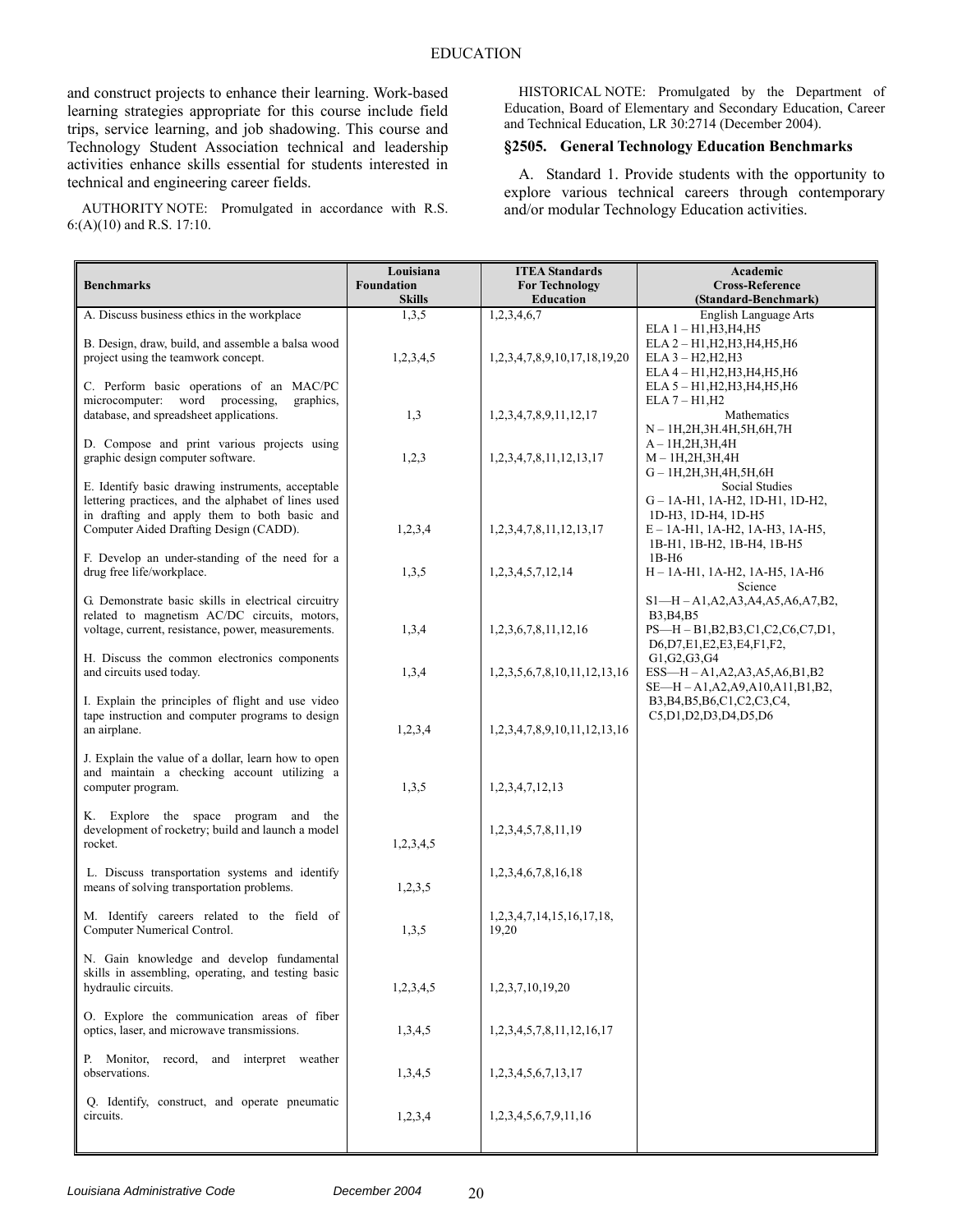| <b>Benchmarks</b>                                                                                                                                       | Louisiana<br><b>Foundation</b><br><b>Skills</b> | <b>ITEA Standards</b><br><b>For Technology</b><br><b>Education</b> | Academic<br><b>Cross-Reference</b><br>(Standard-Benchmark) |
|---------------------------------------------------------------------------------------------------------------------------------------------------------|-------------------------------------------------|--------------------------------------------------------------------|------------------------------------------------------------|
| R. Explore alternate energy sources of hydro-<br>electric power, solar sterling, solar thermal, and<br>wind power.                                      | 1,2,3,4,5                                       | 1,2,3,4,5,6,7,9,10,16                                              |                                                            |
| S. Explore manufacturing industries, materials,<br>and how they are processed, and the production of<br>goods to satisfy the demands of society.        | 1,2,3,4,5                                       | 1,2,3,4,5,6,7,8,9,10,11,12,<br>13, 14, 15, 19                      |                                                            |
| T. Explore construction industries, the generation<br>of prints and specifications, and construction of<br>structure to satisfy the demands of society. | 1,2,3,4,5                                       | 1,2,3,4,5,6,7,8,9,10,11,12,<br>13.20                               |                                                            |
| U. Prepare a student career portfolio.                                                                                                                  | 1,3,5                                           | 4,8,12,16,17,18,19,20                                              |                                                            |

HISTORICAL NOTE: Promulgated by the Department of Education, Board of Elementary and Secondary Education, Career and Technical Education, LR 30:2714 (December 2004).

# **Subchapter B. Communication Technology**

### **§2509. Introduction**

- A. Competency Courses
	- 1. Basic Technical Drafting;
	- 2. Advanced Technical Drafting;
	- 3. Architectural Drafting;
	- 4. Communication Technology;
	- 5. Basic Electricity/Electronics;
	- 6. Advanced Electricity/Electronics.
- B. Related Electives
	- 1. General Technology Education;
	- 2. Manufacturing Technology;
	- 3. Materials and Processes;
	- 4. Basic Metal Technology;
	- 5. Advanced Metal Technology;
	- 6. Welding Technology;
	- 7. Construction Technology;
	- 8. Basic Wood Technology;
	- 9. Advanced Wood Technology;
	- 10. Energy, Power, and Transportation Technology;
	- 11. Power Mechanics;
	- 12. Physics of Technology I;
	- 13. Physics of Technology II.

AUTHORITY NOTE: Promulgated in accordance with R.S. 6:(A)(10) and R.S. 17:10.

HISTORICAL NOTE: Promulgated by the Department of Education, Board of Elementary and Secondary Education, Career and Technical Education, LR 30:2716 (December 2004).

### **§2511. Focus Statement**

A. Communication Technology emphasizes a strong foundation in drafting and electronics. Basic Technical Drafting is the primary course being taught in this area. Technical Drafting is used by engineers, architects, and construction fields to describe size, shape, and details. The ability to read and understand drawings is becoming increasingly important in the world of work. For this reason, drafting should be one of the first courses taken by a communication technology major.

B. Advanced Technical Drafting:

1. is designed as a follow-up to Basic Technical Drafting;

2. involves the preparation of detailed drawings, including:

- a. developments;
- b. intersections;
- c. charts;
- d. diagrams;
- e. threads;
- f. descriptive geometry;
- g. auxiliary views;
- h. revolutions; and
- i. specialized drafting areas.

C. Architectural Drafting is designed to give the student an overview of the basic concepts that are common in the area of residential planning and design.

D. Communication Technology is a course that broadens student knowledge and improves ability to effectively communicate ideas and information through experiences in:

- 1. drafting;
- 2. design;
- 3. printing;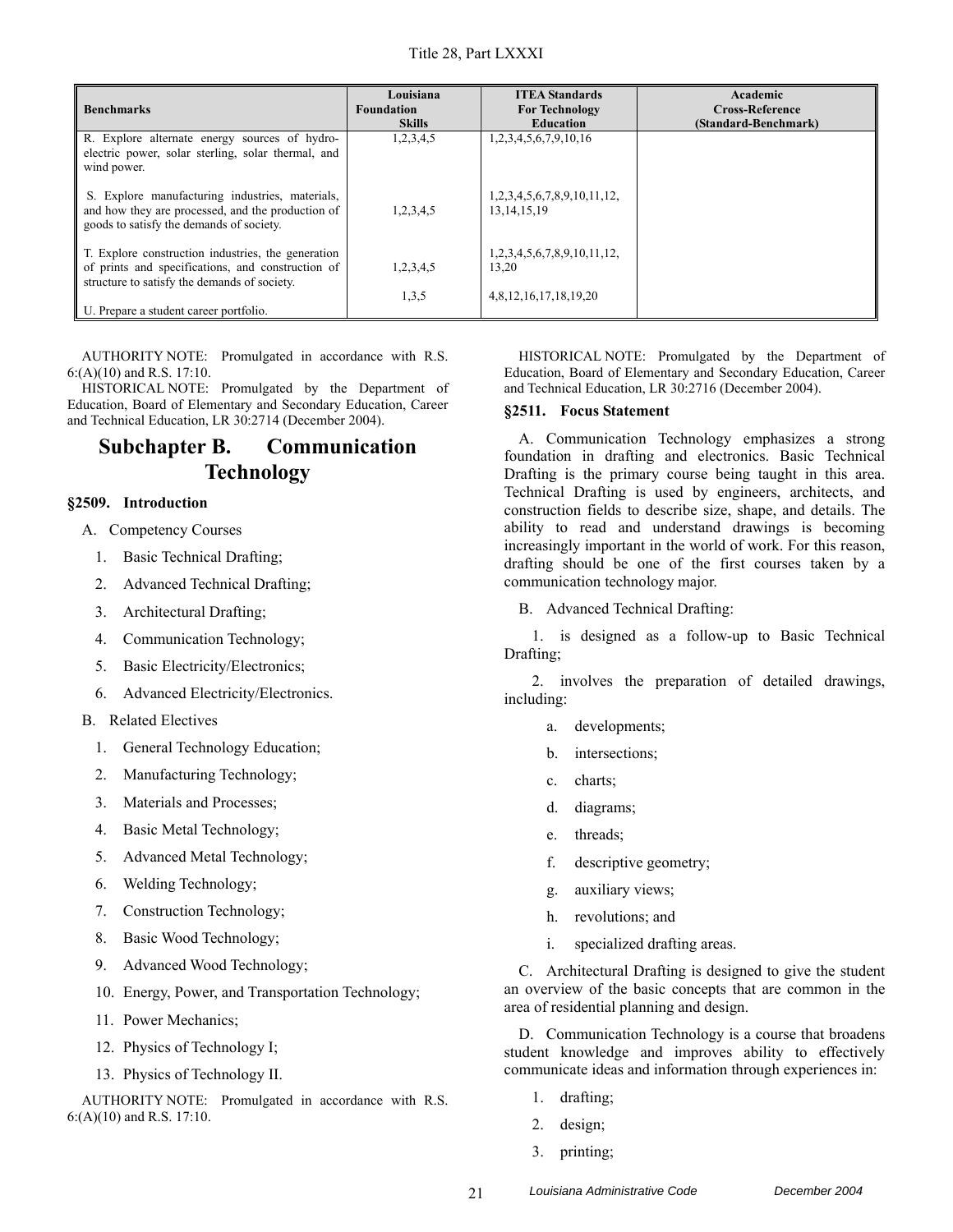- 4. photography;
- 5. telecommunications; and
- 6. computers.

E. Basic Electricity/Electronics is a one-year introductory course and requires no previous knowledge of electricity or electronics. The student will gain a working knowledge of relevant theories and physical laws and their applications.

F. Advanced Electronics is intended for those students who successfully complete Basic Electronics and desire to continue their training in this field. The course content centers around semiconductor devices and their applications to:

- 1. digital electronics;
- 2. computer; and
- 3. communication circuits.

AUTHORITY NOTE: Promulgated in accordance with R.S. 6:(A)(10) and R.S. 17:10.

HISTORICAL NOTE: Promulgated by the Department of Education, Board of Elementary and Secondary Education, Career and Technical Education, LR 30:2716 (December 2004).

### **§2513. Communication Technology Benchmarks**

A. Standard 2. Understand and apply the basic concepts that are common to the broad field.

|                                                       | Louisiana         | <b>ITEA Standards</b>             | Academic                              |
|-------------------------------------------------------|-------------------|-----------------------------------|---------------------------------------|
| <b>Benchmarks</b>                                     | <b>Foundation</b> | for Technology                    | <b>Cross-Reference</b>                |
|                                                       | <b>Skills</b>     | <b>Education</b>                  | (Standard-Benchmark)                  |
| A. Develop basic skills in the proper use of drafting | 1,2,3,4,5         | 1,2,3,7,8,17                      | English Language Arts                 |
| instruments and materials.                            |                   |                                   | $ELA 1 - H1, H3, H4, H5$              |
|                                                       |                   |                                   | ELA 2 - H1, H2, H3, H4, H5, H6        |
| B. Develop an understanding of the technical          | 1,2,3,4           | 1, 2, 3, 6, 7, 10, 11, 13, 17, 20 | $ELA 3 - H1, H2, H3$                  |
| aspects of drafting.                                  |                   |                                   | ELA 4 - H1, H2, H3, H4, H5, H6        |
|                                                       |                   |                                   | ELA 5 - H1, H2, H3, H4, H5, H6        |
| C. Develop an appreciation for the value of           | 1,2,3,4,5         | 1,2,3,4,5,6,7,8,9,10,11,12,       | $ELA 7 - H1, H2$                      |
| effective designs.                                    |                   | 13,17,20                          | Mathematics                           |
|                                                       |                   |                                   | N - 1H, 2H, 3H, 4H, 5H, 6H, 7H        |
| D. Foster an understanding of the importance of       | 1,3,4,5           | 1,3,4,6,7,12,13,17                | $M - 1H, 2H, 3H, 4H$                  |
| drafting in industry.                                 |                   |                                   | $G - 1H, 2H, 3H, 4H, 5H, 6H$          |
|                                                       |                   | 1,3,4,5,6,7,8,9,10,               | $D - 3H, 7H, 8H, 9H$                  |
| E. Explore the many technical careers that            | 1,3,5             | 11, 12, 13, 17                    | $P - 1H, 2H, 3H, 4H, 5H$              |
| incorporate drafting.                                 |                   |                                   | Social Studies                        |
|                                                       |                   |                                   | $G - 1B - H1$ , 1D-H1                 |
|                                                       |                   |                                   | E-1A-H3, 1B-H1, 1B-H2, 1C-H2          |
|                                                       |                   |                                   | $H-1A-H6$                             |
|                                                       |                   |                                   | Science                               |
|                                                       |                   |                                   | $S1-H-A3$                             |
|                                                       |                   |                                   | $ESS-H-A1$                            |
|                                                       |                   |                                   | $SE-H - A3, A4, All, B1, B2, C2, C4,$ |
|                                                       |                   |                                   | D2,D3,D5,D6                           |

- B. Standard 3. Prepare detailed drawings including:
	- 1. developments;
	- 2. intersections;
	- 3. charts;
	- 4. diagrams;
	- 5. threads;
- 6. fasteners;
- 7. descriptive geometry;
- 8. auxiliary;
- 9. revolutions;
- 10. CAD; and
- 11. specialized areas.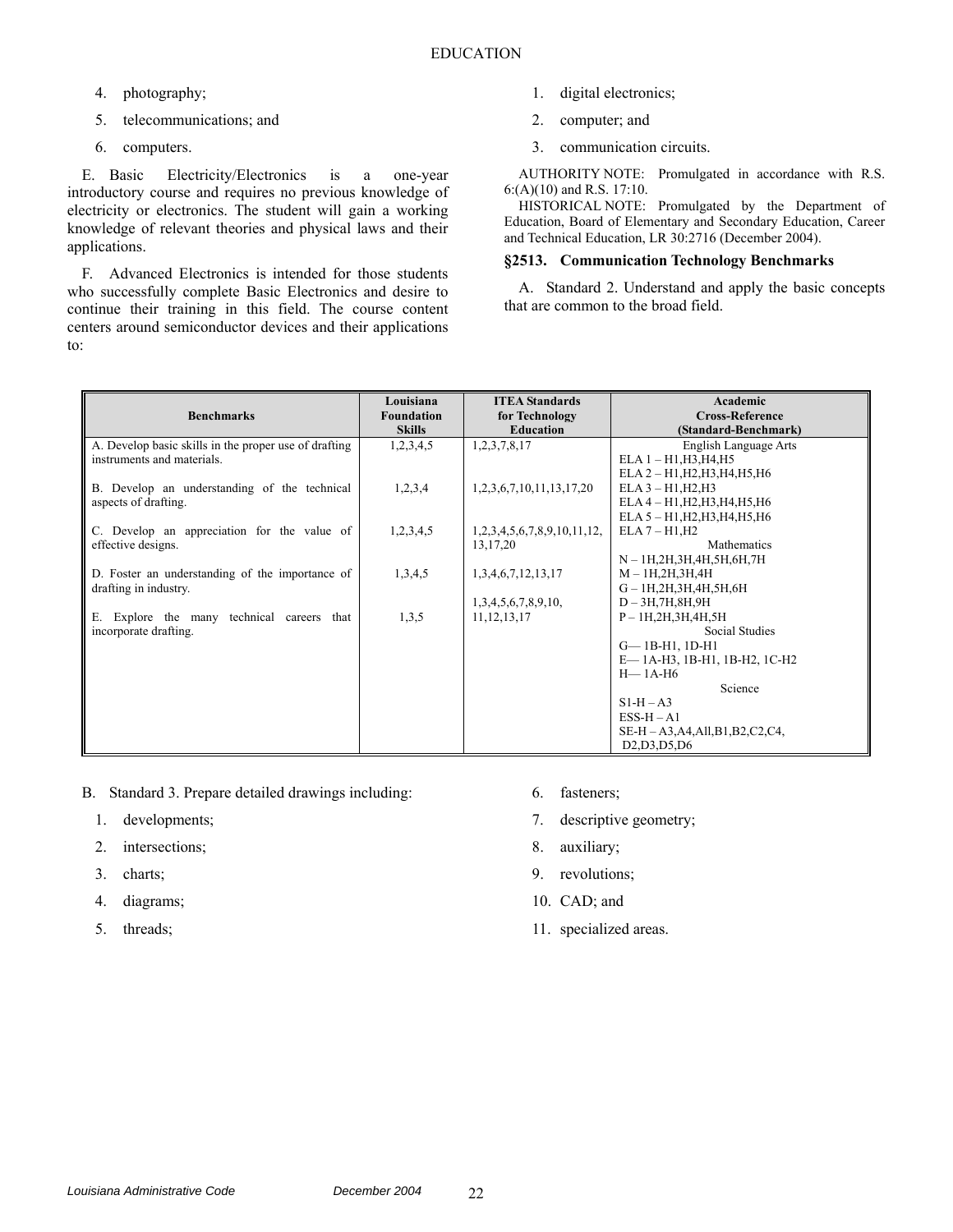| <b>Benchmarks</b>                                                                                                                                         | Louisiana<br><b>Foundation</b><br><b>Skills</b> | <b>ITEA Standards</b><br>for Technology<br><b>Education</b> | Academic<br><b>Cross-Reference</b><br>(Standard-Benchmark)                                                                                    |
|-----------------------------------------------------------------------------------------------------------------------------------------------------------|-------------------------------------------------|-------------------------------------------------------------|-----------------------------------------------------------------------------------------------------------------------------------------------|
| A. Review Basic Drafting I and II: safety,<br>dimensioning,<br>orthographic<br>projection,<br>pictorials, sectional, and working drawings,<br>basic CADD. | 1,2,3,4,5                                       | 1,2,3,4,6,7,8,9,10,11,12,13,17                              | English Language Arts<br>$ELA 1 - H1, H3, H4, H5$<br>ELA 2 - H1, H2, H3, H4, H5, H6<br>$ELA 3 - H1, H2, H3$<br>ELA 4 - H1, H2, H3, H4, H5, H6 |
| B. Recognize how functional drafting techniques<br>can be used to prepare effective technical<br>drawings.                                                | 1,3,4                                           | 1,2,3,4,5,6,7,11,12,13,17                                   | ELA 5 - H1, H2, H3, H4, H5, H6<br>$ELA 7 - H1, H2$<br><b>Mathematics</b><br>$N-1H, 2H, 3H, 4H, 5H, 6H, 7H$                                    |
| C. Visualize the surface development of three-<br>dimensional objects: parallel line development,<br>radial-line development, and triangulation.          | 1,2,3,4                                         | 1,2,3,7,8,9,10,17                                           | $M - 1H, 2H, 3H, 4H$<br>$G - 1H, 2H, 4H, 5H, 6H$<br>$D-3H,7H,8H,9H$                                                                           |
| D. Describe and complete auxiliary drawings.                                                                                                              | 1,2,3                                           | 1,2,3,8,9,10,17                                             | $P - 1H, 2H, 3H, 4H, 5H$<br><b>Social Studies</b><br>$G - 1B - H1$ , $1D - H1$                                                                |
| E. Read, interpret, and construct graphic charts<br>and diagrams.                                                                                         | 1,2,3                                           | 1,2,3,10,11,12,13,17                                        | E-1A, H3, 1B-H1, 1B-H2,<br>$1C-H2$<br>$H-1A-H6$                                                                                               |
| F. Prepare drawings of threads using detailed<br>representation.                                                                                          | 1,2,3                                           | 1,2,3,7,10,11,12,13,17                                      | Science<br>$S1-H-A3$<br>$ESS-H - A1$                                                                                                          |
| G. Graphically define the fundamentals of<br>solving descriptive geometry problems.                                                                       | 1,2,3,4                                         | 1,2,3,7,8,9,10,11,12,13,17                                  | SE-H - A3, A4, A11, B1, B2, C2,<br>C4,D2,D3,D5,D6                                                                                             |
| H. Describe the uses of technical illustrations<br>and prepare one form of technical illustration.                                                        | 1,2,3,4                                         | 1, 2, 3, 4, 7, 8, 9, 10, 11, 12, 13, 17                     |                                                                                                                                               |
| I. Complete drawings in optional areas: map,<br>electri-cal, architectural, pipe,<br>aero-space,<br>structural, welding.                                  | 1,2,3,4,5                                       | 1,2,3,4,5,6,7,8,9,10,11,12,13,17                            |                                                                                                                                               |
| J. Use CADD to prepare drawings in all<br>previously covered areas.                                                                                       | 1,2,3,4,5                                       | 1,2,3,4,5,6,7,8,9,10,11,12,13,17                            |                                                                                                                                               |

C. Standard 4. Demonstrate the ability to complete a set of working drawings for home construction.

| <b>Benchmarks</b>                                   | Louisiana<br><b>Foundation</b> | <b>ITEA Standards</b><br>for Technology | Academic<br><b>Cross-Reference</b> |
|-----------------------------------------------------|--------------------------------|-----------------------------------------|------------------------------------|
|                                                     | <b>Skills</b>                  | <b>Education</b>                        | (Standard-Benchmark)               |
| A. Research and apply FHA and city building         | 1,2,3,4,5                      | 1,2,3,5,6,7,8,9,10,11,12,13,            | English Language Arts              |
| codes and standards to residential plans.           |                                | 16, 17, 19, 20                          | $ELA 1 - H1.H3.H4.H5$              |
|                                                     |                                |                                         | ELA 2 - H1, H2, H3, H4, H5, H6     |
| B. Show examples of unique lettering style and      | 1,3                            | 17                                      | ELA $3 - H1, H2, H3$               |
| techniques.                                         |                                |                                         | ELA 4 - H1, H2, H3, H4, H5, H6     |
|                                                     |                                |                                         | ELA 5 - H1, H2, H3, H4, H5, H6     |
| C. Demonstrate the basic elements of architectural  | 1,3                            | 11.17                                   | ELA 7 - H1, H2, H3, H4             |
| dimensioning.                                       |                                |                                         | Mathematics                        |
|                                                     |                                |                                         | N - 1H, 2H, 3H, 4H, 5H, 6H, 7H     |
| D. Communicate verbally in the field of             | 1,3,5                          | 2, 3, 4, 5, 8, 9, 10, 11, 17, 20        | $M-1H, 2H, 3H, 4H$                 |
| architecture.                                       |                                |                                         | $G - 1H, 2H, 3H, 4H, 5H, 6H$       |
|                                                     |                                |                                         | $D-3H,7H,8H,9H$                    |
| E. Discuss architectural history and how it impacts | 1,3,4                          | 3,7,8,9,13,20                           | $P - 1H, 2H, 3H, 4H, 5H$           |
| modern day practices.                               |                                |                                         | Social Studies                     |
|                                                     | 1,3,5                          | 3,6,7,8,13,20                           | $G - 1B - H1$ , $1D - H1$          |
| F. Identify architectural styles.                   |                                |                                         | E-1A-H3, 1B-H1, 1B-H2,             |
|                                                     |                                |                                         | $1C-H2$                            |
| G. Evaluate a proposed construction project with    | 1,2,3,4,5                      | 3.6.8.9.10.11.12.13.19.20               | Н-1А-Н1, 1А-Н2, 1А-Н6              |
| reference to the costing of materials.              |                                |                                         | Science                            |
|                                                     | 1,2,3,4,5                      | 6,8,9,10,11,16,17,19,20                 | $S1-H-A3$                          |
| H. Develop a complete set of residential drawings.  |                                |                                         | $ESS-H - A1$                       |
|                                                     |                                |                                         | SE-H - A3, A4, A11, B1, B2, C2,    |
| I. Demonstrate the use of CADD through              | 1,2,3,4,5                      | 8,9,10,11,12,17                         | C4, D2, D3, D5, D6                 |
| architectural computer programs.                    |                                |                                         | Arts                               |
|                                                     |                                |                                         | CE-1VA-H2, H3, H4, H5              |
|                                                     |                                |                                         | AP-2VA-H1, H2, H3, H4              |
|                                                     |                                |                                         | HP-3VA-H1, H2, H4, H5              |
|                                                     |                                |                                         | CA-4VA-H1.H2.H3.H4                 |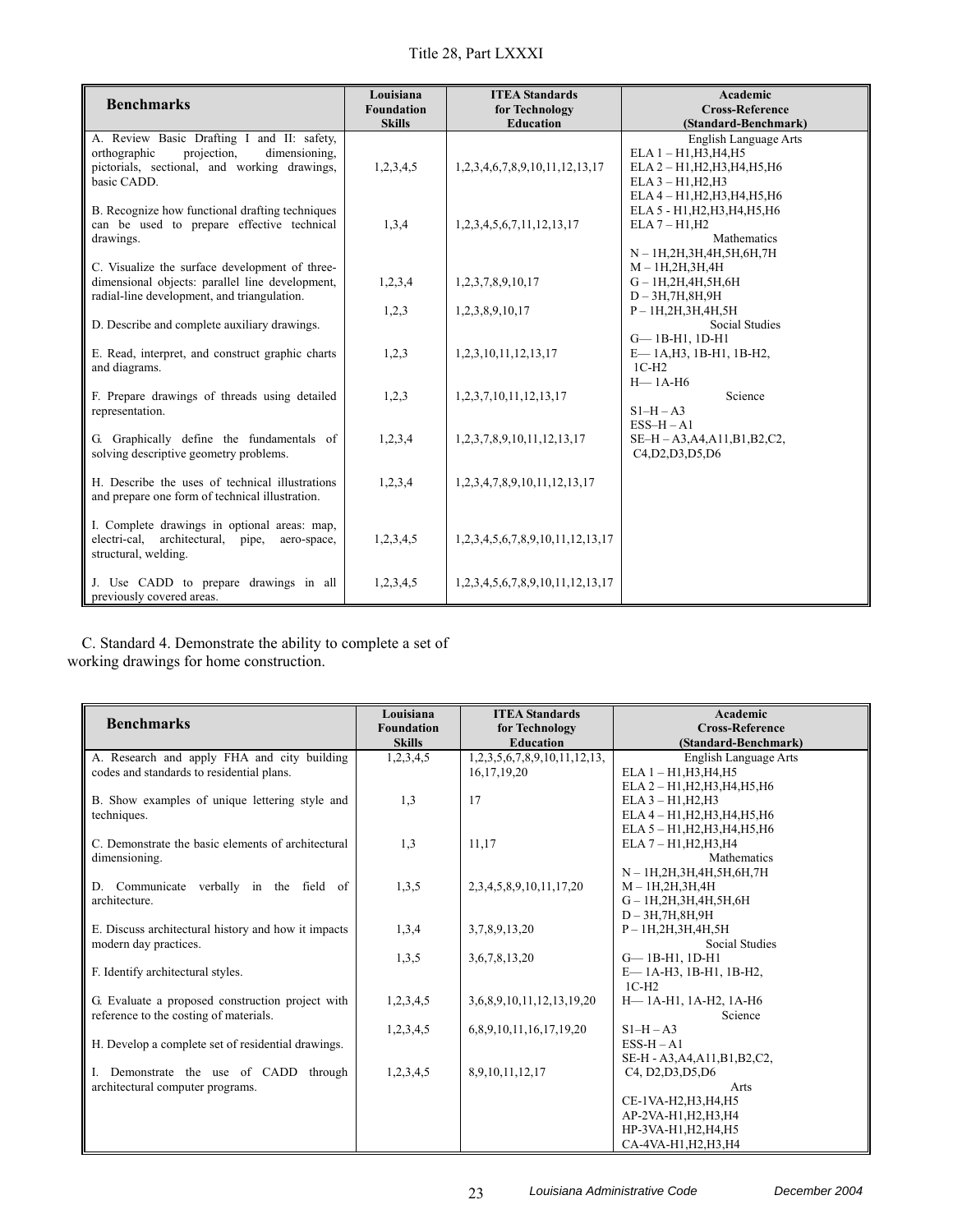D. Standard 5. Communicate ideas and information through experiences dealing with drafting, design, printing, photography, telecommunication, and computers.

| <b>Benchmarks</b>                                  | Louisiana<br><b>Foundation</b> | <b>ITEA Standards</b><br>for Technology | Academic<br><b>Cross-Reference</b> |
|----------------------------------------------------|--------------------------------|-----------------------------------------|------------------------------------|
|                                                    | <b>Skills</b>                  | <b>Education</b>                        | (Standard-Benchmark)               |
| A. Develop technical abilities within the field of | 1,3,5                          | 1,2,3,4,5,6,7,10,11,12,13,17            | English Language Arts              |
| Communication Technology.                          |                                |                                         | $ELA 1 - H1, H3, H4, H5$           |
|                                                    |                                |                                         | ELA 2 - H1, H2, H3, H4, H5, H6     |
| B. Apply English/Language Arts, Science, and       |                                |                                         | $ELA 3 - H1, H2, H3$               |
| Mathematics competencies to solve meaningful       | 1,2,3,4,5                      | 1,2,3,4,5,6,10,11,12,13,17              | ELA 4 - H1, H2, H3, H4, H5, H6     |
| communication problems.                            |                                |                                         | ELA 5 - H1, H2, H3, H4, H5, H6     |
|                                                    |                                |                                         | $ELA 7 - H1, H2, H4$               |
| C. Develop safe work habits which<br>are           |                                |                                         | Mathematics                        |
| necessary for active participation in the          | 1,2,3,5                        | 1,2,3,5,6,7,12,17                       | N - 1H, 2H, 3H, 4H, 5H, 6H, 7H     |
| communications laboratory.                         |                                |                                         | $A-1H,2H,3H,4H$                    |
|                                                    |                                |                                         | $M-1H, 2H, 3H, 4H$                 |
| D. Develop an awareness and understanding of       | 1,3,4,5                        | 1,2,3,10,12,13,17                       | $G - 1H, 2H, 3H, 4H, 5H, 6H$       |
| communication and its related technology           |                                |                                         | $D-3H,7H,8H,9H$                    |
| systems.                                           |                                |                                         | $P - 1H, 2H, 3H, 4H, 5H$           |
|                                                    |                                |                                         | <b>Social Studies</b>              |
| E. Discuss and be able to interrelate the          | 1,3,4,5                        | 1,2,3,4,5,6,7,12,13,17                  | G-1B-H1, 1D-H1, 1D-H4              |
| fundamental elements of the communication          |                                |                                         | E-1A-H1, 1B-H1, 1B-H2,             |
| process.                                           |                                |                                         | $1C-H2$                            |
|                                                    | 1,3,4,5                        | 1,22,3,4,5,6,7,13,17                    | H-1A-H6, 1B-H6, 1B-H16             |
| F. Discuss an appreciation for the impacts that    |                                |                                         | Science                            |
| communication technology has on our society.       |                                |                                         | $S1-H - A3, A5, A6$                |
|                                                    | 1,3,4,5                        | 1,2,3,4,5,6,7,12,13,17                  | SE-H - A1, B1, B2, D1, D2, D3, D5, |
| G. Develop an understanding of the function,       |                                |                                         | D <sub>6</sub>                     |
| structure, and control of mass media.              |                                |                                         | $PS-H-D4,D7,E3,E4$                 |
|                                                    | 1,2,3,4,5                      | 1,2,3,4,5,6,7,8,9,10,11,12,13,17        | $ESS-H-A1$                         |
| H. Explore the design, production,<br>and          |                                |                                         | Art                                |
| marketing of mass communication products.          | 1,3,45                         | 1,2,3,4,5,6,7,12,13,17                  | $CE$ —1VA – H1, H2, H3, H4, H5,    |
|                                                    |                                |                                         | H6,H7                              |
| I. Examine the trends in mass communication.       |                                |                                         | $HP$ -3VA - H4                     |
|                                                    |                                |                                         | $CA - 4VA - H1, H2, H3, H4$        |

E. Standard 6. Understand and apply the principles of electricity and electronics through laboratory learning experiences.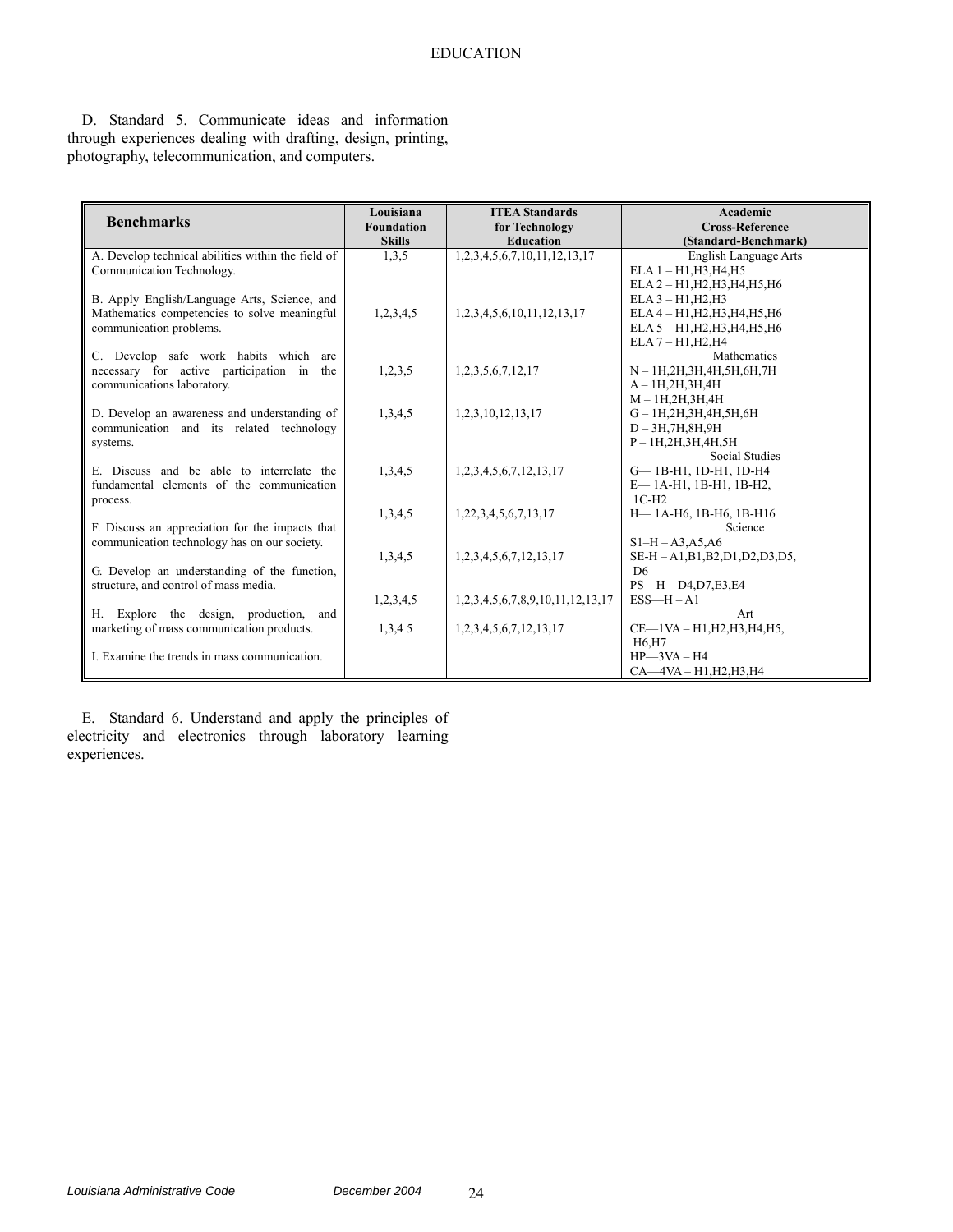| <b>Benchmarks</b>                                                     | Louisiana<br><b>Foundation</b> | <b>ITEA Standards</b><br>for Technology | Academic<br><b>Cross-Reference</b>                                                                               |
|-----------------------------------------------------------------------|--------------------------------|-----------------------------------------|------------------------------------------------------------------------------------------------------------------|
|                                                                       | <b>Skills</b>                  | <b>Education</b>                        | (Standard-Benchmark)                                                                                             |
| A. Develop a working knowledge of electricity                         | 1,3                            | 1, 2, 3, 7, 8, 10, 12, 13, 16           | English Language Arts                                                                                            |
| and electronics.                                                      |                                |                                         | $ELA 1 - H1, H3, H4, H5$                                                                                         |
|                                                                       |                                |                                         | ELA 2 - H1, H2, H3, H4, H5, H6<br>$ELA 3 - H1, H2, H3$                                                           |
| B. Explore careers within the field of electronics<br>communications. | 1,2,3,4                        | 1,2,3,6,7,10,11,12,13,16                | ELA 4 - H1, H2, H3, H4, H5, H6                                                                                   |
|                                                                       |                                |                                         | ELA 5 - H1, H2, H3, H4, H5, H6                                                                                   |
| C. Apply English/Language Arts, Science and                           | 1,2,3,4                        | 1,2,3,10,11,12,16                       | $ELA 7 - H1, H2, H4$                                                                                             |
| Math skills to practical situations.                                  |                                |                                         | Mathematics                                                                                                      |
|                                                                       |                                |                                         | N - 1H, 2H, 3H, 4H, 5H, 6H, 7H                                                                                   |
| D. Develop basic skills in the proper use of the                      | 1,3                            | 1,2,3,5,6,7,12,13,16                    | $A-1H,2H,3H,4H$                                                                                                  |
| tools and equipment used in electricity and                           |                                |                                         | $M-1H, 2H, 3H, 4H$                                                                                               |
| electronics.                                                          |                                |                                         | $G - 1H, 2H, 3H, 4H, 5H, 6H$                                                                                     |
|                                                                       | 1,2,3,4,5                      | 1,3,5,6,7,16                            | $P - 1H, 2H, 3H, 4H, 5H$                                                                                         |
| E. Demonstrate problem solving and critical                           |                                |                                         | Social Studies                                                                                                   |
| thinking abilities.                                                   |                                |                                         | G-1C-H1,1D-H1,1D-H2,1D-H4,                                                                                       |
|                                                                       | 1,3,5                          | 1,3,4,5,6,7,8,9,10,11,12,13,16          | $1D-H5$                                                                                                          |
| F. Develop a positive safety attitude and safe                        |                                |                                         | E-1A-H1,1A-H2,1A-H3,1A-H6,                                                                                       |
| work habits.                                                          | 1,3,5                          | 1,2,3,4,5,6,7,16                        | 1B-H1.1B-H2                                                                                                      |
|                                                                       |                                |                                         | H-1A-H6,1B-H6,1B-H16,1B-H17,                                                                                     |
| G. Explore educational opportunities.                                 |                                |                                         | $1C-H15$                                                                                                         |
|                                                                       |                                |                                         | Science                                                                                                          |
| H. Develop an awareness of the diverse nature of                      | 1,3,4,5                        | 1,2,3,4,5,6,7,8,9,12,13,16              | $S1-H-A1, A3, A4, A5, A6, A7, B1,$                                                                               |
| electricity and electronics and their impact on our                   |                                |                                         | B <sub>2</sub> , B <sub>3</sub> , B <sub>4</sub> , B <sub>5</sub>                                                |
| society.                                                              |                                |                                         | $PS-H - A1, A2, B1, B2, B3, C3, C6,$                                                                             |
|                                                                       |                                |                                         | C7, D5, D6, D7, E1, E2, F1,                                                                                      |
|                                                                       |                                |                                         | F2,G1,G2,G3,G4<br>$ESS-H-A1,A2,A3,B2$                                                                            |
|                                                                       |                                |                                         | SE—H – A11,B1,B2,B3,B4,B5,B6,                                                                                    |
|                                                                       |                                |                                         | C <sub>2</sub> ,C <sub>3</sub> ,C <sub>4</sub> ,C <sub>5</sub> ,D <sub>1</sub> ,D <sub>2</sub> ,D <sub>3</sub> , |
|                                                                       |                                |                                         | D <sub>4</sub> .D <sub>5</sub> .D <sub>6</sub>                                                                   |
|                                                                       |                                |                                         |                                                                                                                  |

F. Standard 7. Develop a career interest in electronics through course content centered around:

1. semiconductor devices;

- 2. application of digital electronics;
- 3. computers; and
- 4. communication circuits.

| <b>Benchmarks</b>                                    | Louisiana<br><b>Foundation</b><br><b>Skills</b> | <b>ITEA Standards</b><br>for Technology<br><b>Education</b> | Academic<br><b>Cross-Reference</b><br>(Standard-Benchmark) |
|------------------------------------------------------|-------------------------------------------------|-------------------------------------------------------------|------------------------------------------------------------|
| NOTE: *The benchmarks that are listed in basic       |                                                 |                                                             | English Language Arts                                      |
| electronics should be taken to a higher level in the |                                                 |                                                             | ELA 1 - H1, H3, H4, H5                                     |
| advanced electronics benchmark.                      |                                                 |                                                             | ELA 2 - H1, H2, H3, H4, H5, H6                             |
|                                                      | 1,3                                             | 1, 2, 3, 7, 8, 10, 12, 13, 16                               | $ELA 3 - H1, H2, H3$                                       |
| *A. Develop a working knowledge of electronics.      |                                                 |                                                             | ELA 4 - H1, H2, H3, H4, H5, H6                             |
|                                                      |                                                 |                                                             | ELA 5 - H1, H2, H3, H4, H5, H6                             |
| *B. Explore careers within the field of electronic   | 1,2,3,4                                         | 1,2,3,6,7,10,11,12,13,16                                    | $ELA 7 - H1, H2, H4$                                       |
| communications.                                      |                                                 |                                                             | <b>Mathematics</b>                                         |
|                                                      |                                                 |                                                             | N - 1H, 2H, 3H, 4H, 5H, 6H, 7H                             |
| *C. Apply English/Language Arts, Science and         | 1,2,3,4                                         | 1,2,3,10,11,12,16                                           | $A-1H,2H,3H,4H$                                            |
| Math skills to electronics.                          |                                                 |                                                             | $M - 1H, 2H, 3H, 4H$                                       |
|                                                      |                                                 |                                                             | $G - 1H, 2H, 3H, 4H, 5H, 6H$                               |
| *D. Develop skills in the proper use of tools and    | 1,3                                             | 1,2,3,5,6,7,12,13,16                                        | $P - 1H_{2}H_{3}H_{4}H_{5}H$                               |
| equipment.                                           |                                                 |                                                             | Social Studies                                             |
|                                                      |                                                 |                                                             | $G-1C-H1, 1D,H1, 1D-H2, 1D-H4,$                            |
| *E. Demonstrate problem-solving and critical-        | 1,2,3,4,5                                       | 1,3,4,6,7,12,13,17                                          | $1D-H5$                                                    |
| thinking abilities.                                  |                                                 |                                                             | $E$ — 1A-H1,1A-H2,1A-H3,1A-H6,                             |
|                                                      |                                                 |                                                             | 1B-H1,1B-H2                                                |
| *F. Develop positive safety attitudes and work       | 1,3,5                                           | 1,2,3,5,6,7,16                                              | $H$ — 1A-H6,1B-H6,1B,H16,                                  |
| habits.                                              |                                                 |                                                             | 1B-H17,1C-H15                                              |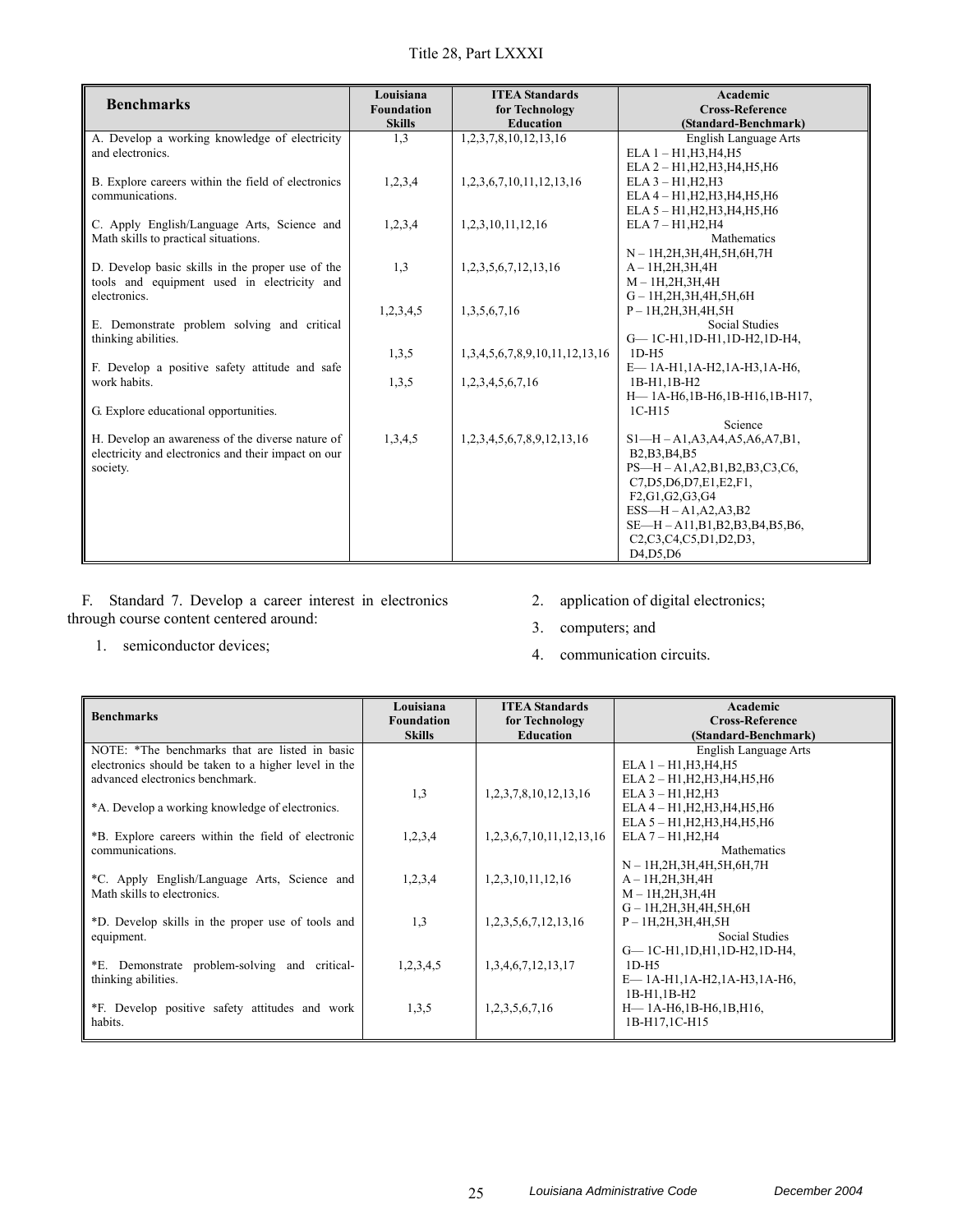| <b>Benchmarks</b>                                                                                        | Louisiana<br><b>Foundation</b><br><b>Skills</b> | <b>ITEA Standards</b><br>for Technology<br><b>Education</b> | Academic<br><b>Cross-Reference</b><br>(Standard-Benchmark)                                                                                      |
|----------------------------------------------------------------------------------------------------------|-------------------------------------------------|-------------------------------------------------------------|-------------------------------------------------------------------------------------------------------------------------------------------------|
| *G. Explore educational opportunities.                                                                   | 1,3,5                                           | 1,2,3,4,5,6,7,16                                            | Science                                                                                                                                         |
| *H. Develop an awareness of the diverse nature of<br>electricity and electronics and their impact on our |                                                 |                                                             | $S1-H-A1, A3, A4, A5, A6, A7, B1,$<br>B <sub>2</sub> , B <sub>3</sub> , B <sub>4</sub> , B <sub>5</sub><br>$PS-H - A1, A2, B1, B2, B3, C3, C6,$ |
| society.                                                                                                 | 1,3,4,5                                         | 1,2,3,4,5,6,7,8,9,12,13,16                                  | C7, D5, D6, D7, E1, E2, F1,                                                                                                                     |
| I. Use test instruments to properly measure voltage,<br>amperage, resistance, etc.                       | 1,3                                             | 1,2,3,10,12,13,16                                           | F2,G1,G2,G3,G4<br>$ESS—H-A1,A2,A3,B2$<br>SE—H – A11,B1,B2,B3,B4,B5,                                                                             |
| J. Identify electronic components and explain their<br>use.                                              | 1,3                                             | 1, 2, 3, 12, 13, 16                                         | B6,C2,C3,C4,C5,D1,<br>D <sub>2</sub> , D <sub>3</sub> , D <sub>4</sub> , D <sub>5</sub> , D <sub>6</sub>                                        |
| K. Develop a technical vocabulary.                                                                       | 1,3                                             | 1,2,3,7,16                                                  |                                                                                                                                                 |
| of<br>working<br>knowledge<br>L.<br>Demonstrate<br>semiconductor components.                             | 1,3,4                                           | 1,2,3,12,13,16                                              |                                                                                                                                                 |

HISTORICAL NOTE: Promulgated by the Department of Education, Board of Elementary and Secondary Education, Career and Technical Education, LR 30:2717 (December 2004).

# **Subchapter C. Manufacturing Technology**

#### **§2517. Introduction**

- A. Competency Courses
	- 1. Manufacturing Technology;
	- 2. Materials and Processes;
	- 3. Basic Metal Technology;
	- 4. Advanced Metal Technology; and
	- 5. Welding Technology.
- B. Related Electives
	- 1. General Technology Education;
	- 2. Basic Technical Drafting;
	- 3. Advanced Technical Drafting;
	- 4. Architectural Drafting;
	- 5. Basic Electricity/Electronics;
	- 6. Advanced Electricity/Electronics;
	- 7. Energy, Power, and Transportation Technology;
	- 8. Power Mechanics;
	- 9. Physics of Technology I; and
	- 10. Physics of Technology II.

AUTHORITY NOTE: Promulgated in accordance with R.S. 6:(A)(10) and R.S. 17:10.

HISTORICAL NOTE: Promulgated by the Department of Education, Board of Elementary and Secondary Education, Career and Technical Education, LR 30:2720 (December 2004).

#### **§2519. Focus Statement**

A. Manufacturing Technology investigates all areas of the manufacturing process from research and development to marketing the product. Manufacturing Technology also develops an awareness for:

- 1. technology;
- 2. industry;
- 3. future trends in manufacturing; and

4. the social impacts of technology and industry on society and the environment.

B. Materials and Processes is a course that presents both the materials and the processes commonly used in modern manufacturing industries. Studying processes relating to many different industrial materials gives the student a broader understanding of manufacturing.

C. Basic Metal Technology is designed as an introductory course for students who are interested in the field of metals. The course is divided into seven major fields:

- 1. bench metal;
- 2. sheet metal;
- 3. art metal;
- 4. ornamental metalwork;
- 5. forging;
- 6. casting; and
- 7. welding.

D. Advanced Metal Technology is designed as a second advanced course for students interested in further study in the field of metals. The course is divided into six major fields:

- 1. advanced metalworking tools;
- 2. sheet metal working and layout;
- 3. metallurgy and heat treating;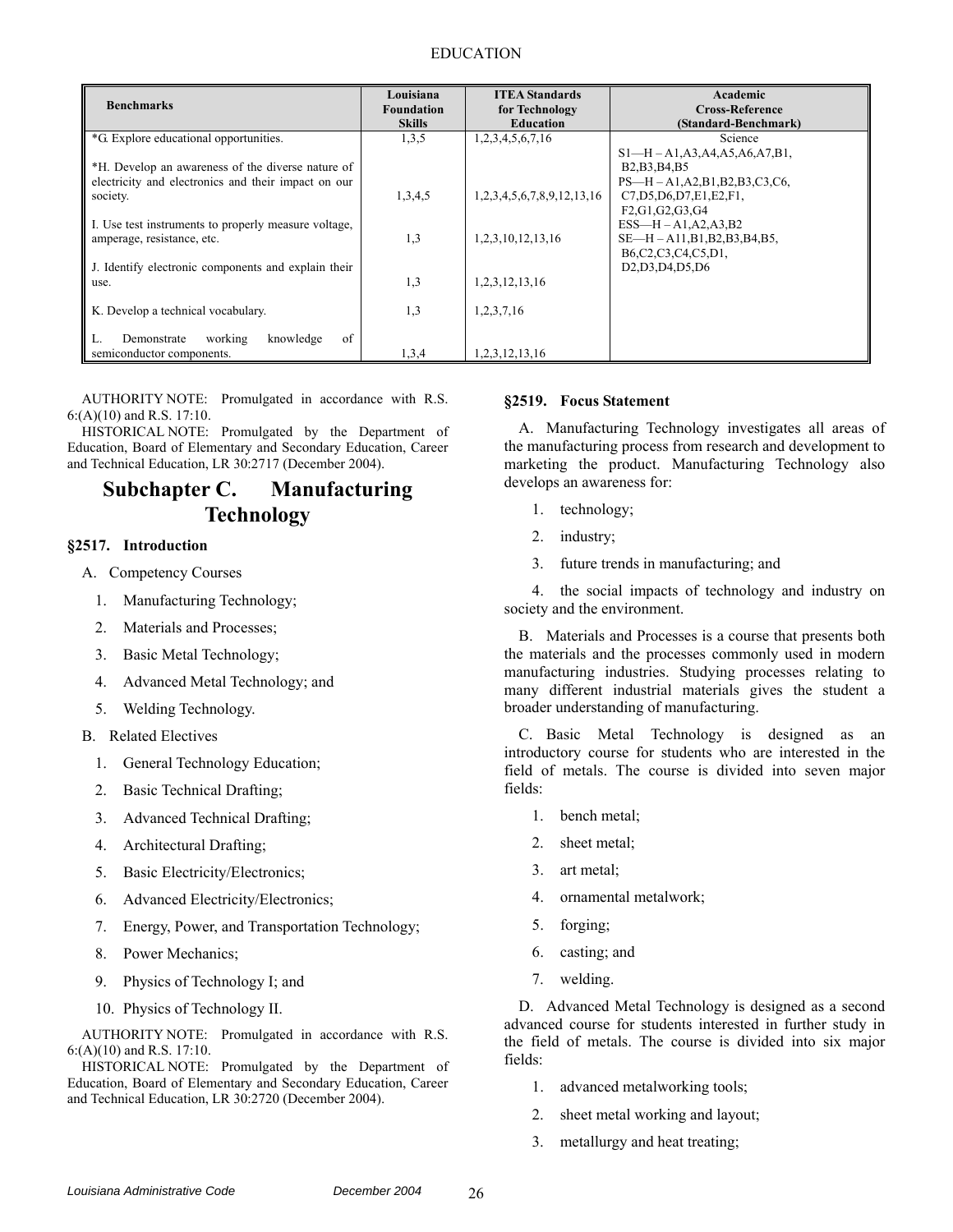- 4. casting;
- 5. welding; and
- 6. machining.

E. Welding Technology is designed to provide students with the opportunity for in-depth exploration in the field of welding. Of primary concern are the various fusion systems and the productive utilization of those systems. Experiences related to the design, theory, and utilization of the welding systems are provided for the students.

AUTHORITY NOTE: Promulgated in accordance with R.S. 6:(A)(10) and R.S. 17:10.

HISTORICAL NOTE: Promulgated by the Department of Education, Board of Elementary and Secondary Education, Career and Technical Education, LR 30:2720 (December 2004).

### **§2521. Manufacturing Technology Benchmarks**

A. Standard 8. Explore all areas of the manufacturing process from research and development to marketing the final product.

| <b>Benchmarks</b>                                                  | Louisiana<br><b>Foundation</b> | <b>ITEA Standards</b><br>for Technology | Academic<br><b>Cross-Reference</b>     |
|--------------------------------------------------------------------|--------------------------------|-----------------------------------------|----------------------------------------|
|                                                                    | <b>Skills</b>                  | <b>Education</b>                        | (Standard-Benchmark)                   |
| A. Develop fundamental skills in manufacturing                     | 1,2,3,4,5                      | 1, 2, 3, 7, 8, 9, 11, 12, 13, 19        | English Language Arts                  |
| process.                                                           |                                |                                         | $ELA 1 - H1, H3, H4, H5$               |
|                                                                    |                                |                                         | ELA 2 - H1, H2, H3, H4, H5, H6         |
| B. Develop an awareness of the various careers                     | 1,3,5                          | 1,2,3,4,5,6,7,19                        | ELA 3 - H1, H2, H3                     |
| associated with the manufacturing industries.                      |                                |                                         | ELA 4 - H1, H2, H3, H4, H5, H6         |
|                                                                    |                                |                                         | ELA 5 - H1, H2, H3, H4, H5, H6         |
| C. Develop an understanding of how the seven                       |                                |                                         | $ELA 7 - H1, H2$                       |
| types of technological resources (people,                          |                                |                                         | Mathematics                            |
| information, materials, tools and machines,                        |                                |                                         | $N-1H, 2H, 3H, 4H, 5H, 6H, 7H$         |
| capital, energy and time) play a vital role in each                | 1,3,5                          | 1,2,3,4,5,6,7,10,11,12,13,19            | $D - 7H, 9H$                           |
| stage of the manufacturing.                                        |                                |                                         | $A-1H,2H,3H,4H$                        |
|                                                                    |                                |                                         | $M - 1H, 2H, 3H, 4H$                   |
| D. Discuss and apply the design process used in                    | 1,2,3,4,5                      | 3,8,9,10,11,12,13,19                    | $G - 1H, 2H, 3H, 4H, 5H, 6H$           |
| creating new products.                                             |                                |                                         | <b>Social Studies</b>                  |
|                                                                    |                                |                                         | G-1A-H1,1A-H2,1D-H1,1D-H2,             |
| E. Develop an understanding of design, product                     |                                |                                         | 1D-H4,1D-H5                            |
| development, production policies, finance, and                     | 1,2,3,4                        | 3,8,9,10,11,12,13,19                    | E-1A-H1,1A-H2,1A-H3,1A-H5,             |
| product marketing.                                                 |                                |                                         | 1B-H1,1B-H2,1B-H4,1B-H5,               |
|                                                                    |                                |                                         | 1B-H <sub>6</sub>                      |
| F. Compute mathematical problems associated<br>with manufacturing. | 2,3,4                          | 3,9,10,11,12,13,19                      | H-1A-H1,1A-H2,1A-H5,1A-H6<br>Science   |
|                                                                    |                                |                                         | $S1 - H - A1, A2, A3, A4, A5, A6, A7,$ |
| G. Develop insights into future manufacturing                      | 1,3,4,5                        | 3, 4, 5, 6, 7, 8, 9, 10, 11, 13, 19     | <b>B3, B4, B5</b>                      |
| trends.                                                            |                                |                                         | PS-H-C1,C2,D1,D6,D7,E1,E2,             |
|                                                                    |                                |                                         | E3, E4, F1, F2, G1, G2, G3,            |
|                                                                    |                                |                                         | G <sub>4</sub>                         |
|                                                                    |                                |                                         | ESS-H-A1, A2, A3, A5, A6, A7, B1,      |
|                                                                    |                                |                                         | <b>B2.D7</b>                           |
|                                                                    |                                |                                         | SE-H-A1, A2, A11, B1, B2, B3, B4,      |
|                                                                    |                                |                                         | B5, B6, C1, C2, C3, C4, C5,            |
|                                                                    |                                |                                         | D1, D2, D3, D4, D5, D6                 |
|                                                                    |                                |                                         |                                        |

B. Standard 9. Develop an understanding of industrial materials and how they are processed to increase their value.

Emphasis will be placed on materials selection for particular products and appropriate manufacturing processes.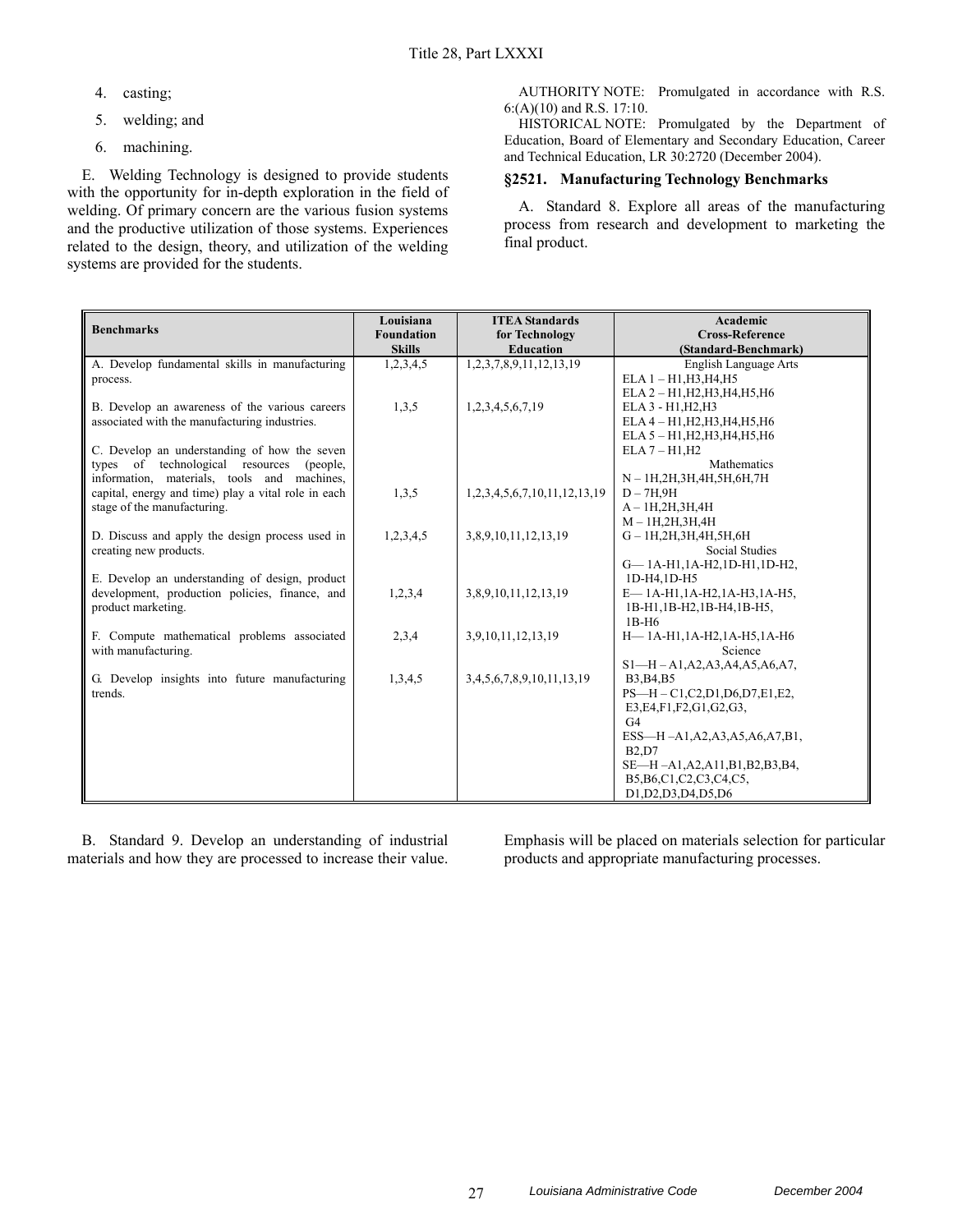### EDUCATION

| <b>Benchmarks</b>                                     | Louisiana<br><b>Foundation</b> | <b>ITEA Standards</b><br>for Technology | Academic<br><b>Cross-Reference</b>                    |
|-------------------------------------------------------|--------------------------------|-----------------------------------------|-------------------------------------------------------|
|                                                       | <b>Skills</b>                  | <b>Education</b>                        | (Standard-Benchmark)                                  |
| A. Develop fundamental skills in the selection and    | 1,3,5                          | 1,2,3,5,7,9,10,                         | English Language Arts                                 |
| safe use of manufacturing tools and equipment.        |                                | 12, 13, 19                              | $ELA 1 - H1, H3, H4, H5$                              |
|                                                       |                                |                                         | ELA 2 - H1, H2, H3, H4, H5, H6                        |
| B. Apply Science, Mathematics, and English/           |                                |                                         | $ELA 3 - H1, H2, H3$                                  |
| Language Arts skills to the solution of problems      | 2,3,4                          | 1,2,3,4,5,6,7,8,                        | ELA 4 - H1, H2, H3, H4, H5, H6                        |
| relating to materials and the processes.              |                                | 10, 11, 12, 13, 19                      | ELA 5 - H1, H2, H3, H4, H5, H6                        |
|                                                       |                                |                                         | $ELA 7 - H1, H2$                                      |
| C. Develop an understanding of how manufacturing      |                                |                                         | Mathematics                                           |
| products are planned from research and development    | 1,2,3                          | 3,4,5,6,7,11,12,                        | N - 1H, 2H, 3H, 4H, 5H, 6H, 7H                        |
| to marketing.                                         |                                | 13,19                                   | $D - 7H, 9H$                                          |
|                                                       |                                |                                         | $A-1H, 2H, 3H, 4H$                                    |
| D. Explore the trends in materials and processes      | 1,3                            | 3,4,5,6,7,8,9,10,                       | $M - 1H, 2H, 3H, 4H$                                  |
| design.                                               |                                | 11, 12, 13, 19                          | $G - 1H, 2H, 3H, 4H, 5H, 6H$<br><b>Social Studies</b> |
| E. Develop an under-standing of how the five          |                                |                                         | $G - 1A - H1$ , $1A - H2$ , $1D - H1$ , $1D - H2$ ,   |
| elements of the industrial production systems:        |                                |                                         | 1D-H4,1D-H5                                           |
| research and development, marketing, finance,         |                                |                                         | $E - 1A - H1$ , $1A - H2$ , $1A - H3$ , $1A - H5$ ,   |
| production, and management play a vital role in the   | 1,2,3,4,5                      | 1,3,4,5,6,7,10,                         | 1B-H1,1B-H2,1B-H4,1B-H5,                              |
| selection and utilization of materials and processes. |                                | 11, 12, 13, 19                          | $1B-H6$                                               |
|                                                       |                                |                                         | $H - 1A - H1, 1A - H2, 1A - H5, 1A - H6$              |
| F. Understand the difference between metallic and     | 1,3,4                          | 3,7,12,13,19                            | Science                                               |
| non-metallic industrial materials.                    |                                |                                         | S1-H-A1, A2, A3, A4, A5, A6, A7,                      |
|                                                       |                                |                                         | B3, B4, B5                                            |
| G. Develop an awareness of the various careers        |                                |                                         | PS-H-C1,C2,D1,D6,D7,E1,E2,                            |
| associated with materials and processes in the        | 1,3,4,5                        | 1,2,3,4,5,6,7,19                        | E3, E4, F1, F2, G1, G2, G3,                           |
| manufacturing field.                                  |                                |                                         | G <sub>4</sub>                                        |
|                                                       |                                |                                         | ESS-H-A1, A2, A3, A5, A6, A7, B1,                     |
|                                                       |                                |                                         | B <sub>2</sub> .D <sub>7</sub> .                      |
|                                                       |                                |                                         | SE-H-A1, A2, A11, B1, B2, B3, B4,                     |
|                                                       |                                |                                         | B5, B6, C1, C2, C3, C4, C5,                           |
|                                                       |                                |                                         | D1, D2, D3, D4, D5, D6                                |

C. Standard 10. Develop an understanding of the seven major fields of basic metals:

- 1. bench metal;
- 2. sheet metal;
- 3. art metal;
- 4. ornamental metal;
- 5. forging;
- 6. casting; and
- 7. welding.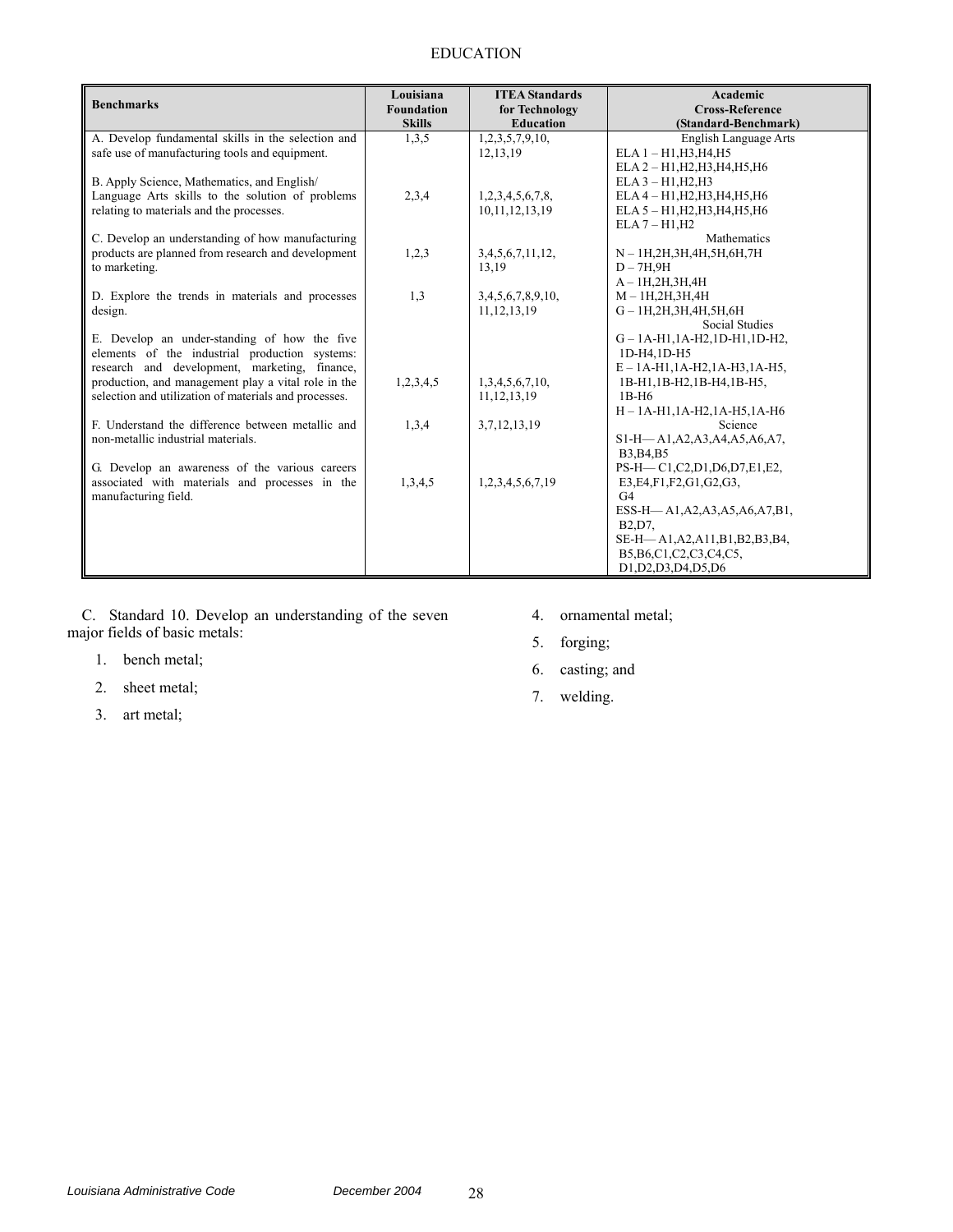| <b>Benchmarks</b>                                                                                                                 | Louisiana<br><b>Foundation</b><br><b>Skills</b> | <b>ITEA Standards</b><br>for Technology<br><b>Education</b> | Academic<br><b>Cross-Reference</b><br>(Standard-Benchmark)                                                                                                                                                                                                           |
|-----------------------------------------------------------------------------------------------------------------------------------|-------------------------------------------------|-------------------------------------------------------------|----------------------------------------------------------------------------------------------------------------------------------------------------------------------------------------------------------------------------------------------------------------------|
| A. Explore the various metalwork areas so as to<br>develop an understanding of the technology<br>involved in the metals industry. | 1,2,3                                           | 1,2,3,6,7,13                                                | English Language Arts<br>$ELA 1 - H1, H3, H4, H5$<br>ELA 2 - H1, H2, H3, H4, H5, H6<br>$ELA 3 - H1, H2, H3$                                                                                                                                                          |
| B. Develop fundamental skills in the design,<br>fabrication, heat treatment, machining, and welding<br>of metals products.        | 2,3,4                                           | 1,2,3,5,6,8,9,10                                            | ELA 4 - H1, H2, H3, H4, H5, H6<br>ELA 5 - H1, H2, H3, H4, H5, H6<br>$ELA 7 - H1, H2$                                                                                                                                                                                 |
| C. Develop safe work habits in working with<br>metals, labs, and metalworking machinery.                                          | 1,3,5                                           | 1,2,3,5,6,7,19,20                                           | Mathematics<br>N - 1H, 2H, 3H, 4H, 5H, 6H, 7H<br>$D-7H.9H$<br>$A - 1H, 2H, 3H, 4H$                                                                                                                                                                                   |
| D. Develop an understanding of the career<br>opportunities in the field of metalworking.                                          | 1,3,4,5                                         | 1,2,3,4,5,6,7,8,9,10,11,<br>12, 13, 19                      | $M - 1H, 2H, 3H, 4H$<br>$G - 1H, 2H, 3H, 4H, 5H, 6H$<br>Social Studies                                                                                                                                                                                               |
| E. Develop problem-solving abilities and apply<br>mathematics and science<br>principles through<br>problem-solving activities.    | 2,3,4                                           | 1,2,3,8,9,10,11,12,13,19                                    | $G - 1A = H1, 1A - H2, 1D - H1, 1D - H2,$<br>1D-H4.1D-H5<br>$E - 1A - H1$ , $1A - H2$ , $1A - H3$ , $1A - H5$ ,<br>1B-H1,1B-H2,1B-H4,1B-H5,<br>1B-H <sub>6</sub><br>$H - 1A - H1$ , $1A - H2$ , $1A - H5$ , $1A - H6$<br>Science<br>S1-H-A1, A2, A3, A4, A5, A6, A7, |
|                                                                                                                                   |                                                 |                                                             | B3, B4, B5<br>PS-H-B1, B2, C1, C2, D1, D6, D7,<br>E1, E2, E3, E4, F1, F2, G1,<br>G2, G3, G4<br>$ESS-H$ -B1,B2<br>SE-H-A1, A2, A11, B1, B2, B3, B4,<br>B5, B6, C1, C2, C3, C4, C5,<br>D1, D2, D3, D4, D5, D6                                                          |

D. Standard 11. Be able to use the tool instruments and machines in the metalwork advanced lab of the following areas:

- 1. sheet metal;
- 2. metallurgy;
- 3. casting;
- 4. welding;
- 5. machining;
- 6. material testing;
- 7. finishing; and
- 8. safety.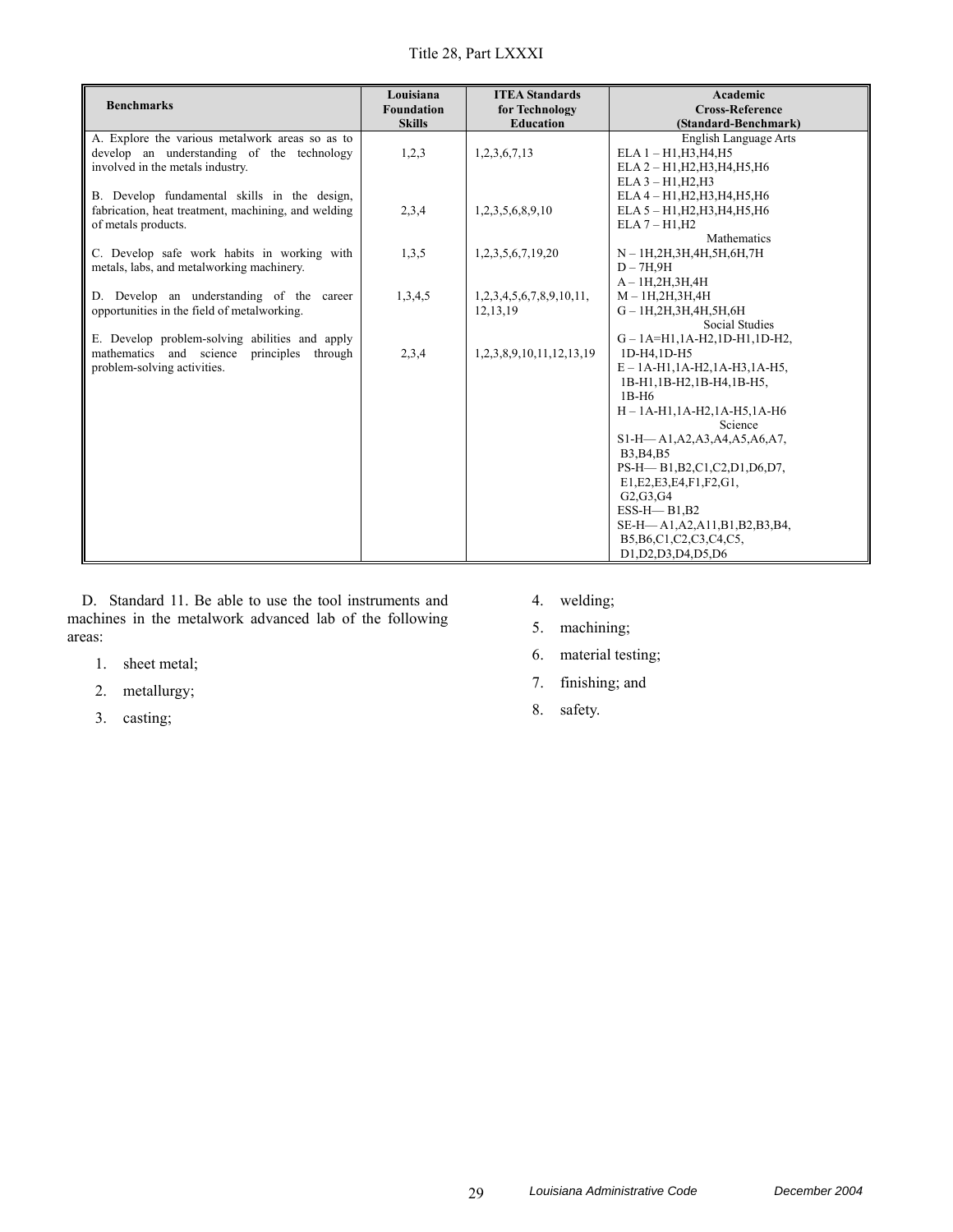### EDUCATION

| <b>Benchmarks</b>                                        | Louisiana<br><b>Foundation</b><br><b>Skills</b> | <b>ITEA Standards</b><br>for Technology<br><b>Education</b> | Academic<br><b>Cross-Reference</b><br>(Standard-Benchmark) |
|----------------------------------------------------------|-------------------------------------------------|-------------------------------------------------------------|------------------------------------------------------------|
| A. Develop an awareness of the positive and              | 1,3,5                                           | 1,2,3,4,5,6,7,8,9,13,19                                     | English Language Arts                                      |
| negative impact of metalworking on society.              |                                                 |                                                             | $ELA 1 - H1, H3, H4, H5$                                   |
|                                                          |                                                 |                                                             | ELA 2 - H1, H2, H3, H4, H5, H6                             |
| B. Perform lab assignments in the various                |                                                 |                                                             | $ELA 3 - H1.H2.H3$                                         |
| develop<br>metalworking areas so as to<br>an             |                                                 |                                                             | ELA 4 - H1, H2, H3, H4, H5, H6                             |
| understanding of the technology used in the              | 1,2,3                                           | 1,2,3,4,5,6,7,8,9,10,11,                                    | ELA 5 - H1, H2, H3, H4, H5, 6H                             |
| metalworking industries.                                 |                                                 | 12, 13, 19                                                  | $ELA 7 - H1, H2$                                           |
|                                                          |                                                 |                                                             | Mathematics                                                |
| C. Provide related information and develop the           |                                                 |                                                             | N - 1H, 2H, 3H, 4H, 5H, 6H, 7H                             |
| essential skills needed in the design, fabrication, heat |                                                 |                                                             | $D-7H,9H$                                                  |
| treating, welding, machining, and finishing of           | 2,3,4                                           | 1,2,3,7,8,10,11,12,13,19                                    | $A-1H, 2H, 3H, 4H$                                         |
| industrial products.                                     |                                                 |                                                             | $M - 1H, 2H, 3H, 4H$                                       |
|                                                          |                                                 |                                                             | $G - 1H, 2H, 3H, 4H, 5H, 6H$                               |
|                                                          |                                                 |                                                             | <b>Social Studies</b>                                      |
|                                                          |                                                 |                                                             | $G - 1A - H1$ , $1A - H2$ , $1D - H1$ , $1D - H2$ ,        |
|                                                          |                                                 |                                                             | 1D-H4.1D-H5                                                |
|                                                          |                                                 |                                                             | $E - 1A - H1$ , $1A - H2$ , $1A - H3$ , $1A - H5$ ,        |
|                                                          |                                                 |                                                             | 1B-H1,1B-H2,1B-H4,1B-H5,                                   |
|                                                          |                                                 |                                                             | $1B-H6$                                                    |
|                                                          |                                                 |                                                             | $H - 1A - H1, 1A - H2, 1A - H5, 1A - H6$                   |
|                                                          |                                                 |                                                             | Science                                                    |
|                                                          |                                                 |                                                             | S1-H-A1, A2, A3, A4, A5, A6, A7,                           |
|                                                          |                                                 |                                                             | B3, B4, B5                                                 |
|                                                          |                                                 |                                                             | PS-H-B1, B2, C1, C2, D1, D6, D7,                           |
|                                                          |                                                 |                                                             | E1, E2, E3, E4, F1, F2, G1, G2,                            |
|                                                          |                                                 |                                                             | G3,G4                                                      |
|                                                          |                                                 |                                                             | $ESS-H$ -B1,B2                                             |
|                                                          |                                                 |                                                             | SE-H-A1, A2, A11, B1, B2, B3, B4,                          |
|                                                          |                                                 |                                                             | B5, B6, C1, C2, C3, C4, C5,                                |
|                                                          |                                                 |                                                             | D1, D2, D3, D4, D5, D6                                     |

E. Standard 12. Develop an understanding of traditional concepts in welding and demonstrate proficiency in:

1. fusion process;

- 2. components;
- 3. weld testing and inspection; and
- 4. automated welding systems.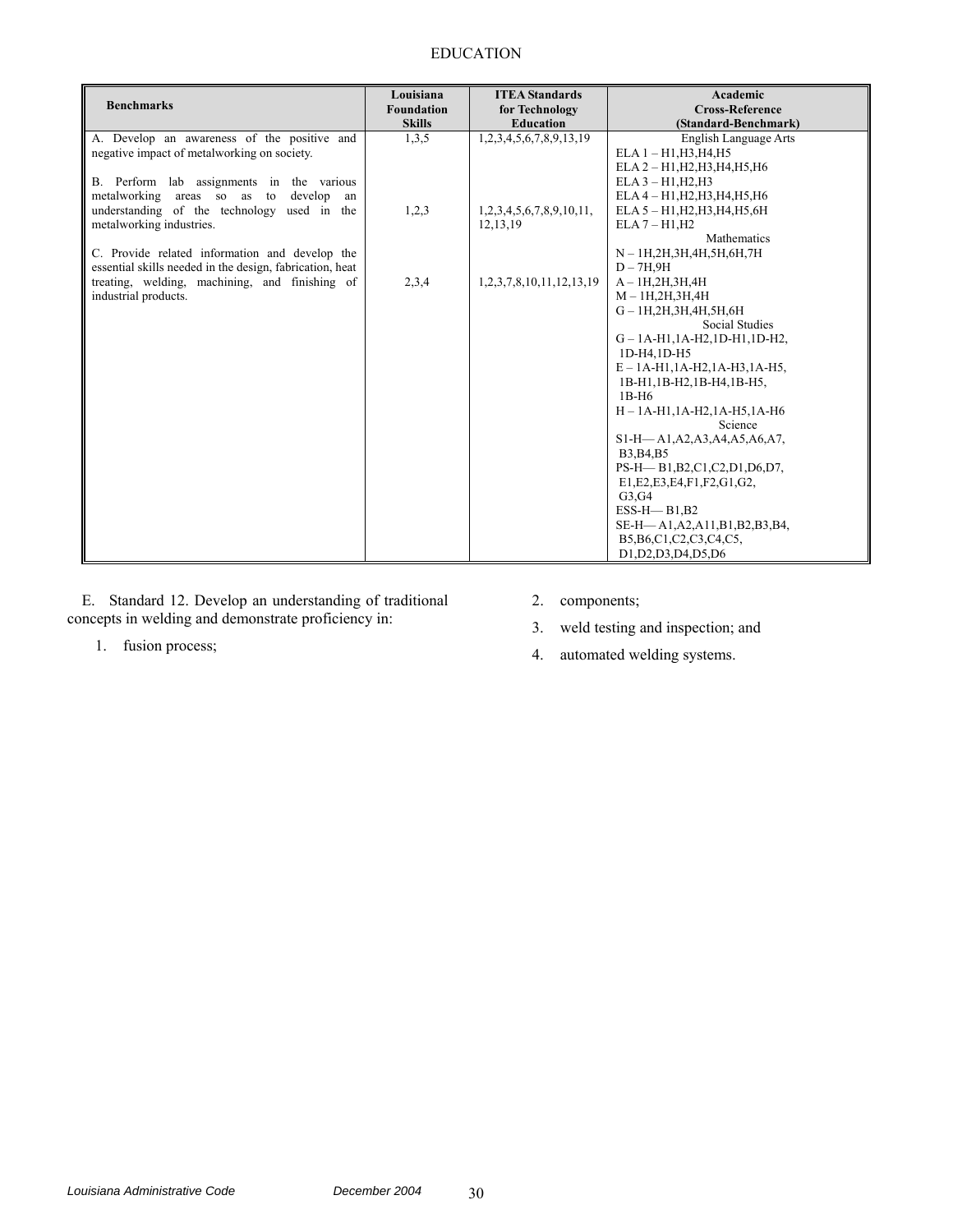| <b>Benchmarks</b>                                                                           | Louisiana<br><b>Foundation</b><br><b>Skills</b> | <b>ITEA Standards</b><br>for Technology<br><b>Education</b> | Academic<br><b>Cross-Reference</b><br>(Standard-Benchmark) |
|---------------------------------------------------------------------------------------------|-------------------------------------------------|-------------------------------------------------------------|------------------------------------------------------------|
| A. Analyze basic safety skills associated with the                                          | 1,3,5                                           | 1,2,3,5,6,7,19,20                                           | English Language Arts                                      |
| welding environment.                                                                        |                                                 |                                                             | $ELA 1 - H1, H3, H4, H5$                                   |
|                                                                                             |                                                 |                                                             | ELA 2 - H1, H2, H3, H4, H5, H6                             |
| B. Develop fundamental skills in the selection and                                          |                                                 |                                                             | $ELA 3 - H1, H2, H3$                                       |
| operations of OFC (oxygen, fuel-gas, cutting)                                               | 2,3,4                                           | 1,2,3,7,10,11,                                              | ELA 4 - H1, H2, H3, H4, H5, H6                             |
| processes, systems and equipment.                                                           |                                                 | 12, 13, 19, 20                                              | ELA 5 - H1, H2, H3, H4, H5, H6                             |
|                                                                                             |                                                 |                                                             | $ELA 7 - H1, H2$                                           |
| C. Develop an understanding of the various OFC                                              |                                                 |                                                             | Mathematics                                                |
| processes, purpose and functions, and operation of                                          | 2,3,4                                           | 5, 6, 7, 12, 13, 20                                         | $N-1H, 2H, 3H, 4H, 5H, 6H, 7H$                             |
| OFC equipment.                                                                              |                                                 |                                                             | $D-7H.9H$                                                  |
|                                                                                             |                                                 |                                                             | $A - 1H, 2H, 3H, 4H$<br>$M - 1H, 2H, 3H, 4H$               |
| D. Describe the components of a SMAW (shielded<br>metal arc welding) system and explain the | 2,3,4                                           | 5, 6, 7, 12, 13, 20                                         | $G - 1H, 2H, 3H, 4H, 5H, 6H$                               |
| components in terms of their function.                                                      |                                                 |                                                             | Social Studies                                             |
|                                                                                             |                                                 |                                                             | $G - 1A - H1$ , $1A - H2$ , $1D - H1$ , $1D - H2$ ,        |
| E. Identify equipment, conditions, consumables, and                                         |                                                 |                                                             | 1D-H4.1D-H5                                                |
| the appropriate settings to be used in the GTAW (gas                                        | 2,3,4                                           | 1,2,3,5,6,7,12,13,20                                        | $E - 1A - H1$ , $1A - H2$ , $1A - H3$ , $1A - H5$ ,        |
| tungsten arc welding) process.                                                              |                                                 |                                                             | 1B-H1,1B-H2,1B-H4,1B-H5,                                   |
|                                                                                             |                                                 |                                                             | $1B-H6$                                                    |
| F. Be able to discuss the components utilized with                                          | 2,3,4                                           | 5, 6, 7, 12, 13, 20                                         | $H - 1A - H1$ , $1A - H2$ , $1A - H5$ , $1A - H6$          |
| GMAW (gas metal arc welding) process.                                                       |                                                 |                                                             | Science                                                    |
|                                                                                             |                                                 |                                                             | S1-H-A1, A2, A3, A4, A5, A6, A7,                           |
| G. Be able to discuss metal inert gas welding                                               |                                                 |                                                             | <b>B3.B4.B5</b>                                            |
| activities such as arc spot welding, pulsed spray                                           | 2,3,4                                           | 1,2,3,4,5,6,712,13,20                                       | PS-H-B1, B2, C1, C2, D1, D6, D7,                           |
| welding, and electrogas welding.                                                            |                                                 |                                                             | E1, E2, E3, E4, F1, F2, G1,                                |
|                                                                                             |                                                 |                                                             | G2, G3, G4                                                 |
|                                                                                             |                                                 |                                                             | $ESS-H-B1,B2$                                              |
|                                                                                             |                                                 |                                                             | SE-H-A1, A2, A11, B1, B2, B3, B4,                          |
|                                                                                             |                                                 |                                                             | B5, B6, C1, C2, C3, C4, C5,                                |
|                                                                                             |                                                 |                                                             | D1, D2, D3, D4, D5, D6                                     |

HISTORICAL NOTE: Promulgated by the Department of Education, Board of Elementary and Secondary Education, Career and Technical Education, LR 30:2720 (December 2004).

# **Subchapter D. Construction Technology**

### **§2525. Introduction**

- A. Competency Courses
	- 1. Construction Technology;
	- 2. Basic Wood Technology; and
	- 3. Advanced Wood Technology.
- B. Related Electives
	- 1. General Technology Education;
	- 2. Manufacturing Technology;
	- 3. Material-Processes;
	- 4. Basic Metal Technology;
	- 5. Advanced Metal Technology;
	- 6. Welding Technology;
	- 7. Basic Technical Drafting;
	- 8. Advanced Technical Drafting;
	- 9. Architectural Drafting;
	- 10. Basic Electricity/Electronics;
- 11. Energy, Power, and Transportation Technology;
- 12. Power Mechanics;
- 13. Physics of Technology I; and
- 14. Physics of Technology II.

AUTHORITY NOTE: Promulgated in accordance with R.S. 6:(A)(10) and R.S. 17:10.

HISTORICAL NOTE: Promulgated by the Department of Education, Board of Elementary and Secondary Education, Career and Technical Education, LR 30:2724 (December 2004).

### **§2527. Focus Statement**

A. The ability to select and use tools, materials, and processes is increasingly important in a technological work environment. Construction Technology emphasizes a strong foundation in:

- 1. Basic Wood Technology;
- 2. Construction Technology; and
- 3. Advanced Wood Technology, including:
	- a. safety;
	- b. tools;
	- c. machines;
	- d. processes; and

e. materials used in manufacturing of wood products.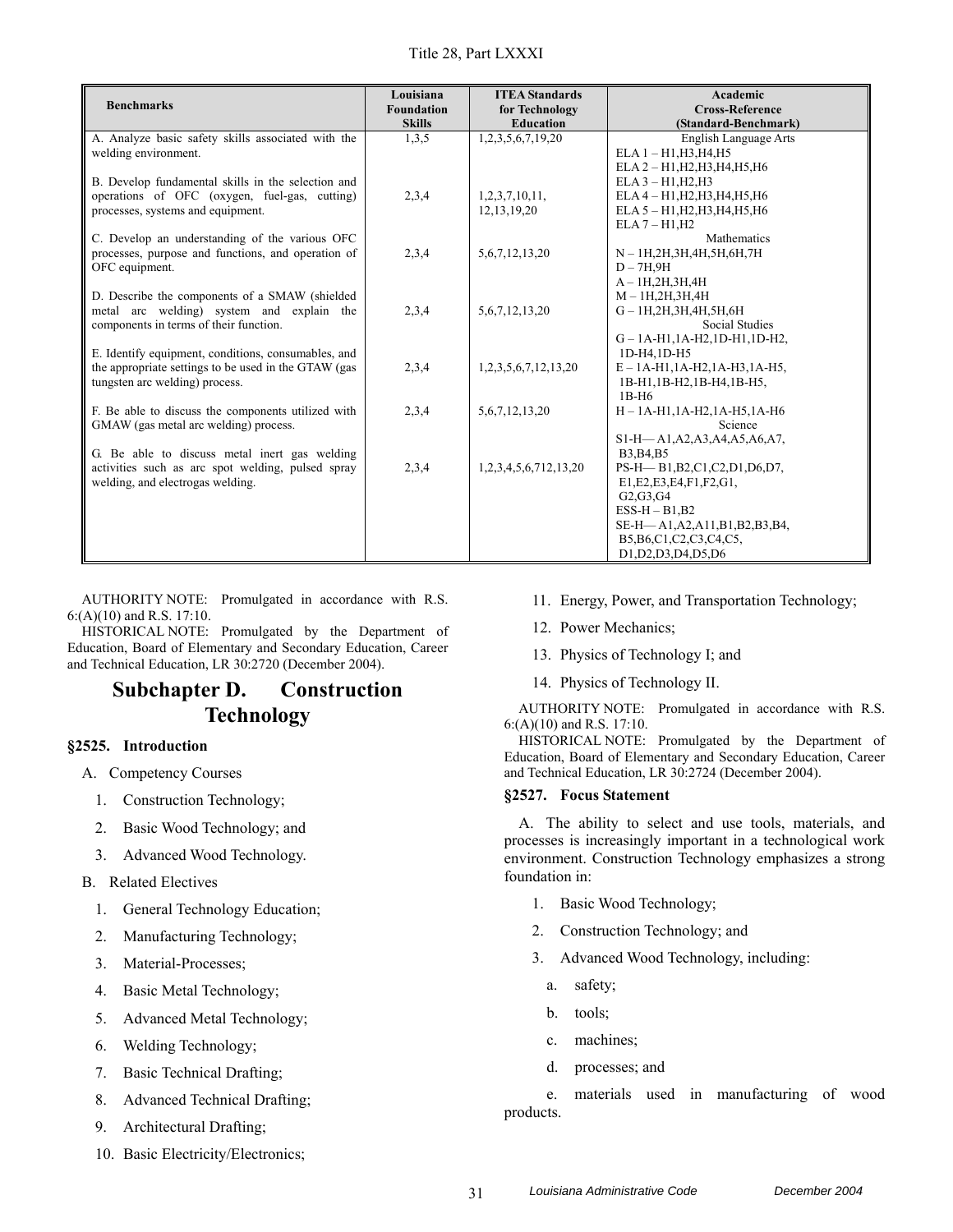B. Construction Technology investigates all areas of the construction industry from planning to completion of light, heavy, industrial, and civil construction and the various careers associated with each area.

C. Basic Wood Technology is designed to teach the fundamentals of woodworking, beginning with hand tool experiences and progressing into the study and use of modern power tools and machines. Safety should be actively incorporated into all aspects of instruction. The knowledge should be applied through the development and construction of various projects.

D. Advanced Wood Technology is designed for students interested in improving their knowledge and experiences dealing with the materials, tools, and processes used in the manufacture of wood products. The course content centers around design, planning, and building of projects which will serve as a vehicle for learning and skill development.

AUTHORITY NOTE: Promulgated in accordance with R.S. 6:(A)(10) and R.S. 17:10.

HISTORICAL NOTE: Promulgated by the Department of Education, Board of Elementary and Secondary Education, Career and Technical Education, LR 30:2724 (December 2004).

#### **§2529. Construction Technology Benchmarks**

A. Standard 13. Develop an understanding of the construction industry from the initial planning stage to the completion of light, heavy, industrial, and civil construction.

| <b>Benchmarks</b>                                    | Louisiana<br><b>Foundation</b><br><b>Skills</b> | <b>ITEA Standards</b><br>for Technology<br><b>Education</b> | Academic<br><b>Cross-Reference</b><br>(Standard-Benchmark) |
|------------------------------------------------------|-------------------------------------------------|-------------------------------------------------------------|------------------------------------------------------------|
| A. Develop an understanding of the technical         | 1,3,4                                           | 1,2,3,7,8,9,20                                              | English Language Arts                                      |
| requirements of construction.                        |                                                 |                                                             | $ELA 1 - H1, H3, H4, H5$                                   |
|                                                      |                                                 |                                                             | ELA 2 - H1, H2, H3, H4, H5, H6                             |
| B. Develop safe work habits in the laboratory.       | 1,3,4,5                                         | 1,2,3,5,6,7,20                                              | $ELA 3 - H1, H2, H3$                                       |
|                                                      |                                                 |                                                             | ELA 4 - H1, H2, H3, H4, H5, H6                             |
| C. Develop an understanding of the four major        |                                                 |                                                             | ELA 5 - H1, H2, H3, H4, H5, H6                             |
| types of construction.                               | 1,3,4                                           | 1,2,3,4,5,6,7,20                                            | $ELA 6-H1$                                                 |
|                                                      |                                                 |                                                             | $ELA 7 - H1, H2$                                           |
| D. Develop an understanding of the occupational      |                                                 |                                                             | <b>Mathematics</b>                                         |
| requirements and opportunities in the construction   |                                                 |                                                             | N - 1H, 2H, 3H, 4H, 5H, 6H, 7H                             |
| industry.                                            | 1,3,5                                           | 1,2,3,4,5,6,7,8,9,10,11,12,                                 | $M - 1H, 2H, 3H, 4H$                                       |
| E. Develop basic competencies in the use of          |                                                 | 13,20                                                       | $G-1H,2H,3H$<br><b>Social Studies</b>                      |
| various tools and equipment used in construction     | 1,2,3                                           | 1, 2, 3, 5, 6, 7, 12, 13, 20                                | G-1A-H1,1B-H1,1D-H1,1D-H2,                                 |
| industries.                                          |                                                 |                                                             | 1C-H2.1D-H3                                                |
|                                                      |                                                 |                                                             | E-1A-H1,1A-H2,1A-H3,1B-H1,                                 |
| F. Compute mathematical problems associated with     | 1,2,3,4                                         | 1,2,3,4,5,6,10,11,12,13,20                                  | $1B-H2$                                                    |
| the construction industry.                           |                                                 |                                                             | $H-1A-H6$                                                  |
|                                                      |                                                 |                                                             | $C-1A-H1$                                                  |
| G. Discuss federal, state, and local laws pertaining | 1,3,5                                           | 1,2,3,5,6,20                                                | Science                                                    |
| to construction.                                     |                                                 |                                                             | $SIH - A1, A2, A3, A7$                                     |
|                                                      |                                                 |                                                             | $PS-H - C1, C3, D7, G4$                                    |
| H. Explore career opportunities associated with the  | 1,2,3,4,5                                       | 1,2,3,5,7,8,10,20                                           | $LS-H-D4,E1$                                               |
| construction industry.                               |                                                 |                                                             | $ESS-H-A1$                                                 |
|                                                      |                                                 |                                                             | SE-H - A1, A3, A4, A11, B1, B2, B3,                        |
|                                                      |                                                 |                                                             | B4, B5, B6, C1, C2, C3, C4,                                |
|                                                      |                                                 |                                                             | D1, D2, D3, D4, D5, D6                                     |

B. Standard 14. Explore the fundamentals of woodworking, beginning with hand tool experiences and progressing into the study and use of modern power tools and machines.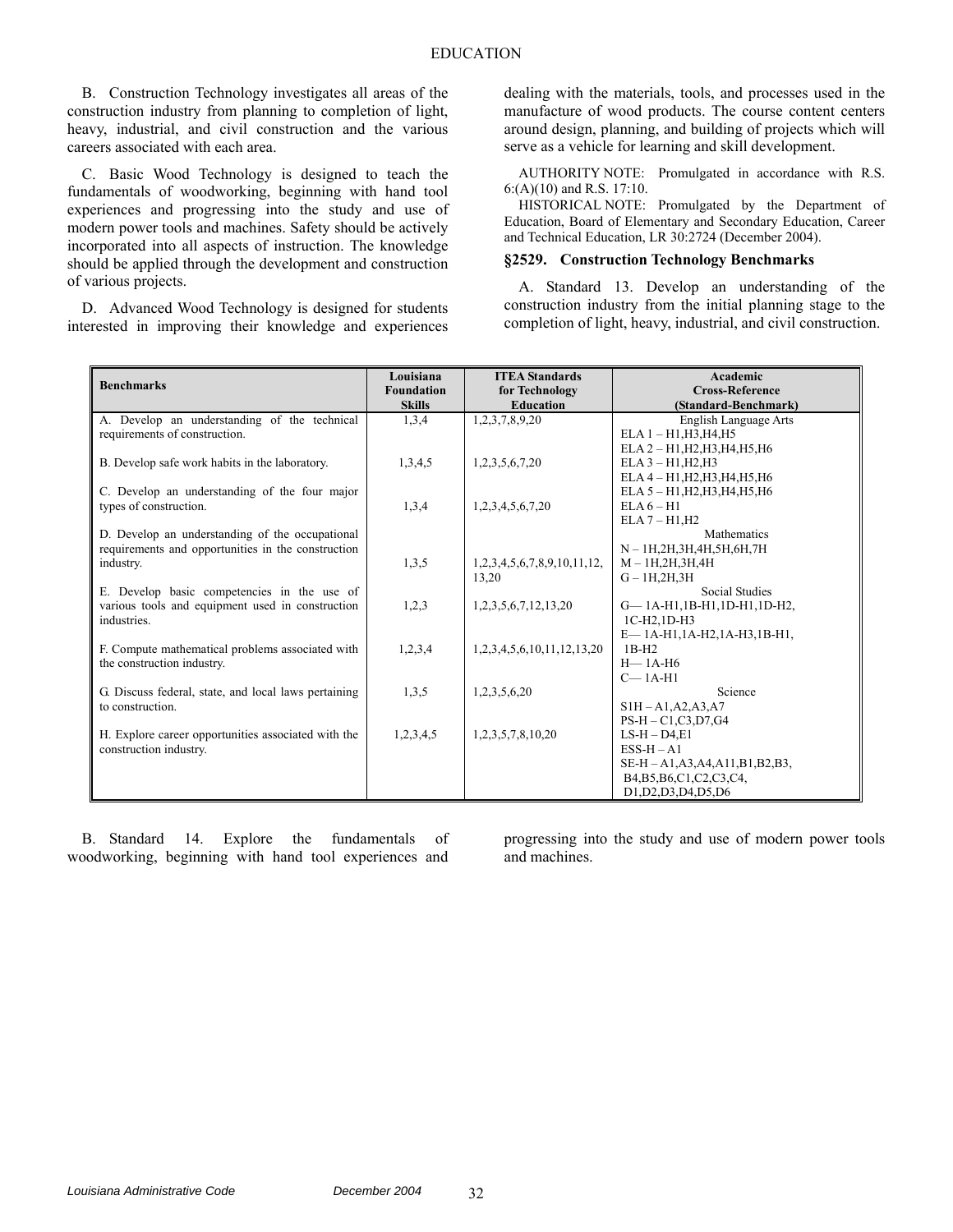Title 28, Part LXXXI

| <b>Benchmarks</b>                                      | Louisiana<br><b>Foundation</b><br><b>Skills</b> | <b>ITEA Standards</b><br>for Technology<br><b>Education</b> | Academic<br><b>Cross-Reference</b><br>(Standard-Benchmark) |
|--------------------------------------------------------|-------------------------------------------------|-------------------------------------------------------------|------------------------------------------------------------|
| A. Develop an understanding of the woodworking         |                                                 | 1,2,3,5,6,8,9,                                              | English Language Arts                                      |
| technology laboratory physical plant, its layout,      | 1,2,3,4                                         | 10, 12, 13, 19, 20                                          | $ELA 1 - H1, H3, H4, H5$                                   |
| management, and safety procedures.                     |                                                 |                                                             | ELA 2 - H1, H2, H3, H4, H5, H6                             |
|                                                        |                                                 | 1,2,3,5,6,7,12,                                             | $ELA 3 - H1, H2, H3$                                       |
| B. Display safety consciousness while working in       | 1,3,4,5                                         | 13,19,20                                                    | ELA 4 - H1, H2, H3, H4, H5, H6                             |
| the lab.                                               |                                                 |                                                             | ELA 5 - H1, H2, H3, H4, H5, H6                             |
|                                                        |                                                 |                                                             | $ELA 6 - H1$                                               |
| C. Be able to identify, select, and use the basic hand | 1,2,3,4,5                                       | 1,2,3,5,6,7,19,20                                           | $ELA 7 - H1, H2$                                           |
| tools.                                                 |                                                 |                                                             | <b>Mathematics</b>                                         |
|                                                        |                                                 |                                                             | N - 1H, 2H, 3H, 4H, 5H, 6H, 7H                             |
| D. Learn the selection process, principles of design,  |                                                 | 1,2,3,4,5,6,7,                                              | $M - 1H, 2H, 3H, 4H$                                       |
| and basic drawing techniques involved in product       | 1,2,3                                           | 8,9,10,19,20                                                | $G-1H,2H,3H$                                               |
| planning.                                              |                                                 |                                                             | $D - 7H$                                                   |
|                                                        |                                                 |                                                             | <b>Social Studies</b>                                      |
| E. Process stock using hand tools and machines in a    |                                                 |                                                             | G-1A-H1,1B-H1,1D-H1,1D-H2,                                 |
| reasonable manner by squaring, gluing, bending,        | 2,3,4                                           | 1, 2, 3, 5, 6, 7, 12, 13, 19, 20                            | 1C-H2.1D-H3                                                |
| veneering, and edging.                                 |                                                 |                                                             | E-1A-H1,1A-H2,1A-H3,1B-H1,                                 |
|                                                        |                                                 |                                                             | $1B-H2$                                                    |
| F. Identify, select and install appropriate hardware   | 2,3,4                                           | 1,2,3,7,8,19,20                                             | $H - 1A - H6$                                              |
| according to project requirements.                     |                                                 |                                                             | $C-1A-H1$                                                  |
|                                                        |                                                 |                                                             | Science                                                    |
| G. Demonstrate the skills necessary for safe           |                                                 |                                                             | $S1-H - A1, A2, A3, A7$                                    |
| operation of portable power tools and machine          | 1,2,3,5                                         | 1,2,3,5,6,7,12,13,19,20                                     | $PS-H - C1, C3, D7, G4$                                    |
| tools.                                                 |                                                 |                                                             | $LS-H-D4,E1$                                               |
|                                                        | 2,3,4                                           | 1,2,3,10,11,12,19,20                                        | $ESS-H - A1$                                               |
| H. Apply science and mathematics skills to problem     |                                                 |                                                             | SE-H-A1, A3, A4, A11, B1, B2,                              |
| solving.                                               |                                                 |                                                             | B3, B4, B5, B6, C1, C2,                                    |
|                                                        |                                                 |                                                             | C3,C4,D1,D2,D3,D4,                                         |
|                                                        |                                                 |                                                             | D5,D6                                                      |

C. Standard 15. Develop an understanding of the advanced practices utilized in the manufacture of wood products.

| <b>Benchmarks</b>                                     | Louisiana<br><b>Foundation</b><br><b>Skills</b> | <b>ITEA Standards</b><br>for Technology<br><b>Education</b> | <b>Academic</b><br><b>Cross-Reference</b><br>(Standard-Benchmark) |
|-------------------------------------------------------|-------------------------------------------------|-------------------------------------------------------------|-------------------------------------------------------------------|
| A. Provide advanced experiences in the types,         |                                                 |                                                             | English Language Arts                                             |
| manufacture, and use of wood and wood-based           | 1,3,4,5                                         | 1,2,3,7,8,19,20                                             | $ELA 1 - H1, H3, H4, H5$                                          |
| products.                                             |                                                 |                                                             | ELA 2 - H1, H2, H3, H4, H5, H6                                    |
|                                                       |                                                 |                                                             | $ELA 3 - H1, H2, H3$                                              |
| B. Encourage students to appreciate and develop       |                                                 |                                                             | ELA 4 - H1, H2, H3, H4, H5, H6                                    |
| working drawings based on the elements of good        | 1,2,3,4                                         | 1,2,3,8,9,10,19,20                                          | ELA 5 - H1, H2, H3, H4, H5, H6                                    |
| design and efficient construction techniques.         |                                                 |                                                             | $ELA 6 - H1$                                                      |
|                                                       |                                                 |                                                             | $ELA 7 - H1, H2$                                                  |
| C. Develop an understanding of advanced material      |                                                 |                                                             | <b>Mathematics</b>                                                |
| processes and construction techniques utilized in the | 1,3,4                                           | 1,2,3,4,5,6,7,11,12,13,                                     | $N-1H, 2H, 3H, 4H, 5H, 6H, 7H$                                    |
| manufacture of wood products.                         |                                                 | 19.20                                                       | $M-1H, 2H, 3H, 4H$                                                |
|                                                       | 1,3,5                                           | 1,2,3,5,6,7,19,20                                           | $G - 1H, 2H, 3H$                                                  |
| D. Practice safe and efficient work habits.           |                                                 |                                                             | $D - 7H$                                                          |
|                                                       |                                                 |                                                             | <b>Social Studies</b>                                             |
| E. Demonstrate advanced skills in the use of hand,    | 1,2,3,4,5                                       | 1,2,3,5,6,7,12,                                             | G-1A-H1,1B-H1,1D-H1,1D-H2, 1C-H2,1D-H3                            |
| portable, and stationary power machines.              |                                                 | 13.19.20                                                    | E-1A-H1,1A-H2,1A-H3,1B-H1,<br>$1B-H2$                             |
| F. Discuss career opportunities within the            | 1,3,5                                           | 1,2,3,4,5,6,7,8,9,10,                                       | $H-1A-H6$                                                         |
| woodworking industry.                                 |                                                 | 11, 12, 13, 19, 20                                          | $C-1A-H1$                                                         |
|                                                       |                                                 |                                                             | Science                                                           |
| G. Discuss developing technologies in wood            | 1,3,4,5                                         | 1,2,3,4,5,6,7,                                              | $S1-H - A1, A2, A3, A7$                                           |
| products manufacturing.                               |                                                 | 12, 13, 19, 20                                              | $PS-H - C1, C3, D7, G4$                                           |
|                                                       |                                                 |                                                             | $LS-H-D4.E1$                                                      |
|                                                       |                                                 |                                                             | $ESS-H-A1$                                                        |
|                                                       |                                                 |                                                             | SE-H - A1, A3, A4, A11, B1, B2,                                   |
|                                                       |                                                 |                                                             | B3, B4, B5, B6, C1, C2, C3, C4, D1, D2, D3, D4, D5, D6            |

AUTHORITY NOTE: Promulgated in accordance with R.S. 6:(A)(10) and R.S. 17:10.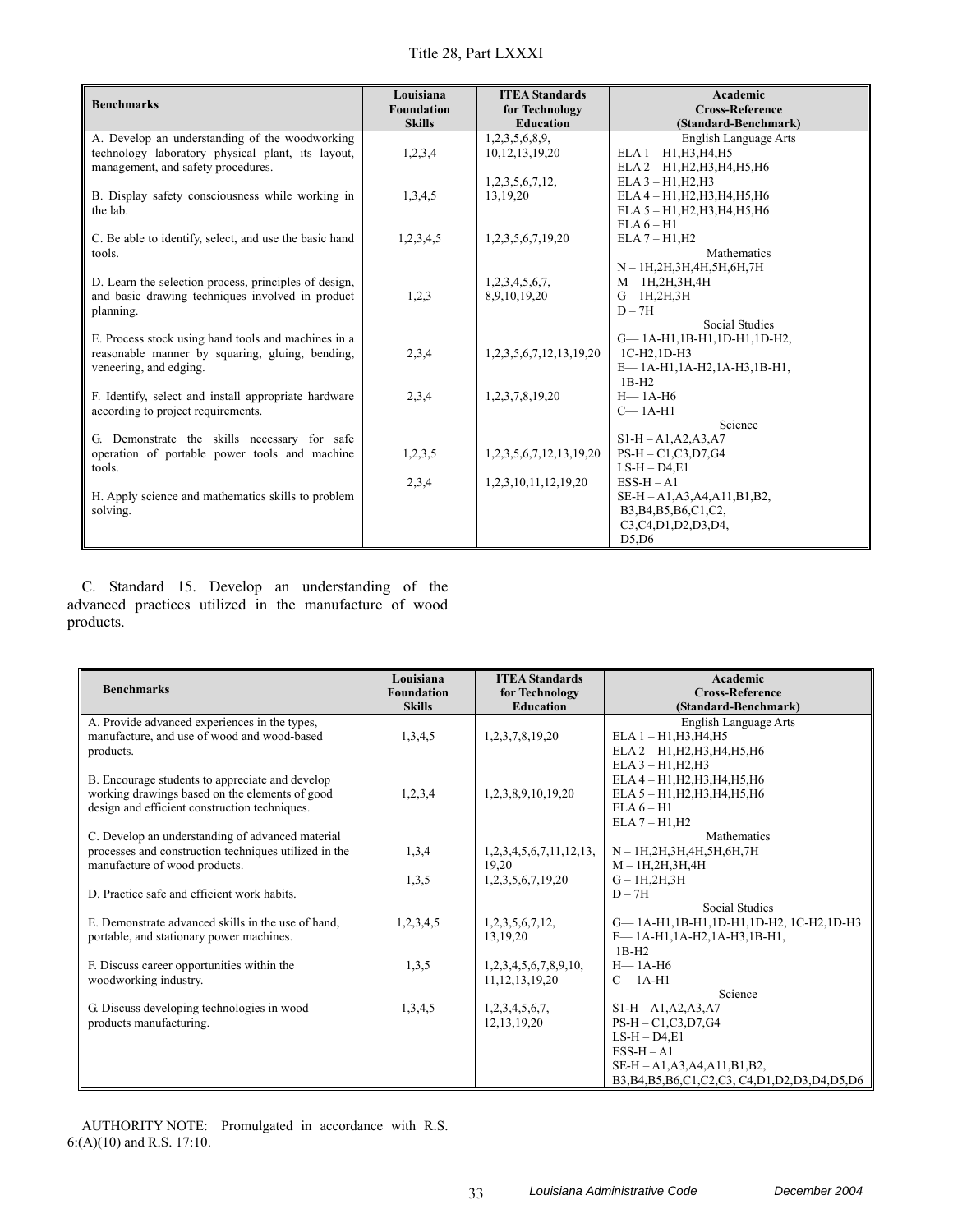HISTORICAL NOTE: Promulgated by the Department of Education, Board of Elementary and Secondary Education, Career and Technical Education, LR 30:2724 (December 2004).

## **Subchapter E. Energy, Power, and Transportation Technology**

### **§2533. Introduction**

- A. Competency Courses
	- 1. Energy, Power and Transportation Technology;
	- 2. Power Mechanics;
	- 3. Physics of Technology I; and
	- 4. Physics of Technology II.
- B. Related Electives
	- 1. General Technology Education;
	- 2. Manufacturing Technology;
	- 3. Materials and Processes;
	- 4. Basic Metal Technology;
	- 5. Advanced Metal Technology;
	- 6. Welding Technology;
	- 7. Basic Technical Drafting;
	- 8. Advanced Technical Drafting;
	- 9. Architectural Drafting;
	- 10. Basic Electricity/Electronics; and
	- 11. Advanced Electricity/Electronics.

AUTHORITY NOTE: Promulgated in accordance with R.S. 6:(A)(10) and R.S. 17:10.

HISTORICAL NOTE: Promulgated by the Department of Education, Board of Elementary and Secondary Education, Career and Technical Education, LR 30:2726 (December 2004).

### **§2535. Focus Statement**

A. This curriculum has been designed to facilitate teaching the course in two distinct parts. The first semester focuses on energy and power while the second semester focuses on transportation. The study of various power, energy and transportation systems and the technological, environmental, and societal impacts associated with them will be the focus.

B. Energy, Power, and Transportation. This technology investigates the sources of energy, as well as the methods of controlling, converting, and transmitting energy. The course is designed for students to understand the common and alternative sources of energy. Students will use terminology and units of measurement related to energy systems, as well as compare and evaluate past, present, and emerging energy systems.

C. Power Mechanics. This technology investigates indepth exploration in the field of Power Mechanics. Of primary concern are the various power conversion and generation systems and the productive utilization of those systems. Students will study and develop basic competencies in working with mechanical systems, fluid power systems, electrical systems, and internal and external combustion systems.

D. Physics of Technology I and II. This course is designed to provide students with an understanding of the use of process skills as an integral part of science activities. Students will be provided the opportunity to develop those intellectual processes of inquiry and thought by which scientific phenomena are explained, measured, predicted, organized, and communicated. These experiences will serve to reinforce scientific concepts. Work-based learning strategies appropriate for this course include field trips, service learning, and job shadowing. This course and technology Student Association technical and leadership activities enhance skills essential for students interested in technical and engineering career fields.

AUTHORITY NOTE: Promulgated in accordance with R.S. 6:(A)(10) and R.S. 17:10.

HISTORICAL NOTE: Promulgated by the Department of Education, Board of Elementary and Secondary Education, Career and Technical Education, LR 30:2726 (December 2004).

### **§2537. Energy, Power, and Transportation Technology Benchmarks**

A. Standard 16. Develop an understanding of the various power, energy, and transportation systems and the technological, environmental, and societal impacts associated with them.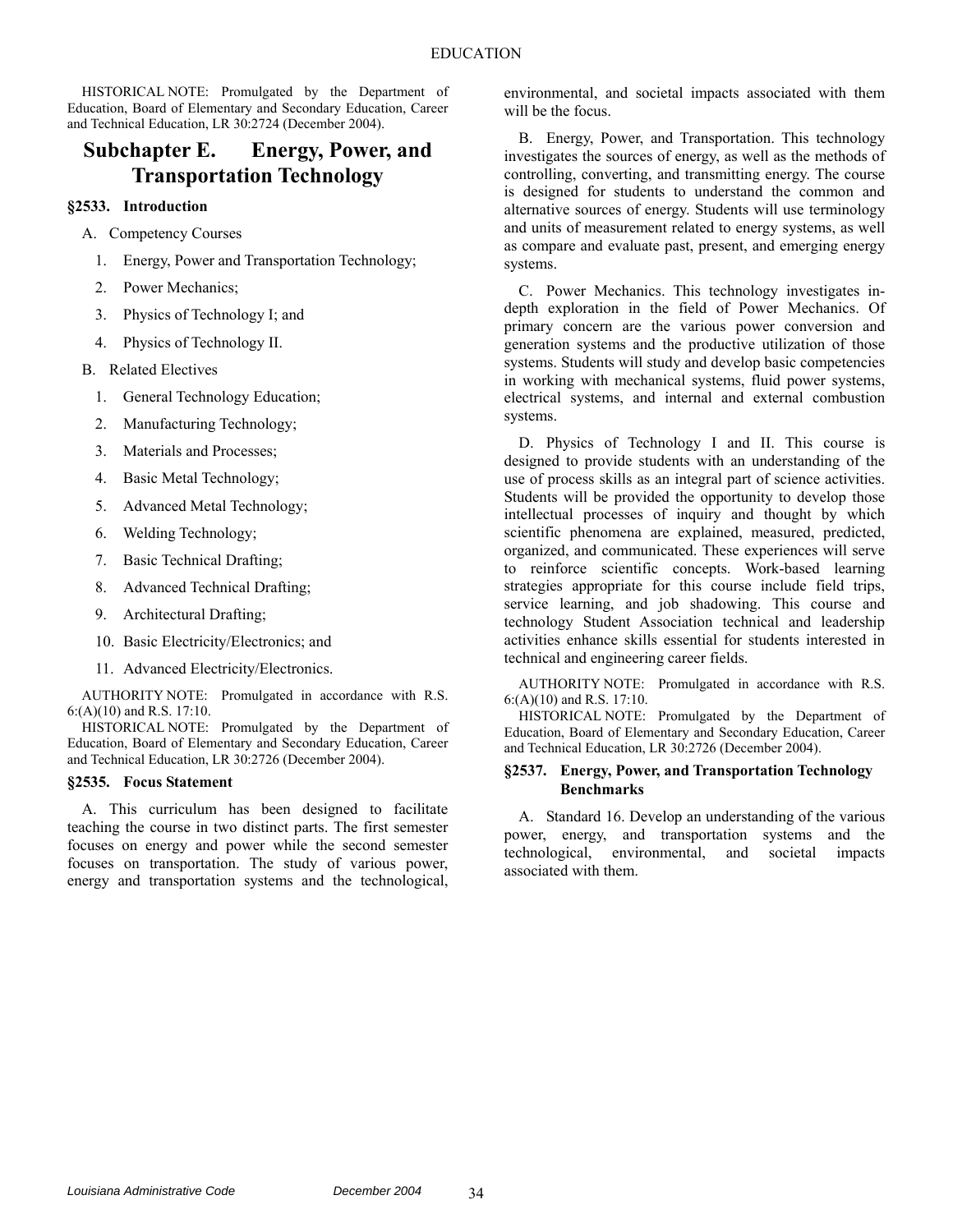|  |  | Title 28, Part LXXXI |
|--|--|----------------------|
|--|--|----------------------|

| <b>Benchmarks</b>                                                                                                                                                   | Louisiana<br><b>Foundation</b><br><b>Skills</b> | <b>ITEA Standards</b><br>for Technology<br><b>Education</b> | Academic<br><b>Cross-Reference</b><br>(Standard-Benchmark)                                                                                                                      |
|---------------------------------------------------------------------------------------------------------------------------------------------------------------------|-------------------------------------------------|-------------------------------------------------------------|---------------------------------------------------------------------------------------------------------------------------------------------------------------------------------|
| A. Investigate the sources of energy, as well as the<br>methods of controlling, converting, and transmitting<br>energy.                                             | 1,2,3,4,5                                       | 1,2,3,5,11,12,13,16                                         | English Language Arts<br>$ELA 1 - H1, H3, H4, H5$<br>ELA 2 - H1, H2, H3, H4, H5, H6                                                                                             |
| B. Explore and understand the various systems,<br>system components, and how they interact.                                                                         | 2,3,4                                           | 1,2,3,4,5,6,7,11,12,<br>13.16                               | $ELA 3 - H1, H2, H3$<br>ELA 4 - H1, H2, H3, H4, H5, H6<br>ELA 5 - H1, H2, H3, H4, H5, H6<br>$ELA6 - H1$                                                                         |
| C. Research related information and develop<br>solutions to specific problems.                                                                                      | 1,2,3                                           | 1,2,3,6,7,10,16                                             | $ELA 7 - H1, H2$<br>Mathematics<br>$N-1H, 2H, 3H, 4H, 5H, 6H, 7H$                                                                                                               |
| D. Foster an understanding of common and<br>alternative sources of energy, use of terminology,<br>and units of measurement related to energy systems.               | 3,4                                             | 1,2,3,4,7,8,12,16                                           | $A - 1H, 2H, 3H, 4H$<br>$M - 1H, 2H, 3H, 4H$<br>$G - 1H, 2H, 3H, 4H, 5H, 6H$<br><b>Social Studies</b>                                                                           |
| E. Compare and evaluate past, present, and emerging<br>energy systems, understand the fundamentals of the<br>laws of thermodynamics and ways of changing<br>energy. | 1,2,3,4                                         | 1,2,3,4,5,6,7,16                                            | G-1A-H1,1A-H2,1D-H1,1D-H2,<br>1D-H3,1D-H4,1D-H5<br>E-1A-H1,1A-H2,1A-H3,1A-H5,<br>1A-H6,1A-H7,1B-H1,1B-H2,<br>1B-H4,1B-H5,1B-H6,1D-H3                                            |
| F. Explore and investigate the various technical<br>means used to transport people and goods on land,<br>water, air, and space.                                     | 1,2,3,4,5                                       | 1,2,3,4,5,6,7,16,18                                         | H-1A-H1,1A-H2,1A-H5,1A-H6<br>Science<br>$S1-H - A1, A2, A3, A4, A5, A6, A7,$<br>B3, B4, B5,                                                                                     |
| G. Develop a basic understanding of transportation<br>systems and related occupations.                                                                              | 1,3,5                                           | 1,2,3,4,5,6,7,8,9,10,<br>11, 12, 13, 18                     | PS-H-B1,B2,B3,C1,C2,C6,C7,<br>D1, D6, D7, E1, E2, E3, E4,<br>F1, F2, G1, G2, G3, G4                                                                                             |
| H. Investigate the advantages and limitations of<br>various transportation systems with implications<br>toward future means of transportation.                      | 1,2,3,4,5                                       | 1, 2, 3, 4, 5, 6, 7, 13, 16, 18                             | $ESS-H - A1, A2, A3, A5, A6, B1, B2$<br>$SE-H - A1, A2, A11, B1, B2,$<br>B3, B4, B5, B6, C1, C2,<br>C3, C4, C5, D1, D2, D3,<br>D <sub>4</sub> , D <sub>5</sub> , D <sub>6</sub> |

B. Standard 17. Provide students with the opportunity for in-depth exploration of the field of power mechanics, of the various power conversion and generator systems, and the productive utilization of those systems.

| <b>Benchmarks</b>                                   | Louisiana<br><b>Foundation</b> | <b>ITEA Standards</b><br>for Technology | Academic<br><b>Cross-Reference</b>                     |
|-----------------------------------------------------|--------------------------------|-----------------------------------------|--------------------------------------------------------|
|                                                     | <b>Skills</b>                  | <b>Education</b>                        | (Standard-Benchmark)                                   |
| A. Develop an awareness of the impact of power      |                                |                                         | English Language Arts                                  |
| mechanics systems on our modern technological       | 1,3,5                          | 1,2,3,4,5,6,7,16                        | $ELA1 - H1.H3.H4.H5$                                   |
| society.                                            |                                |                                         | ELA 2 - H1, H2, H3, H4, H5, H6                         |
|                                                     |                                |                                         | $ELA 3 - H1, H2, H3$                                   |
| B. Develop and provide safety information essential | 1,3,5                          | 1,2,3,5,6,7,12,13,16                    | ELA 4 - H1, H2, H3, H4, H5, H6                         |
| for working with power mechanic systems.            |                                |                                         | ELA 5 - H1, H2, H3, H4, H5, H6                         |
|                                                     |                                |                                         | $ELA 7 - H1, H2$                                       |
| C. Develop an understanding of the various power    | 1,3,4                          |                                         | Mathematics                                            |
| systems and their relationship to the various forms |                                | 1,2,3,4,5,6,7,8,9,10,<br>11, 12, 13, 16 | N - 1H, 2H, 3H, 4H, 5H, 6H, 7H<br>$A - 1H, 2H, 3H, 4H$ |
| of energy and transportation systems.               |                                |                                         | $M - 1H, 2H, 3H, 4H$                                   |
| D. Foster an understanding of the fundamental       |                                |                                         | $G-1H, 2H, 3H, 4H, 5H, 6H$                             |
| principles of mathematics and physics applicable to | 3,4                            | 1,2,3,10,11,12,16                       | <b>Social Studies</b>                                  |
| power mechanics systems.                            |                                |                                         | $G - 1D - H1$ , $1D - H2$ , $1D - H4$ , $1D - H5$      |
|                                                     |                                |                                         | $E - 1A - H1, 1A - H2, 1A, H3$                         |
| E. Conduct research and development projects and    | 1,3                            | 1,2,3,7,8,9,10,11,                      | $H - 1A - H2$ , $1A - H5$ , $1A - H6$                  |
| write technical papers describing their projects.   |                                | 12,13,16                                | Science                                                |
|                                                     |                                |                                         | S1-H-A1, A2, A3, A4, A5, A6, A7,                       |
| PRINCIPLES OF TECHNOLOGY I, II                      |                                |                                         | B3, B4, B5                                             |
| Refer to Science Standards and Benchmarks guide     |                                |                                         | PS-H-B1, B2, B3, D1, D6, D7, E1,                       |
| for these two subjects.                             |                                |                                         | E2, E3, E4, F1, F2, G1, G2,                            |
|                                                     |                                |                                         | G3,G4                                                  |
|                                                     |                                |                                         | ESS-H-A1, A2, A3, A5, A6, B1, B2                       |
|                                                     |                                |                                         | SE-H-A1, A2, A11, B1, B2, B3, B4,                      |
|                                                     |                                |                                         | B5, B6, C1, C2, C3, C4, C5,                            |
|                                                     |                                |                                         | D1, D2, D3, D4, D5, D6                                 |

AUTHORITY NOTE: Promulgated in accordance with R.S. 6:(A)(10) and R.S. 17:10.

HISTORICAL NOTE: Promulgated by the Department of Education, Board of Elementary and Secondary Education, Career and Technical Education, LR 30:2726 (December 2004).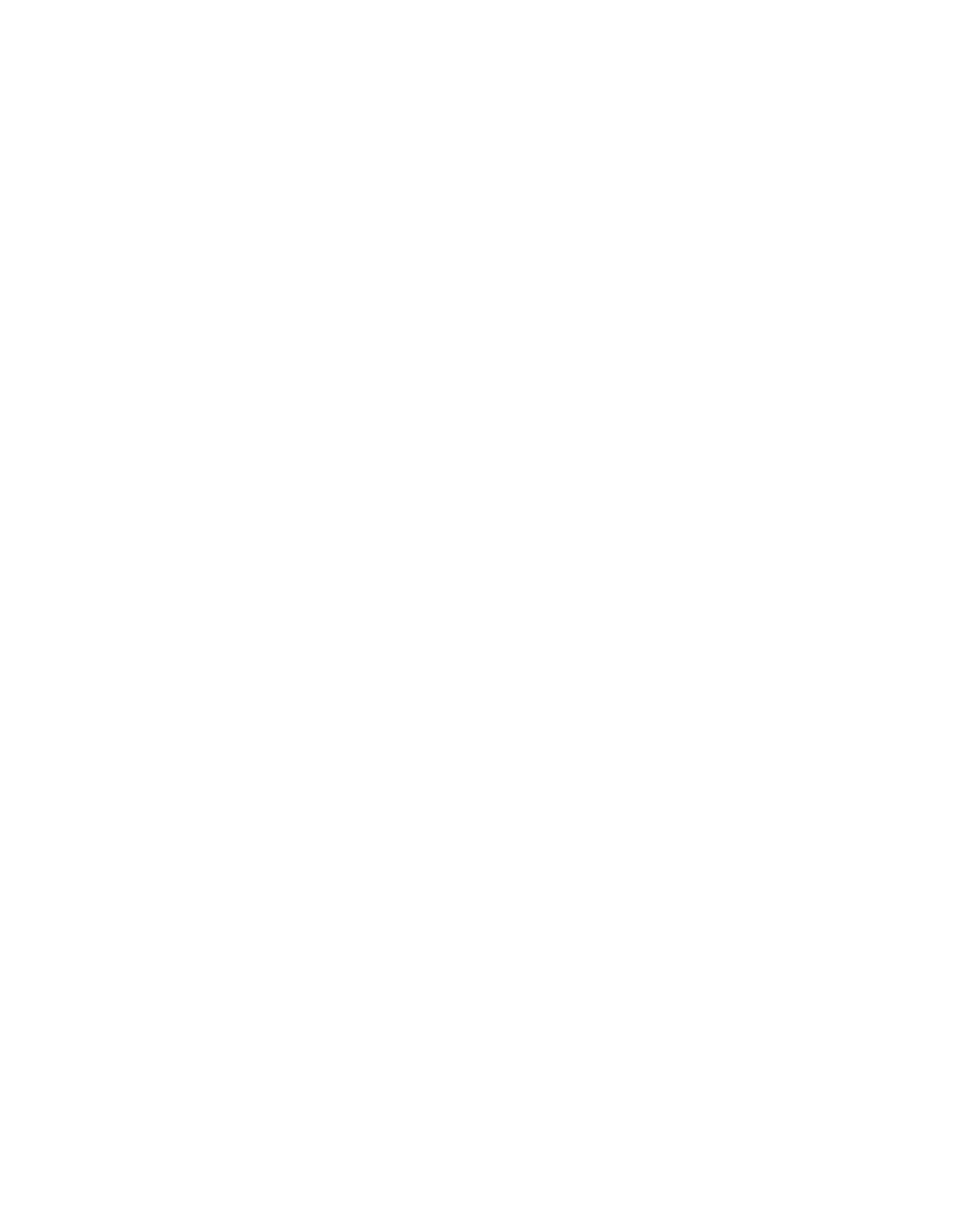## **Title 28**

### **EDUCATION**

# **Part LXXXI. Bulletin 110―Technology Education Content Standards Curriculum Framework**

### **Subpart 3. Appendices**

## **Chapter 27. Appendix A. Academic Cross References**

#### **§2701. Introduction**

A. This Chapter 27 includes a list of the content standards and benchmarks that have been referenced in this Part. All referenced content area standards and benchmarks are for students in grades 6-8, indicated as "M" for middle school, and grades 9-12, indicated as "H" for high school.

AUTHORITY NOTE: Promulgated in accordance with R.S. 6:(A)(10) and R.S. 17:10.

HISTORICAL NOTE: Promulgated by the Department of Education, Board of Elementary and Secondary Education, Career and Technical Education, LR 30:2728 (December 2004).

#### **§2703. English Language Arts (ELA)**

A. Standard One. Students read, comprehend, and respond to a range of materials, using a variety of strategies for different purposes.

| $ELA-1-M1$ | Using knowledge of word meaning and developing<br>basic and technical vocabulary using a variety of<br>strategies (e.g., context clues affixes, etymology,<br>dictionary.                                                                |
|------------|------------------------------------------------------------------------------------------------------------------------------------------------------------------------------------------------------------------------------------------|
| $ELA-1-M3$ | Reading, comprehending, and responding to written,<br>spoken, and visual texts in extended passages.                                                                                                                                     |
| $ELA-1-M4$ | Interpreting texts with supportive explanations to<br>generate connections to real-life situations and other<br>texts (e.g., business, technical, scientific).                                                                           |
| $ELA-1-M5$ | Using purposes for reading (e.g., enjoying, learning,<br>researching, problem solving) to achieve a variety of<br>objectives.                                                                                                            |
| $ELA-1-H1$ | Using knowledge of word meaning and extending<br>basic and technical vocabulary employing a variety<br>of strategies (e.g., context clues, affixes, etymology,<br>dictionary, thesaurus).                                                |
| $ELA-1-H2$ | Analyzing the effects of complex literary devices<br>figurative<br>language,<br>flash-back,<br>(e.g.,<br>foreshadowing, dialogue, irony) and complex<br>elements (e.g., setting, plot, character, theme, mood,<br>style) on a selection. |
| $ELA-1-H3$ | Reading, comprehending, and responding to<br>extended, complex written, spoken, and visual texts.                                                                                                                                        |
| $ELA-1-H4$ | Interpreting<br>complex texts with supportive<br>explanations to generate connections to real-life<br>situations and other texts (e.g., business, technical,<br>scientific).                                                             |
| $ELA-1-H5$ | Using the various purposes for reading (e.g.,<br>enjoying, learning, researching, problem-solving) to<br>complete complex projects.                                                                                                      |

B. Standard Two. Students write competently for a variety of purposes and audiences.

| <b>ELA-2-M1</b> | Writing a composition that clearly implies a central<br>idea with supporting details in a logical, sequential<br>order.                                                                         |
|-----------------|-------------------------------------------------------------------------------------------------------------------------------------------------------------------------------------------------|
| $ELA-2-M2$      | Using language, concepts, and ideas that show an<br>awareness of the intended audience and/or purpose<br>(e.g., classroom, real-life, workplace) in developing<br>complex compositions.         |
| <b>ELA-2-M3</b> | Applying the steps of the writing process.                                                                                                                                                      |
| $ELA-2-M4$      | Using narration, description, exposition,<br>and<br>persuasion to develop various modes of writing<br>(e.g., notes, stories, poems, letters, essays, logs).                                     |
| $ELA-2-M5$      | Recognizing and applying literary devices (e.g.,<br>figurative language, symbolism, dialogue).                                                                                                  |
| $ELA-2-M6$      | Writing as a response to texts and life experiences<br>(e.g., letters, journals, lists).                                                                                                        |
| ELA-2-H1        | Writing a composition of complexity that clearly<br>implies a central idea with supporting details in a<br>logical, sequential order.                                                           |
| <b>ELA-2-H2</b> | Using language, concepts, and ideas that show an<br>awareness of the intended audience and/or purpose<br>(e.g., classroom, real-life, workplace) in developing<br>complex compositions.         |
| $ELA-2-H3$      | Applying the steps of the writing process,<br>emphasizing revising and editing in final drafts.                                                                                                 |
| $ELA-2-H4$      | description, exposition,<br>Using narration,<br>and<br>persuasion to develop various modes of writing<br>(e.g., notes, stores, poems, letters, essays, editorials,<br>critical analyses, logs). |
| $ELA-2-H5$      | Recognizing and applying literary devices (e.g.,<br>figurative language, symbolism, dialogue) and<br>various stylistic elements (e.g., diction, sentence<br>structure, voice tone).             |
| $ELA-2-H6$      | Writing as a response to texts and life experiences<br>(e.g., technical writing, resumés).                                                                                                      |

C. Standard Three. Students communicate using standard English grammar usage, sentence structure, punctuation, capitalization, spelling, and handwriting.

| $ELA-3-M1$ | Writing legibly.                                                                                                                                                   |
|------------|--------------------------------------------------------------------------------------------------------------------------------------------------------------------|
| $ELA-3-M2$ | Demonstrating use of punctuation (e.g., comma,<br>apostrophe, colon, semicolon, quotation marks,<br>dashes, parentheses), capitalization,<br>and<br>abbreviations. |
| $ELA-3-M3$ | Demonstrating standard English structure and usage.                                                                                                                |
| ELA-3-M4   | Demonstrating understanding of the parts of speech<br>to make choices for writing.                                                                                 |
| $ELA-1-M5$ | Spelling accurately using strategies and resources<br>(e.g., glossary, dictionary, thesaurus, spell check)<br>when necessary.                                      |
| $ELA-3-H1$ | Writing legibly.                                                                                                                                                   |
| $ELA-3-H2$ | Using the grammatical and mechanical conventions<br>of standard English                                                                                            |
| $ELA-3-H3$ | Spelling accurately using strategies and resources<br>(e.g., glossary, dictionary, thesaurus, spell check)<br>when necessary.                                      |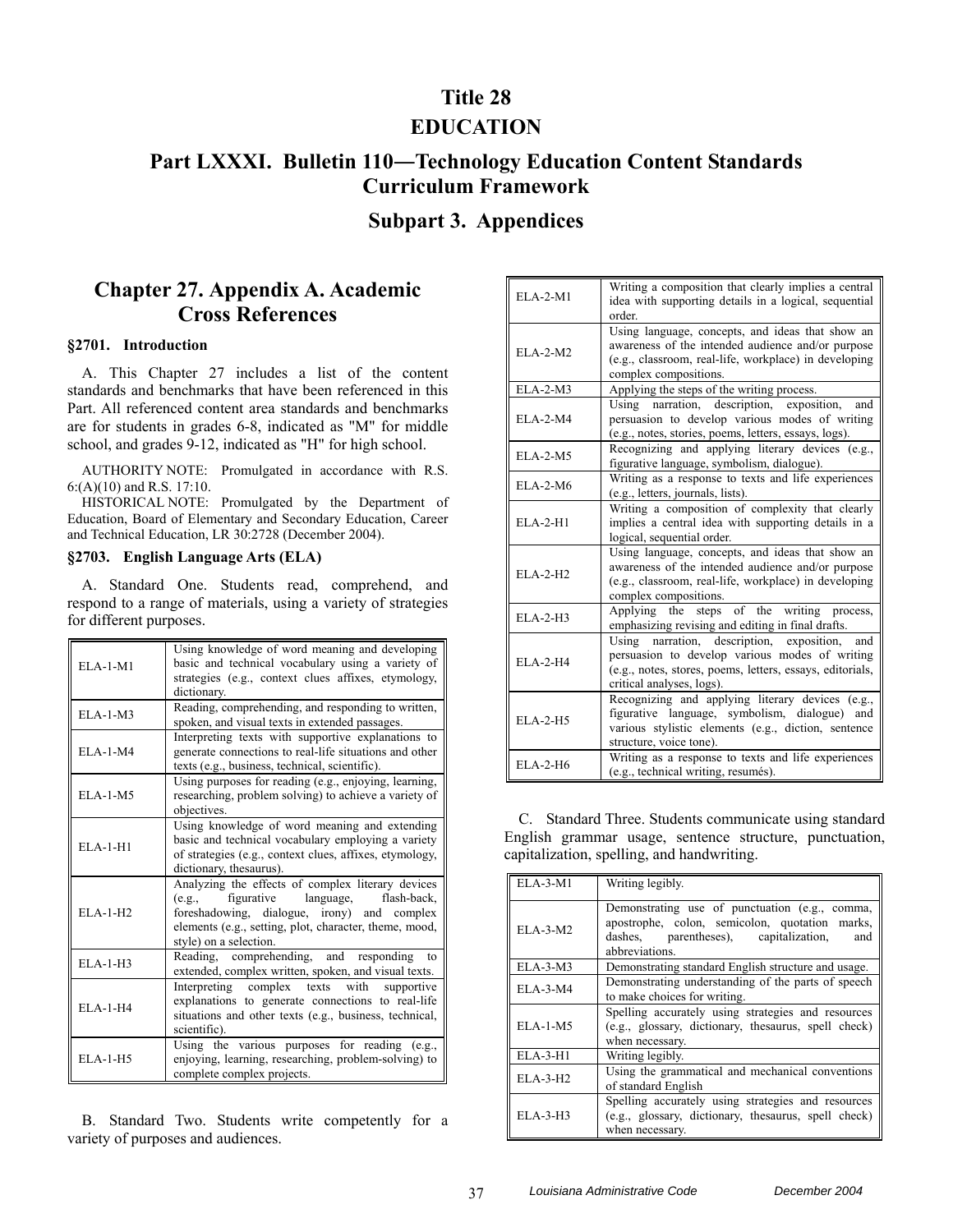D. Standard Four. Students demonstrate competence in speaking and listening as tools for learning and communicating.

| $ELA-4-M1$      | Speaking intelligibly, using standard English                                                                                                                                                 |
|-----------------|-----------------------------------------------------------------------------------------------------------------------------------------------------------------------------------------------|
|                 | pronunciation and diction.                                                                                                                                                                    |
| $ELA-4-M2$      | Giving and following directions/procedures.                                                                                                                                                   |
| $ELA-4-M3$      | Using the features of speaking (e.g., audience<br>analysis, message construction, delivery,<br>interpretation of feedback) when giving rehearsed<br>and unrehearsed presentations.            |
| $ELA-4-M4$      | Speaking and listening for a variety of audiences<br>(e.g., classroom, real-life, workplace) and purposes<br>awareness, concentration, enjoyment,<br>(e.g.,<br>information, problem solving). |
| $ELA-4-M5$      | Listening and responding to a wide variety of media<br>(e.g., music, TV, film, speech).                                                                                                       |
| $ELA-4-M6$      | Participating in a variety of roles in group<br>discussions (e.g., active listener, contributor,<br>discussion leader, facilitator, recorder).                                                |
| $EIA-4-H1$      | Speaking intelligibly, using standard English<br>pronunciation and diction.                                                                                                                   |
| $ELA-4-H2$      | Giving and following directions/procedures.                                                                                                                                                   |
| $ELA-4-H3$      | Using the features of speaking (e.g., audience<br>analysis, message construction, delivery,<br>interpretation of feedback) when giving prepared<br>and impromptu presentations.               |
| $ELA-4-H4$      | Speaking and listening for a variety of audiences<br>(e.g., classroom, real-life, workplace) and purposes<br>awareness, concentration, enjoyment,<br>(e.g.,<br>information, problem solving). |
| <b>ELA-4-H5</b> | Listening and responding to a wide variety of media<br>(e.g., music, TV, film, speech, CD-ROM).                                                                                               |
| $ELA-4-H6$      | Participating in a variety of roles in group<br>discussions (e.g., active listener, contributor,<br>discussion leader, facilitator, recorder, mediator).                                      |

E. Standard Five. Students locate, select, and synthesize information from a variety of texts, media, references, and technological sources to acquire and communicate knowledge.

| $EIA-5-M1$     | Recognizing and using organizational features of<br>printed text, other media, and electronic information<br>(e.g., parts of texts, alphabetizing, captions, legends,<br>microprint, laser discs, hypertext, CD-ROM, pull-<br>down menus, keyword searches, icons, passwords,<br>entry menu features). |
|----------------|--------------------------------------------------------------------------------------------------------------------------------------------------------------------------------------------------------------------------------------------------------------------------------------------------------|
| ELA-5-M2       | Locating and evaluating information sources (e.g.,<br>print materials, databases, CD-ROM references,<br>Internet information, electronic reference works,<br>community and government data, television and<br>radio resources, audio and visual materials).                                            |
| ELA-5-M3       | Locating, gathering, and selecting information using<br>graphic organizers, outlining, note taking,<br>summarizing, interviewing, and surveying to<br>produce documented texts and graphics.                                                                                                           |
| ELA-5-M4       | Using available technology to produce, revise, and<br>publish a variety of works.                                                                                                                                                                                                                      |
| $ELA - 5 - M5$ | Citing references using various formats<br>(e.g.,<br>endnotes, bibliography).                                                                                                                                                                                                                          |
| $ELA-5-M6$     | Interpreting graphic organizers (e.g., charts/graphs,<br>tables/schedules, diagrams/maps, flowcharts).                                                                                                                                                                                                 |
| $ELA-5-H1$     | Recognizing and using organizational features of<br>printed text, other media, and electronic information<br>parts of texts, citations, endnotes,<br>(e.g.,<br>bibliographic references, microprint, laser discs,<br>hypertext, CD-ROM, keyword searches, bulletin<br>boards, e-mail).                 |

| $ELA-5-H2$ | Locating and evaluating information sources (e.g.,<br>print materials, databases, CD-ROM references,<br>Internet information, electronic reference works,<br>community and government data, television and<br>radio resources, audio and visual materials). |
|------------|-------------------------------------------------------------------------------------------------------------------------------------------------------------------------------------------------------------------------------------------------------------|
| $ELA-5-H3$ | Accessing information and conducting research<br>using graphic organizers, outlining, note taking,<br>summarizing, interviewing, and surveying to<br>produce documented texts and graphics.                                                                 |
| $ELA-5-H4$ | Using available technology to produce, revise, and<br>publish a variety of works.                                                                                                                                                                           |
| $ELA-5-H5$ | Citing references using various formats (e.g.,<br>parenthetical citations, endnotes, bibliography).                                                                                                                                                         |
| $EIA-5-H6$ | Interpreting graphic organizers (e.g., charts/graphs,<br>tables/schedules, diagrams/maps, organizational<br>charts/flowcharts.)                                                                                                                             |

F. Standard Six. Students read, analyze, and respond to literature as a record of life experiences.

| <b>ELA-6-H1</b> | Identifying, analyzing, and responding to United<br>States and world literature that represents the |
|-----------------|-----------------------------------------------------------------------------------------------------|
|                 | experiences and traditions of diverse ethnic groups.                                                |

G. Standard Seven. Students apply reasoning and problem solving skills to their reading, writing, speaking, listening, viewing, and visually representing.

| ELA-7-M1   | Using comprehension strategies (e.g., sequencing,<br>predicting, drawing conclusions, comparing and<br>contrasting, making inferences, determining main<br>ideas, summarizing, recognizing literary devices,<br>paraphrasing) in contexts.         |
|------------|----------------------------------------------------------------------------------------------------------------------------------------------------------------------------------------------------------------------------------------------------|
| ELA-7-M2   | Problem solving by using reasoning skills, life<br>experiences, accumulated knowledge, and relevant<br>available information.                                                                                                                      |
| $ELA-7-M3$ | Analyzing the effects of an author's purpose and<br>point of view.                                                                                                                                                                                 |
| ELA-7-M4   | Distinguishing fact from opinion and probability,<br>skimming and scanning for facts, determining cause<br>and effect, inductive and deductive reasoning,<br>generating inquiry, and making connections with<br>real-life situations across texts. |
| $ELA-7-H1$ | Using comprehension strategies (e.g., predicting,<br>drawing conclusions, comparing, and contrasting,<br>making inferences, determining main ideas,<br>summarizing, recognizing literary<br>devices,<br>paraphrasing) in contexts.                 |
| $ELA-7-H2$ | Problem solving by analyzing, prioritizing,<br>categorizing, and evaluating; incorporating life<br>experiences; and using available information.                                                                                                   |
| ELA-7-H3   | Analyzing the effects of an author's life, culture, and<br>philosophical assumptions and an author's purpose<br>and point of view.                                                                                                                 |
| ELA-7-H4   | Distinguishing fact from opinion, skimming and<br>scanning for facts, determining cause and effect,<br>generating inquiry, and making connections with<br>real-life situations across texts.                                                       |

AUTHORITY NOTE: Promulgated in accordance with R.S. 6:(A)(10) and R.S. 17:10.

HISTORICAL NOTE: Promulgated by the Department of Education, Board of Elementary and Secondary Education, Career and Technical Education, LR 30:2728 (December 2004).

### **§2705. Mathematics**

A. Number and Number Relations Strand (N). In problem-solving investigations, students demonstrate an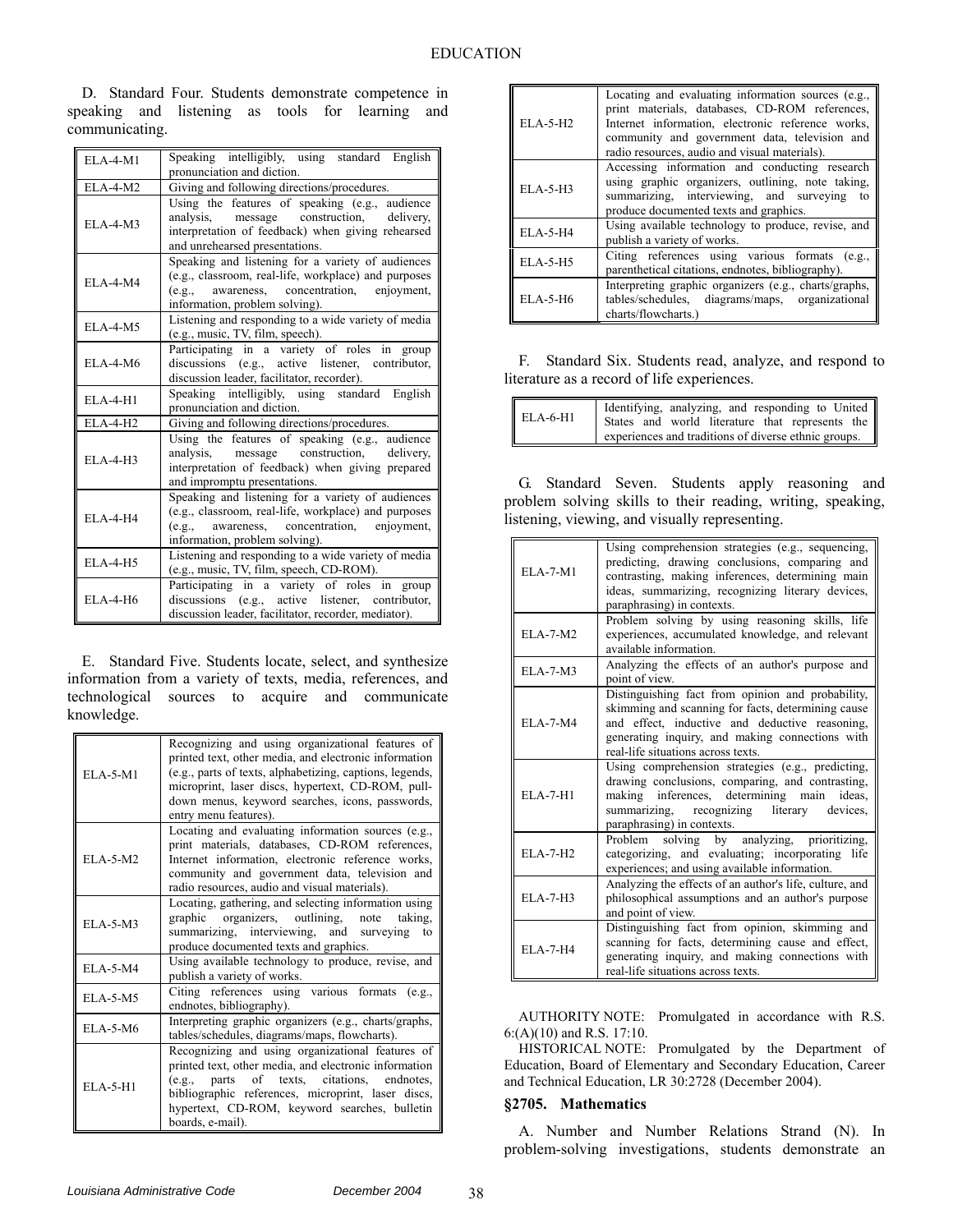understanding of the real number system and communicate the relationships within that system using a variety of techniques and tools.

|         | Demonstrating that a rational number can be                                                    |
|---------|------------------------------------------------------------------------------------------------|
| $N-1-M$ | expressed in many forms, and selecting<br>an                                                   |
|         | appropriate form for a given situation (e.g.,                                                  |
|         | fractions, decimals, and percents).                                                            |
|         | Demonstrating number sense and estimation skills                                               |
| $N-2-M$ | to describe, order, and compare rational numbers                                               |
|         | (e.g., magnitude, integers, fractions, decimals, and                                           |
|         | percents).                                                                                     |
|         | Reading, writing, representing, and using rational                                             |
| $N-3-M$ | numbers in a variety of forms (e.g., integers, mixed                                           |
|         | numbers, and improper fractions).                                                              |
|         | Demonstrating a conceptual understanding of the                                                |
| $N-4-M$ | meaning of the basic arithmetic operations (add,                                               |
|         | multiply, and divide) and<br>subtract,<br>their                                                |
|         | relationships to each other.                                                                   |
| $N-5-M$ | Applying an understanding of rational numbers                                                  |
|         | and arithmetic operations to real-life situations.                                             |
|         | Constructing, using, and explaining procedures to                                              |
| $N-6-M$ | compute and estimate with rational number                                                      |
|         | employing mental math strategies.                                                              |
|         | Selecting and using appropriate computational                                                  |
|         | methods and tools for given situations involving                                               |
| $N-7-M$ | rational numbers (e.g., estimation, or exact                                                   |
|         | computation using mental arithmetic, calculator,                                               |
|         | computer, or paper and pencil).                                                                |
| $N-1-H$ | Demonstrating an understanding of the<br>real                                                  |
|         | number system.                                                                                 |
|         | Demonstrating that a number can be expressed in                                                |
| $N-2-H$ | many forms, and selecting an appropriate form for                                              |
|         | given situation (e.g., fractions, decimals,<br>a                                               |
|         | percents, and scientific notation).                                                            |
| $N-3-H$ | Using number sense to estimate and determine if                                                |
|         | solutions are reasonable.                                                                      |
| $N-4-H$ | Determining whether an exact or approximate                                                    |
|         | answer is necessary.                                                                           |
| $N-5-H$ | Selecting and using appropriate computational<br>methods and tools for given situations (e.g., |
|         | estimation, or exact computation using mental                                                  |
|         | arithmetic, calculator, symbolic manipulator, or                                               |
|         | paper and pencil).                                                                             |
|         | Applying ratios and proportional thinking in a                                                 |
| $N-6-H$ | variety of situations (e.g., finding a missing term of                                         |
|         | a proportion).                                                                                 |
| $N-7-H$ | Justifying reasonableness of solutions<br>and                                                  |
|         | verifying results.                                                                             |
|         |                                                                                                |

B. Algebra Strand (A). In problem-solving investigations, students demonstrate an understanding of concepts and processes that allow them to analyze, represent, and describe relationships among variable quantities and to apply algebraic methods to real-world situations.

| $A-1-M$ | Demonstrating a conceptual understanding of<br>variables, expressions, equations, and inequalities<br>(e.g., symbolically represent real-world problems as<br>linear terms, equations, or inequalities).                               |
|---------|----------------------------------------------------------------------------------------------------------------------------------------------------------------------------------------------------------------------------------------|
| $A-2-M$ | Modeling and developing methods for solving<br>equations and inequalities (e.g., using charts, graphs,<br>manipulatives, and/or standard algebraic<br>procedures).                                                                     |
| $A-3-M$ | Representing situations and number patterns with<br>tables, graphs, and verbal and written statements,<br>while exploring the relationships among these<br>representations (e.g., multiple representations for the<br>same situation). |

| $A-4-M$     | Analyzing tables and graphs to identify relationships<br>exhibited by the data and making generalizations<br>based upon these relationships.                                                                                                                                            |
|-------------|-----------------------------------------------------------------------------------------------------------------------------------------------------------------------------------------------------------------------------------------------------------------------------------------|
| $A-5-M$     | Demonstrating the connection or algebra to the other<br>strands and to real-life situations.                                                                                                                                                                                            |
| $A-1-H$     | Demonstrating the ability to translate real-world<br>situations (e.g., distance versus time relationships,<br>population growth functions for diseases, growth of<br>minimum wage, auto insurance tables) into<br>algebraic expressions, equations, and inequalities<br>and vice versa. |
| $A-2-H$     | Recognizing the relationship between operations<br>involving real numbers and operations involving<br>algebraic expressions.                                                                                                                                                            |
| $A-3-H$     | Using tables and graphs as tools to interpret<br>algebraic expressions, equations, and inequalities.                                                                                                                                                                                    |
| $A - 4 - H$ | Solving algebraic equations and inequalities using a<br>variety of techniques with the appropriate tools<br>(e.g., hand-held manipulatives, graphing calculator,<br>symbolic manipulator, or pencil and paper).                                                                         |

C. Measurement Strand (M). In problem-solving investigations, students demonstrate an understanding of the concepts, processes, and real-life applications of measurements.

| $M-1-M$ | Applying the concepts of length, area, surface area,<br>volume capacity, weight, mass, money, time,<br>temperature, and rate to real-world experiences.                                                                |
|---------|------------------------------------------------------------------------------------------------------------------------------------------------------------------------------------------------------------------------|
| $M-2-M$ | Demonstrating an intuitive sense of measurement<br>(e.g., estimating and determining reasonableness of<br>measures).                                                                                                   |
| $M-3-M$ | Selecting appropriate units and tools for tasks by<br>considering the purpose for the measurement and the<br>precision required for the task (e.g., length of a room<br>in feet rather than inches).                   |
| $M-4-M$ | Using intuition and estimation skills to describe,<br>order, and compare formal and informal measures<br>(e.g., ordering cup, pint, quart, gallon; comparing a<br>meter to a yard).                                    |
| $M-5-M$ | Converting from one unit of measurement to another<br>within the same system. (Comparisons between<br>systems, customary and metric, should be based on<br>intuitive reference points, not formal computation.)        |
| $M-6-M$ | Demonstrating the connection of measurement to the<br>other strands and to real-life situations.                                                                                                                       |
| $M-1-H$ | Selecting and using appropriate units, techniques,<br>and tools to measure quantities in order to achieve<br>specified degrees of precision, accuracy, and error<br>(or tolerance) of measurements.                    |
| $M-2-H$ | Demonstrating an intuitive sense of measurement<br>(e.g., estimating and determining reasonableness of<br>results as related to area, volume, mass, rate, and<br>distance).                                            |
| $M-3-H$ | computing, and applying physical<br>Estimating,<br>measurement using suitable units (e.g., calculate<br>perimeter and area of plane figures, surface area and<br>volume of solids presented in real-world situations). |
| $M-4-H$ | Demonstrating the concept of measurement as it<br>applies to real-world experiences.                                                                                                                                   |

D. Geometry Strand (G). In problem-solving investigations, students demonstrate an understanding of geometric concepts and applications involving the one-, two-, and three-dimensional geometry, and justify their findings.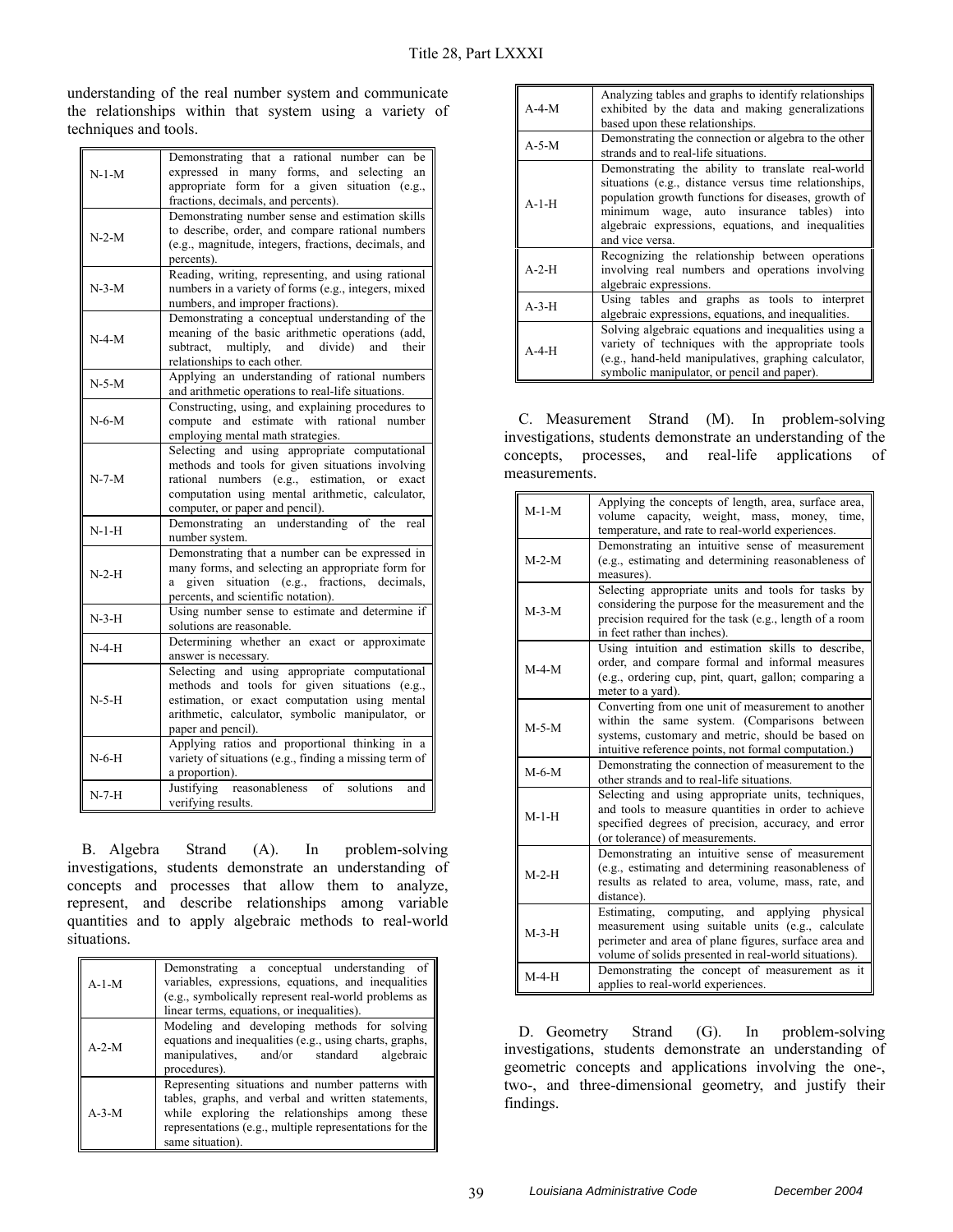| $G-1-M$ | Using estimation skills to describe, order, and<br>compare geometric measures.                                                                                                                                                       |
|---------|--------------------------------------------------------------------------------------------------------------------------------------------------------------------------------------------------------------------------------------|
| $G-2-M$ | Identifying describing, comparing, constructing, and<br>classifying geometric figures and concepts.                                                                                                                                  |
| $G-3-M$ | Making predictions regarding transformations of<br>geometric figures (e.g., make predictions regarding<br>translations, reflections, and rotations of common<br>figures).                                                            |
| $G-4-M$ | Constructing two- and three-dimensional models.                                                                                                                                                                                      |
| $G-5-M$ | Making and testing conjectures about geometric<br>shapes and their properties.                                                                                                                                                       |
| $G-6-M$ | Demonstrating an understanding of the coordinate<br>system (e.g., locate points, identify coordinates, and<br>graph points in a coordinate plane to represent real-<br>world situations).                                            |
| $G-7-M$ | Demonstrating the connection of geometry to the<br>other strands and to real-life situations (e.g.,<br>applications of the Pythagorean Theorem).                                                                                     |
| $G-1-H$ | Identifying, describing, comparing, constructing, and<br>classifying geometric figures in two and three<br>dimensions using technology where appropriate to<br>explore and make conjectures about geometric<br>concepts and figures. |
| $G-2-H$ | Representing and solving problems using geometric<br>models and the properties of those models (e.g.,<br>Pythagorean Theorem of formulas involving radius,<br>diameter, and circumference).                                          |
| $G-3-H$ | Solving problems using coordinate methods, as well<br>as synthetic and transformational methods (e.g.,<br>transform on a coordinate plane a design found in<br>real-life situations).                                                |
| $G-4-H$ | Using inductive reasoning to predict, discover, and<br>apply geometric properties and relationships (e.g.,<br>patty paper constructions, cum of the angles in a<br>polygon).                                                         |
| $G-5-H$ | Classifying figures in terms of congruence<br>and<br>similarity and applying these relationships.                                                                                                                                    |
| $G-6-H$ | deductive reasoning<br>Demonstrating<br>and<br>mathematical justification (e.g., oral explanation,<br>informal proof, and paragraph proof).                                                                                          |

E. Data, Discrete Math, and Probability Strand (D). In problem-solving investigations, students discover trends, formulate conjectures regarding cause-and-effect relationships, and demonstrate critical thinking skills in order to make informed decisions.

| $D-3-H$ | Using simulations to estimate probabilities (e.g., lists<br>and tree diagrams).                                                                                        |
|---------|------------------------------------------------------------------------------------------------------------------------------------------------------------------------|
| $D-7-H$ | Making inferences from data that are organized in<br>charts, tables, and graphs (e.g., pictograph; bar, line,<br>or circle graph; stem-and-leaf plot or scatter plot). |
| $D-8-H$ | Using logical thinking procedures, such as flow<br>charts, Venn diagrams, and truth tables.                                                                            |
| $D-9-H$ | Using discrete math to model real-life situations<br>(e.g., fair games or elections, map coloring).                                                                    |

F. Patterns, Relations, and Functions (P). In problemsolving investigations, students demonstrate understanding of patterns, relations, and functions that represent and explain real-world situations.

| $P-1-H$ | Modeling the concepts of variables, functions, and<br>relations as they occur in the real world and using the<br>appropriate notation and terminology. |
|---------|--------------------------------------------------------------------------------------------------------------------------------------------------------|
| $P-2-H$ | Translating between tabular, symbolic, or graphic<br>representations of functions.                                                                     |

| $P-3-H$ | Recognizing behavior of families of elementary<br>functions, such as polynomial, trigonometric, and<br>exponential functions, and, where appropriate, using<br>graphing technologies to represent them. |
|---------|---------------------------------------------------------------------------------------------------------------------------------------------------------------------------------------------------------|
| $P-4-H$ | Analyzing the effects of changes in parameters (e.g.,<br>coefficients and constants) on the graphs of<br>functions, using technology whenever possible.                                                 |
| $P-5-H$ | Analyzing real-world relationships that can be<br>modeled by elementary functions.                                                                                                                      |

AUTHORITY NOTE: Promulgated in accordance with R.S. 6:(A)(10) and R.S. 17:10.

HISTORICAL NOTE: Promulgated by the Department of Education, Board of Elementary and Secondary Education, Career and Technical Education, LR 30:2729 (December 2004).

### **§2707. Social Studies**

A. Geography Strand: Physical and Cultural Systems (G). Students develop a spatial understanding of Earth's surface and the processes that shape it, the connections between people and places, and the relationship between man and his environment.

| <b>Benchmark A. The World in Spatial Terms</b> |                                                                                                                                                                              |
|------------------------------------------------|------------------------------------------------------------------------------------------------------------------------------------------------------------------------------|
| $G-1A-M1$                                      | Identifying and describing the characteristics,<br>functions, and applications of various types of maps<br>and other geographic representations, tools, and<br>technologies. |
| $G-1A-M2$                                      | Interpreting and developing maps, globes, graphs,<br>charts, models, and databases to analyze spatial<br>distributions and patterns.                                         |
| $G-1A-H1$                                      | Using geographic representations, tools, and<br>technologies to explain, analyze, and solve<br>geographic problems.                                                          |
| $G-1A-H2$                                      | Organizing geographic information and answering<br>complex questions by formulating mental maps of<br>places and regions.                                                    |

| <b>Benchmark B. Places and Regions</b> |                                                                                                                             |
|----------------------------------------|-----------------------------------------------------------------------------------------------------------------------------|
| $G-1B-H1$                              | Determining how location and social, cultural, and<br>economic processes affect the features and<br>significance of places. |

| <b>Benchmark C. Physical and Human Systems</b> |                                                                                                                                                                                        |
|------------------------------------------------|----------------------------------------------------------------------------------------------------------------------------------------------------------------------------------------|
| $G-1C-H1$                                      | Analyzing the ways in which Earth's dynamic and<br>interactive physical processes affect different<br>regions of the world.                                                            |
| $G-1C-H2$                                      | Determining the economic, political, and social<br>factors that contribute to human migration and<br>settlement patterns and evaluating their impact on<br>physical and human systems. |

| <b>Benchmark D. Environment and Society</b> |                                                                                                                         |
|---------------------------------------------|-------------------------------------------------------------------------------------------------------------------------|
| $G-1D-M1$                                   | Analyzing and evaluating the effects of human<br>actions upon the physical environment.                                 |
| $G-1D-M2$                                   | Explaining and giving examples of how<br>characteristics of different physical environments<br>affect human activities. |
| $G-1D-M4$                                   | Identifying problems that relate to contemporary<br>geographic issues and researching possible<br>solutions.            |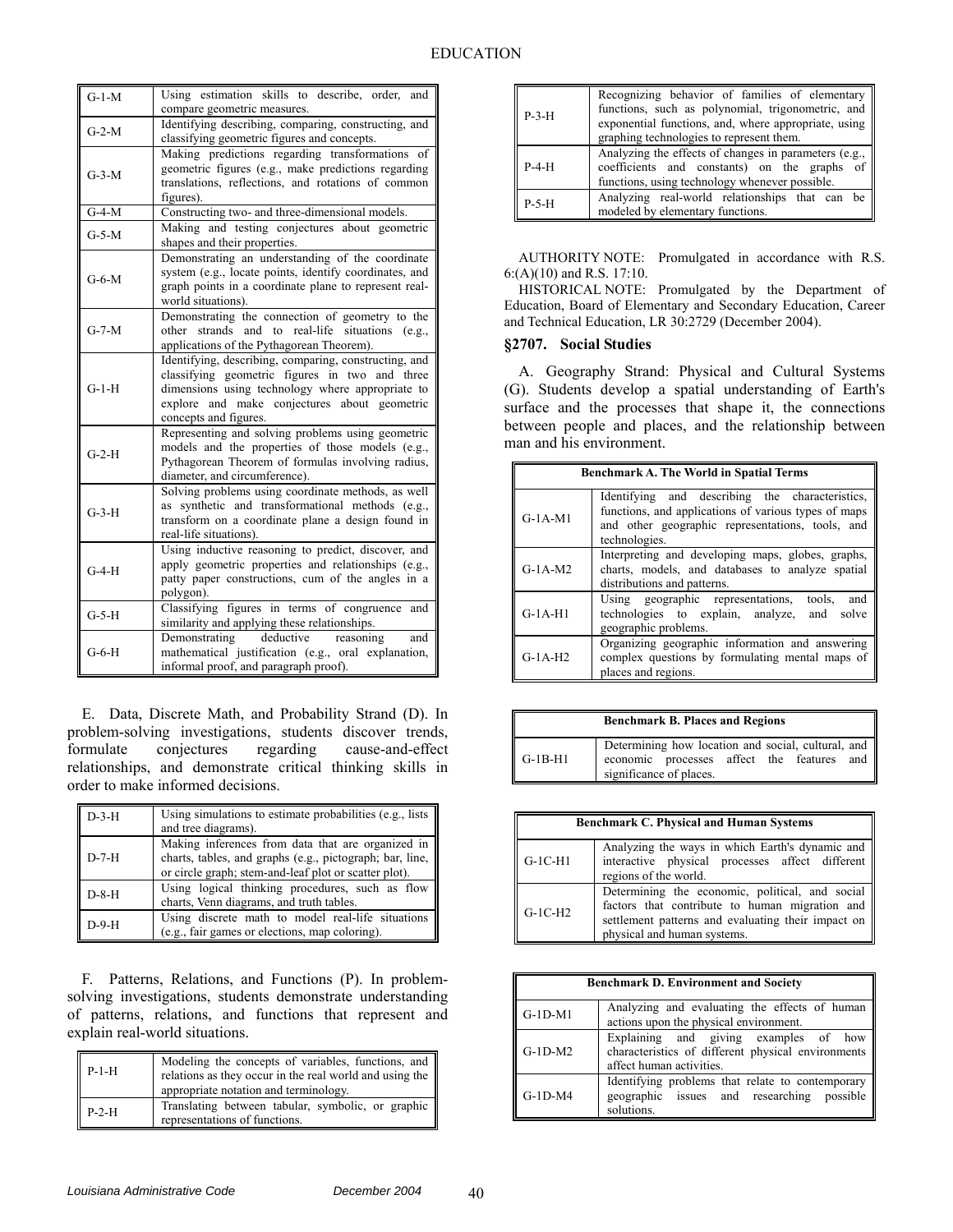| $G-1D-H1$  | Describing and evaluating the ways in which<br>technology has expanded the human capability to<br>modify the physical environment.                               |
|------------|------------------------------------------------------------------------------------------------------------------------------------------------------------------|
| $G-1D-H2$  | Examining the challenges placed on human<br>systems by the physical environment and<br>formulating strategies to deal with these challenges.                     |
| $G-1D-H3$  | Analyzing the relationship between natural<br>resources and the exploration, colonization,<br>settlement, and uses of land in different regions of<br>the world. |
| $G-1D-2H4$ | Evaluating policies and programs related to the use<br>of natural resources.                                                                                     |
| $G-1D-H5$  | Developing plans to solve local and regional<br>geographic problems related to contemporary<br>issues.                                                           |

B. Civics Strand: Citizenship and Government (C). Students develop an understanding of the structure and purposes of government, the foundations of the American democratic system, and the role of the United States in the world, while learning about the rights and responsibilities of citizenship.

| <b>Benchmark A. Structure and Purposes of Government</b> |                                                                                                                                               |
|----------------------------------------------------------|-----------------------------------------------------------------------------------------------------------------------------------------------|
| $C-1A-H1$                                                | Analyzing the necessity and purposes of politics   <br>and government and identifying examples of<br>programs that fit within those purposes. |

C. Economics Strand: Interdependence and Decision Making (E). Students develop an understanding of fundamental economic concepts as they apply to the interdependence and decision making of individuals, households, businesses, and governments in the United States and the world.

| <b>Benchmark A. Fundamental Economic Concepts</b> |                                                                                                                                                |
|---------------------------------------------------|------------------------------------------------------------------------------------------------------------------------------------------------|
| $E-1A-M1$                                         | Describing how the scarcity of resources<br>necessitates decision making at both personal<br>and societal levels.                              |
| $E-1A-M5$                                         | Giving examples of how skills and knowledge<br>increase productivity and career opportunities.                                                 |
| $E-1A-M6$                                         | Describing the essential differences in the<br>production and allocation of goods and services<br>in traditional, command, and market systems. |
| $E-1A-H1$                                         | Analyzing the impact of the scarcity of<br>productive resources and examining the choices<br>and opportunity cost that result.                 |
| $E-1A-H2$                                         | Analyzing the roles that production, distribution,<br>and consumption play in economic decisions.                                              |
| $E-1A-H3$                                         | Applying the skills and knowledge necessary in<br>making decisions about career options.                                                       |
| $E-1A-H4$                                         | Comparing and evaluating economic systems.                                                                                                     |
| $E-1A-H5$                                         | Explaining the basic features of market<br>structures and exchanges.                                                                           |
| $E-1A-H6$                                         | Analyzing the roles of economic institutions,<br>such as corporations and labor unions, that<br>compose economic systems.                      |

| Benchmark B. Individuals, Households, Businesses, and<br><b>Governments</b> |                                                                                      |
|-----------------------------------------------------------------------------|--------------------------------------------------------------------------------------|
| $E-1B-M1$                                                                   | Explaining the role of supply and demand in a<br>competitive market system.          |
| $E-1B-M4$                                                                   | Identifying the costs and benefits of government<br>policies on competitive markets. |

| Benchmark B. Individuals, Households, Businesses, and<br><b>Governments</b> |                                                                                                                                                         |  |
|-----------------------------------------------------------------------------|---------------------------------------------------------------------------------------------------------------------------------------------------------|--|
| $E-1B-M5$                                                                   | Identifying different types of taxes and user fees<br>and predicting their consequences.                                                                |  |
| $E-1B-M6$                                                                   | Determining the reasons for trade between<br>nations, identifying costs and benefits, and<br>recognizing the worldwide interdependence that<br>results. |  |
| $E-1B-H1$                                                                   | Identifying factors that cause changes in supply<br>and demand.                                                                                         |  |
| $E-1B-H2$                                                                   | Analyzing how changes in supply and demand,<br>price, incentives, and profit influence production<br>and distribution in a competitive market system.   |  |
| $E-1B-H3$                                                                   | Analyzing the impact of government taxation,<br>spending, and regulation on different groups in a<br>market economy.                                    |  |
| $E-1B-H4$                                                                   | Analyzing the causes and consequences<br>of<br>worldwide economic interdependence.                                                                      |  |
| $E-1B-H5$                                                                   | Evaluating the effects of domestic policies on<br>international trade.                                                                                  |  |
| $E-1B-H6$                                                                   | Analyzing Louisiana's role in the national and<br>world economies.                                                                                      |  |

| Benchmark C. The Economy as a Whole |                                                                                            |  |
|-------------------------------------|--------------------------------------------------------------------------------------------|--|
| E-1C-H2                             | Explaining how interest rates, investments, and<br>inflation/deflation impact the economy. |  |

D. History Strand: Time, Continuity, and Change (H). Students develop a sense of historical time and historical perspective as they study the history of their community, state, nation, and world.

| <b>Benchmark A. Historical Thinking Skills</b> |                                                                                                                                                     |  |
|------------------------------------------------|-----------------------------------------------------------------------------------------------------------------------------------------------------|--|
| $H-1A-M1$                                      | Describing chronological relationships<br>and<br>patterns.                                                                                          |  |
| $H-1A-M2$                                      | Demonstrating historical perspective through the<br>political, social, and economic context in which<br>an event or idea occurred.                  |  |
| $H-1A-M3$                                      | Analyzing the impact that specific individuals,<br>ideas, events, and decisions had on the course of<br>history.                                    |  |
| $H-1A-M4$                                      | Analyzing historical data using primary<br>and<br>secondary sources.                                                                                |  |
| $H-1A-H1$                                      | Applying key concepts, such as chronology and<br>conflict, to explain and analyze patterns of<br>historical change and continuity.                  |  |
| $H-1A-H2$                                      | Explaining and analyzing events, ideas, and issues<br>within a historical context.                                                                  |  |
| $H-1A-H3$                                      | Interpreting and evaluating the historical evidence<br>presented in primary and secondary sources.                                                  |  |
| $H-1A-H4$                                      | Utilizing knowledge of facts and concepts drawn<br>from history and methods of historical inquiry to<br>analyze historical and contemporary issues. |  |
| $H-1A-H5$                                      | Conducting research in efforts to<br>analyze<br>historical questions and issues.                                                                    |  |
| $H-1A-H6$                                      | Analyzing cause-effect relationships.                                                                                                               |  |

| <b>Benchmark B. United States History</b>                                   |                                                                                                                                    |  |
|-----------------------------------------------------------------------------|------------------------------------------------------------------------------------------------------------------------------------|--|
| Era6: The Development of the Industrial<br><b>United States (1870-1900)</b> |                                                                                                                                    |  |
| $H-1B-H6$                                                                   | Analyzing the development of industrialization<br>and examining its impact on American society.                                    |  |
| $H-1B-H16$                                                                  | Explaining the major changes that have resulted<br>as the United States has moved from an industrial<br>to an information society. |  |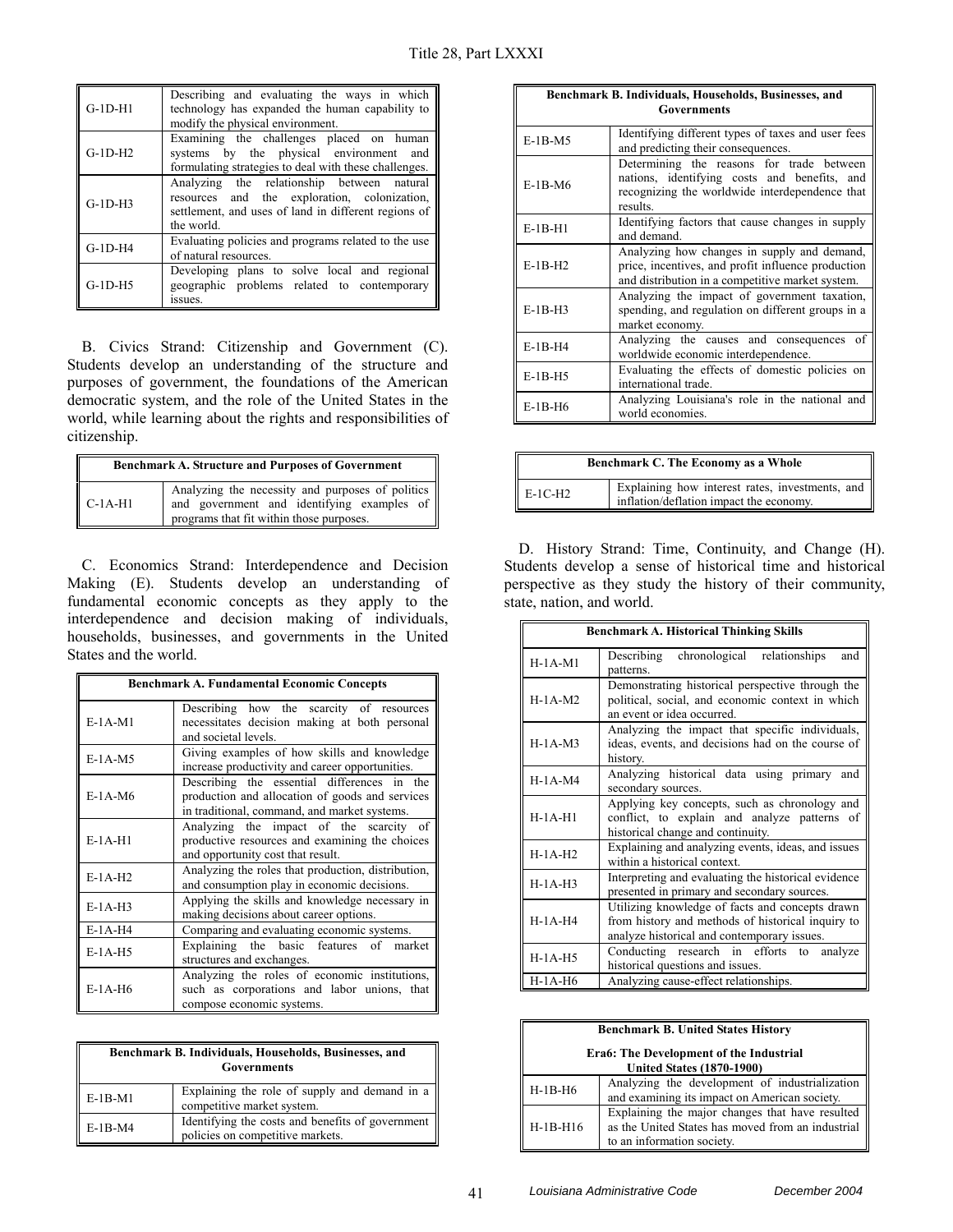| <b>Benchmark B. United States History</b>                                          |  |                                                              |  |        |    |
|------------------------------------------------------------------------------------|--|--------------------------------------------------------------|--|--------|----|
| <b>Era6: The Development of the Industrial</b><br><b>United States (1870-1900)</b> |  |                                                              |  |        |    |
| $H-1B-H17$                                                                         |  | Analyzing developments and<br>contemporary American society. |  | issues | 1n |

| <b>Benchmark C. World History</b><br>Era9: The 20th Century Since 1945 (1945 to the Present) |                                                                                                                                            |  |
|----------------------------------------------------------------------------------------------|--------------------------------------------------------------------------------------------------------------------------------------------|--|
| $H-1C-H15$                                                                                   | Explaining the worldwide significance of major<br>political, economic, social, cultural,<br>and<br>technological, developments and trends. |  |

HISTORICAL NOTE: Promulgated by the Department of Education, Board of Elementary and Secondary Education, Career and Technical Education, LR 30:2731 (December 2004).

### **§2709. Science**

A. Science as Inquiry Strand: (SI). Students will *do*  science by engaging in partial and full inquiries that are within their developmental capabilities.

| <b>Benchmark A. The Abilities Necessary to</b><br>do Scientific Inquiry |                                                                                                   |  |
|-------------------------------------------------------------------------|---------------------------------------------------------------------------------------------------|--|
| $SI-M-A1$                                                               | Identifying questions that can be used to design a<br>scientific investigation.                   |  |
| $SI-M-A2$                                                               | scientific<br>Designing and conducting<br>a —<br>investigation.                                   |  |
| $SI-M-A3$                                                               | Using mathematics and appropriate tools and<br>techniques to gather, analyze, and interpret data. |  |
| $SI-M-A4$                                                               | Developing descriptions, explanations, and<br>graphs using data.                                  |  |
| $SI-M-A5$                                                               | Developing models and predictions using the<br>relationships between data and explanations.       |  |
| $SI-M-A6$                                                               | Comparing alternative explanations<br>and<br>predictions.                                         |  |
| $SI-M-A7$                                                               | Communicating scientific<br>procedures,<br>information, and explanations.                         |  |
| $SI-M-AS$                                                               | Utilizing safety procedures during scientific<br>investigations.                                  |  |
| $SI-H-A1$                                                               | Identifying questions and concepts that guide<br>scientific investigations.                       |  |
| $SI-H-A2$                                                               | Designing and conducting scientific<br>investigations.                                            |  |
| $SI-H-A3$                                                               | Using technology and mathematics to improve<br>investigations and communications.                 |  |
| $SI-H-A4$                                                               | Formulating and revising scientific explanations<br>and models using logic and evidence.          |  |
| $SI-H-A5$                                                               | and analyzing alternative<br>Recognizing<br>explanations and models.                              |  |
| $SI-H-A6$                                                               | Communicating and defending a scientific<br>argument.                                             |  |
| $SI-H-A7$                                                               | Utilizing science safety procedures<br>during<br>scientific investigations.                       |  |

| Benchmark B. Understanding Scientific Inquiry |                                                                                                                                                                |  |
|-----------------------------------------------|----------------------------------------------------------------------------------------------------------------------------------------------------------------|--|
| $SI-M-B1$                                     | Recognizing that different kinds of questions<br>guide different kinds of scientific investigations.                                                           |  |
| $SI-M-B2$                                     | Communicating that current scientific knowledge<br>guides scientific investigations.                                                                           |  |
| $SI-M-B3$                                     | Understanding that mathematics, technology and<br>scientific techniques used in an experiment can<br>limit or enhance the accuracy of scientific<br>knowledge. |  |

| Benchmark B. Understanding Scientific Inquiry |                                                                                                                                                                                                                                                                                             |  |
|-----------------------------------------------|---------------------------------------------------------------------------------------------------------------------------------------------------------------------------------------------------------------------------------------------------------------------------------------------|--|
| $SI-M-B4$                                     | Using data and logical arguments to propose,<br>modify, or elaborate on principles and models.                                                                                                                                                                                              |  |
| $SI-M-B5$                                     | Understanding that scientific knowledge is<br>enhanced through peer review, alternative<br>explanations, and constructive criticism.                                                                                                                                                        |  |
| $SI-H-B2$                                     | Communicating that scientists conduct<br>investigations for a variety of reasons, such as<br>exploration of new areas, discovery of new<br>aspects of the natural world, confirmation of<br>prior investigations, evaluation of current<br>theories, and comparison of models and theories. |  |
| $SI-H-B3$                                     | Communicating that scientists rely on<br>technology to enhance the gathering and<br>manipulation of data.                                                                                                                                                                                   |  |
| $SI-H-B4$                                     | Analyzing a proposed explanation of scientific<br>evidence according to the following criteria:<br>follow a logical structure; follow rules of<br>evidence; allow for questions and modifications;<br>and is based on historical and current scientific<br>knowledge.                       |  |
| $SI-H-B5$                                     | Communicating that the results of scientific<br>inquiry, new knowledge, and methods emerge<br>from different types of investigations and<br>public communication among scientists.                                                                                                          |  |

B. Physical Science Strand (PS). Students will develop an understanding of the characteristics and interrelationships of matter and energy in the physical world.

1. Grades 6 - 8

| <b>Benchmark A. Properties and Changes</b><br>of Properties in Matter |                                                                                                                 |  |
|-----------------------------------------------------------------------|-----------------------------------------------------------------------------------------------------------------|--|
| PS-M-A9                                                               | Identifying elements and compounds found in<br>common foods, clothing, household materials,<br>and automobiles. |  |

| <b>Benchmark B. Motions and Forces</b> |                                                                                                                                                  |  |
|----------------------------------------|--------------------------------------------------------------------------------------------------------------------------------------------------|--|
| $PS-M-B1$                              | Describing and graphing the motions of objects.                                                                                                  |  |
| $PS-M-B2$                              | Recognizing different forces and describing their  <br>effects (gravity, electrical, magnetic).                                                  |  |
| $PS-M-B3$                              | Understanding that, when an object is not being<br>subjected to a force, it will continue to move at a<br>constant speed and in a straight line. |  |

| <b>Benchmark C. Transformations of Energy</b> |                                                                                                                                                   |  |
|-----------------------------------------------|---------------------------------------------------------------------------------------------------------------------------------------------------|--|
| $PS-M-C1$                                     | Identifying and comparing the characteristics of<br>different types of energy.                                                                    |  |
| $PS-M-C2$                                     | Understanding the different kinds of energy<br>transformations and the fact that energy can be<br>neither destroyed nor created.                  |  |
| $PS-M-C3$                                     | Understanding that the sun is a major source of<br>energy and that energy arrives at the Earth's<br>surface as light with a range of wavelengths. |  |
| $PS-M-C6$                                     | Describing the types of energy that can be<br>involved, converted, or released in electrical<br>circuits.                                         |  |
| $PS-M-C7$                                     | Understanding that energy is involved in<br>chemical reactions.                                                                                   |  |
| PS-M-C8                                       | Comparing the uses of different energy resources<br>and their effects upon the environment.                                                       |  |

2. Grades 9 - 12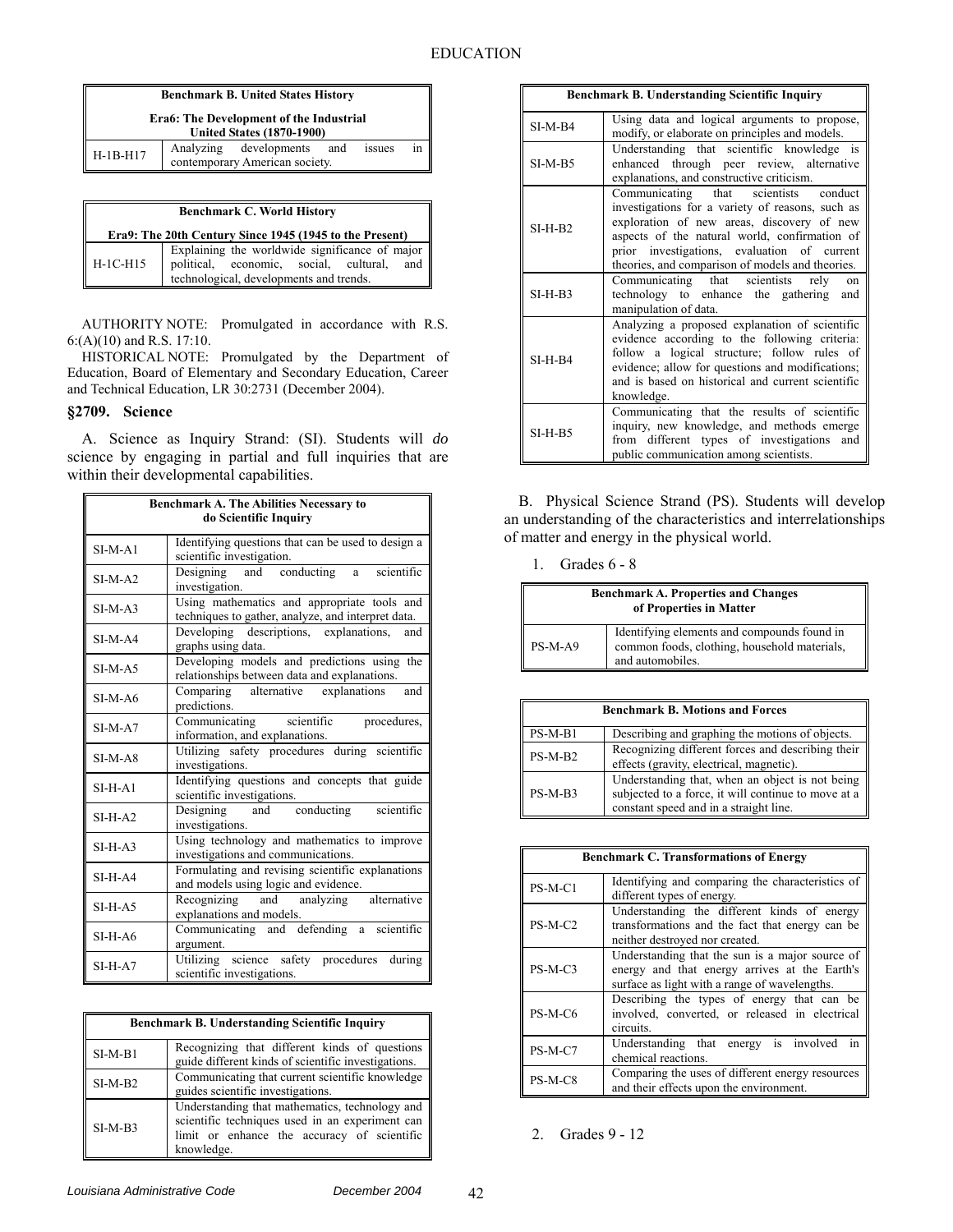| <b>Benchmark B. Atomic Structure</b> |                                                                                                                                                                      |  |
|--------------------------------------|----------------------------------------------------------------------------------------------------------------------------------------------------------------------|--|
| $PS-H-B1$                            | Describing the structure of the atom and<br>identifying and characterizing the particles that<br>compose it (including the structure and<br>properties of isotopes). |  |
| $PS-H-B2$                            | Describing the nature and importance of<br>radioactive isotopes and nuclear reactions<br>(fission, fusion, radioactive decay).                                       |  |
| $PS-H-B3$                            | Understanding that an atom's electron<br>configuration, particularly that of the outermost<br>electrons, determines the chemical properties of<br>that atom.         |  |

| <b>Benchmark C. The Structure and Properties of Matter</b> |                                                                                                                                                                            |  |
|------------------------------------------------------------|----------------------------------------------------------------------------------------------------------------------------------------------------------------------------|--|
| $PS-H-C1$                                                  | Distinguishing among elements, compounds,<br>and/or mixtures.                                                                                                              |  |
| $PS-H-C2$                                                  | Discovering the patterns of physical and<br>chemical properties found on the periodic table<br>of the elements.                                                            |  |
| PS-H-C6                                                    | Recognizing that carbon atoms can bond to<br>one another in chains, rings, and branching<br>networks to form a variety of structures.                                      |  |
| $PS-H-C7$                                                  | Using the kinetic theory to describe the<br>behavior of atoms and molecules during the<br>phase changes and to describe the behavior of<br>matter in its different phases. |  |

| <b>Benchmark D. Chemical Reactions</b> |                                                                                                                       |  |  |
|----------------------------------------|-----------------------------------------------------------------------------------------------------------------------|--|--|
| $PS-H-D1$                              | Observing and describing changes in matter<br>and citing evidence of chemical change.                                 |  |  |
| PS-H-D6                                | Comparing and contrasting the energy<br>changes that accompany changes in matter.                                     |  |  |
| PS-H-D7                                | Identifying important chemical reactions that<br>occur in living systems, the home, industry,<br>and the environment. |  |  |

| <b>Benchmark E. Forces and Motion</b> |                                                                                                                                                                                         |  |
|---------------------------------------|-----------------------------------------------------------------------------------------------------------------------------------------------------------------------------------------|--|
| $PS-H-E1$                             | Recognizing the characteristics and relative<br>strengths of the forces of nature<br>(gravitational, electrical, magnetic, nuclear).                                                    |  |
| $PS-H-E2$                             | Understanding the relationship of<br>displacement, time, rate of motion, and rate<br>of change of motion; representing rate<br>and changes of motion mathematically and<br>graphically. |  |
| $PS-H-E3$                             | Understanding effects of forces on changes<br>in motion as explained by Newtonian<br>mechanics.                                                                                         |  |
| $PS-H-E4$                             | Illustrating how frame of reference affects<br>our ability to judge motion.                                                                                                             |  |

| <b>Benchmark F. Energy</b> |                                                                                                                          |  |
|----------------------------|--------------------------------------------------------------------------------------------------------------------------|--|
| $PS-H-F1$                  | Describing and representing relationships<br>among energy, work, power, and efficiency.                                  |  |
| $PS-H-F2$                  | Applying the universal law of conservation of<br>matter, energy, and momentum,<br>and<br>recognizing their implications. |  |

| <b>Benchmark G. Interactions of Energy and Matter</b> |                                                                    |  |
|-------------------------------------------------------|--------------------------------------------------------------------|--|
| $PS-H-G1$                                             | Giving examples of the transport of energy<br>through wave action. |  |

| <b>Benchmark G. Interactions of Energy and Matter</b> |                                                                                                                                  |  |  |
|-------------------------------------------------------|----------------------------------------------------------------------------------------------------------------------------------|--|--|
| $PS-H-G2$                                             | Analyzing the relationship and interaction of<br>magnetic and electrical fields and the forces<br>they produce.                  |  |  |
| $PS-H-G3$                                             | Characterizing<br>and differentiating<br>electromagnetic and mechanical waves and<br>their effects on objects as well as humans. |  |  |
| $PS-H-G4$                                             | Explaining the possible hazards of exposure<br>to various forms and amounts of energy.                                           |  |  |

C. Earth Science Strand (ESS). Students will develop an understanding of the properties of Earth's materials, the structure of the Earth's system, the Earth's history, and the Earth's place in the universe. (WARNING: Benchmarks for grades 9-12 need to be addressed if Earth Science is not offered at the high school level.)

1. Grades 6-8

| Benchmark A. Structure of the Earth |                                                                                                                                                                       |  |
|-------------------------------------|-----------------------------------------------------------------------------------------------------------------------------------------------------------------------|--|
| ESS-M-A1                            | Understanding that the Earth is layered<br>by density with an inner and outer core, a<br>mantle, and a thin outer crust.                                              |  |
| ESS-M-A2                            | Understanding that the Earth's crust and<br>solid upper mantle are diving plates that move<br>in response to convection currents (energy<br>transfers) in the mantle. |  |
| ESS-M-A3                            | Investigating the characteristics of<br>earthquakes and volcanos and identifying<br>zones where they may occur.                                                       |  |
| ESS-M-A4                            | Investigating how soils are formed from<br>weathered rock and decomposed<br>organic material.                                                                         |  |
| ESS-M-A5                            | Identifying the characteristics and uses<br>of minerals and rocks and recognizing that<br>rocks are mixtures of minerals.                                             |  |
| ESS-M-A6                            | Explaining the processes involved in the<br>rock cycle.                                                                                                               |  |

| <b>Benchmark B. Earth History</b> |                                                                                                                    |  |
|-----------------------------------|--------------------------------------------------------------------------------------------------------------------|--|
| ESS-M-B1                          | Investigating how fossils show the development<br>of life over time.                                               |  |
| ESS-M-B2                          | Devising a model that demonstrates supporting<br>evidence that the Earth has existed for a vast<br>period of time. |  |

| Benchmark C. Earth in the Solar System |                                                                                                                        |  |
|----------------------------------------|------------------------------------------------------------------------------------------------------------------------|--|
| ESS-M-C8                               | Understanding that space exploration is an<br>active area of scientific and technological<br>research and development. |  |

### 2. Grades 9-12

| Benchmark A. Energy in the Earth System |                                                                                                                                                                   |  |
|-----------------------------------------|-------------------------------------------------------------------------------------------------------------------------------------------------------------------|--|
| ESS-H-A1                                | Investigating the methods of energy transfer<br>and identifying the sun as the major source of $\parallel$<br>energy for most of the Earth's systems.             |  |
| $ESS-H-A2$                              | Modeling the seasonal changes in the relative<br>position and appearance of the sun<br>and inferring the consequences with respect<br>to the Earth's temperature. |  |
| ESS-H-A3                                | Explaining fission and fusion in relation to<br>the Earth's internal and external heat sources.                                                                   |  |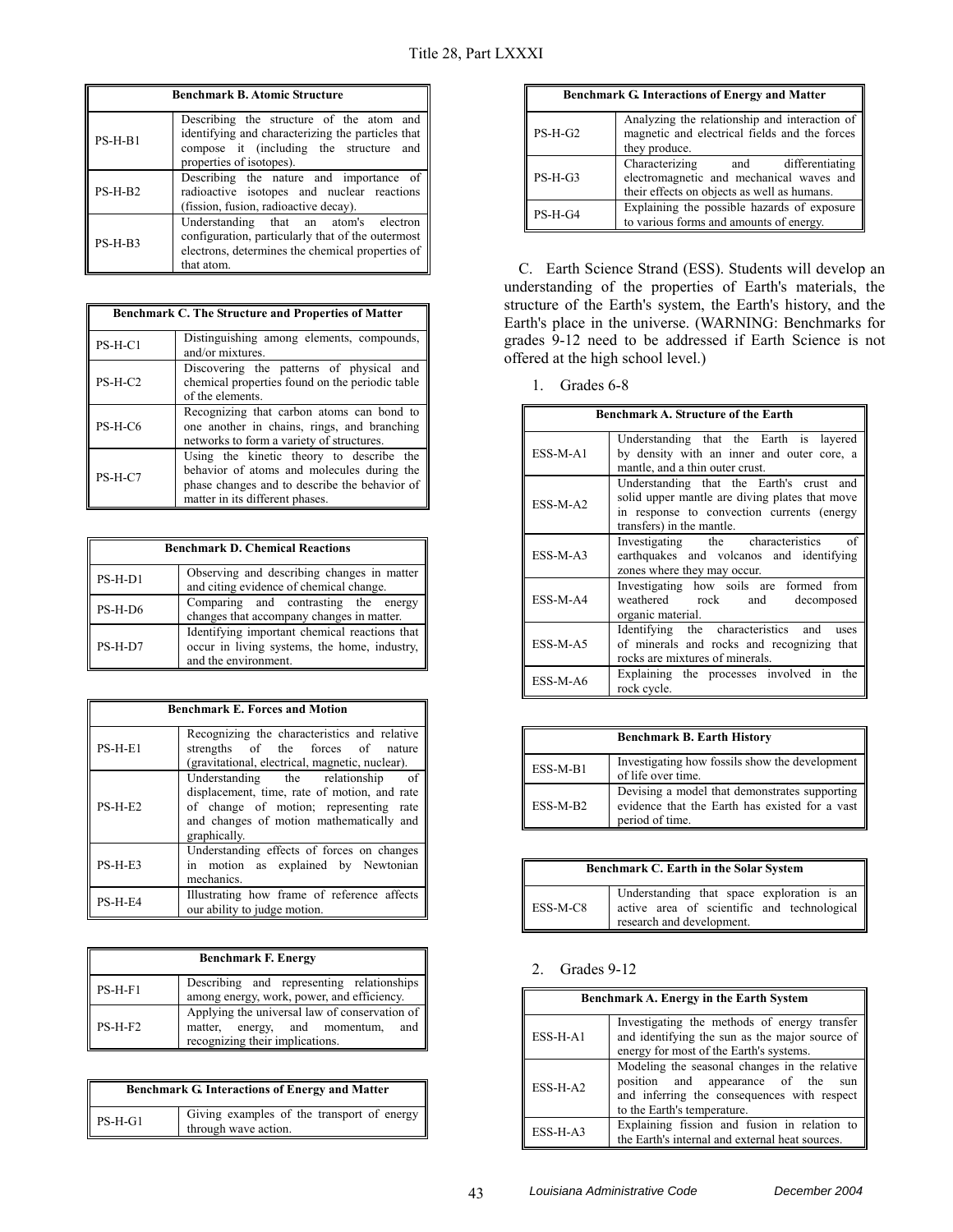|          | Demonstrating how the sun's radiant energy |     |
|----------|--------------------------------------------|-----|
| ESS-H-A5 | causes convection currents within          | the |
|          | atmosphere and the oceans.                 |     |

| <b>Benchmark B. Geochemical Cycles</b> |                                                                                                                                   |
|----------------------------------------|-----------------------------------------------------------------------------------------------------------------------------------|
| ESS-H-B1                               | Illustrating how stable chemical atoms or<br>elements are recycled through the solid earth,<br>oceans, atmosphere, and organisms. |
| $ESS-H-B2$                             | Demonstrating Earth's internal and external<br>energy sources as forces in moving chemical<br>atoms or elements.                  |

D. Science and the Environment Strand (SE). In learning environmental science, students will develop an appreciation of the natural environment, learn the importance of environmental quality, and acquire a sense of stewardship. As consumers and citizens, they will be able to recognize how our personal, professional, and political actions affect the natural world.

| <b>Benchmark A. Ecological Systems and Interactions</b> |                                                                                                                                            |
|---------------------------------------------------------|--------------------------------------------------------------------------------------------------------------------------------------------|
| $SE-M-A1$                                               | Demonstrating knowledge that an ecosystem<br>includes living, and nonliving factors and that<br>humans are an integral part of ecosystems. |
| $SE-M-A2$                                               | Demonstrating an understanding of how<br>carrying capacity and limiting factors affect<br>plant and animal populations.                    |
| $SE-H-A1$                                               | Demonstrating an understanding of the<br>functions of Earth's major ecological systems.                                                    |
| $SE-H-A2$                                               | Investigating the flow of energy in ecological<br>systems.                                                                                 |
| SE-H-A9                                                 | Demonstrating an understanding of influencing<br>factors of biodiversity.                                                                  |
| $SE-H-A10$                                              | Explaining that all species represent a vital link<br>in a complex web of interaction.                                                     |
| $SE-H-A11$                                              | Understanding how pollutants can affect living<br>systems.                                                                                 |

| <b>Benchmark B. Resources and Resource Management</b> |                                                                                                                                                                                                                              |
|-------------------------------------------------------|------------------------------------------------------------------------------------------------------------------------------------------------------------------------------------------------------------------------------|
| $SE-H-B1$                                             | Explaining the relationships between renewable<br>and nonrenewable resources.                                                                                                                                                |
| $SE-H-B2$                                             | Comparing and contrasting conserving<br>and<br>preserving resources.                                                                                                                                                         |
| $SE-H-B3$                                             | Recognizing that population size and geographic<br>and economic factors result in the inequitable<br>distribution of the Earth's resources.                                                                                  |
| $SE-H-B4$                                             | Comparing and contrasting long- and short-term<br>consequences of resource management.                                                                                                                                       |
| SE-H-B5                                               | Analyzing resource management.                                                                                                                                                                                               |
| SE-H-B6                                               | Recognizing that sustainable development is a<br>process of change in which resource use,<br>investment direction, technological<br>development, and institutional change meet<br>society's present as well as future needs. |

| <b>Benchmark C. Environmental Awareness and Protection</b> |                                                                                                                                              |
|------------------------------------------------------------|----------------------------------------------------------------------------------------------------------------------------------------------|
| $SE-H-C1$                                                  | Evaluating the dynamic interaction of land,<br>water, and air and its relationship to living<br>things in maintaining a healthy environment. |
| $SE-H-C2$                                                  | Evaluating the relationships between quality of<br>life and environmental quality.                                                           |

| <b>Benchmark C. Environmental Awareness and Protection</b> |                                                                                                                                                                  |
|------------------------------------------------------------|------------------------------------------------------------------------------------------------------------------------------------------------------------------|
| $SE-H-C3$                                                  | Investigating and communicating how<br>environmental policy is formed by the<br>interaction of social, economic, technological,<br>and political considerations. |
| $SE-H-C4$                                                  | Demonstrating that environmental decisions<br>include analyses that incorporate ecological,<br>health, social, and economic factors.                             |
| $SE-H-C5$                                                  | Analyzing how public support affects the<br>creation and enforcement of environmental<br>laws and regulations.                                                   |

| <b>Benchmark D. Personal Choices and Responsible Actions</b> |                                                                                                                                                                            |
|--------------------------------------------------------------|----------------------------------------------------------------------------------------------------------------------------------------------------------------------------|
| $SE-H-D1$                                                    | Demonstrating the effects of personal choices<br>and actions on the natural environment.                                                                                   |
| $SE-H-D2$                                                    | Analyzing how individuals are capable of<br>reducing and reversing their impact on the<br>environment through thinking, planning,<br>education, collaboration, and action. |
| $SE-H-D3$                                                    | Demonstrating that the most important factor<br>in prevention and control of pollution is<br>education.                                                                    |
| SE-H-D4                                                      | Demonstrating a knowledge<br>that<br>environmental issues should be a local and<br>global concern.                                                                         |
| SE-H-D5                                                      | of<br>Recognizing that the development<br>accountability toward the environment<br>is<br>essential for sustainability.                                                     |
| SE-H-D6                                                      | Developing an awareness of personal<br>responsibility as stewards of the local and<br>global environment.                                                                  |

AUTHORITY NOTE: Promulgated in accordance with R.S. 6:(A)(10) and R.S. 17:10.

HISTORICAL NOTE: Promulgated by the Department of Education, Board of Elementary and Secondary Education, Career and Technical Education, LR 30:2732 (December 2004).

### **§2711. Arts**

A. Creative Expression (CE). Students develop creative expression through the application of knowledge, ideas, skills, and organizational abilities.

1. Grades 9-12

| CE-1VA-H1   | Producing works of art that successfully convey<br>a central thought based on ideas, feelings, and<br>memories.                         |
|-------------|-----------------------------------------------------------------------------------------------------------------------------------------|
| CE-1VA-H2   | Applying a variety of media techniques,<br>technologies, and processes for visual<br>expression and communication.                      |
| $CE-1VA-H3$ | Recognizing and utilizing individual expression<br>through the use of the elements of design while<br>exploring compositional problems. |
| CE-1VA-H4   | Producing a visual representation of ideas<br>derived through the study of various cultures,<br>disciplines, and art careers.           |
| CE-1VA-H5   | Producing imaginative works of art generated<br>from individual and group ideas.                                                        |

B. Aesthetic Perception (AP). Students develop aesthetic perception through the knowledge of art forms and respect for commonalities and differences.

1. Grades 9-12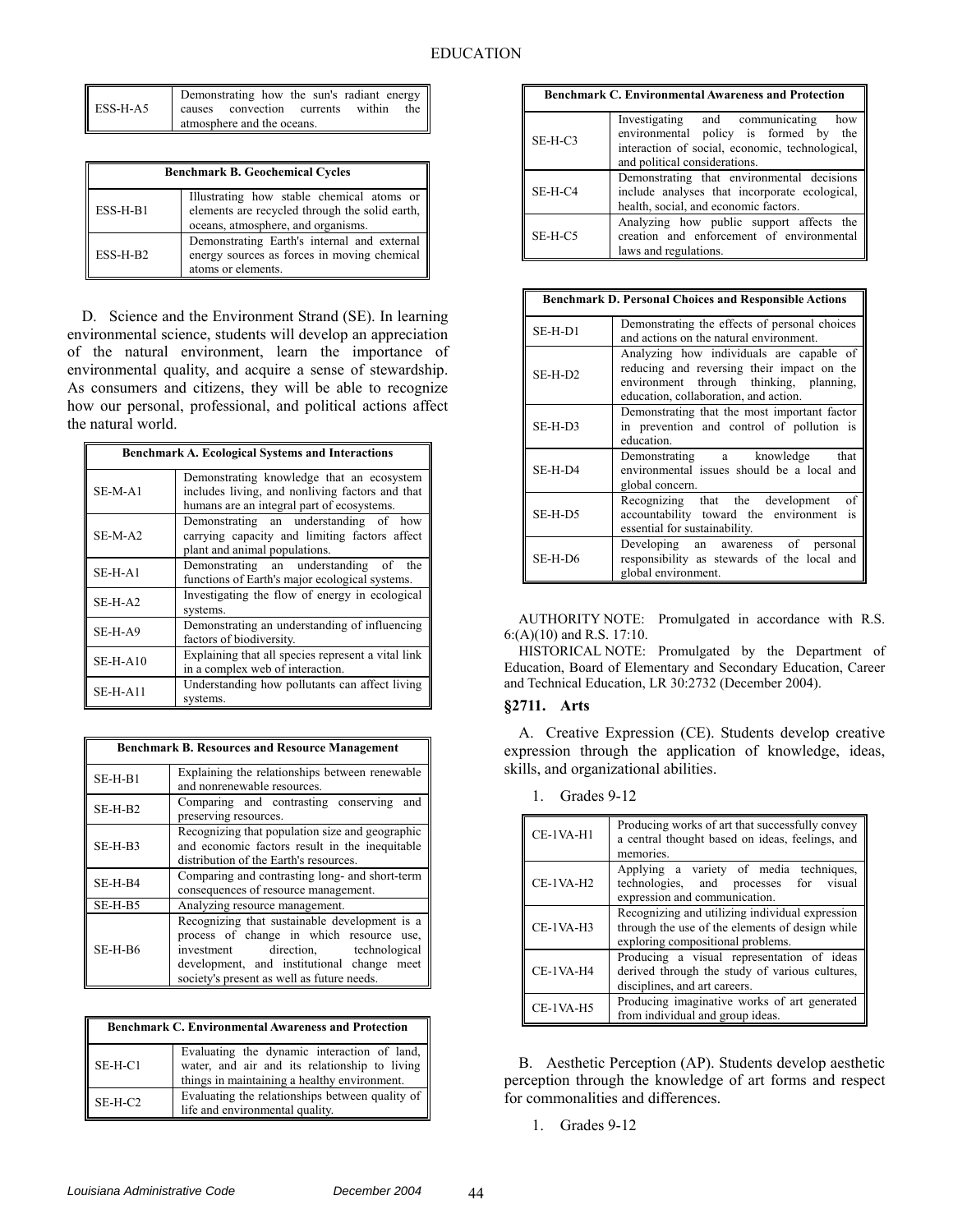| $AP-2VA-H1$ | Using an expanded art/design vocabulary<br>when responding to the aesthetic qualities of a<br>work of art.                                             |
|-------------|--------------------------------------------------------------------------------------------------------------------------------------------------------|
| $AP-2VA-H2$ | Analyzing unique characteristics of art as it<br>reflects the quality of everyday life in various<br>cultures.                                         |
| $AP-2VA-H3$ | Using descriptors, analogies, and other<br>metaphors to describe interrelationships<br>observed in works of art, nature, and the total<br>environment. |
| AP-2VA-H4   | Assimilating the multiple possibilities and<br>options available for artistic expression.                                                              |

C. Historical and Cultural Perception (HP). Students develop historical and cultural perception by recognizing and understanding that the arts throughout history are a record of human experience with a past, present, and future.

1. Grades 9-12

| HP-EVA-H1 | Categorizing specific styles and periods of art<br>as they relate to various cultural, political, and<br>economic conditions. |
|-----------|-------------------------------------------------------------------------------------------------------------------------------|
| HP-EVA-H2 | Analyzing how works of art<br>cross<br>geographical, political, and historical<br>boundaries.                                 |
| HP-EVA-H4 | Analyzing materials, technologies, media, and<br>processes of the visual arts throughout history.                             |
| HP-EVA-H5 | Identifying the roles of artists who have<br>achieved recognition and ways their works<br>have influenced the community.      |

D. Critical Analysis (CA). Students will make informed judgments about the arts by developing critical analysis skills through study of and exposure to the arts.

| Grades 9-12 |  |
|-------------|--|
|-------------|--|

| CA-4VA-H1   | Translating knowledge of the design elements<br>and principles to communicate individual<br>ideas.                                                            |
|-------------|---------------------------------------------------------------------------------------------------------------------------------------------------------------|
| CA-4VA-H2   | Working individually/collectively to compare<br>and contrast symbols and images in the visual<br>arts with historical periods and in other core<br>curricula. |
| $CA-4VA-H3$ | Comparing and contrasting the processes,<br>subjects, and media of the visual arts.                                                                           |
| CA-4VA-H4   | Analyzing how specific works are created and<br>how they relate to cultures and to historical<br>periods.                                                     |

AUTHORITY NOTE: Promulgated in accordance with R.S. 6:(A)(10) and R.S. 17:10.

HISTORICAL NOTE: Promulgated by the Department of Education, Board of Elementary and Secondary Education, Career and Technical Education, LR 30:2735 (December 2004).

# **Chapter 29. Appendix B. Sample Lesson Plans**

### **§2901. Construction—Eighth Grade-Middle School**

A. Standard―M2. Explore areas of the construction industry from planning to completion of light, heavy, industrial, and civil construction.

B. Benchmark A. Understand and use the common tools, materials, and processes common to the construction industry.

C. Foundation Skills (1), (2), (3), (4), (5). The benchmark in Subsection B above applies to skills 1,2,3,4,5 which addresses:

- 1. communication;
- 2. problem-solving;
- 3. resource access and utilization;
- 4. linking and generating knowledge; and
- 5. citizenship.
- D. ITEA Standard―1,2,3,4,5,20
- E. Academic References
	- 1. English Language Arts

a. \*STD-1. Students read, comprehend, and respond to a range of materials, using a variety of strategies for different purposes.

b. \*Benchmark ELA-1-M1. Using knowledge of word meaning and extending basic and technical vocabulary, employing a variety of strategies (e.g., context, clues, affixes, etymology, dictionary, thesaurus).

2. Mathematics

a. \*STD-Measurement. In problem-solving investigations, students demonstrate an understanding of the:

- i. concepts;
- ii. process; and
- iii. real-life applications of measurement.
- b. \*Benchmarks M-1-M. Applying the concepts of:
- i. length;
- ii. area;
- iii. surface area;
- iv. volume;
- v. capacity;
- vi. weight;
- vii. mass;
- viii. money;
- ix. time;
- x. temperature; and
- xi. rate to real-world experiences.
- 3. Science

a. \*STD-Science as Inquiry. The students will do science by engaging in practical and full inquires that are within their developmental capabilities.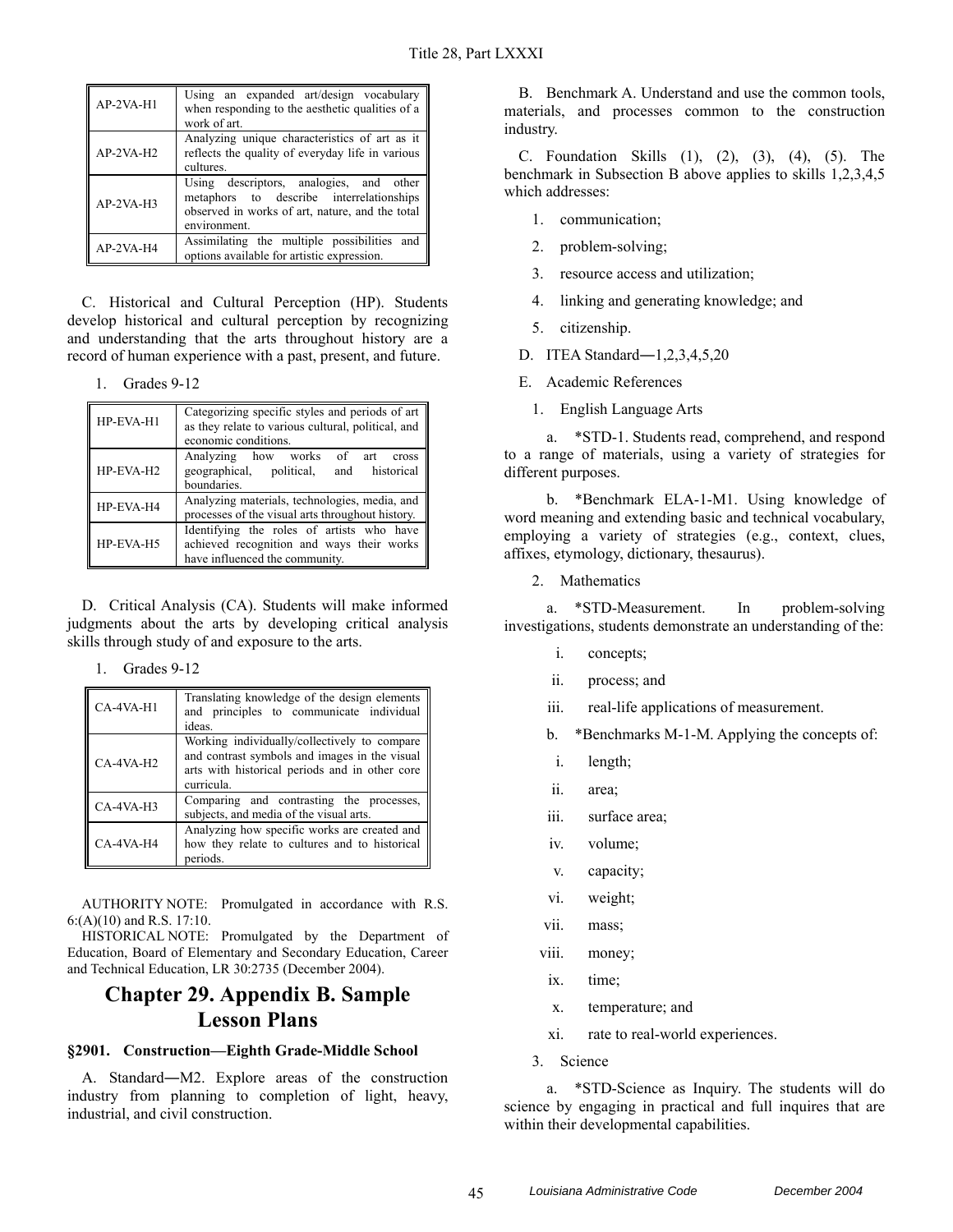b. \*Benchmarks SI-M-A3. Using mathematics and appropriate tools and techniques to gather, analyze, and interpret data.

F. Lesson and Assessment. Teacher-generated lesson on the use of drafting elevation for construction. Include specific content related to the standards and benchmarks referenced in this lesson.

AUTHORITY NOTE: Promulgated in accordance with R.S. 6:(A)(10) and R.S. 17:10.

HISTORICAL NOTE: Promulgated by the Department of Education, Board of Elementary and Secondary Education, Career and Technical Education, LR 30:2735 (December 2004).

### **§2903. Basic Technical Drawing I**

A. Standard―2. Understand and apply the basic concepts that are common to the broad field of technical drawing.

B. Benchmark A. Develop basic skills in the proper use of drafting instruments and materials.

C. Foundation Skills (1), (2), (3), (4), (5). The Benchmark in Subsection B above apples to skills 1, 2, 3, 4, 5, which addresses:

- 1. communication;
- 2. problem solving;
- 3. resource access and utilization;
- 4. linking and generating knowledge, and
- 5. citizenship.
- D. ITEA Standards 1, 2, 3, 7, 8, 17
- E. Academic References

1. English Language Arts (Select all that apply to the specific lesson)

a. \*STD 1. Students read, comprehend, and respond to a range of materials using a variety of strategies for different purposes.

b. \*Benchmark ELA-I-HI. Using knowledge of word meaning and extending basic and technical vocabulary, employing a variety of strategies (e.g., context, clues, affixes, etymology, dictionary, thesaurus).

2. Mathematics

a. \*STD Measurement. In problem-solving investigations, students demonstrate an understanding of the concepts, processes, and real-life applications of measurement.

b. \*Benchmarks M-I-H. Selecting and using appropriate units, techniques, and tools to measure quantities in order to achieve specified degrees of precision, accuracy, and error (or tolerance) of measurements.

3. Science

a. \*STD―Science as Inquiry. The students will do science by engaging in practical and full inquiries that are within their developmental capabilities.

b. \*Benchmarks SI-H-A3. Using technology and mathematics to improve investigations and communications.

4. Lesson and Assessment. Teacher-generated lesson on the use of drafting instruments. Include specific content related to the standards and benchmarks referenced in this lesson.

AUTHORITY NOTE: Promulgated in accordance with R.S. 6:(A)(10) and R.S. 17:10.

HISTORICAL NOTE: Promulgated by the Department of Education, Board of Elementary and Secondary Education, Career and Technical Education, LR 30:2736 (December 2004).

### **§2905. Basic Woodworking Technology**

A. Standard―14. Explore the fundamentals of:

1. woodworking;

2. beginning with hand tool experiences; and

3. progressing into the study and use of modern power tools and machines.

B. Benchmark. Develop an understanding of the woodworking technology laboratory physical plant, its layout, management, and safety procedures  $(1)$ ,  $(2)$ ,  $(3)$ ,  $(4)$ .

C. Foundation Skills (1), (2), (3), (4), (5). The Benchmark in Subsection B above applies to skills 1, 2, 3, 4, and 5, which addresses:

- 1. communication;
- 2. problem-solving;
- 3. resources access and utilization;
- 4. linking and generating;
- 5. knowledge and citizenship.
- D. ITEA Standards 1, 2, 3, 5, 6, 7, 12, 13, 19, 20
- E. Academic References
	- 1. English Language Arts

a. \*STD-1. Students read, comprehend, and respond to a range of materials, using a variety of strategies for different purposes.

b. \*Benchmark ELA-1-H1. Using knowledge of word meaning and extending basic and technical vocabulary, employing a variety of strategies (e.g., context clues, affixes etymology, dictionary, thesaurus).

2. Mathematics

a. \*STD-Number and Number Relations. In problem-solving investigations, students demonstrate an understanding of the real number system and communicate the relationship within that system using a variety of techniques and tools.

b. \*Benchmark N-3-H. Using number sense to estimate and determine if solutions are reasonable (2,4).

3. Science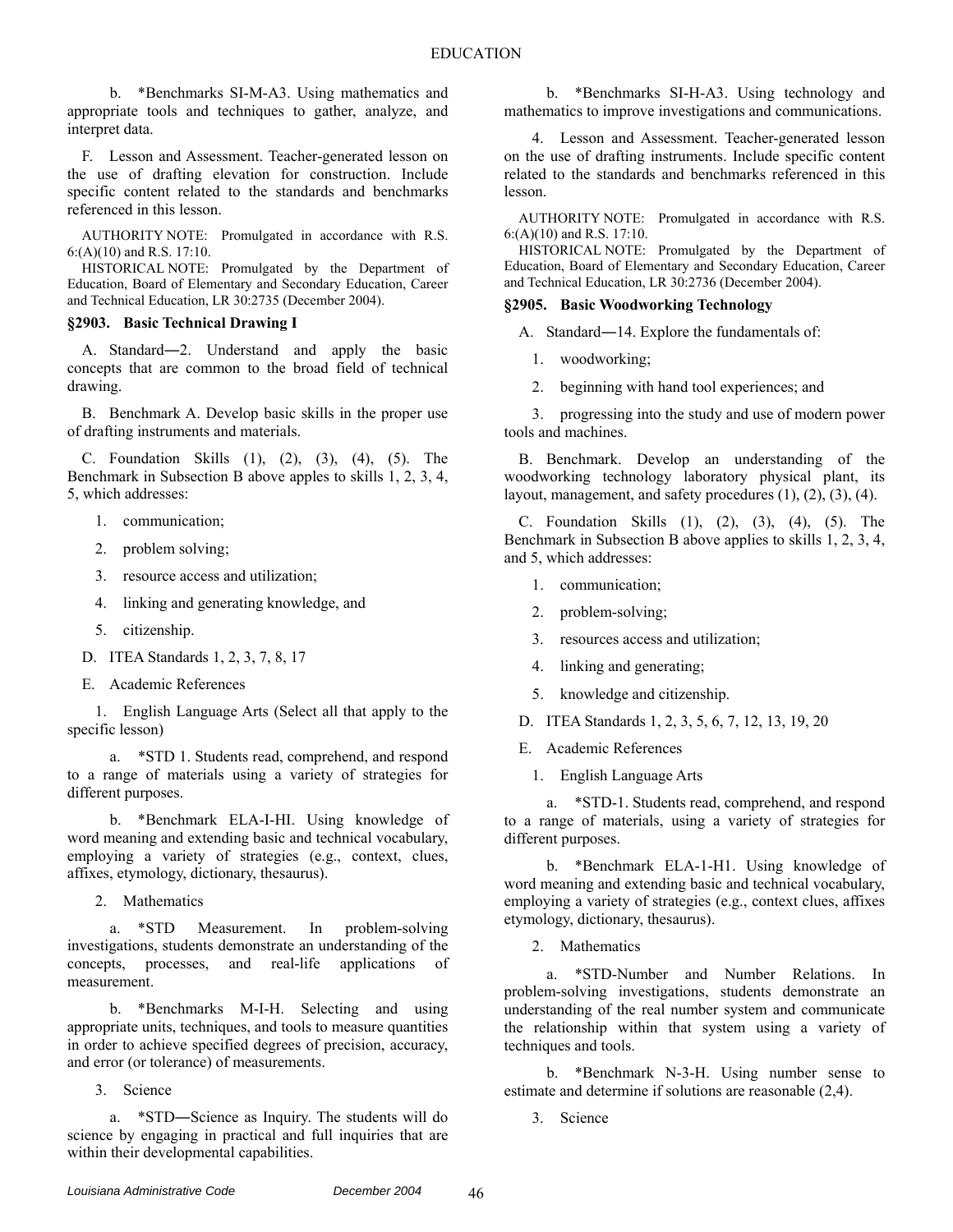a. \*STD―Science and the Environment. In learning environmental science, students will develop an appreciation of the natural environment, learn the importance of environmental quality, and acquire a sense of stewardship. As consumers and citizens, they will be able to recognize how our personal, professional and political actions affect the natural world.

b. \*Benchmark SE-H-D2. Analyzing how individuals are capable of reducing and reversing their impact on the environment through:

- i. thinking;
- ii. planning;
- iii. education; and
- iv. action.
- 4. Social Studies

a. \*STD-Economics. Students develop an understanding of fundamentals economic concepts as they apply to:

 i. interdependence and decision making of individuals;

- ii. households;
- iii. businesses; and

 iv. governments in the United States and the world.

b. \*Benchmarks E-1A-H3. Applying the skills and knowledge necessary in making decisions about career options.

F. Lesson and Assessment. Teacher-generated lesson on laboratory organization and management. Include specific content related to the standards and benchmarks referenced in this lesson.

AUTHORITY NOTE: Promulgated in accordance with R.S. 6:(A)(10) and R.S. 17:10.

HISTORICAL NOTE: Promulgated by the Department of Education, Board of Elementary and Secondary Education, Career and Technical Education, LR 30:2736 (December 2004).

# **Chapter 31. Appendix C―Mission Statement**

### **§3101. Introduction**

A. Purpose. To develop rigorous and challenging standards that will enable all Louisiana students to become lifelong learners and productive citizens for the twenty-first century.

B. This mission statement was developed by the Louisiana Statewide Content Standards Task Force in October, 1995 and has served as the focus for the standards initiatives that have been developed by the Louisiana Department of Education. Along with this mission statement, the Task Force also identified five foundation skills that committee members felt should be embedded in all content

areas to promote lifelong learning and to prepare Louisiana students to be successful in the next millennium.

C. The following five foundation skills serve as the backbone for the content standards initiative:

- 1. communication;
- 2. problem-solving;
- 3. resource access and utilization;
- 4. linking and generating knowledge;
- 5. citizenship.

AUTHORITY NOTE: Promulgated in accordance with R.S. 6:(A)(10) and R.S. 17:10.

HISTORICAL NOTE: Promulgated by the Department of Education, Board of Elementary and Secondary Education, Career and Technical Education, LR 30:2737 (December 2004).

### **§3103. Foundation Skills**

A. Foundation Skill 1―Communication:

- 1. exchanging of information;
- 2. creating and sharing meaning;
- 3. applying the skills of:
	- a. reading;
	- b. writing;
	- c. speaking;
	- d. listening;
	- e. viewing; and

f. visually representing in society and a variety of workplaces.

B. Foundation Skill 2―Problem Solving:

1. recognizing and defining problems;

2. identifying an obstacle or challenge;

3. applying knowledge and thinking processes to reach a solution using multiple pathways;

4. showing a willingness to take risks in order to learn;

5. persevering in the face of challenges and obstacles;

6. utilizing the five senses as a resource for problem solving;

7. analyzing past problems and applying basic knowledge to develop logical, creative, and practical strategies to predict, prevent, and solve problems;

8. identifying and considering a variety of viewpoints in solving problems;

9. developing, selecting, and applying strategies to solve existing and potential problems;

10. selecting and applying appropriate technology and other resources to solve problems;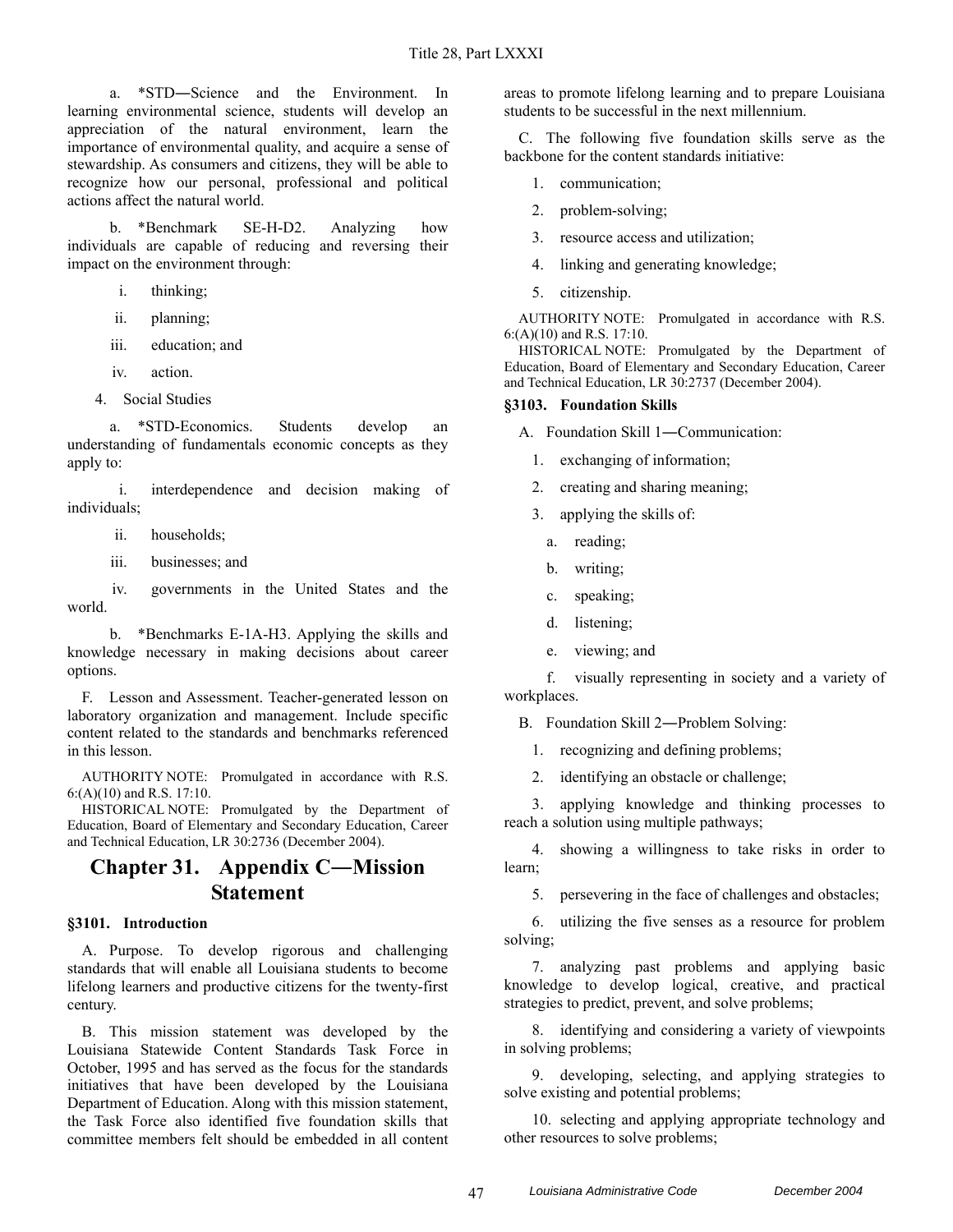11. verifying the appropriateness of the solution;

12. analyzing and evaluating the results or consequences.

C. Foundation Skill 3―Resource Access and Utilization:

1. identifying, locating, selecting, and using resource tools in analyzing, synthesizing, and communicating information;

2. identifying and employing appropriate tools, techniques, and technologies essential to the learning process, e.g.:

a. pen, pencil, and paper;

b. audio/video material;

c. word processors;

d. computer;

e. interactive devices;

f. telecommunications; and

g. other emerging technologies.

D. Foundation Skill 4―Linking and Generating Knowledge:

1. using cognitive processes to generate and link knowledge across the disciplines and in a variety of contexts;

2. applying a strategy or content knowledge effectively in a setting or context other than that in which it was originally learned;

3. monitoring, adjusting, and expanding strategies in other contexts.

E. Foundation Skill 5―Citizenship:

1. understanding the ideals, rights, and responsibilities of active participation in a democratic republic;

2. working respectfully and productively together for the benefit of the individual and the community;

3. being accountable for one's choices and actions and understanding their impact on others;

4. knowing one's civil, constitutional, and statutory rights;

5. mentoring others to be productive citizens and lifelong learners.

AUTHORITY NOTE: Promulgated in accordance with R.S. 6:(A)(10) and R.S. 17:10.

HISTORICAL NOTE: Promulgated by the Department of Education, Board of Elementary and Secondary Education, Career and Technical Education, LR 30:2737 (December 2004).

### **Chapter 33. Appendix D. Technology Student Association**

### **Subchapter A. Mission Statements**

### **§3301. Technology Student Association, Inc., and Technology Student Association Mission Statements**

A. Technology Student Association, Inc., Mission Statement. The mission of the Technology Student Association, Inc., is the provide leadership and support to Technology Student Association (TSA) through educational programs and services.

B. Technology Student Association Mission Statement

1. The mission of the TSA is to prepare our membership for the challenges of a dynamic world by promoting technological literacy, leadership, and problem solving, resulting in personal growth opportunities. In order to help our members achieve that goal, TSA offers recognition in both technology and leadership areas. We believe that by just participating in a carefully designed competition, a student becomes a *winner.* He or she learns how to compete by striving to be the best. Many teachers find that TSA curricular events provide yet another motivational tool.

2. These diverse events, which are offered at different grade levels, are designed and revised every two years by a standing Curricular Resources Committee. It is comprised of technology educators who have had hands-on classroom experience. The Curricular Resources Guide, the final product, is the result of the work of the committee, its competition coordinators (also teachers), and proposals of hundreds of TSA state and chapter advisors. Those suggestions make TSA competitions as current and dynamic as they are. National competitions and awards ceremonies are held at the annual National TSA Conference in June.

3. The Curricular Resources Guide presents competition categories, evaluation standards, requirements, eligibility, and procedures that apply to National TSA competition. Many states choose to adopt the same guidelines for state competitions for consistency. Many school districts use TSA guidelines for curricular activities in the classroom. The latest revised edition includes "TSA's Awards and Recognition Programs." Both are important editions that have further improved the TSA program.

AUTHORITY NOTE: Promulgated in accordance with R.S. 6:(A)(10) and R.S. 17:10.

HISTORICAL NOTE: Promulgated by the Department of Education, Board of Elementary and Secondary Education, Career and Technical Education, LR 30:2738 (December 2004).

## **Subchapter B. Technology Course Guides**

#### **§3303. Introduction to Technology**

A. Students will first study the basic elements of all technology, including: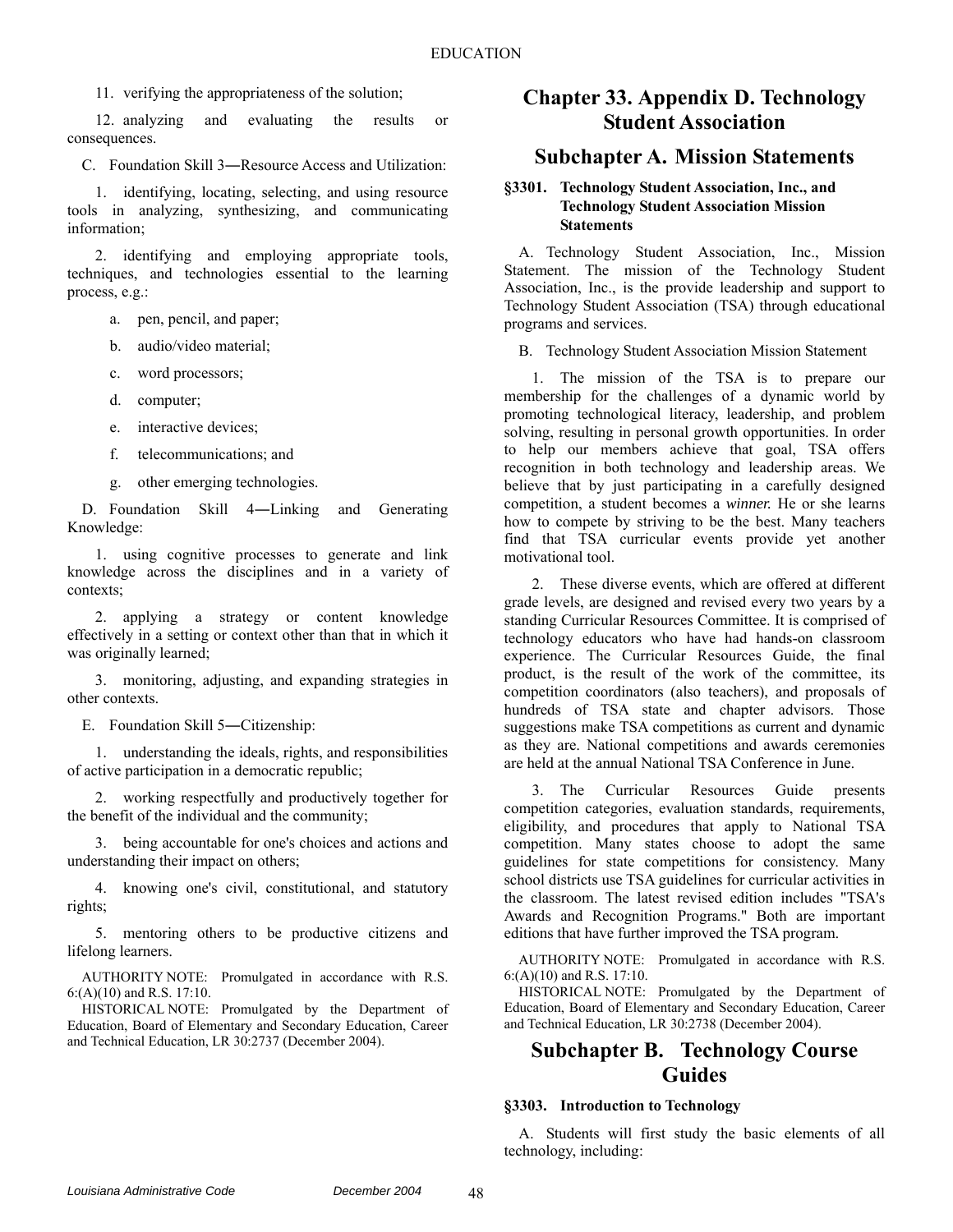- 1. processes;
- 2. energy;
- 3. information, and;
- 4. people.

B. Students will experience up to four systems of technology, including:

- 1. constructing;
- 2. transporting;
- 3. communicating; and
- 4. producing/manufacturing.

C. Finally, the impact of technology on society, environment, and culture will be related to the future consequences and decisions.

- D. Technology Course Content
	- 1. What is Technology?
		- a. Why Study Technology?
		- b. How Technology Affects Our Lives
		- c. The Development of Technology
		- d. Technological Change and Careers
		- e. Personnel Systems and Management
	- 2. Resources for Technology
		- a. People
		- b. Information
		- c. Materials
		- d. Tools and Machines
		- e. Energy
		- f. Capital
		- g. Time
	- 3. Choosing and Processing Resources
	- 4. Systems and Problem Solving
		- a. The Input
		- b. The Process
		- c. The Output
		- d. Feedback
		- e. Subsystems
		- f. The Problem Solving System
	- 5. Electronics and Computers
	- 6. Systems of Technology
	- 7. Controlling the System
	- 8. Impacts and Outlooks
- E. TSA Instructional Activities

1. Leadership/Management Systems

a. Personnel system uses class leaders to manage class/lab activities.

b. Officers conduct class meetings to select topics to study in technology.

c. Secretary assists class with seminar to report on progress.

d. Students speak to class and other groups about technology and impacts.

e. Students assume roles in personnel system to manage and maintain laboratory.

f. Students build display or booth to use in campaign for election or public display.

2. Technological and Career Resources

a. Resource Committee arranges for speakers to explain technological careers.

b. Officers arrange tour of local museum or technological display.

c. Committee organizes career information and invites guidance personnel to class.

d. Students display models of technological devices in public place.

e. Students write or call for information related to their study.

f. Class invites community persons to speak on development of technology.

3. Solving School/Community Problems

a. Small group or committees suggest model or services needed by school or community.

b. Service Committee proposes solution to a school or community problem.

c. Class makes model to depict solution to a problem.

d. Officers contact civic club or agency needing model of invention or device.

e. Students inspect laboratory for safety and make posters to depict problems.

f. Classes donate models to elementary school or library for other students to study.

g. Students assist others with research, display, or reports needed.

4. Enterprise Projects

a. Enterprise Committee suggests services the class could perform for profit.

b. Class votes to select a student project or model to reproduce and sell.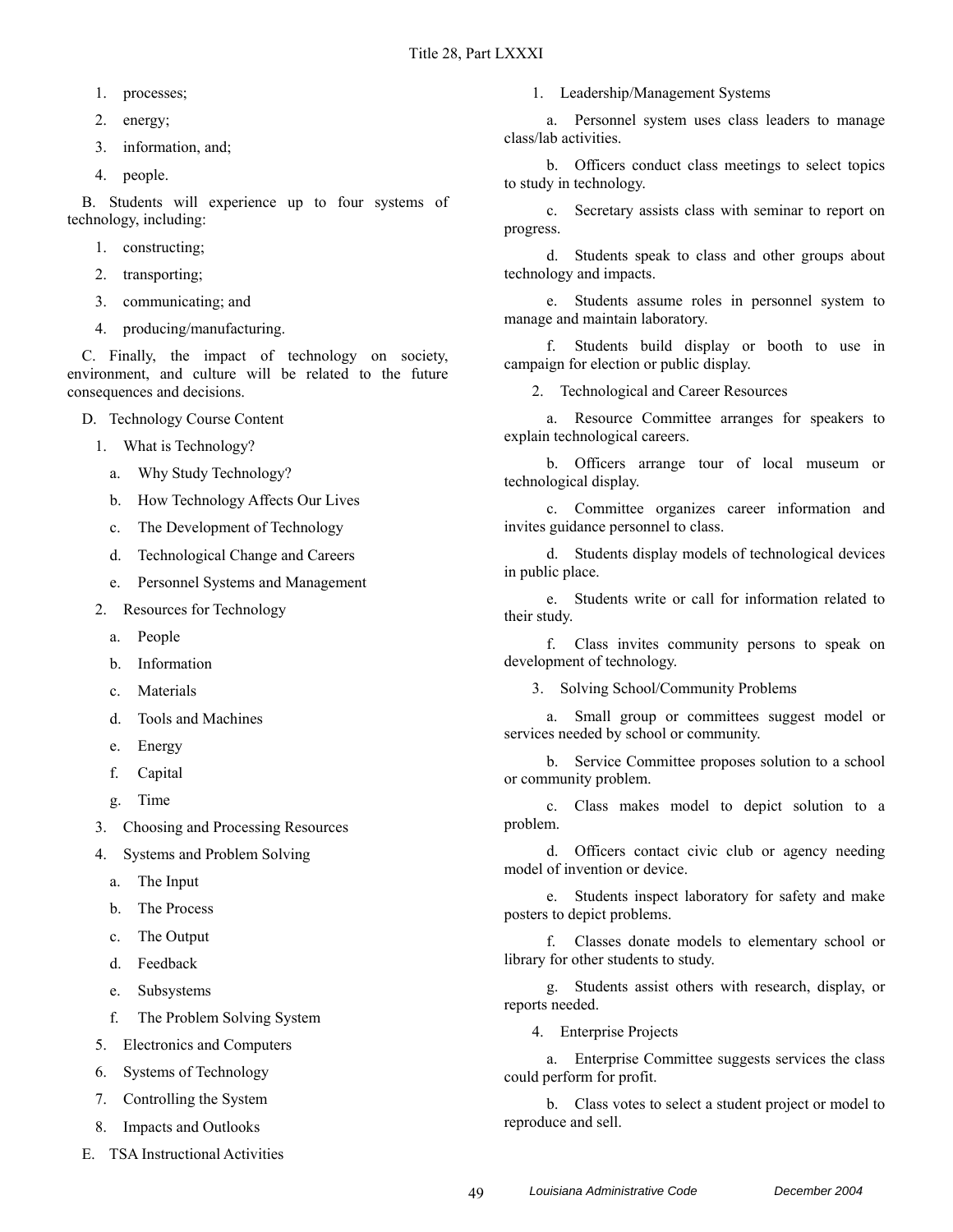c. Officers contract with outside group to make a model or products they will purchase.

d. Students build projects/products needed by school or group with fee used by student association.

e. Students build sales model that depicts how new device/product works.

f. Class prepares display of the economic value of technology and inventions.

5. Contest/Achievement Recognition

a. Recognition Committee lists contests and Achievement Program for class.

b. Officers cooperate in planning Technology Education display at mall during Science and Technology Week.

c. Classes display models and projects during school Open House or PTA meetings.

d. Students make safety posters for local industry judging and use.

e. Committee organizes a class awards system to display projects and recognize students.

f. Teachers register outstanding students for contests and conferences.

For further reference see: *Technology in Your World* by Michael Hacker and Robert Barden Delmar Publishers Inc., 1987 and *Living with Technology* by Michael Hacker and Robert Barden Delmar Publishers Inc., 1988

AUTHORITY NOTE: Promulgated in accordance with R.S. 6:(A)(10) and R.S. 17:10.

HISTORICAL NOTE: Promulgated by the Department of Education, Board of Elementary and Secondary Education, Career and Technical Education, LR 30:2738 (December 2004).

### **§3305. Technological Systems**

A. Technological Systems is a *hands-on* study of the systems and subsystems which are related/interrelated to technology's impact on people and their work/potential. Students solve problems and create new systems or products. Emphasis is given to critical thinking about the problem and the impact of the new system or product on people and society. Through individual and group activities, students strengthen their creative abilities and potential for success in technological occupations and educational progress.

B. Technology Course Content

1. Introduction to Technology

a. Objectives and content of course

b. Safety with tools, materials, and machines.

c. Personnel system for management and maintenance.

d. Career opportunities and information

2. Communication

- a. Technical sketching and design
- b. Graphic communications
- c. Using electricity to communicate
- 3. Construction
	- a. Basic tools and machines
	- b. Materials and processes of construction
	- c. Building frames and structures
- 4. Manufacturing
	- a. Engineering and product research
	- b. Production planning
	- c. Processes for production
	- d. Management and distribution
- 5. Transportation
	- a. Power and energy systems
	- b. Impact on people
	- c. Experiences with mechanical systems
	- d. Future implications

C. TSA Instructional Activities

1. Leadership/Management Systems

a. Personnel system uses class leaders to manage class/lab activities.

b. Officers conduct class meetings to select products, activities, or processes to study.

Committees are set up to organize, plan, and build modules for studies of systems.

d. Student leaders select and train personnel for projects.

e. Historian assembles written reports by committee for final report.

f. Officers assume management role in production activities.

2. Technological and Career Resources

a. Resources Committee arranges for speaker from Chamber of Commerce.

b. Officers organize tour of industry related to study of technological systems.

c. Students interview managers in industries.

d. Committee collects and organizes career information.

e. Students invite workers to demonstrate systems and discuss careers.

f. Students write or call for information about systems related to study.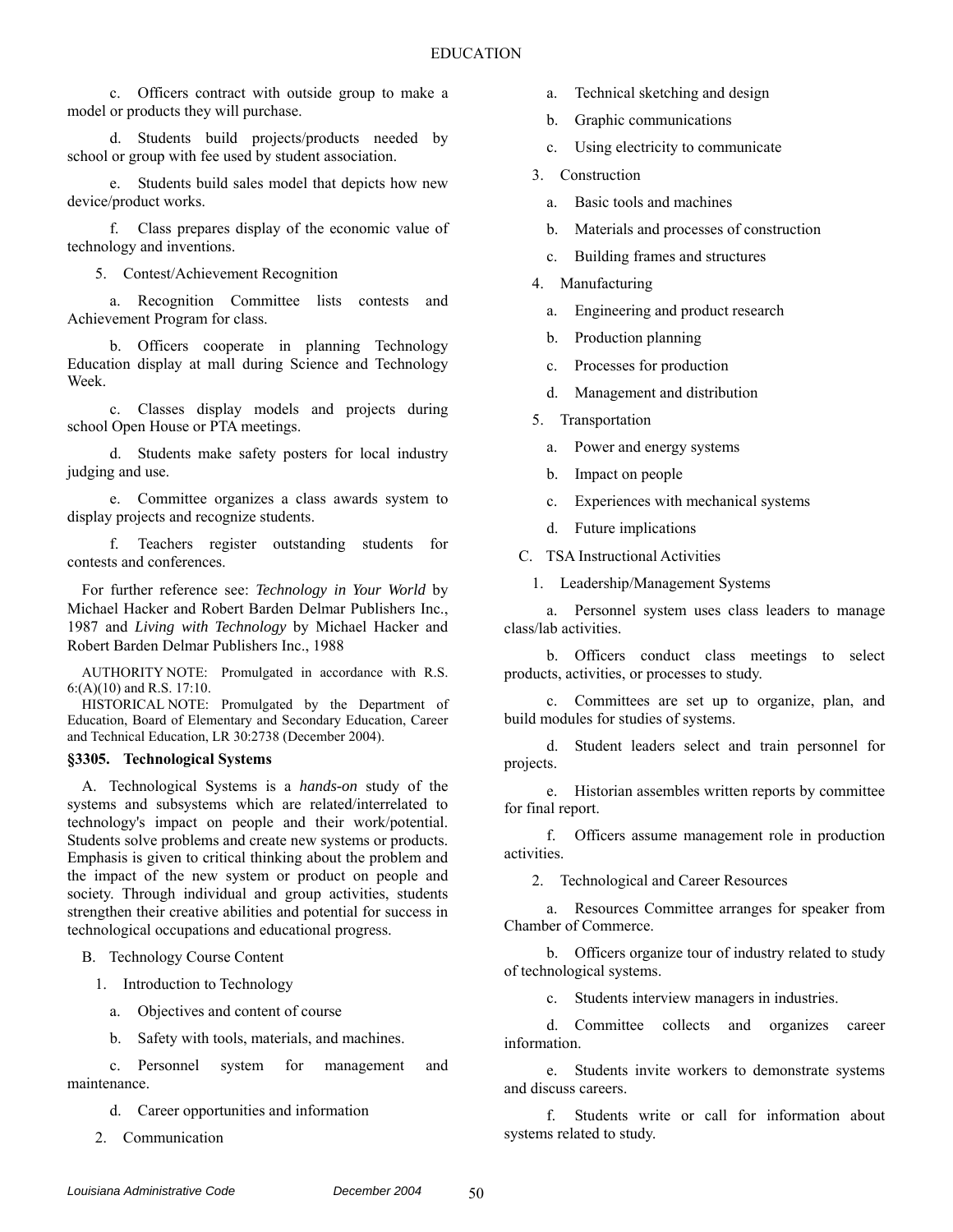### 3. Solving School/Community Problems

a. Service Committee suggests group projects needed to solve problem in school community, or agency.

b. Students construct group projects which can be used to explain system, process or products.

c. Students demonstrate information to students or adults.

d. Students teach safety with basic tools to elementary children.

e. Students produce products, such as toys, to donate to needy children.

4. Enterprise Projects

a. Enterprise Committee suggests products for class to line produce and sell.

b. Students contract with local industry for funds to construct system display.

c. Students invite corporate manager to help set up company in class to simulate a system.

d. Class constructs items that involve course content and produce a profit.

e. Officers from company to role play contractor, subcontractor activities.

f. Students design advertisement to market products.

g. Students make school spirit items for other school groups to sell.

5. Contests/Achievement Recognition

a. Recognition Committee lists contests and Achievement Program for class.

b. Officers give awards for best constructed product or model in class.

c. Teacher preregisters models and products for state and national contests.

d. Committee helps organize Open House or Technology Fair to display projects and systems models.

e. Students demonstrate process or system in shopping mall or other public place.

f. Chapter recognizes students for effort and accomplishment.

For further reference see: Technology Today and Tomorrow by Fales, et al. Glenco Publishing Co.

AUTHORITY NOTE: Promulgated in accordance with R.S. 6:(A)(10) and R.S. 17:10.

HISTORICAL NOTE: Promulgated by the Department of Education, Board of Elementary and Secondary Education, Career and Technical Education, LR 30:2739 (December 2004).

#### **§3307. Communication Systems**

A. Communication Systems involves students in using technology to communicate information which is visual or audio. Communication systems are an integral part of the other technological activities involving input, processing, output, and feedback. Students employ tools, materials, and other elements to solve problems, create media, and process information. Students develop personal interests and analyze the impact of communication systems on people and society.

B. Technology Course Content

1. Introduction to Communication Technology

a. Objectives and content of course

b. Safety with tools, materials, and machines

c. Personnel system for management and maintenance

- d. Career opportunities and information
- e. Communications systems
- f. Model of communications
- 2. Telecommunication
	- a. Relationship to communications
	- b. Processes
	- c. One-way communications systems
	- d. Two-way communications systems
	- e. Telecommunications
- 3. Drafting Communications
	- a. Relationship to communications model
	- b. Equipment familiarizations
	- c. Techniques
	- d. Types of mechanical drawing
	- e. Size description
	- f. Reproduction
	- g. Drafting careers
- 4. Graphic Communications
	- a. Relationships to communications model
	- b. Layout and design
	- c. Image generation

d. Photo-conversion: principles of process photography

- e. Image transfer
- f. Binding, finishing, and packaging
- g. Graphic communications careers
- 5. Continuous Tone Photography
	- a. Relationship to communications model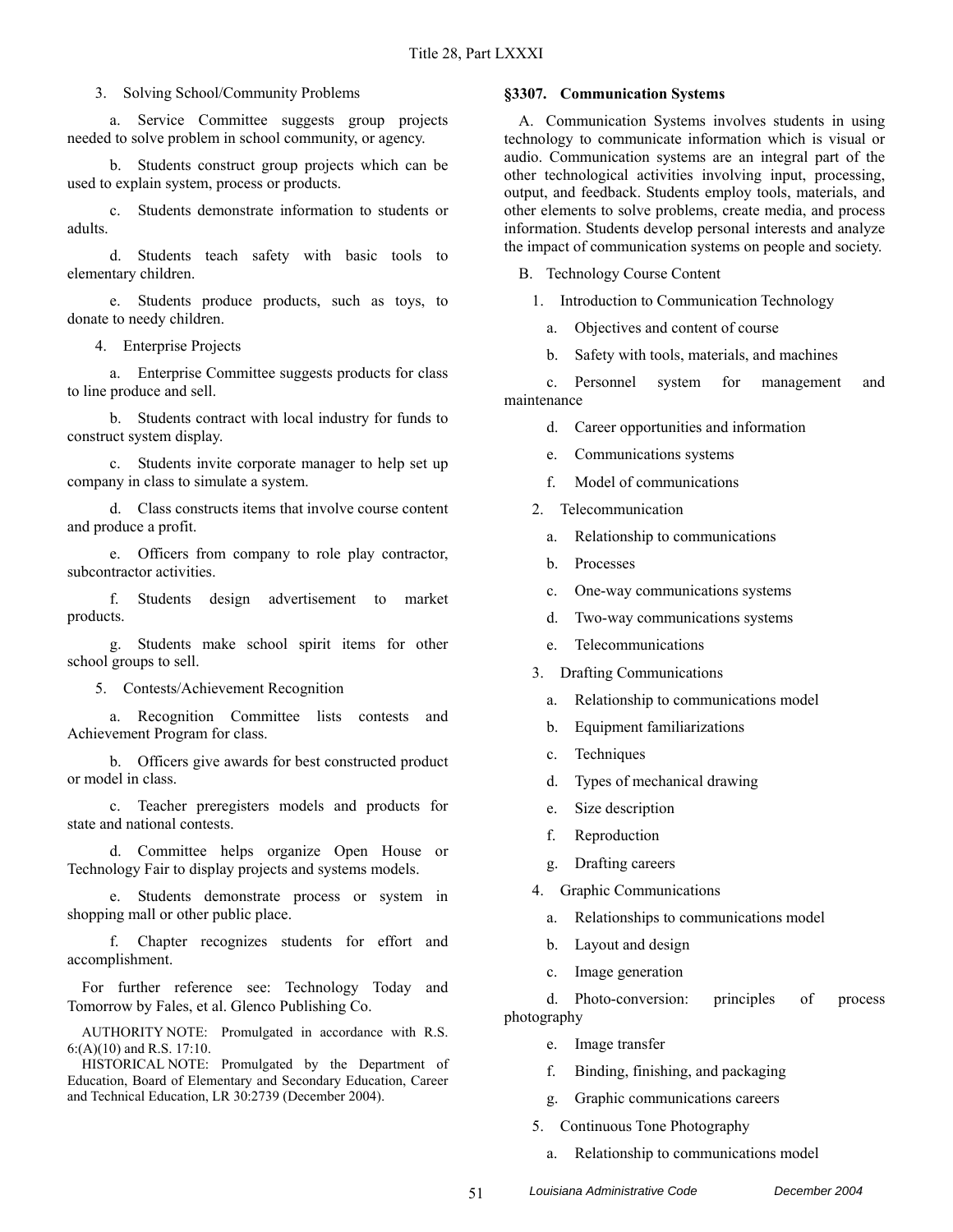b. Black and white still photography

c. Cinematography

d. Photography careers

6. Communications Enterprise and the Technology Students Association

C. TSA Instructional Activities

1. Leadership/Management Systems

a. Personnel system uses class officers to manage class/lab routines.

b. Officers lead class discussions to decide group activities.

c. Small groups or committee plan class work for year and coordinate with school association activities.

d. Students present design for products for speaking experience.

e. Students role play managers in communications work and business related to course.

f. Students produce campaign materials for elections in school students associations.

2. Technological and Career Resources

a. Resource Committee arranges for speakers from electronics or graphics industries in the community.

b. Students organize tour of TV station, newspaper, or other communications facility.

c. Committee assembles career information for use by the students.

d. Students contact local printers for unused paper and materials.

e. Students design safety posters for local industry.

f. Teacher organizes career shadowing experience for students.

3. Solving School/Community Problems

a. Service Committee suggests electronic or graphic projects needed to solve problem in school, community, or agency.

b. Students design and reproduce bulletin board for class.

4. Enterprise Projects

a. Enterprise Committee suggests product for class to print to raise money for association activities.

b. Officers may contract to make projects for civic group.

c. Officers role play corporate officers in communications activity.

d. Class develops advertising campaign for selling of products by class or chapter.

e. Students use computer to word process type for products needed by others.

f. Officers manage service to take orders for engraved name tags and signs.

5. Contest/Achievement Recognition

a. Recognition Committee lists contests and Achievement Program as learning activities for class.

b. Class gives awards for quality, design, or creativity in projects.

c. Students display graphic and electronic projects for others to see.

d. Teacher preregisters students for contests at conferences.

e. Students prepare brochure or flyer about achievements.

f. Class produces note pads or bumper stickers about technology education or Science and Technology Week.

For further reference see: *Exploring Communications* by Seymour, Ritz and Cloghessy The Goodheart-Willcox Publishing Company, Inc., 1987.

AUTHORITY NOTE: Promulgated in accordance with R.S. 6:(A)(10) and R.S. 17:10.

HISTORICAL NOTE: Promulgated by the Department of Education, Board of Elementary and Secondary Education, Career and Technical Education, LR 30:2740 (December 2004).

### **§3309. Construction Systems**

A. Construction Systems emphasize the building or servicing involved in construction activities. Students gain experience in preparing a site, setting foundations, building structures, and installing mechanical systems. Activities reflect the production of one-of-a-kind items such as bridges, highways, and residential or commercial structures.

B. Technology Course Content

1. Introduction to Construction Technology

a. Objective and content of course

b. Safety with tools, materials, and machines

c. Personnel system for management and maintenance

d. Career opportunities and information

2. Construction Planning

- a. Beginning the project
- b. Designing and engineering construction projects
- c. Selecting a builder
- 3. Applying Technology to People
	- a. Working as a contractor
	- b. Collective bargaining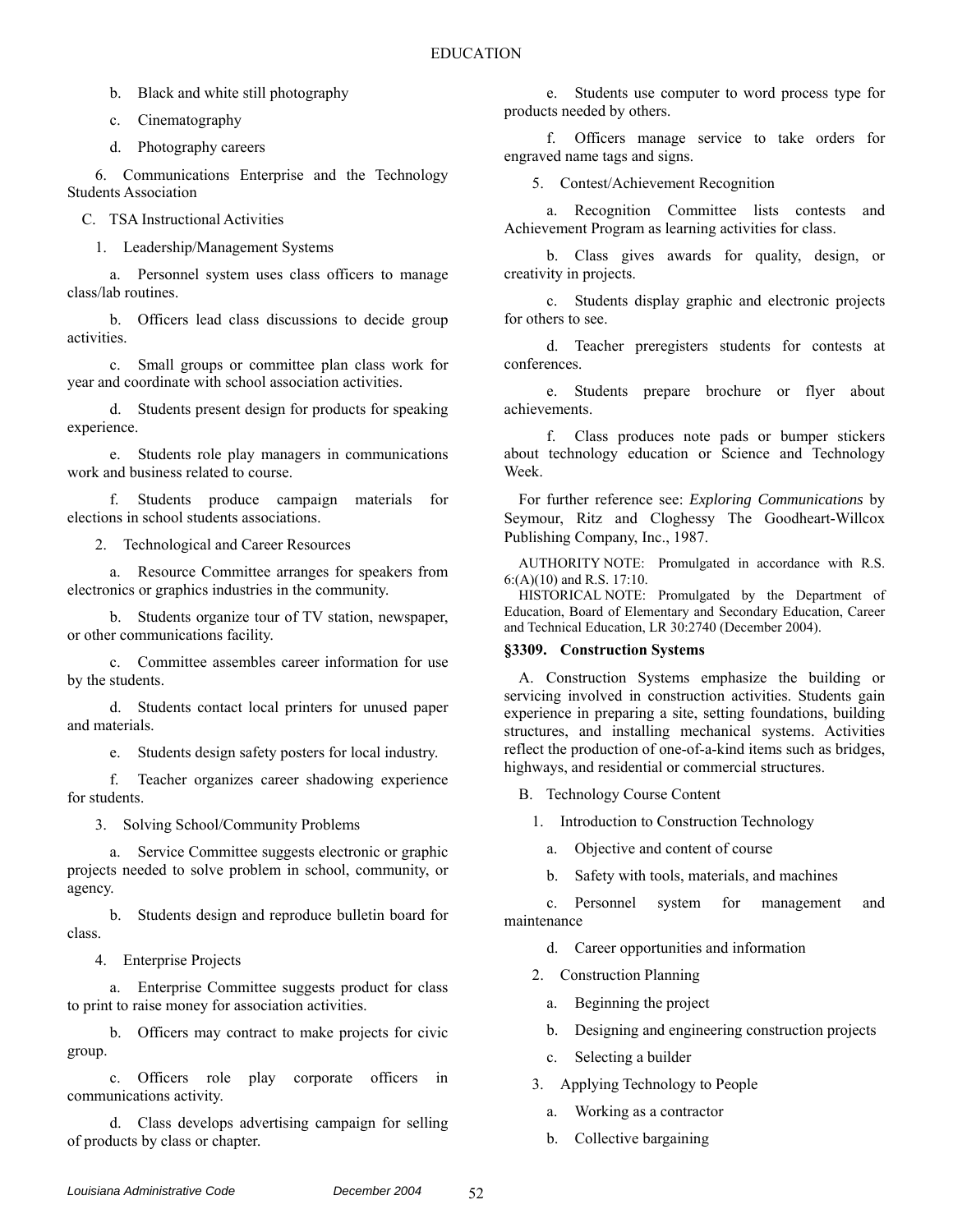- c. Hiring construction personnel
- d. Training and educating for construction
- e. Working conditions
- f. Advancing in construction
- g. Handling grievances
- h. Mediating and arbitrating
- i. Striking
- 4. Construction Production Technology
	- a. Site preparation
	- b. Setting foundations
	- c. Building superstructures
	- d. Installing utilities
	- e. Enclosing framed superstructures
	- f. Finishing the project
	- g. Completing the site
	- h. Servicing the property

5. Impacts of construction projects on people and society.

C. TSA Instructional Activities

1. Leadership/Management Systems

a. Personnel system uses class officers to manage class/lab activities.

b. Officers conduct class meeting to plan activities related to course.

c. Small groups called committees organize and build modules.

d. Student leaders select and train personnel for construction projects.

e. Students inspect and certify work prior to teacher grading.

f. Reporter greets visitors and explains class or laboratory activities.

g. Officers assume management role in collective bargaining sessions.

h. Officers announce chapter activities and speak about technology education.

2. Technological and Career Resources

a. Technological and Career Resources Committee arranges for speaker from construction company in community.

b. Officers organize tour of architectural office, engineering firm, or construction site.

c. Students interview construction workers, union officials and contractors.

d. Committee arranges visit to local modular construction manufacturing plant.

e. Contractors encouraged to donate unused or new materials to school.

f. Construction workers are invited to demonstrate their specialty and discuss inspection/codes.

g. Class constructs career displays, collage, or bulletin board for displaying with ads.

3. Solving School/Community Problems

a. Small group or committee suggests construction projects needed by school/community.

b. Students may help the needy with home repair or winterizing.

c. Class or association constructs projects such as park bench for school/community.

d. Students demonstrate energy, conservation, and insulation techniques.

e. Officers conduct meeting to hear report on problems related to construction.

f. Class builds item(s) needed to solve problem(s).

g. Students teach safety with basic tools to elementary children.

4. Enterprise Projects

a. Enterprise Committee suggests project for class to construct and sell.

b. Students build storage shed or playhouse for resale in community.

c. Students contract with civic organization for funds to construct playground equipment.

d. Officers contract to build ticket booth or drop boxes for civic agencies.

e. Classes clean up a work site for local contractor who donates unused materials.

f. Class constructs items ordered by school personnel when related to course content.

g. Officers form company to role play contractor, subcontractor activities.

h. Students use construction lumber or masonry to make play equipment or toys to sell.

i. Students operate scrap lumber recycling center.

5. Contest Achievement Recognition

a. Recognition Committee lists contests and Achievement Program for class.

b. Officers give awards for best constructed module or dream house.

c. Teacher preregisters well-built modules and dream houses for state and national conferences.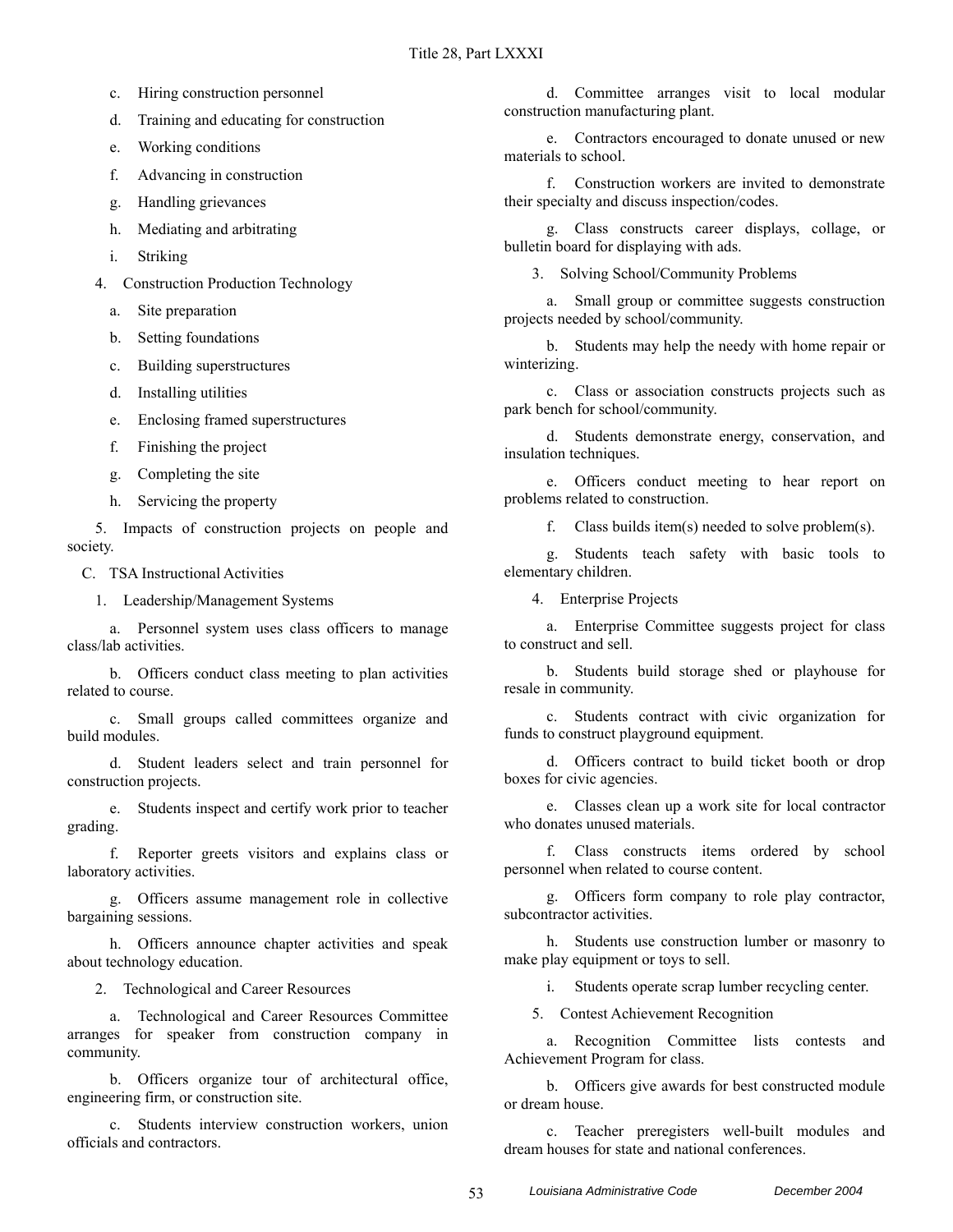d. Teachers obtain and present *Certificates of Completion* from Associated General Contractors.

e. Committee helps organize Open House or Fair to display projects.

f. Students demonstrate technical skills, such as solar heating, at mall or public place.

g. Chapter recognizes students who earn points in the Achievement Program.

h. Students prepare speeches which describe the impacts of technology.

AUTHORITY NOTE: Promulgated in accordance with R.S. 6:(A)(10) and R.S. 17:10.

HISTORICAL NOTE: Promulgated by the Department of Education, Board of Elementary and Secondary Education, Career and Technical Education, LR 30:2741 (December 2004).

#### **§3311. Manufacturing Systems**

A. Manufacturing Systems gives students experiences in selection of materials and using numerous manufacturing processes. Students will understand the importance of these activities to the total manufacturing system. Activities include work on a manufacturing line and solving problems related to production or quality, distributing, and servicing. The impact of manufacturing is also studied.

B. Technology Course Content

- 1. Introduction to Manufacturing
	- a. Objectives and content of course
	- b. Safety with tools, materials, and machines.

c. Personnel system for management and maintenance

d. Career opportunities and information

2. Manufacturing Management Technology

- a. Identify consumer demands
- b. Research and development
- c. Designing manufactured goods
- d. Three-dimensional models
- e. Engineering the product
- f. Planning production
- g. Measuring work
- h. Production control
- 3. Manufacturing Personnel Technology
- 4. The Enterprise
- 5. Industrial Inputs
- 6. Industrial Processes
	- a. Forming
	- b. Separating
	- c. Combining

7. Distribution and Servicing

8. Impact of Manufacturing and Manufactured Products on People and Society

C. TSA Instructional Activities

1. Leadership/Management Systems

a. Personnel system uses class officers to manage class/lab activities.

b. Officers, as managers, conduct class meeting to plan manufacturing activities.

c. Class votes on products to mass produce.

d. Class manufactures a profitable product to support chapter leadership activities.

e. Officers role play to resolve personnel conflicts.

f. Students make speeches or reports on class activities and impact of manufacturing.

2. Technological and Career Resources

a. Resource Committee arranges for speakers from industries related to course.

b. Students organize tour of research lab or manufacturing company.

c. Local companies are encouraged to donate unused, or surplus materials to school.

d. Workers in local industries are interviewed using questionnaire developed by committee.

e. Committee collects and manages career information and literature.

3. Solving School/Community Problems

a. Service Committee suggests products needed by school or community.

b. Committee sets up service days to repair manufactured goods.

c. Students collect toys to repair and present to needy children.

d. Students make safety posters for local industry.

e. Officers contract to solve problems for civic club or agency.

f. Class demonstrates how industry works to younger children.

4. Enterprise Projects

a. Enterprise Committee suggests products for class to manufacture and sell.

b. Officers manage enterprise for profit and support of chapter.

c. Committee contracts with civic group to produce products they will donate or sell.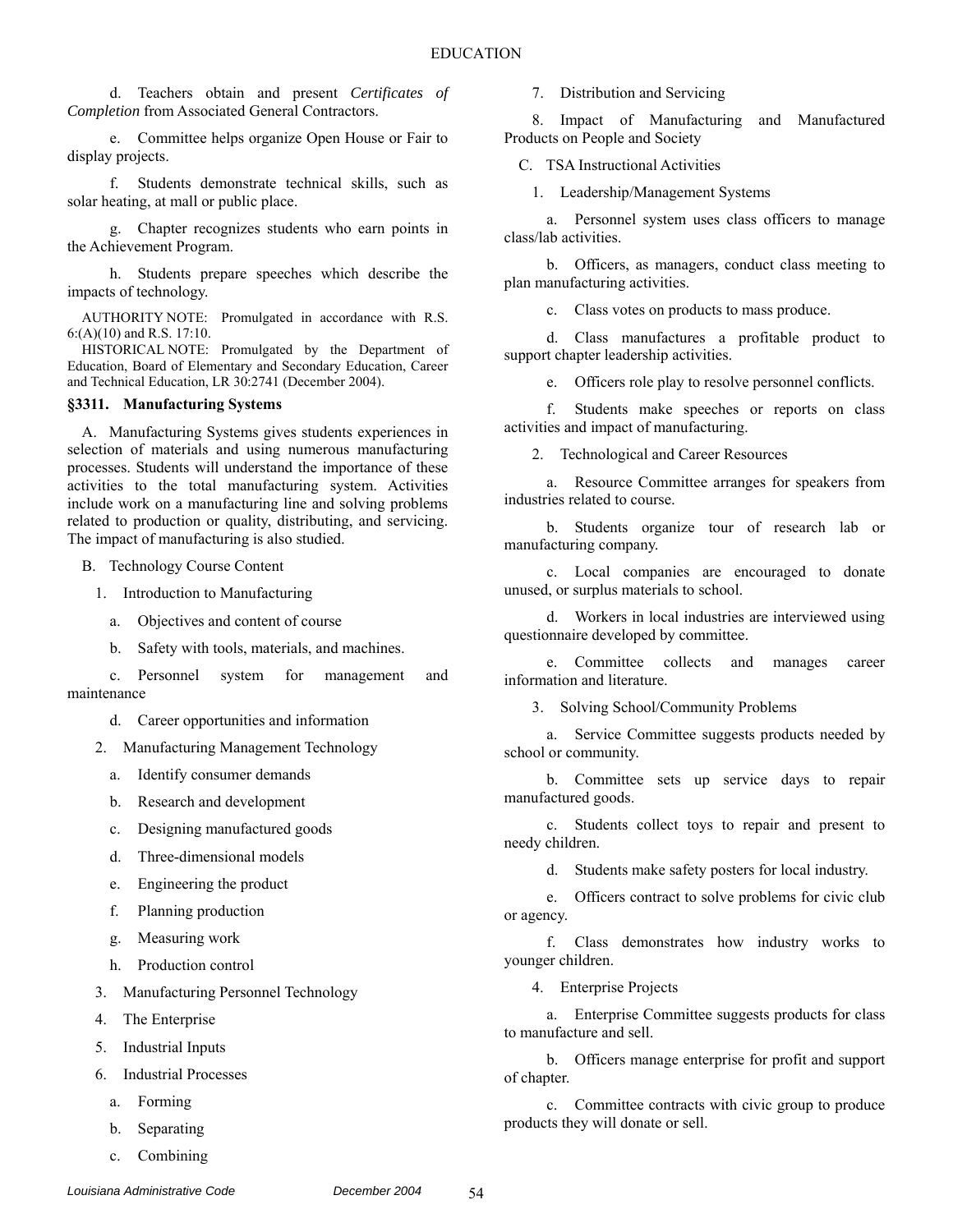d. Officers role play corporate officers in manufacturing enterprise.

e. Students build products to be sold at craft fair or local sale.

f. Class subcontracts to make parts needed for a larger production by school association.

5. Contest/Achievement Recognition

a. Recognition Committee lists contests and Achievement Program as learning activities for class members.

b. Committee organizes Open House with project exhibit and manufacturing demonstration.

c. Students practice and register for competitive events related to course.

d. Officers invite school and community personnel to visit school and observe classes.

e. Committee prepares news release about class activities and achievements.

f. Class recognizes students for progress and achievements.

For further reference see: Exploring Manufacturing by R. Thomas Wright The Goodheart-Willcox Publishing Company, Inc., 1985

AUTHORITY NOTE: Promulgated in accordance with R.S. 6:(A)(10) and R.S. 17:10.

HISTORICAL NOTE: Promulgated by the Department of Education, Board of Elementary and Secondary Education, Career and Technical Education, LR 30:2742 (December 2004).

#### **§3313. Transportation Systems**

A. Students survey the many broad sources of energy and power utilized in power and transportation systems. Instruction includes:

- 1. how energy is converted to power;
- 2. how power is transmitted and controlled; and

3. how power is utilized through mechanical fluid and electrical devices.

B. Career opportunities are explored in power and transportation fields. Students build projects, conduct experiments, and repair mechanical devices such as small engines, electric motors, and outboard motors.

C. Technology Course Content

- 1. Introduction to Transportation Systems
	- a. Objectives and content of course
	- b. Safety with tools, materials, and machines

c. Personnel system for management and maintenance

d. Career opportunities and information

2. Applications of power in Transportation Systems

- a. What is transported
- b. Where and how it is transported
- c. Why transport
- d. Career opportunities in transportation technology
- 3. Heat Engines
	- a. Internal combustion
	- b. External combustion
	- c. The use of heat engines in transportation systems
	- d. Career opportunities
- 4. Natural Sources of Power
	- a. Wind
	- b. Water
	- c. Solar
	- d. Muscle
	- e. Other

f. The use of natural sources of power in transportation systems

g. Career opportunities

- 5. Transmission and Control of Power
	- a. Mechanical
	- b. Fluid power
	- c. Electrical power

d. Use of transmission and control of power in transportation systems

6. Research and Development in Power and Transportation Technology

D. TSA Instructional Activities

1. Leadership/Management Systems

a. Personnel system uses class officers to manage class/lab routines.

b. Officers lead class discussions to decide group activities.

c. Committees plan activities which help students learn the methods by which people and goods are moved.

d. Students demonstrate transportation systems and models to others.

e. Students set up management systems to model transportation industries.

f. Class manages chapter activities such as transportation to conference.

2. Technological and Career Resources

a. Resource Committee lists persons and transportation industries in community.